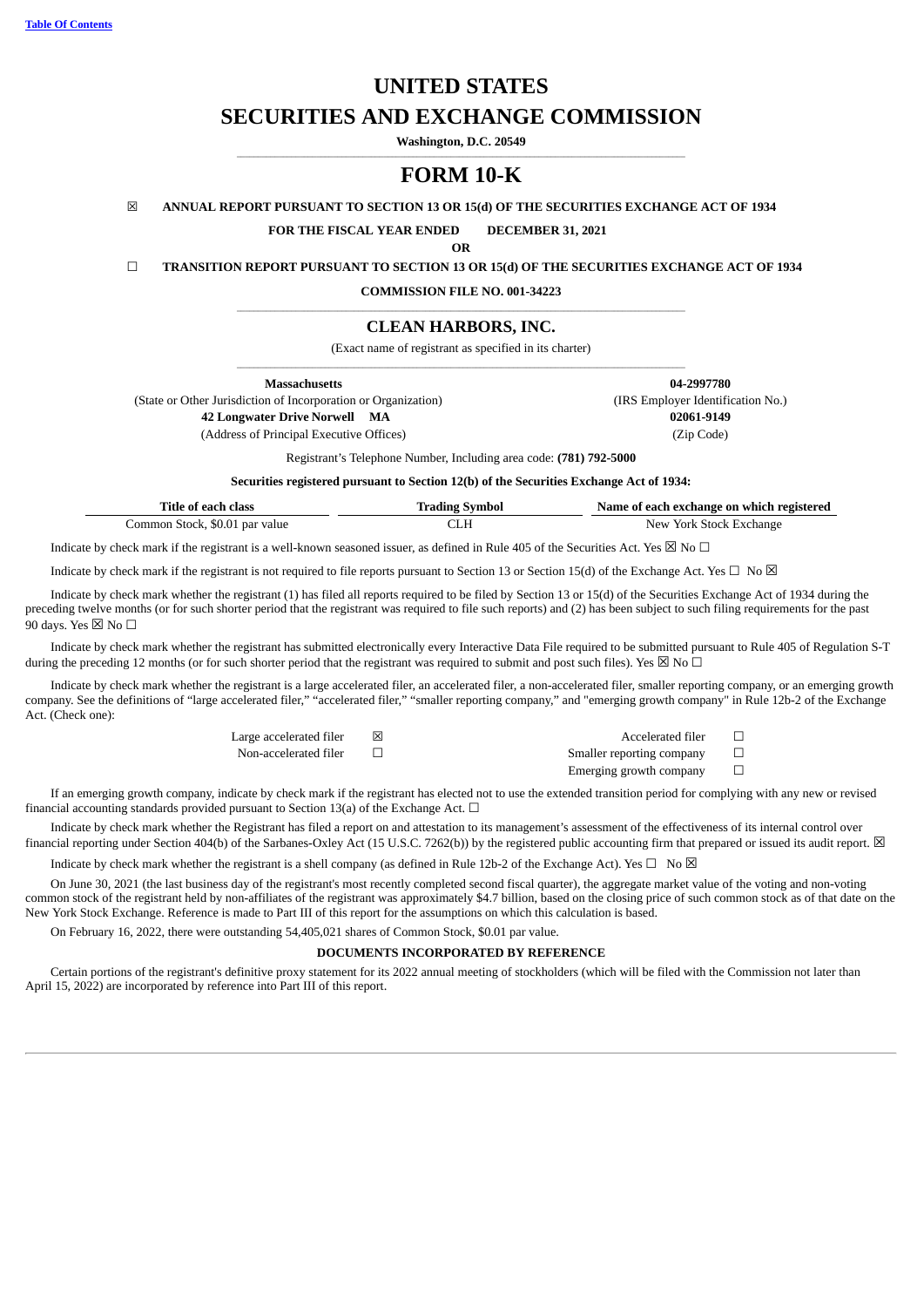# **CLEAN HARBORS, INC. ANNUAL REPORT ON FORM 10-K YEAR ENDED DECEMBER 31, 2021 TABLE OF CONTENTS**

| Part I            |                                                                                                                  | .                                                               |
|-------------------|------------------------------------------------------------------------------------------------------------------|-----------------------------------------------------------------|
| Item 1.           | <b>Business</b>                                                                                                  | $\overline{1}$                                                  |
| Item 1A.          | <b>Risk Factors</b>                                                                                              |                                                                 |
| Item 1B.          | <b>Unresolved Staff Comments</b>                                                                                 |                                                                 |
| Item 2.           | <b>Properties</b>                                                                                                |                                                                 |
| Item 3.           | <b>Legal Proceedings</b>                                                                                         | $\frac{17}{25}$ $\frac{25}{26}$ $\frac{26}{26}$                 |
| Item 4.           | <b>Mine Safety Disclosures</b>                                                                                   |                                                                 |
| Part II           |                                                                                                                  |                                                                 |
| Item 5.           | Market for the Registrant's Common Equity, Related Stockholder Matters and Issuer Purchases of Equity Securities | 27                                                              |
| Item 6.           | <b>Reserved</b>                                                                                                  | $\overline{29}$                                                 |
| Item 7.           | <b>Management's Discussion and Analysis of Financial Condition and Results of Operations</b>                     |                                                                 |
| Item 7A.          | <b>Quantitative and Qualitative Disclosures About Market Risk</b>                                                |                                                                 |
| Item 8.           | <b>Financial Statements and Supplementary Data</b>                                                               | $\frac{29}{45}$ $\frac{45}{22}$ $\frac{92}{95}$ $\frac{95}{95}$ |
| Item 9.           | <b>Changes in and Disagreements with Accountants on Accounting and Financial Disclosure</b>                      |                                                                 |
| Item 9A.          | <b>Controls and Procedures</b>                                                                                   |                                                                 |
| Item 9B.          | <b>Other Information</b>                                                                                         |                                                                 |
| Item 9C.          | <b>Disclosure Regarding Foreign Jurisdictions that Prevent Inspections</b>                                       |                                                                 |
| <b>Part III</b>   |                                                                                                                  |                                                                 |
| Item 10.          | Directors, Executive Officers and Corporate Governance                                                           | $\frac{95}{2}$                                                  |
| <b>Item 11.</b>   | <b>Executive Compensation</b>                                                                                    |                                                                 |
| Item 12.          | Security Ownership of Certain Beneficial Owners and Management and Related Stockholder Matters                   |                                                                 |
| Item 13.          | <b>Certain Relationships and Related Transactions, and Director Independence</b>                                 |                                                                 |
| Item 14.          | <b>Principal Accountant Fees and Services</b>                                                                    | $\frac{95}{95}$<br>$\frac{95}{95}$                              |
| <b>Part IV</b>    |                                                                                                                  |                                                                 |
| Item 15.          | <b>Exhibits and Financial Statement Schedules</b>                                                                | $\frac{96}{5}$                                                  |
| Item 16.          | Form 10-K Summary                                                                                                | 96                                                              |
| <b>SIGNATURES</b> |                                                                                                                  | 97                                                              |
|                   |                                                                                                                  |                                                                 |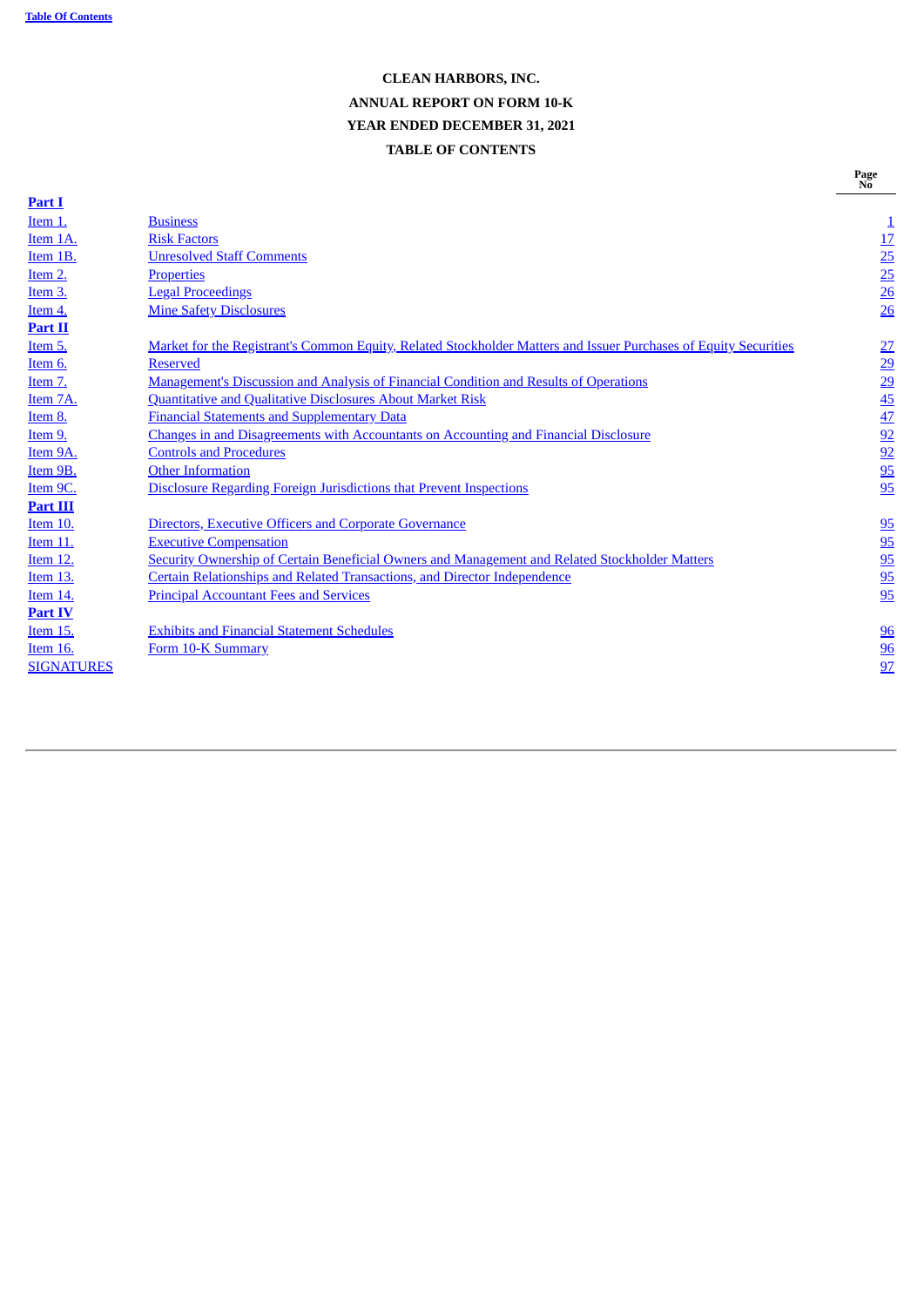#### **Disclosure Regarding Forward-Looking Statements**

In addition to historical information, this Annual Report on Form 10-K contains forward-looking statements, which are generally identifiable by use of the words "believes," "expects," "intends," "anticipates," "plans to," "seeks," "should," "estimates," "projects," "may," "likely" or similar expressions. Such statements may include, but are not limited to, statements about future financial and operating results, the Company's plans, objectives, expectations and intentions and other statements that are not historical facts. Forward-looking statements are neither historical facts nor assurances of future performance. Such statements are based upon the beliefs and expectations of Clean Harbors' management as of this date only and are subject to certain risks and uncertainties identified in this report under Item 1A, "Risk Factors," and Item 7, "Management's Discussion and Analysis on Financial Condition and Results of Operations." Readers are cautioned not to place undue reliance on these forward-looking statements, which reflect management's opinions only as of the date hereof. Our actual results and financial condition may differ materially from those indicated in the forward-looking statements. We undertake no obligation to revise or publicly release the results of any revision to these forward-looking statements. Readers should also carefully review the risk factors described in the other documents which we file from time to time with the Securities and Exchange Commission ("SEC"), including Clean Harbors' quarterly reports on Form 10-Q to be filed during 2022.

# **PART I**

#### <span id="page-2-1"></span><span id="page-2-0"></span>**ITEM 1. BUSINESS**

#### **General**

Clean Harbors, Inc. and its subsidiaries (collectively, "we," "Clean Harbors" or the "Company") is a leading provider of environmental and industrial services throughout North America. We are also the largest re-refiner and recycler of used oil in North America and the largest provider of parts cleaning and related environmental services to commercial, industrial and automotive customers in North America. Everywhere industry meets the environment, we strive to provide eco-friendly products and services that protect and restore North America's natural environment. One of our primary goals as a company is supporting our customers in providing environmentally responsible solutions to further their sustainability goals in today's world.

During the first quarter of 2021, we reorganized our Safety-Kleen business. The collection services for waste oil, used oil filters, antifreeze and related items as well as bulk blended oil sales operations were combined with the Safety-Kleen Oil business to form the Safety-Kleen Sustainability Solutions business. Under this structure, Safety-Kleen Sustainability Solutions operations focus on the life-cycle of oil, from the used oil collection services through the ultimate sale and delivery of base and blended oils so that we can more directly manage both sides of the spread in our re-refinery business. We expect this change to continue to drive additional growth in our sustainable lubricant products and related services.

Concurrently with this change, we consolidated the Safety-Kleen branches' core service offerings, including containerized waste, parts washer and vacuum services, into the legacy Clean Harbors Environmental Services sales and service operations. We believe this change fosters enhanced cross-selling opportunities within the environmental businesses and increases market presence with small quantity generators of hazardous waste.

In restructuring the operations of the Company in this manner, the information that the chief operating decision maker regularly reviews for purposes of allocating resources and assessing performance was changed to conform to this new operating structure of the business. As a result, we reevaluated the identification of our operating segments and concluded that, starting in the first quarter of 2021, we now have two operating segments: (i) the Environmental Services Segment and (ii) the Safety-Kleen Sustainability Solutions Segment.

• **Environmental Services -** Environmental Services segment results are predicated upon the demand by our customers for waste services, waste volumes generated by such services and project work for which waste handling and/or disposal is required. Environmental Services results are also impacted by the demand for planned and unplanned industrial related cleaning and maintenance services at customer sites, environmental cleanup services on a scheduled or emergency basis, including response to national events such as major chemical spills, natural disasters, or other events where immediate and specialized services are required. As a result of the Coronavirus ("COVID-19") pandemic, the business has seen increased demand for response services relative to contagion disinfection, decontamination and disposal. With the addition of the Safety-Kleen branches' core service offerings, including containerized waste disposal, parts washer and vacuum services, the Environmental Services results are further driven by the volumes of waste collected from these customers, the overall number of parts washers placed at customer sites and the demand for and frequency of other offered services. In managing the business and evaluating performance, management tracks the volumes and mix of waste handled and disposed of or recycled, generally through our incinerators, treatment, storage and disposal facilities ("TSDFs") and landfills, the utilization rates of our incinerators, equipment and workforce, including billable hours, and number of parts washer services performed, among other key

1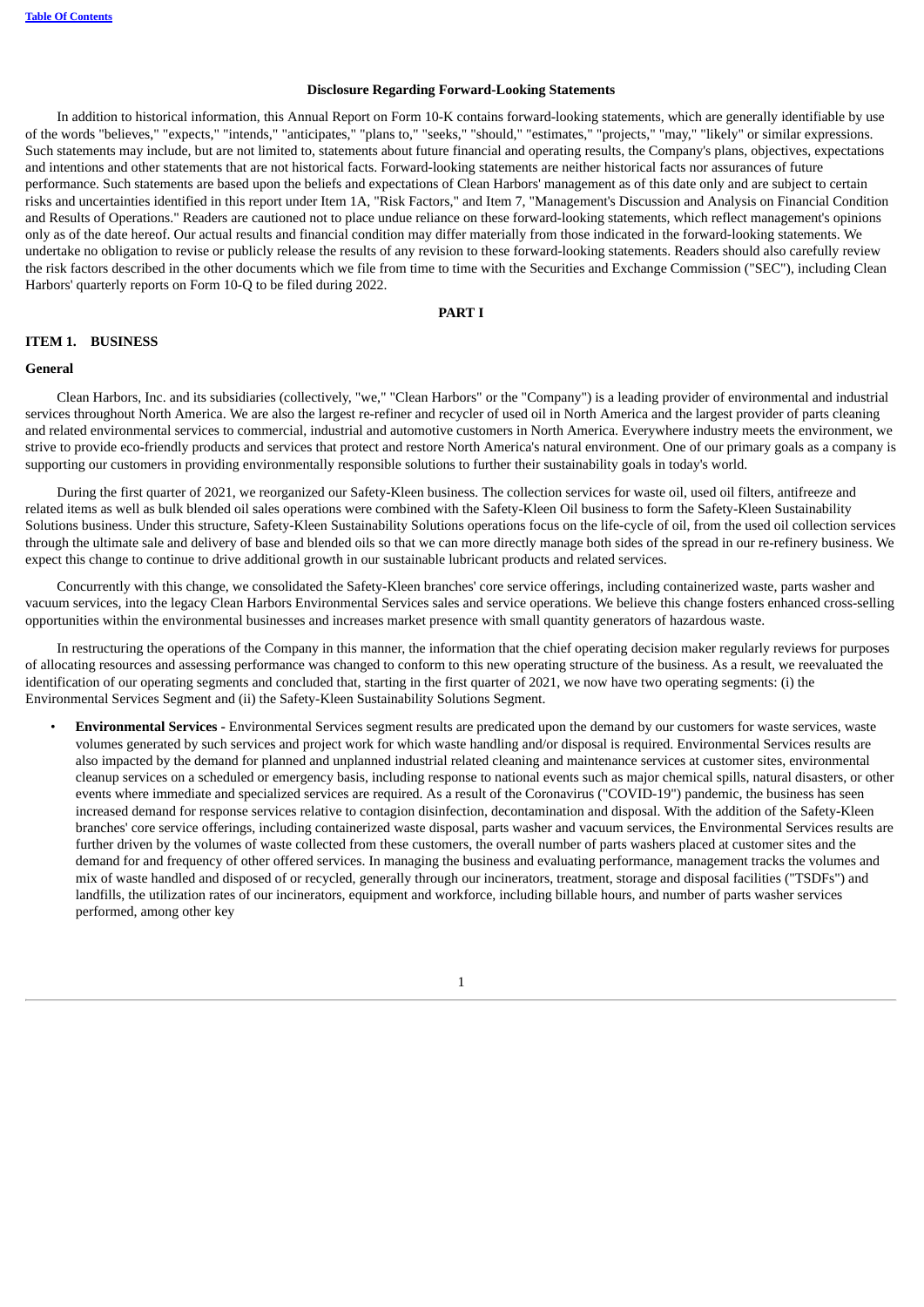metrics. Levels of activity and ultimate performance associated with this segment can be impacted by several factors including overall U.S. GDP, U.S. industrial production, economic conditions in the automotive and manufacturing markets, weather conditions, efficiency of our operations, technology, changing regulations, competition, market pricing of our services, costs incurred to deliver our services and the management of our related operating costs.

• **Safety-Kleen Sustainability Solutions -** Safety-Kleen Sustainability Solutions segment results are impacted by our customers' demand for highquality, environmentally responsible recycled oil products and their demand for our related service offerings and products. Safety-Kleen Sustainability Solutions offers high quality recycled base and blended oil products to end users including fleet customers, distributors and manufacturers of oil products. Segment results are impacted by overall demand as well as product mix as it relates to these oil products. Segment results are also predicated on the demand for Safety-Kleen Sustainability Solutions' other product and service offerings including collection services for used oil, used oil filters and other automotive fluids. These fluid collections are used as feedstock in our oil re-refining to make our base and blended oil products and our recycled automotive related fluid products or are integrated into the Clean Harbors' recycling and disposal network. In operating the business and evaluating performance, management tracks the volumes and relative percentages of base and blended oil sales along with various pricing metrics associated with the commodity driven margin. Management also tracks the volumes and pricing of used oil and automotive fluid collections. Levels of activity and ultimate performance associated with this segment can be impacted by economic conditions in the automotive services and manufacturing markets, efficiency of our operations, technology, weather conditions, changing regulations, competition and the management of our related operating costs. Costs incurred in connection with the collection of used oil and other raw materials associated with the segment's oil related products can also be volatile. The overall market price of oil and regulations that change the possible usage of used oil, including the International Maritime Organization's 2020 regulation ("IMO 2020") and other regulations related to the burning of used motor oil as a fuel, impact the premium the segment can charge for used oil collections.

Clean Harbors, Inc. was incorporated in Massachusetts in 1980 and our principal executive offices are located in Norwell, Massachusetts. We maintain a website at the following Internet address: http://www.cleanharbors.com. Through a link on this website, we provide free access to our annual reports on Form 10-K, quarterly reports on Form 10-Q, current reports on Form 8-K and amendments to those reports filed or furnished pursuant to Section 13(a) or 15(d) of the Securities Exchange Act of 1934 as soon as reasonably practicable after electronic filing with the SEC. Our guidelines on corporate governance, the charters for our board committees, and our code of ethics for members of the board of directors, our chief executive officer and our other senior officers are available on our website. Should it be necessary, any waivers for such policies will also be posted on our website. Our website and the information contained therein or connected thereto are not incorporated by reference into this annual report on Form 10-K.

#### **Acquisition of HydroChemPSC**

On October 8, 2021, we acquired HydroChemPSC, a leading U.S. provider of industrial cleaning, specialty maintenance and utility services, for a cash purchase price of approximately \$1.23 billion. The acquisition was financed with net proceeds from our concurrent issuance of \$1.0 billion of senior secured term loans with the remaining purchase price being funded through existing cash.

The HydroChemPSC business serves customers across a broad range of markets and provides solutions to customers focused on cleaning, maintenance and environmental compliance of essential, mission critical equipment and infrastructure. The acquired operations, including more than 4,500 employees, over 240 service locations and a fleet of specialized vehicles and equipment, expand our existing presence within the industrial services market and enhance the Environmental Services Segment.

We believe that the acquired business is a strategic acquisition for Clean Harbors. As stated in Item 8, "Financial Statements and Supplementary Data," our consolidated results of operations for the year ended December 31, 2021 include \$166.1 million of direct revenue and \$166.4 million of expense attributable to the HydroChemPSC operations, including \$12.3 million of incremental depreciation and amortization and \$6.0 million of severance and integration costs. Beyond expanding the size and scale of our operations, HydroChemPSC is an established leader in industrial services, with proprietary technology and a manufacturing center dedicated to fabricating tools aimed at reducing costs and increasing efficiency and safety. We expect that the combined company will benefit from (i) enhanced technologies aimed at increasing safety, (ii) incremental waste volumes for processing through Clean Harbors' network of waste disposal facilities, (iii) long-established customer relationships that bring opportunities for cross selling of Clean Harbors' suite of services and (iv) synergistic opportunities within customer service, corporate functions, transportation, real estate, asset rentals and vehicle maintenance.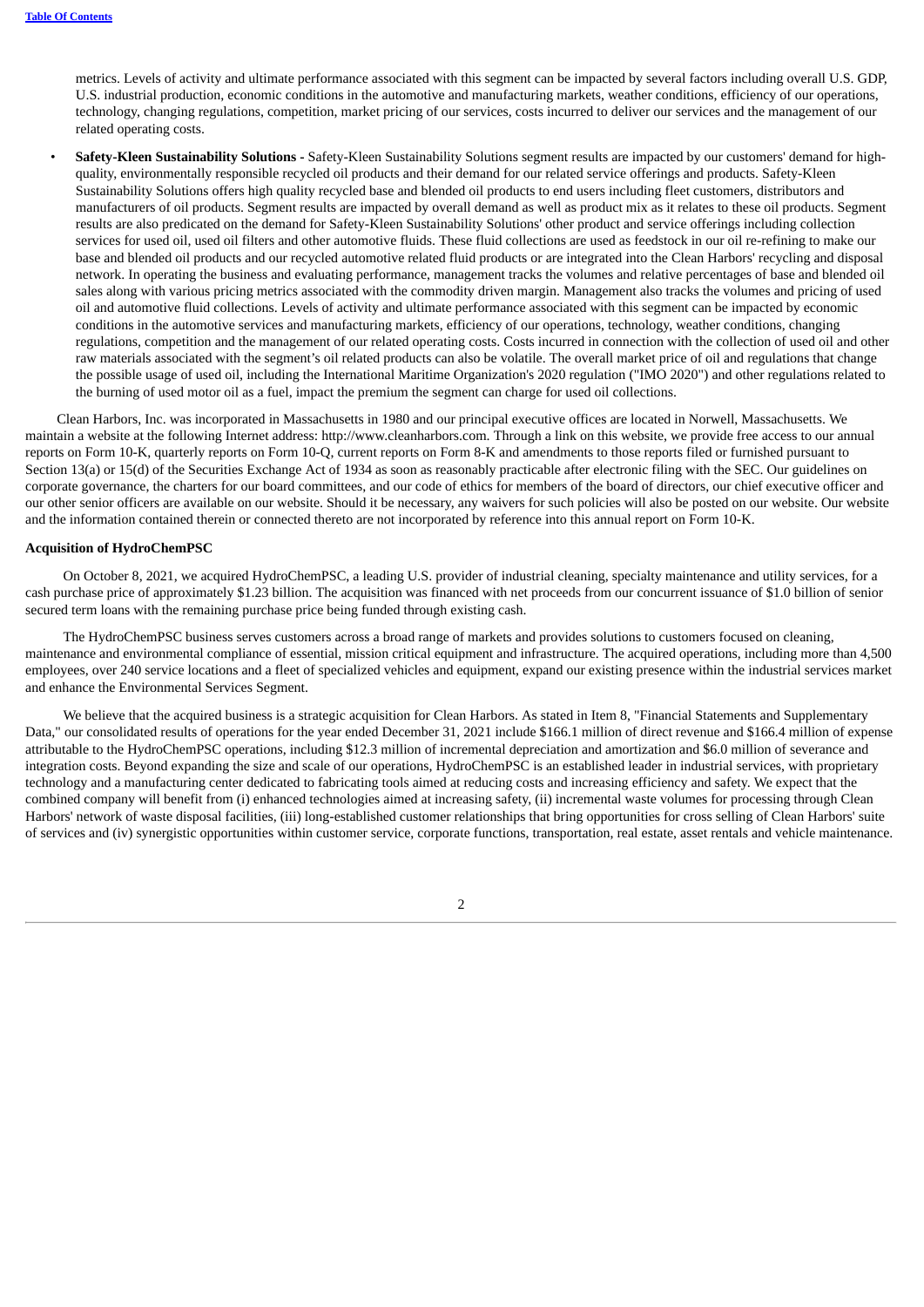## **Health and Safety**

Health and Safety is our #1 core value. Employees at all levels of our Company share this philosophy, including those joining the Company from HydroChemPSC where health and safety were also a key priority. We are all committed to ensuring our safety goals are met. Our commitment to health and safety benefits all of our stakeholders including our employees, our customers, the community and the environment. Our *Safety Starts with Me: Live It 3-6- 5* program is a key component in our overall safety approach. This program, along with other targeted safety programs, have enabled us to maintain leading safety metrics. Our key safety metrics are Total Recordable Incident Rate, or "TRIR" and Days Away, Restricted Activity and Transfer Rate, or "DART". For the year ended December 31, 2021, our Company wide TRIR and DART were 1.12 and 0.71, respectively.

In order to protect our employees, lower our incident rates and satisfy our customers' demands to retain the best service providers with the lowest TRIR and DART rates, we are fully committed to continuously improving our health and safety performance through ongoing safety initiatives and training as well as technological solutions aimed at keeping all of our employees safe. All employees recognize the importance of protecting themselves, their fellow employees, their customers and all those around them from harm. Our commitment is supported by the *Safety Starts with Me: Live It 3-6-5* program, which includes three Safety Philosophies, six Golden Rules of Safety and each employee's five personal reasons why they choose to be safe at work, on the road and at home.

# **Compliance**

We regard compliance with applicable regulations as a critical component of our overall operations. We strive to maintain the highest professional standards in our compliance activities. Our compliance staff is responsible for the facilities' permitting and regulatory compliance, compliance training, transportation compliance and related record keeping. To ensure the effectiveness of our regulatory compliance program, our facilities operations are monitored by our compliance staff.

Our facilities are frequently inspected and audited by regulatory agencies, as well as by customers. Although our facilities have been cited on occasion for regulatory violations, we believe that each of our facilities is currently in substantial compliance with applicable permit requirements.

### **Strategy**

Our strategy is to develop and maintain ongoing relationships with a diversified group of customers that have recurring needs for our products and services. We seek to expand market awareness of the breadth of our service offerings to current and future customers through targeted marketing opportunities. We strive to be recognized as the premier supplier of a broad range of value-added environmental services based upon quality, responsiveness, customer service, information technologies and cost effectiveness. We aim to be a resource for our customers everywhere that industry meets the environment.

The principal elements of our business strategy in no particular order are:

- **• Cross-Sell Across Businesses -** We believe the breadth of our service offerings allows us to provide additional services to existing and new customers in order to continually satisfy our customers' environmental and sustainability objectives. We believe we can provide industrial and field services to customers that traditionally have only used our technical services and provide technical services to customers that use our industrial services, including our expanded customer base from the HydroChemPSC acquisition. At the same time, there are a variety of crossselling opportunities between our Safety-Kleen branches' core service customers and our traditional Environmental Services waste disposal customers which we hope to expand via our reorganization in the first quarter of 2021. We believe leveraging our ability to cross-sell among and across our segments will drive additional revenue for our Company.
- **Expand Network through Growth and Technology -** We operate and continue to make substantial investments and technological upgrades in an extensive network of hazardous waste management facilities and oil re-refineries, which provide us with significant operating leverage as volumes increase. We also look for opportunities to expand waste handling capacity or waste oil processing at these facilities by modifying the terms of the existing permits, improving technology or, in certain instances, significantly expanding our facilities. For example, in 2021, we began the process of building a new incinerator at our Kimball, Nebraska facility. This incinerator is expected to increase our annual practical capacity by approximately 70,000 tons and is designed using the same world-class air emissions control technology as our El Dorado incinerator. Through selected permit modifications, we can expand the range of treatment services offered to our customers without the significant capital investment necessary to acquire or build new waste management facilities.
- **Execute Strategic Acquisitions and Divestitures -** We actively pursue selective acquisitions with certain services or market sectors where we believe the acquisitions can enhance and expand our business, such as our acquisition of

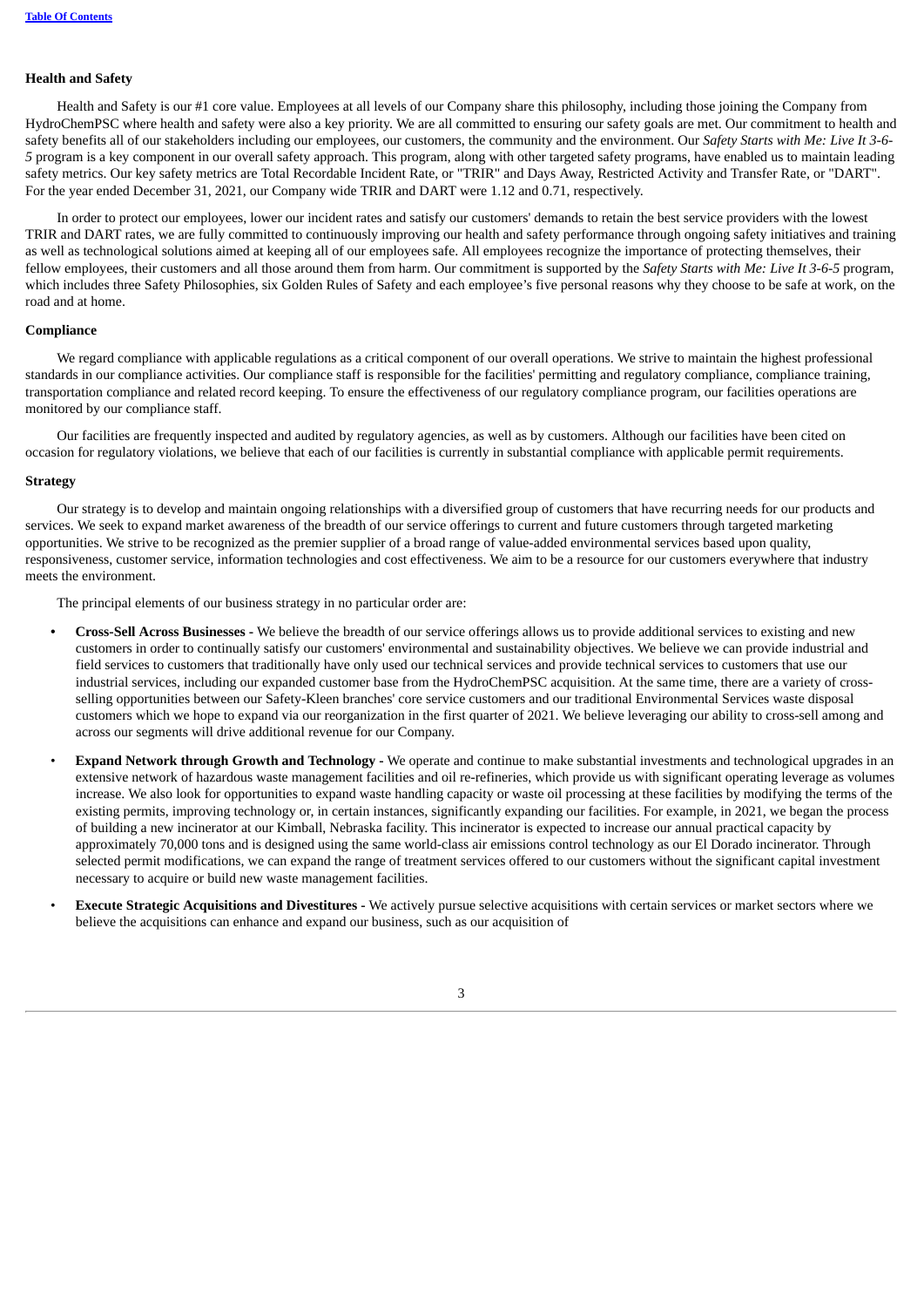HydroChemPSC in late 2021. We believe that we can expand existing services through strategic acquisitions in order to generate incremental revenues from existing and new customers and to obtain greater market share. In order to maximize synergies, we rapidly integrate our acquisitions into our existing processes. To complement our acquisition strategy, we regularly review and evaluate our existing operations to determine whether our business model should change through the divestiture of certain businesses. Accordingly, from time to time, we divest certain non-core businesses and reallocate our resources to businesses that we believe better align with our long-term strategic direction. For additional information on our acquisitions and divestitures, see "Acquisitions and Divestitures" below.

- **Focus on Cost, Pricing and Productivity Initiatives -** We continually seek to increase efficiency, reduce costs through enhanced technology, process improvements and strategic expense management and price our goods and services competitively. Additionally, we seek to identify areas in our business where strategic investments in automation, process improvements, tools and employees can serve to increase productivity, efficiency and safety compliance.
- **Expand Geographic Coverage of Service Offerings -** We believe our Environmental Services and Safety-Kleen Sustainability Solutions segments have a competitive advantage due to their vast network of locations across North America, particularly in areas where we maintain service locations at or near a TSDF and our expansive truck and rail transportation network. By opening additional service locations in strategic locations, we believe that we can increase our market share within these segments, which will drive additional waste into our network of facilities and increase overall profitability. Our centrally managed transportation network allows us to provide cost effective transportation throughout our customer base. In addition, our management team continues to assess the competitive landscape in order to identify new business opportunities.
- **Capture Large-Scale Projects -** We monitor for opportunities to quickly respond to the ever changing needs of the marketplace, whether they be from external factors, like the recent need for our decontamination services, changing regulations or customers' needs for large-scale environmental remediation services. We believe we are a national leader in emergency response services. We provide turnkey offsite transportation and landfill or incineration disposal services for soil and other contaminated materials generated from remediation activities. We also assist remediation contractors and project managers with support services including groundwater disposal, waste disposal, roll-off container management and many other related services. We believe this will drive revenue growth as well as incremental waste volume to our existing facilities, thereby increasing utilization and enhancing overall profitability.

#### **Acquisitions and Divestitures**

Acquisitions are an element of our business strategy that involve expansion through the purchase of businesses that complement our existing Company and create opportunities for profitable growth.

In 2021, in addition to the acquisition of HydroChemPSC discussed above, we also acquired a privately-owned business for a purchase price of \$22.8 million. The acquisition expands the Safety-Kleen Sustainability Solutions segment's network within the south central United States.

On June 29, 2021, we signed a definitive agreement with Vertex Energy, Inc. ("Vertex") to acquire certain assets related to Vertex's used motor oil collection and re-refinery business. On January 25, 2022, the parties mutually agreed to terminate the planned acquisition. In connection with the early termination, Vertex paid us a breakup fee of \$3.0 million in 2022.

In 2020, we acquired a privately-owned business for a purchase price of \$8.8 million. The acquisition expands the Safety-Kleen Sustainability Solutions segment's oil re-refining operations to the northeast United States.

In 2019, we acquired two privately-owned businesses for a combined purchase price of \$25.2 million. One acquisition expands the environmental services and hazardous materials management services of the Environmental Services segment while the second has components included in both the Environmental Services and Safety-Kleen Sustainability Solutions segments.

For additional information relating to our acquisition activities during 2021, 2020 and 2019, see Note 4, "Business Combinations," to our consolidated financial statements included in Item 8 of this report.

Other business transactions include divestitures based on our ongoing review of portfolio assets to determine the extent to which they are contributing to our objectives and growth strategy.

#### **Protecting the Environment and Sustainability**

Clean Harbors recognizes that sustainability stewardship is a core aspect of our brand and an important part of our responsibility in protecting generations to come through balancing environmental, economic and social concerns. Sustainability

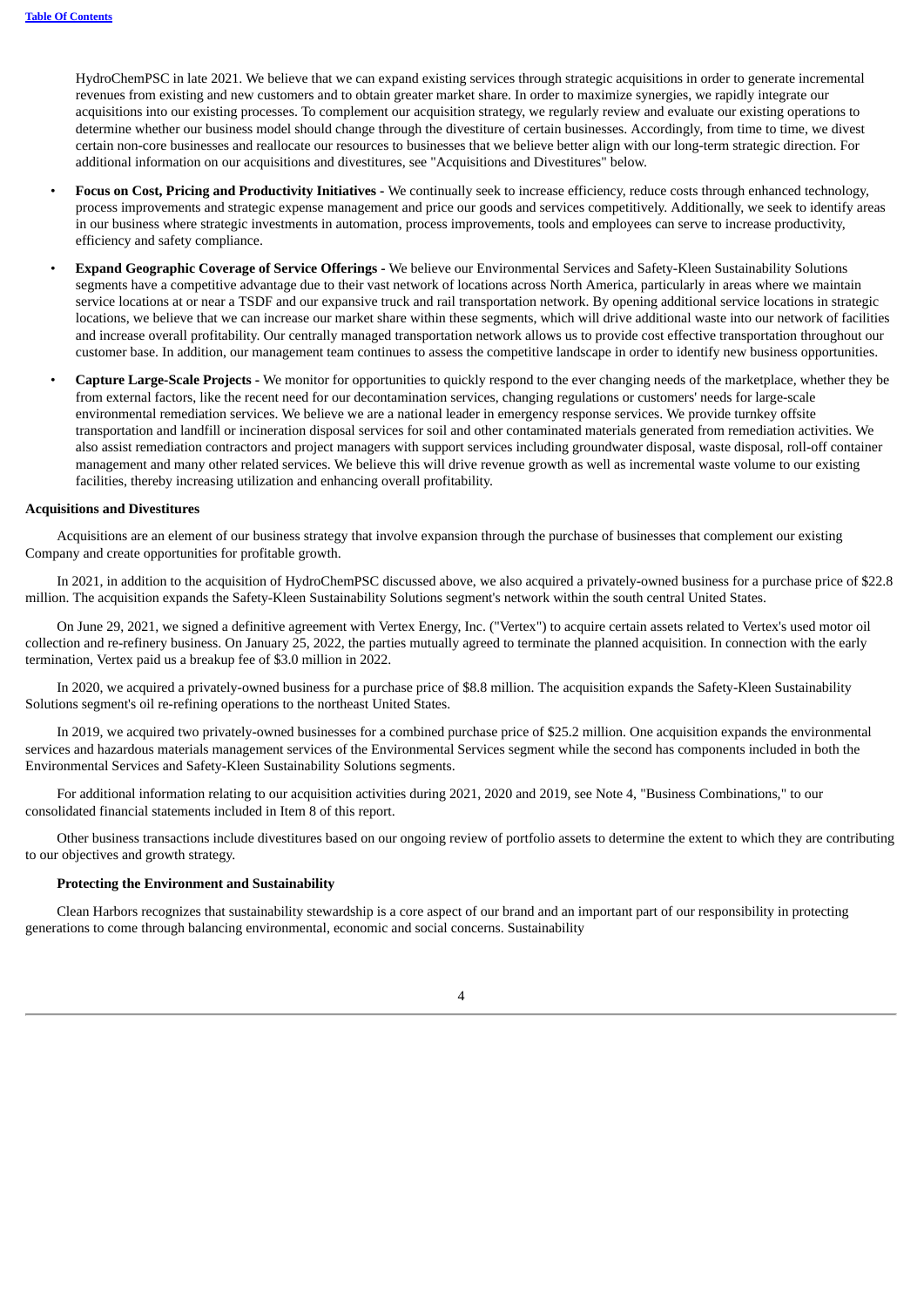is not only about doing less to harm the earth or consuming less resources, it is also about doing more good and minimizing the cumulative impact of other companies. Our core business is to provide industry, government and the public a wide range of sustainable solutions that protect and restore North America's natural environment.

We communicate our sustainability activities and progress across various channels. In February 2021, we issued our inaugural Sustainability Report aligned to the Sustainability Accounting Standards Board framework. A copy of this report can be found at our website. We also have requirements for periodic regulatory reporting to the Environmental Protection Agency ("EPA") and other agencies that are available to the public. We voluntarily provide data to various sustainability reporting organizations, many of which provide subscribers and the public with their rankings or scorecards of companies based on a combination of public and private information. We utilize these formal reporting platforms to inform customers and other stakeholders of our sustainability efforts and we have been pleased to see our efforts to improve the reporting of our sustainable business practices reflected in improved scores from various rating organizations. The improvement in our scores/ranking has been significant over the past few years. For example, in 2021 we received a bronze rating from EcoVadis, a rating agency specialized in assessing environmental performance and corporate social responsibility. We have also improved each of the Environmental, Social and Governance scores that the Institutional Shareholder Services Inc. ("ISS") publishes. As of the end of 2021, our ISS Social score has improved eight points since 2018, with the ISS Governance and ISS Environmental scores improving two and three points, respectively. While we are proud of the improvements in third-party scoring and rankings, the focus of our program is on tangible improvements that positively impact the environment, our community and our employees. Our overall sustainability program expands our commitment beyond our services and products to include our operations, employees and community. The program focuses on the following key elements:

## *Health and Safety*

As noted above, Health and Safety is our #1 core value and as such is at the forefront of our sustainability program. Safety is not just the hallmark of our Company but is also at the heart of what we provide to customers. Our programs and procedures focus on delivering services with unparalleled safety to our employees, our customers, local communities and other key stakeholders. Seven of our U.S. sites have been recognized by the U.S. Occupational Safety & Health Administration's Voluntary Protection Program ("VPP") for their effective safety management systems and low injury and illness rates. To put this accomplishment in context, less than 0.1% of the eight million U.S. workplaces have earned this elite VPP recognition.

#### *Human Rights*

We are committed to fundamental human rights principles and we have a comprehensive Humans Rights Policy to formalize the standards to which we hold ourselves and others accountable. Respect for human rights is essential to our interactions with employees, customers, shareholders and the public at large.

# *Operations/ Customer Solutions*

Technologies and operational improvements have allowed Clean Harbors to develop initiatives that focus on minimizing the Company's and our customers' impact on the environment. As a leading provider of environmental and industrial services throughout North America, we help our customers prevent the release of chemicals and hazardous waste streams into the environment. We also are the leading service provider in the recovery and decontamination of pollutants that have been released. This includes the safe destruction or disposal of hazardous materials in a manner that ensures these materials are no longer a danger to the environment. As an example, to provide an efficient and safe alternative for hazardous waste disposal, Clean Harbors developed and built an incinerator at our El Dorado facility which uses world-class air emissions control technology that meets the most stringent emissions standards under the U.S. Clean Air Act. In 2021, we commenced the permitting and planning for a new hazardous waste incinerator at our Kimball, Nebraska facility, which will also be built to these high standards.

When providing these services, we are committed to the recycling, reuse and reclamation of these waste streams whenever possible using a variety of methods more fully explained below in the sections describing our general operations. Many of our branded services exemplify our commitment to sustainability and providing environmental solutions to the marketplace. Where possible, liquids such as solvents, chemicals and used oil are continuously recycled to industry standards and made into useful products. Tolling programs provide a closed-loop process in which the customer's spent solvents are recycled to precise specifications and returned directly to the customer.

Our Safety-Kleen OilPlus® Program, unique to the oil industry, is designed to help companies manage their oil needs in a more sustainable way. By collecting used motor oil from customers and delivering new re-refined oil products, customers are implementing a closed-loop process for sustainability in the oil industry. Environmental regulations prohibit the disposal of oil in sewers or landfills as improper disposal can lead to widespread environmental problems. Our re-refining process extends the life of crude oil resources, reduces the likelihood of improper oil disposal and is energy efficient as, per the Department of Energy, it can take less energy to recycle used oil than to create new lubricating oil from virgin crude oil. As our customers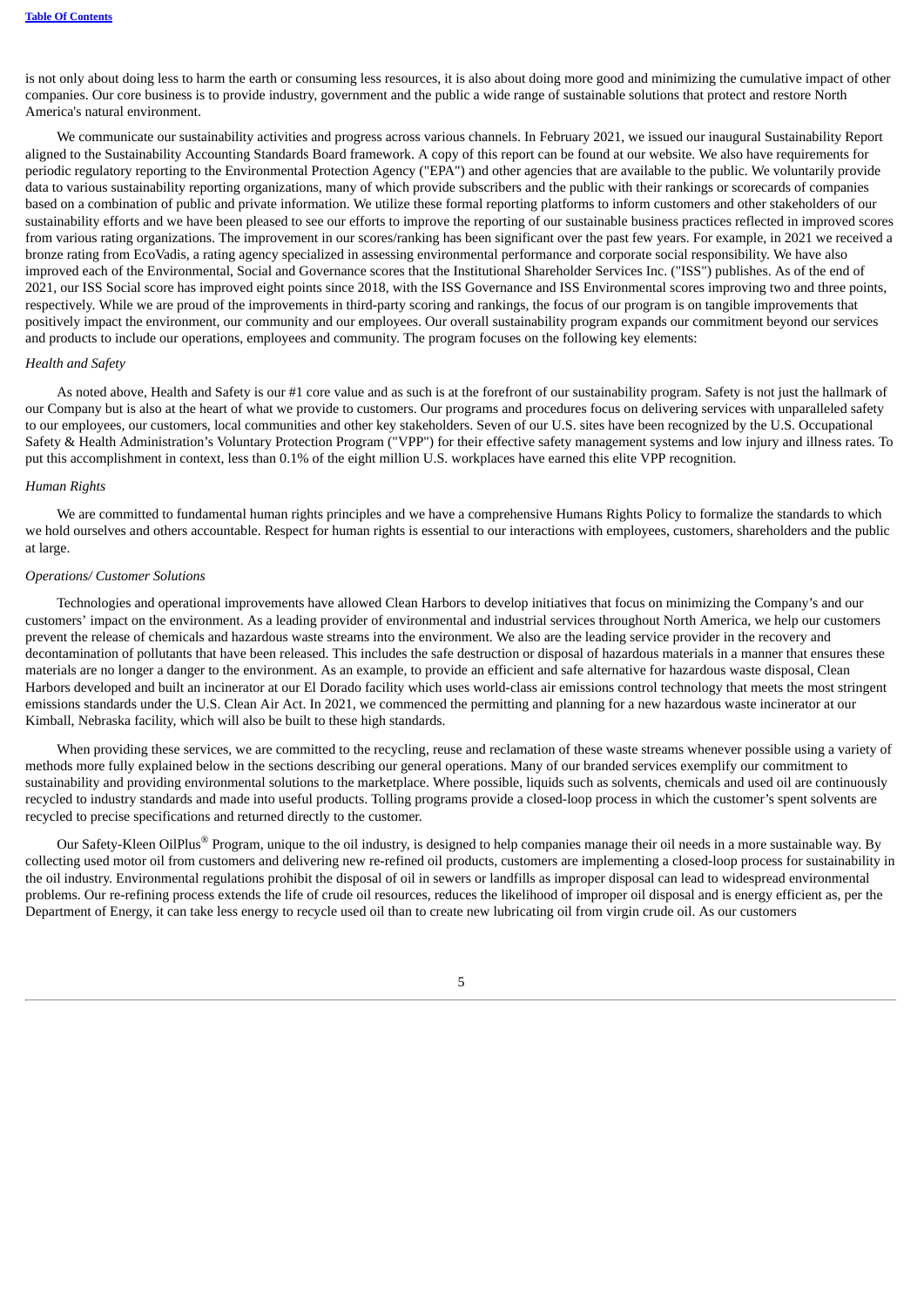respond to the consumer and investor focus on environmental and socially responsible practices, we expect that the use of our re-refined oil products will be one component of their ESG story.

We deploy our fleet of trucks, tankers, rail-cars and barges to collect used oil. In 2021, we gathered more than 226 million gallons of used oil in North America and our state-of-the-art processes enable us to fully realize oils' remarkable capacity to be recycled, re-refined and reused. Our plants have rerefined more than 4.1 billion gallons of used oil since their opening, allowing such oils to have a second life as high quality recycled lubricants and avoiding an estimated 32.1 million metric tons of greenhouse gases. This closed loop process, for oil and other sustainable lubricant products, is the main focus of our new Safety-Kleen Sustainability Solutions segment.

Clean Harbors instills sustainability within its operations through continuous improvements and well-defined strategic initiatives that show the highest positive impact on the environment, the communities and the economy in which we work and live. Our assets represent one of our largest opportunities to apply environmentally sustainable business practices. Our Asset Refurbishment Program is a comprehensive effort to rebuild key vehicles to "like new" quality while reusing or recycling as much of the material as possible. Our goal every year is to refurbish approximately 100 highly technical vehicles used in our operations, like vacuum trucks, industrial air movers and waste oil trucks. We also have a field repair/refurbishment program for our parts washers. In 2021, we repaired or refurbished approximately 8,500 parts washers in the field, saving transportation to our refurbishment facility. Parts washers that required repairs or refurbishment beyond what could be accomplished in the field were returned to our refurbishment facility. We were able to recondition the majority of these machines and salvaged the components from any machines that were beyond reconditioning. These operations at our refurbishment facility avoid disposing of about 500 tons of metals and plastics annually.

#### *Environmental Commitment*

One of the Company's sustainability goals is to contribute to a cleaner environment by maximizing energy and water conservation across our organization. Energy usage at our facilities is the focus of our Facility Energy Conservation program, which provides ongoing oversight and recommendations to our facilities to help support their electricity management efforts. We continue to evaluate solar energy as a viable option for our facilities and have built solar arrays at select sites for their ongoing energy needs.

Clean Harbors makes fleet energy management a key focus, beginning with ongoing routing reviews by our logistics team to reduce total miles driven. We also evaluate options for reducing fuel costs including routine use of rail and barge transportation, implementation of alternative fuel vehicles and using our Performance Plus® and EcoPower® re-refined engine oils throughout our fleet. Clean Harbors is constantly upgrading our truck fleet with the most fuel-efficient systems and parts and has also designed custom, multi-compartment trucks that can be used to collect and deliver oil at the same time, decreasing fuel consumption.

As part of our commitment to protecting the environment, we have made the conscious decision to reduce our water usage. In 2022, we will improve our water usage as part of our commitment to baseline key environmental metrics while planning for quantifiable reductions in the future.

All of these items above exemplify how we, as a company, are working to minimize our footprint on the environment; however, our environmental commitment extends beyond our internal focus to how we can help other companies minimize their environmental footprint and achieve their sustainability goals. The core of our operations is to provide our customers with environmentally responsible solutions, whether they be our commitment to environmentally conscious services and waste disposal or our re-refined oil offerings.

## *Supply Chain*

We believe in holding ourselves to high standards for sustainability and human rights practices and have taken efforts to drive sustainable practices through rigorous supply chain oversight. We monitor for practices that are not in line with our corporate vision and work to drive change. Our Vendor Code of Conduct establishes the minimum standards that must be met by all vendors regarding treatment of workers, safety, environmental impact and ethical business practices.

## *Community Engagement*

Clean Harbors believes that by staying engaged with our customers, communities and other stakeholders, we can contribute to the long-term health of the environment, society and the economy. We are dedicated to being a good neighbor in the communities in which we work. We develop partnerships with key environmental programs to build awareness, while fostering more sustainable business practices. One of our most highly visible public programs for various government and community entities is known as our Household Hazardous Waste service line. Communities trust us to collect paints, solvents,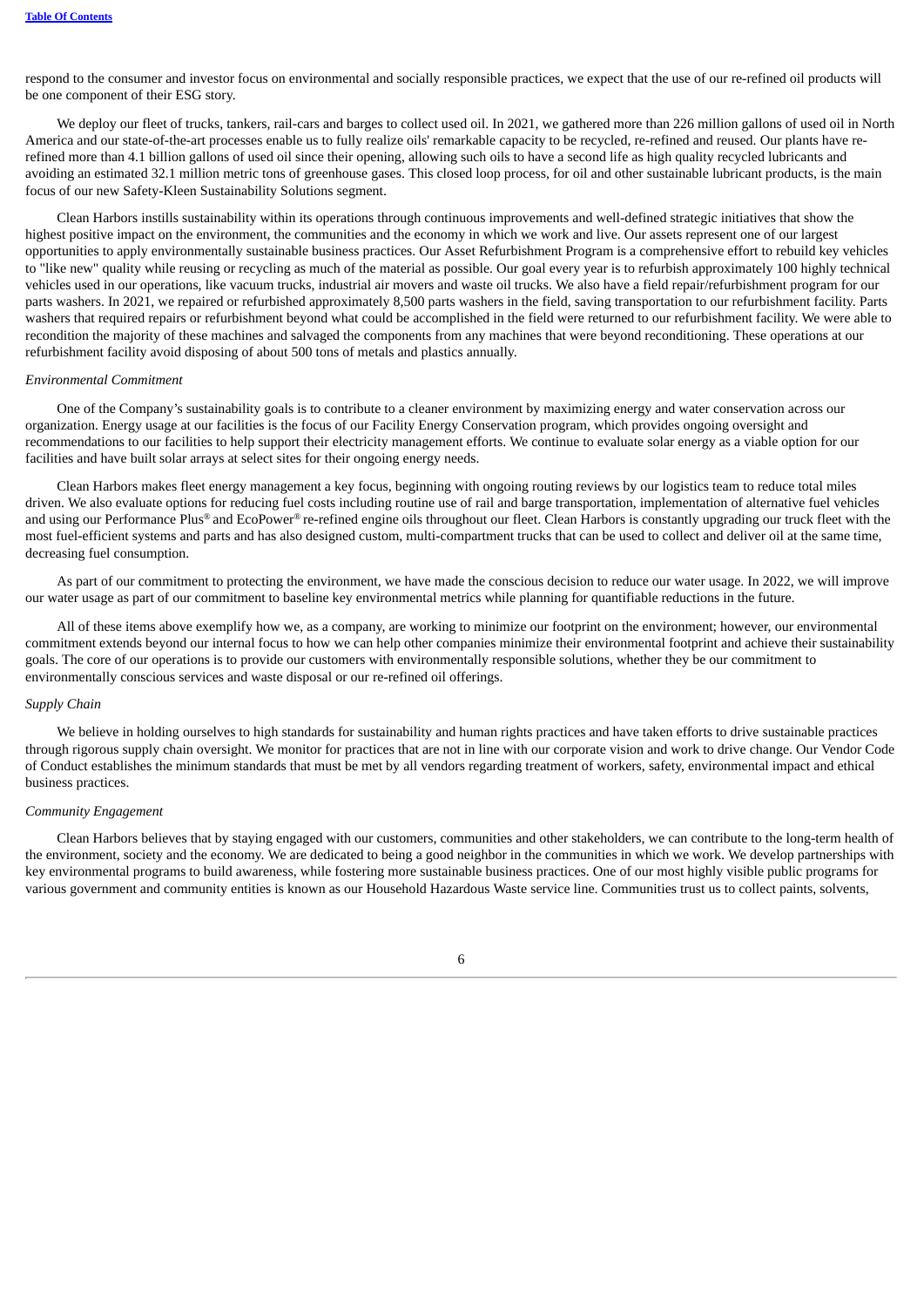batteries, fluorescent lamps, pesticides, cleaners and other hazardous materials that otherwise might be improperly disposed of or become dangerous to the communities where they are stored.

Our commitment and our business go hand in hand as we work to provide services and products that complement our customers' sustainability plans and hold ourselves and others accountable to environmental, social and corporate governance standards and best practices.

#### **Competitive Strengths**

- **Leading Provider of Environmental and Industrial Services -** We are a leading provider of environmental and industrial services which provide solutions that help our customers protect the environment. We own nine commercial hazardous waste incinerators, making us the largest operator of such facilities in North America. We are also one of the few industrial services companies with national footprints in both the U.S. and Canada. We have a highly skilled workforce that is trained to safely respond to customer needs across a variety of service lines. We provide multifaceted, high-quality services to a broad mix of customers. Our vast capabilities, valuable and unique assets, skilled workforce, safety profile and breadth of services as well as our overall size, scale and geographic locations help us attract customers and provide environmentally responsible solutions for our customers.
- **Integrated Network of Assets -** We believe we operate, in the aggregate, the largest number of commercial hazardous waste incinerators, landfills, treatment facilities and TSDFs in North America. We also have a significant fleet across a vast transportation network throughout the U.S. and Canada. Our broad service network enables us to effectively handle a waste stream from its origin through disposal and to efficiently internalize our waste streams and transportation to reduce costs. Our size allows us to leverage our network and increase our profit margins as we can internalize a greater volume of waste in our incinerators, landfills and other disposal facilities. Furthermore, these assets are very difficult to duplicate because, in addition to sizable required capital investments, significant permitting and regulatory approvals would need to be obtained in order for new commercial waste disposal sites to come on-line. As such, these high barriers of entry provide increased value to our network.
- **Comprehensive Service Capabilities Complementing our Customers Sustainability Goals -** Our comprehensive service offerings and product catalog allow us to act as a full service provider of sustainable options for our customers' needs. Not only can our customers rely on Clean Harbors to be part of their sustainability plan, but they can minimize the number of outside vendors utilized and rely on us as "one stop shop" service provider. Our breadth of service offerings creates incremental revenue growth with no one competitor having the portfolio of services that we can provide to our customers. Our workforce is trained to swiftly pivot to fulfill customer needs should markets change or demand shift and our complementary lines of business help keep us steady in turbulent times.
- **Largest Collector and Recycler of Used Motor Oil -** As the largest re-refiner and recycler of used oil in North America, during 2021 and 2020, we returned approximately 196 million and 166 million gallons, respectively, of new re-refined oil, lubricants and byproducts back into the marketplace. In 2021 and 2020, our re-refining process eliminated more than an estimated 2.1 million and 1.7 million metric tons, respectively, of greenhouse gas ("GHG"). For 2021 alone, the estimated GHG's eliminated as a result of our re-refining process has the net carbon benefit equivalent to growing approximately 35 million trees for 10 years or taking over 457,000 passenger cars off the road for one year.
- **Effective Cost Management -** In these times of cost increases due to significant inflationary pressures, we have focused our cost management in order to maintain our overall margins. Our significant scale allows us to maintain low costs through standardized compliance procedures and significant purchasing power. Leveraging our investment in technology and our ability to efficiently utilize logistics and transportation, we can economically direct waste streams to the most efficient facility. We also have the ability to use internal resources to transport and process the substantial majority of all hazardous waste that we manage for our customers. In addition, our Safety-Kleen Sustainability Solutions segment results are significantly impacted by the overall market pricing and product mix associated with base and blended oil products. We manage the pricing on our used oil collection services which allow us to effectively manage the profit spreads inherent in our Safety-Kleen Sustainability Solutions business.
- **Large and Diversified Customer Base -** Our customer portfolio ranges from small companies to Fortune 500 companies and include public and private entities that span multiple industries and business types, including some government entities. This diversification opens opportunities for cross-selling our large portfolio of services and limits our credit exposure to any one customer and potential cyclicality in any one industry. As a percentage of our 2021 revenues, the top ten industries we serviced totaled approximately 79% of revenues and included chemical (16%), general manufacturing (16%), base and blended oils (9%), refineries (9%), automotive (8%), government (6%), utilities (5%), transportation (4%), retail (3%) and construction (3%).

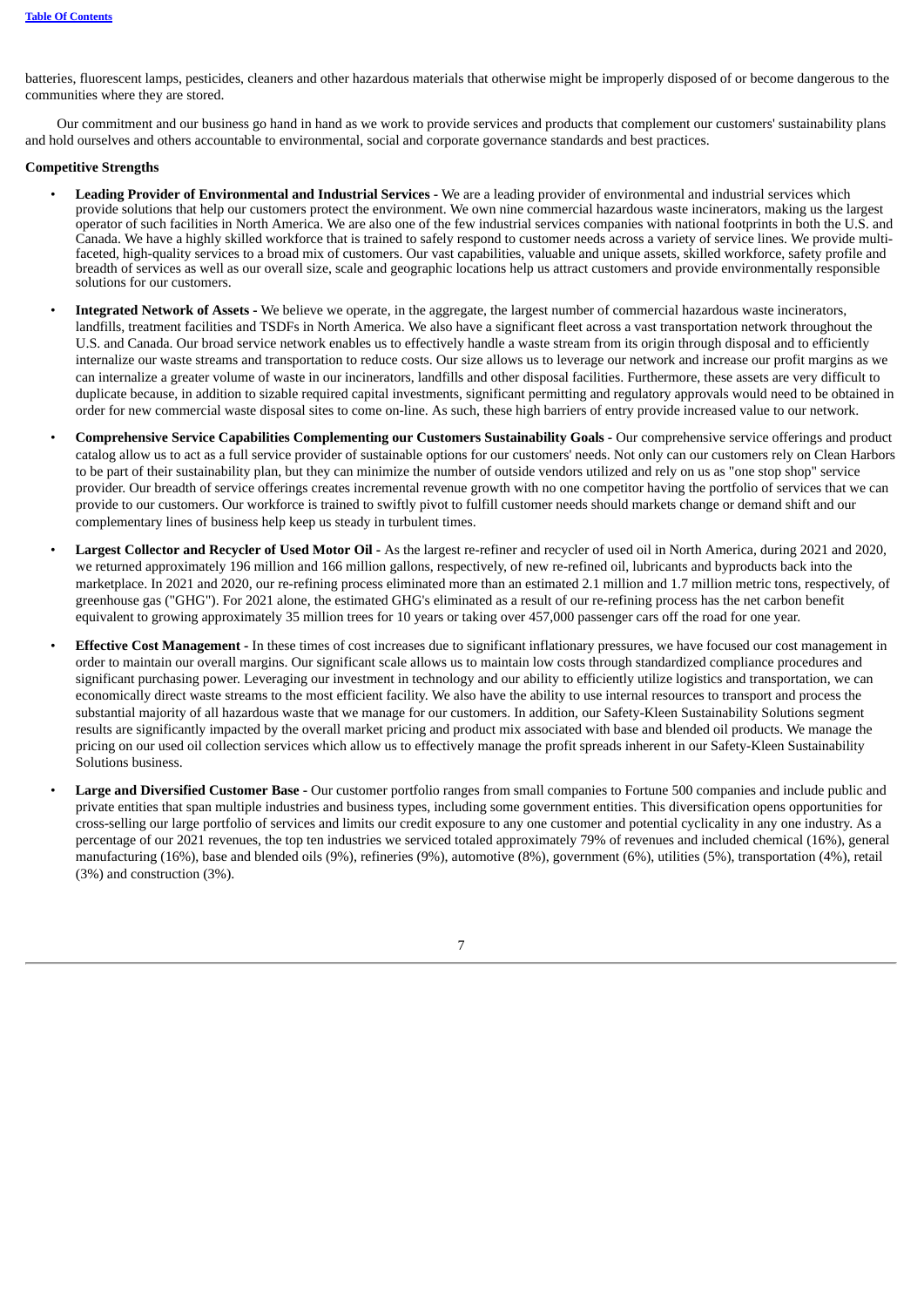- **Stable and Recurring Revenue Base -** We have long-standing relationships with our large customers, many of whom have worked with our Company for decades. We will also benefit from the long-standing customer relationships that HydroChemPSC will bring to our business, including many instances where HydroChemPSC operations are embedded in a customer facility (insite locations). Our diversified customer base provides stable and recurring revenues, as a significant portion of our revenues are derived from previously served customers with recurring needs for our services. In addition, there can be a financial burden that accompanies switching hazardous waste disposal providers due to customers' desire to audit disposal facilities prior to their qualification as approved sites and to limit the number of facilities to which their hazardous waste is shipped in order to reduce potential liability under United States and Canadian environmental laws and regulations. We have been selected as an approved vendor by large and small generators of waste because we possess comprehensive collection, recycling, treatment, transportation, disposal and hazardous waste tracking capabilities and have the expertise necessary to comply with applicable environmental laws and regulations. Those customers that have selected us as an approved vendor typically continue to use our services on a recurring basis.
- **Regulatory Compliance -** We continue to make capital investments in our facilities to ensure that they are in compliance with current federal, state, provincial and local regulations. Companies that rely on in-house disposal may find the current regulatory requirements to be too capital intensive or complicated, and may choose to outsource many of their hazardous waste disposal needs.
- **Proven and Experienced Management Team -** Our executive management team provides depth and continuity. Our executive officers collectively have over 200 years of experience and expertise in the environmental and industrial services industries. Our Chief Executive Officer founded our Company in 1980 and, since the Company's formation, has served as both the Chief Executive Officer and Chairman of the Board. This team has the depth of knowledge of both the industry and our operations to be able to quickly pivot in times of change and identify and respond to new market demands.

#### **Operations**

#### *Environmental Services*

Our Environmental Services business offers an array of services to customers. We collect, transport, treat and dispose of hazardous and nonhazardous waste, including resource recovery, physical treatment, fuel blending, incineration, landfill disposal, wastewater treatment, lab chemical disposal, explosives management and CleanPack® services. Our CleanPack® services include the collection, identification, categorization, specialized packaging, transportation and disposal of laboratory chemicals and household hazardous waste. We perform a wide range of industrial maintenance and specialty industrial services and utilize specialty equipment and resources to perform field services at any chosen location on a planned or emergency response basis. We also collect containerized waste and provide parts washer and vacuum services to small quantity generators of hazardous waste. All of these services are designed to protect the environment and address environmental related challenges through the use of innovation and the latest technologies. We provide customers with sustainable solutions that seek to recycle waste materials whenever possible.

#### *Technical Services*

We provide technical services through a network of service centers from which a fleet of vehicles are dispatched to pick up customers' waste either on a predetermined schedule or on demand, and to deliver the waste to permitted facilities, which are usually Company-owned. Our service centers can also dispatch chemists to a customer location for collection of chemical and laboratory waste for disposal. InSite Service® offerings is a branded on-site/in-plant service delivery program through which we offer a full range of environmental, industrial and waste management services. This signature program is built on safety, quality, efficiency and integrity, and has been offered by Clean Harbors for more than 25 years. By leveraging Clean Harbors' expertise and capabilities, our on-site staff are dedicated to developing the safest, most cost-effective and sustainable solutions to service customers' needs.

As an integral part of our services, we collect industrial waste from customers and transport such waste to and between our facilities for treatment or bulking for shipment to final disposal locations. Customers typically accumulate waste in containers, such as 55-gallon drums, bulk storage tanks or 20 cubic-yard roll-off containers. In providing this service, we utilize a variety of specially designed and constructed tank trucks and semi-trailers as well as third-party transporters, including railroads.

We recycle, treat and dispose of hazardous and non-hazardous industrial waste. The waste handled includes substances which are classified as "hazardous" because of their corrosive, ignitable, infectious, reactive or toxic properties and other substances subject to federal, state and provincial environmental regulation. We provide final treatment and disposal services

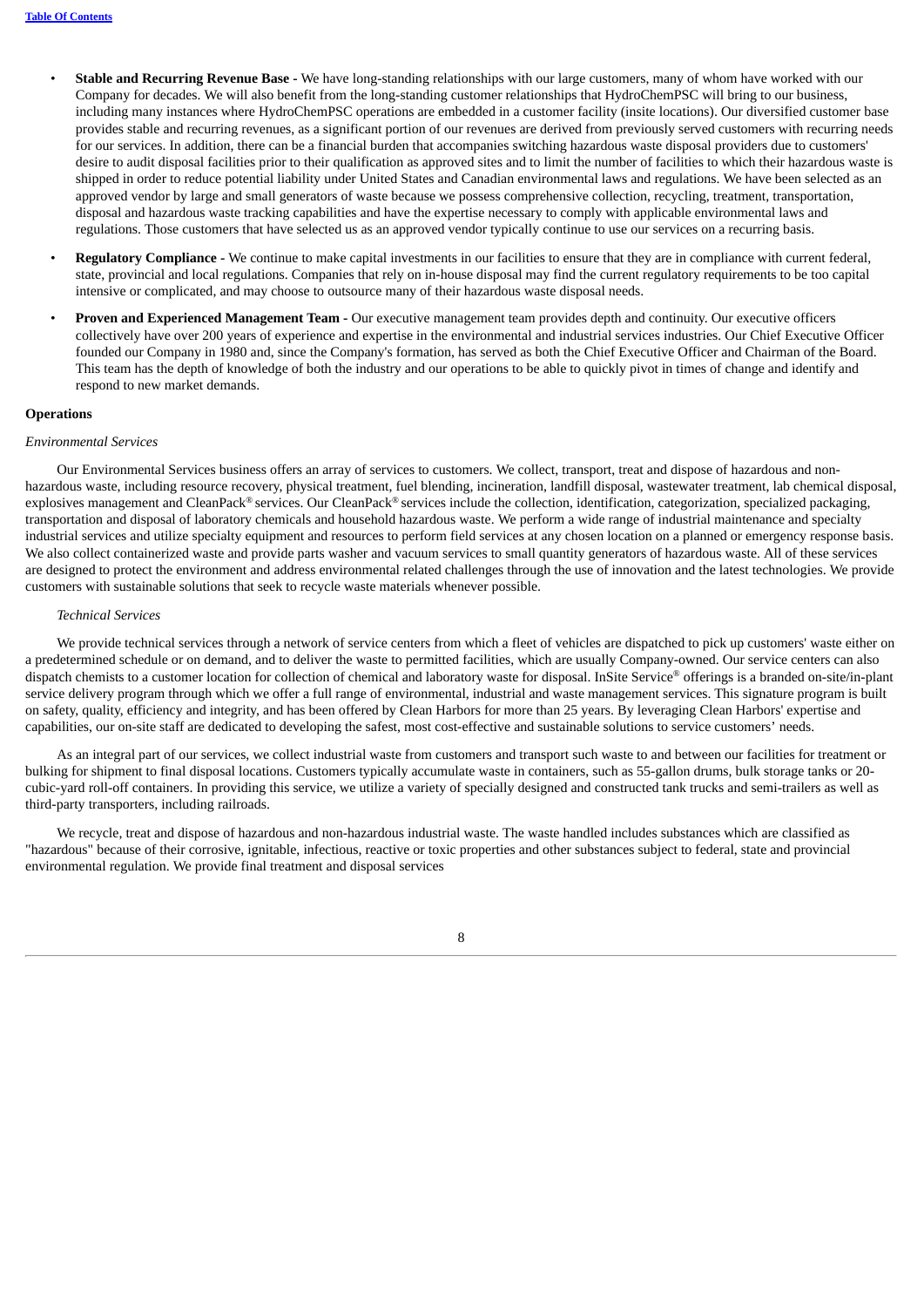designed to manage waste which cannot be otherwise economically recycled or reused. The waste that we handle comes in solid, sludge, liquid and gas form.

Incineration is the preferred method for the treatment of organic hazardous waste because it effectively destroys the contaminants at high temperatures. High temperature incineration efficiently eliminates organic waste such as herbicides, halogenated solvents, pesticides and pharmaceutical and refinery waste, regardless of form as gas, liquid, sludge or solid. Federal and state incineration regulations require a destruction and removal efficiency of 99.99% for most organic waste.

As of December 31, 2021, we had nine active incinerators operating in five incinerator facilities that offer a wide range of technological capabilities to customers. In the United States, we operate one fluidized bed thermal oxidation unit for maximum destruction efficiency of hazardous waste with an estimated annual practical capacity of 58,808 tons and three solids and liquids capable incinerator facilities with a combined estimated annual practical capacity of 377,387 tons. We also operate one hazardous waste liquid injection incinerator in Canada with total annual practical capacity of 125,526 tons.

Our incinerator facilities in Kimball, Nebraska; Deer Park, Texas; El Dorado, Arkansas; and Aragonite, Utah, are designed to process liquid organic waste, sludge, solids, soil and debris. Our Deer Park facility has two kilns and a rotary reactor. Our El Dorado facility specializes in the treatment of bulk and containerized hazardous liquids, solids and sludge, and has a hazardous waste incinerator which specializes in high-temperature incineration of regulated waste such as industrial and laboratory chemicals, manufacturing byproducts, fertilizers and other solid and liquid materials that would otherwise be hazardous to the environment and public health if not properly managed. Our facilities in Kimball and Deer Park also have on-site landfills for the disposal of ash produced as a result of the incineration process.

Our incinerator facility in Lambton, Ontario, is a liquid injection incinerator designed primarily for the destruction of liquid organic waste. Typical waste streams include wastewater with low levels of organics and other higher concentration organic liquid waste not amenable to conventional physical or chemical waste treatment.

Landfills are primarily used for disposal of inorganic waste. In the United States and Canada, we operate seven commercial landfills, six of which are designed and permitted for disposal of hazardous waste and one which is operated for non-hazardous industrial waste disposal. Of our six hazardous waste commercial landfills, four are located in the United States and two are located in Canada. Our non-hazardous landfill is located in the United States. In addition to our seven commercial landfills, we also own and operate, as described above, two non-commercial landfills that only accept waste from our onsite incinerators.

As of December 31, 2021, the useful economic lives of our six commercial hazardous waste landfills included approximately 20.3 million cubic yards of remaining capacity. We estimate the useful economic lives of landfills to include permitted airspace and unpermitted airspace that our management believes to be probable of being permitted based on our analysis of various factors. In addition to the capacity included in the useful economic life of these landfills, there are approximately 20.9 million cubic yards of additional unpermitted airspace capacity included in the footprints of these landfills that may ultimately be permitted, although there can be no assurance that this additional capacity will be permitted. As of December 31, 2021, the useful economic life of our non-hazardous industrial landfill included 3.3 million cubic yards of remaining permitted capacity. This facility is located in the United States and has been issued operating permits under Subtitle D of RCRA. Our non-hazardous landfill facility is permitted to accept commercial industrial waste, including waste from demolition and construction.

Another waste disposal outlet in our network of facilities are our TSDFs that collect, temporarily store and/or consolidate compatible waste streams for more efficient transportation to final recycling, treatment or disposal destinations. These facilities hold special permits, such as Part B permits under the Resource Conservation and Recovery Act ("RCRA") in the United States, which allow them to process, transfer and dispose of waste through various technologies including recycling, incineration, landfill and wastewater treatment depending on each location's permitted and constructed capabilities.

We operate recycling systems for the reclamation and reuse of certain waste, particularly solvent-based waste generated by industrial cleaning operations, metal finishing and other manufacturing processes. Resource recovery involves the treatment of waste using various methods, which effectively remove contaminants from the original material to restore its fitness for its intended purpose and to reduce the volume of waste requiring disposal. We also operate a recycling facility that recycles refinery waste and spent catalyst. The recycled oil and catalysts, depending on market conditions, are sold to third parties.

Our wastewater treatment facilities process hazardous and non-hazardous waste through use of physical and chemical treatment methods. With the acquisition of HydroChemPSC, we now have ten wastewater treatment facilities that offer or employ a range of wastewater treatment technologies. These facilities treat a broad range of industrial liquid and semi-liquid waste containing heavy metals, organics and suspended solids.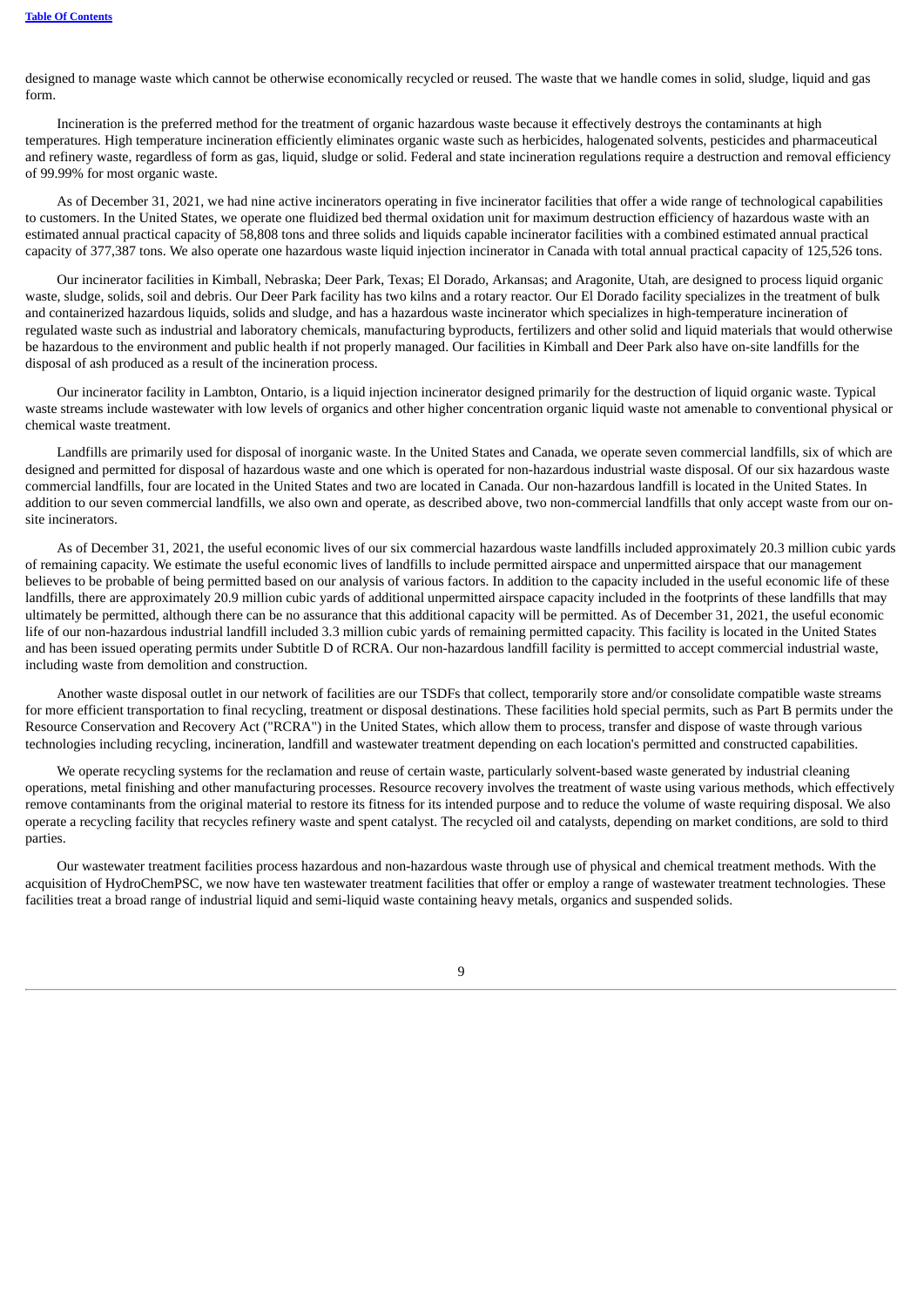We also provide total project management services in areas such as chemical packing, on-site waste management, remediation, compliance training and emergency spill response, while leveraging Clean Harbors' network of service centers and environmental capabilities. Our household hazardous waste collection services provide municipalities with a partner for the collection and disposal of household paints, solvents, batteries, fluorescent lamps, pesticides, cleaners and other hazardous materials.

#### *Field and Emergency Response Services*

Our crews and equipment are dispatched on a planned or emergency basis and perform services such as confined space entry for tank cleaning, site disinfecting, decontamination and disposal, including such work for COVID-19 decontamination, large remediation projects, demolition, spill cleanup on land and water, railcar cleaning, hydro excavation, manhole/vault clean outs, product recovery and transfer, scarifying and media blasting, vacuum services and water treatment services.

We are also a leader in providing response services for environmental emergencies of any scale from man-made disasters such as oil spills and from natural disasters such as hurricanes.

#### *Industrial Services*

We perform industrial cleaning and maintenance services and specialty industrial services at refineries, mines, upgraders, chemical plants, pulp and paper mills, manufacturing facilities, power generation facilities and other industrial customers throughout North America.

Our industrial services crews handle services to support ongoing in-plant cleaning and maintenance services on our customers' mission critical equipment and infrastructure. These services include liquid/dry vacuum, hydro-blasting, dewatering and materials processing, leak detection and repair, water and chemical hauling and steam cleaning. We provide a variety of specialized industrial services including plant outage and turnaround services, specialty cleaning services including chemical cleaning and high and ultra-high pressure water cleaning, daylighting, production services and upstream energy services. With the addition of the HydroChemPSC business into our industrial services operations, we expanded our on-site/in-plant service delivery program for industrial services and are focused on the integration of automation, technology and innovation into the industrial services operations.

## *Safety-Kleen Environmental Core Services*

Our Safety-Kleen Environmental branches' core service offerings focus on the small quantity waste generators predominately within the automotive, industrial and retail space. We provide containerized waste, parts-washer and vacuum services to a diverse range of customers including automobile repair shops, car and truck dealers, metal fabricators, machine manufacturers, fleet maintenance shops and other automotive, industrial and retail customers. We provide pickup and transportation of hazardous and non-hazardous containerized waste for recycling or disposal, primarily through the Clean Harbors' network of recycling, treatment and disposal facilities. As the largest provider of parts cleaning services in North America, we offer a complete line of specially designed parts washers to customer locations and then deliver recurring service that includes machine cleaning and maintenance and disposal and replenishment of clean solvent or aqueous fluids. Our vacuum services remove solids, residual oily water and sludge and other fluids from customers' oil/water separators, sumps and collection tanks. We also remove and collect waste fluids found at large and small industrial locations, including metal fabricators, auto maintenance providers and general manufacturers.

#### *Safety-Kleen Sustainability Solutions*

Our Safety-Kleen Sustainability Solutions business offerings span the life-cycle of oil and other sustainable lubricant products. Our teams collect used oil which serves as feedstock for our oil re-refineries. In 2021, we collected 226 million gallons of used oil. We can process the used oil collected through our seven re-refineries located in East Chicago, Indiana; Newark, California; Wichita, Kansas; Tacoma, Washington; Fallon, Nevada; Rollinsford, New Hampshire; and Breslau, Ontario.

At our facilities, we manufacture, formulate, package, distribute and market high-quality lubricants that provide our customers with a sustainable solution to their oil demands. The used oil collected is processed or re-refined to convert into a variety of products, mostly base and blended lubricating oils, and much smaller quantities of asphalt-like material, glycols and fuels. One of the primary goals of our Safety-Kleen Sustainability Solutions business is to produce and sell high-quality eco-friendly blended oils, which are created by combining our re-refined base and other base oils with performance additives in accordance with our proprietary formulations and American Petroleum Institute licenses. Our Performance Plus® and EcoPower® family of products are sold to on- and off-road corporate fleets, government entities, automotive service shops and industrial plants, which are serviced through our internal distribution network, as well as an extensive United States and Canada-wide independent distributor network. We also sell unbranded blended oils to distributors that resell them under their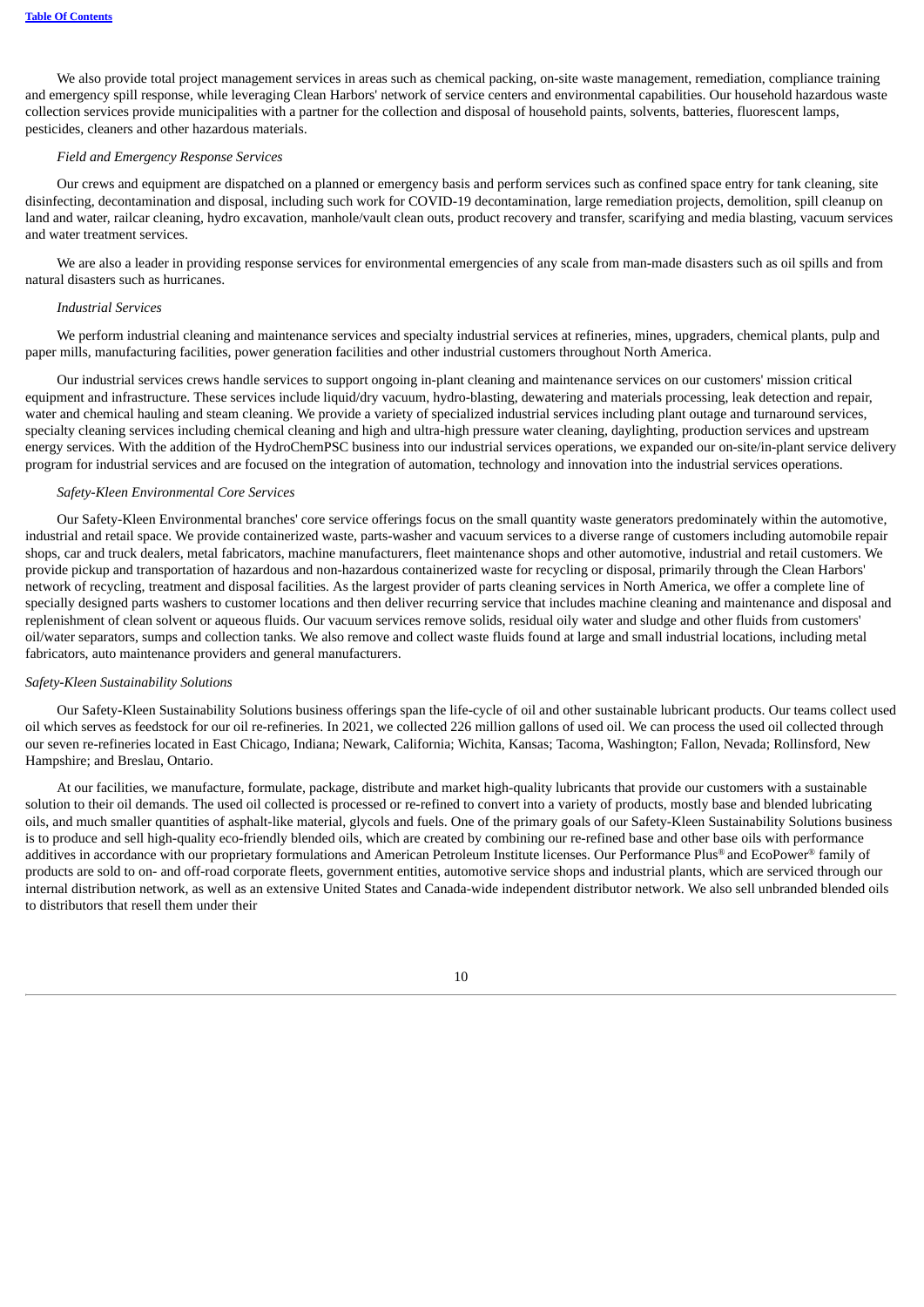private label brands. Our OilPlus® program consists of selling our renewable oil products directly to our end customers. We sell the base oil that we do not blend and sell ourselves to independent blenders/packagers that use it to blend their own branded or private label oils. With 226 million gallons of used oil processed in 2021, we were able to return approximately 196.1 million gallons of new re-refined oil, lubricants and byproducts back into the marketplace helping our customers meet the growing demand for the use of sustainable products in their operations.

The used oil can also be processed into recycled fuel oil, or "RFO," which is then sold to customers such as asphalt plants, industrial plants, pulp and paper companies. The used oil is also processed into vacuum gas oil which can be further re-refined into lubricant base oils or sold directly into the marine diesel oil fuel market.

We also collect and either recycle or dispose of related automotive products including antifreeze and oil filters. We sell automotive and industrial products including antifreeze recycled through our collections above, windshield washer fluid, degreasers, glass and floor cleaners, hand cleaners, absorbents, mats and spill kits.

## *Seasonality*

Our operations may be affected by seasonal fluctuations primarily due to weather and budgetary cycles influencing the timing of customers' spending for products and services. Typically during the first and fourth quarters of each year there is less demand for our oil collection, recycling services and environmental services due to lower customer activity levels resulting from the cold weather, particularly in Canada and the northern and midwestern regions of the United States. As a result, reduced volumes of waste are received at our facilities, higher operating costs are realized due to sub-freezing weather and high levels of snowfall and lower volumes of used oil are generated for our collection. Customer factory closings for year-end holidays can also contribute to reduced waste volumes in our network of facilities during this time. In 2021, for various macroeconomic reasons, the effects of seasonality were not as apparent as they have been in prior years. That said, we do anticipate that we may see these seasonal trends again in the future.

## *Geographical Information*

For the year ended December 31, 2021, we generated \$3,271.5 million or 86.0% of our direct revenues in the United States and \$534.1 million or 14.0% of our direct revenues in Canada. For the year ended December 31, 2020, we generated \$2,706.9 million or 86.1% of our direct revenues in the United States and \$437.2 million or 13.9% of our direct revenues in Canada. For additional information about the geographical areas from which our revenues are derived and in which our assets are located, see Note 3, "Revenues," and Note 19, "Segment Reporting," respectively, to our consolidated financial statements included in Item 8 of this report.

#### **Competitive Markets**

Due to the variety of services and products offered, the Company faces competition from companies in various industries, though no one competitor directly competes with our full suite of offerings. Sources of competition vary by locality and by type of service rendered, with competition coming from national and regional industrial and automotive waste services companies and hundreds of privately-owned firms. Veolia North America, US Ecology, Inc., Harsco Corporation, Stericycle, Inc. and Heritage-Crystal Clean are the principal national firms with which we compete. Each of these competitors is able to provide one or more of the environmental services we offer.

Under federal and state environmental laws in the United States, generators of hazardous waste remain liable for improper disposal of such waste. Although generators may hire various companies that have the proper permits and licenses, because of the generators' potential liability, they are very interested in the reputation and financial strength of the companies they use for the management of their hazardous waste. We believe that our technical proficiency, safety record, customer service oriented culture and overall reputation are important considerations to our customers in selecting and continuing to utilize our services. We also believe that the depth of our recycling, treatment and disposal capabilities, our ability to collect and transport waste materials efficiently and our pricing are additional significant differentiating factors which create an advantage for us in the market for treatment and disposal services.

Competition within our Environmental Services segment varies by locality and type of service rendered. For our landfill and waste services, competitors include several major national and regional environmental services firms, as well as numerous smaller local firms. We believe the availability of skilled, technical and professional personnel, quality of performance, diversity of services, safety record, quality of assets and use of current technologies, as well as price, are the key competitive factors in this service industry. For our industrial, field emergency response and Safety-Kleen branches' core services, competitors vary by locality and by type of service rendered, with competition coming from national and regional service providers and hundreds of privately-owned firms that offer similar services. Envirosystems and Heritage-Crystal Clean in the United States, and CEDA International Corporation and Secure Energy Services in Canada, are the principal national firms with which we compete for this work. There are also several regional and local firms with which we compete. Each of these

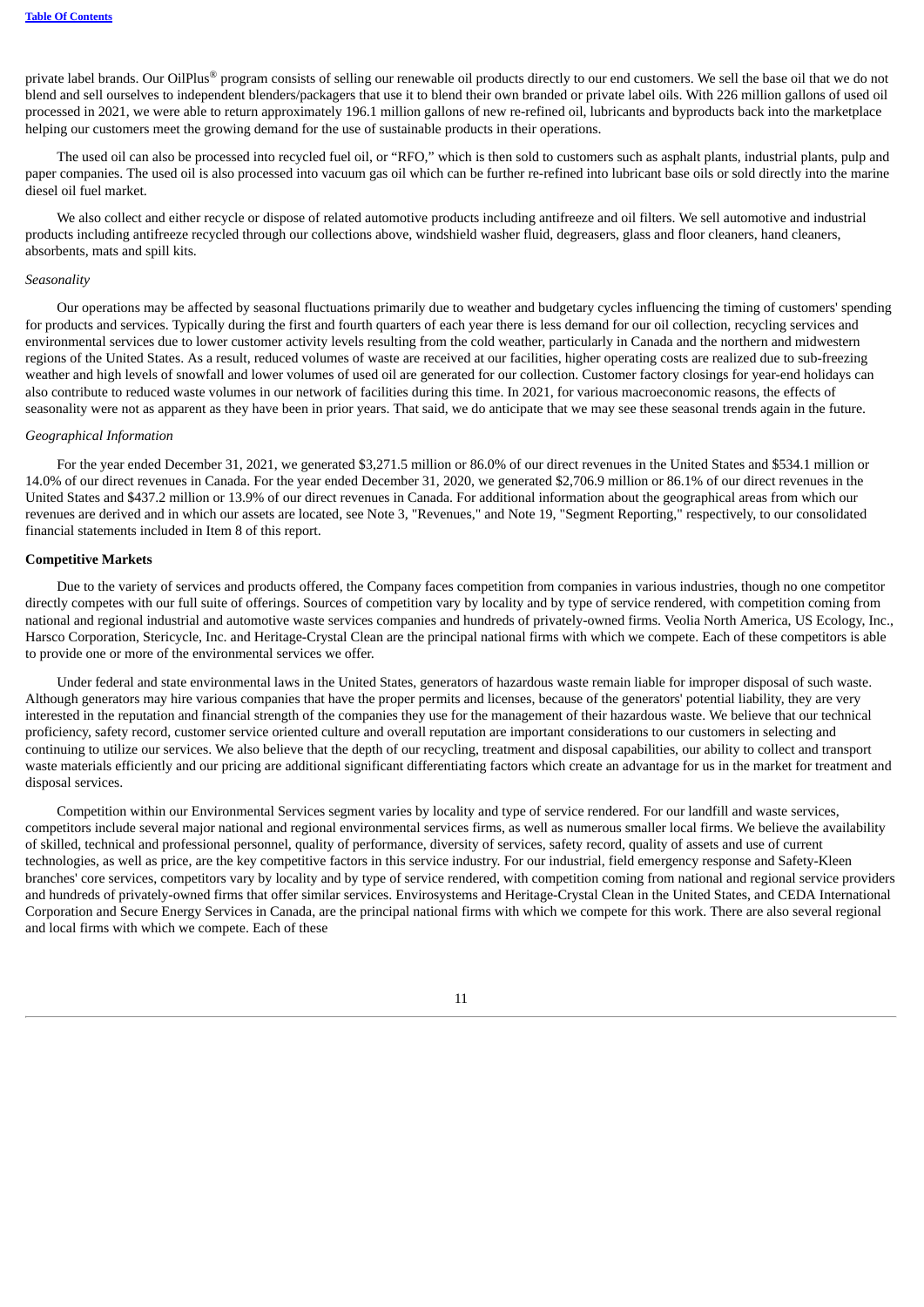competitors is able to provide one or more of the industrial and field services we offer. We believe the availability of specialized equipment and latest technologies, skilled, technical, and professional personnel, quality of performance, diversity of services, safety record and price are the key competitive factors in this industry.

For our Safety-Kleen Sustainability Solutions segment, competitors vary by locality and by type of services rendered, with competition coming from Heritage-Crystal Clean, along with many regional and local firms. We believe that geographic coverage, pricing and breadth of services and products, including our ability to produce high quality sustainable lubricants from the used motor oil we collected, are key competitive factors in this industry. With our Safety-Kleen Oil Plus® closed loop offering, we are competing in certain markets with other North American lubricant distributors.

The principal methods of competition for all of our services and products are quality, price, reliability of service rendered or products sold and technical proficiency. We believe that we offer a more comprehensive range of environmental and industrial services than our competitors in major portions of the United States and Canada.

## **Human Capital**

As of December 31, 2021, we employed approximately 18,300 active full-time employees, of which 1,460 in the United States and 558 in Canada were represented by labor unions. In response to the needs of our business, we also employ temporary and part time employees. As of December 31, 2021, the total of all active employees was approximately 19,100, including over 3,600 previous HydroChemPSC employees.

Our human capital objectives focus on the health and safety of our employees, employee development and training and compensation and benefits. Key metrics that management uses to measure these objectives include TRIR, voluntary turnover rates and time to job ready, all of which are monitored at all levels of the organization. We believe that our relationship with our employees is positive and we engage with our employees through periodic employee engagement surveys, and other mechanisms, to continue the development of these relationships. As part of our commitment to employee safety and quality customer service, we have an extensive compliance program and trained environmental, health and safety staff. We continually strive to invest in our employees through training programs, including training specifically aimed at workplace safety and cyber-security. We provide the training and licensing necessary to maintain a skilled and experienced workforce. We also provide competitive compensation and benefit programs, including matching employee contributions towards retirement savings plans and covering annual healthcare cost increases.

#### **Resources**

We have invested significantly in the development of proprietary technologies and also to establish and maintain an extensive knowledge of leading technologies. The acquisition of HydroChemPSC increased this portfolio of leading technologies and innovation, specifically in the industrial services business. We incorporate these technologies into the services we offer and provide to our customers to enhance the service, reduce the time and/or increase the safety of such services. For example, our internally developed proprietary software system, Waste Information Network, electronically tracks each step taken by any particular load of waste in our business, allowing customers assurance and transparency into their waste disposal.

As of December 31, 2021, we held a total of 55 U.S. and 18 foreign issued or granted patents (which will expire between 2022 and 2031), one foreign and three U.S. pending patent applications and 108 U.S. and 57 foreign trademark registrations. We also license software and other intellectual property from various third parties. We enter into confidentiality agreements with certain of our employees, consultants and corporate partners, and control access to software documentation and other proprietary information. We believe that we hold adequate rights to all intellectual property used in our business and that we do not infringe upon any intellectual property rights held by other parties.

We must obtain and maintain permits and licenses for transportation and industrial needs in both Environmental Services and Safety-Kleen Sustainability Solutions. We are required to obtain federal, state, provincial and local permits or approvals for each of our hazardous waste facilities. These permits and licenses are material to our business operations. Such permits are difficult to obtain and, in many instances, extensive studies, tests and public hearings are required before the approvals can be issued. Our compliance programs are paramount in maintaining these permits and licenses as well.

#### **Management of Risks**

We adhere to a program of risk management policies and practices designed to reduce potential liability, as well as to manage customers' ongoing environmental exposures. This program includes installation of risk management systems at our facilities, such as fire suppression, employee training, environmental consciousness, auditing and policy decisions restricting the types of waste handled. We evaluate all revenue opportunities and decline those that we believe involve unacceptable risks.

We dispose of waste at our incinerator, wastewater treatment and landfill facilities, or at facilities owned and operated by other firms that we have audited and approved. We apply established technologies to treatment, storage and recovery of

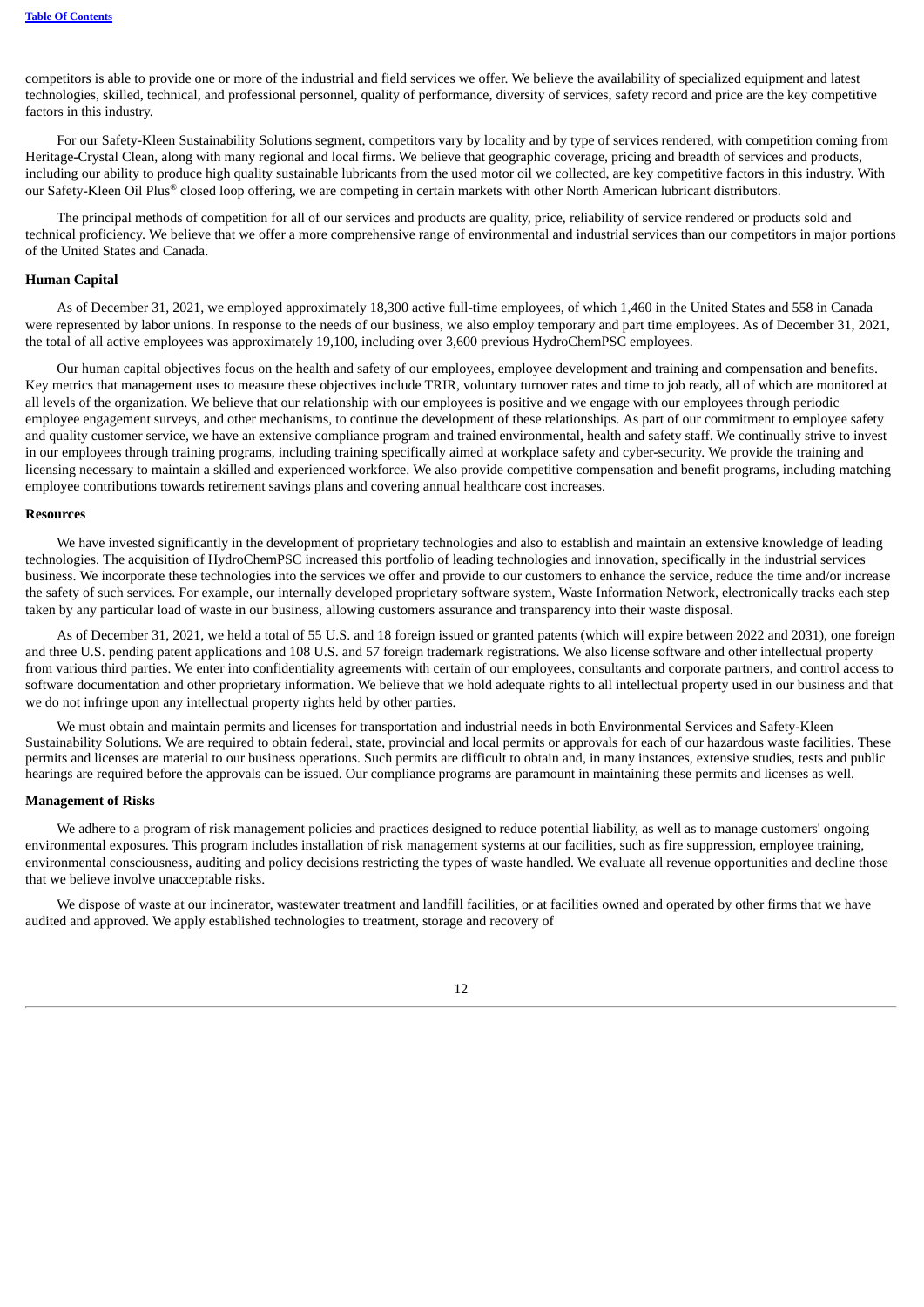hazardous waste. We believe our operations are conducted in a safe and prudent manner and in substantial compliance with applicable laws and regulations.

#### **Insurance and Financial Assurance**

Our insurance programs cover the potential risks associated with our multifaceted operations from two primary exposures: direct physical damage and third-party liability. We maintain a casualty insurance program providing coverage for vehicles, employer's liability and commercial general liability in the aggregate amount of \$105.0 million, \$102.0 million and \$102.0 million, respectively, per year, subject to retentions of \$1.0 million for employers' liability in the United States and \$2.0 million (CAD) in Canada and \$2.0 million per occurrence for auto and commercial general liability. Our auto and commercial general liability umbrella policy includes a \$5.0 million annual aggregate self-insured corridor retention as well. We also have workers' compensation insurance with limits established by state statutes.

We have pollution liability insurance policies covering potential risks in three areas: as a contractor performing services at customer sites, as a transporter of waste and as a processor of waste at our facilities. The contractor's pollution liability insurance has limits of \$20.0 million per occurrence and \$25.0 million in the aggregate, covering offsite remedial activities and associated liabilities.

For sudden and accidental in-transit pollution liability, our auto liability policy provides the primary \$5.0 million per occurrence of transportation pollution insurance. Our pollution liability policies provide an additional \$75.0 million per occurrence and \$80.0 million in the aggregate for a total of \$80.0 million per occurrence and \$85.0 million in the aggregate, respectively. A \$2.0 million deductible per occurrence applies to this coverage in the United States and Canada.

Federal and state regulations require liability insurance coverage for all facilities that treat, store or dispose of hazardous waste. RCRA, the Toxic Substances Control Act and comparable state hazardous waste regulations typically require hazardous waste handling facilities to maintain pollution liability insurance in the amount of \$1.0 million per occurrence and \$2.0 million in the aggregate for sudden occurrences and \$3.0 million per occurrence and \$6.0 million in the aggregate for non-sudden occurrences. Our liability insurance coverage meets or exceeds all federal and state regulations.

We maintain property insurance on our physical locations valued in excess of \$10.0 million covering direct physical damage. We consolidated the insurance on these locations and this policy has a \$10.0 million aggregate deductible. We are self-insured for locations not specifically listed on this policy.

Our international operations are insured under locally placed insurance policies that are compulsory in a specific country. In addition, we have a global foreign liability policy that will provide excess and difference in condition coverage in international countries.

Under our insurance programs, coverage is obtained for catastrophic exposures, cyber security as well as those risks required to be insured by law or contract. It is our policy to retain a significant portion of certain expected losses related primarily to employee benefits, workers' compensation, commercial general and vehicle liability. Provisions for losses expected under these programs are recorded based upon our estimates of the actuarially determined value of the aggregate liability for claims. We believe that policy cancellation terms are similar to those of companies in other industries.

Operators of hazardous waste handling and certain other permitted facilities are required by federal, state, provincial and local regulations to provide financial assurance for closure and post-closure care of those facilities should the facilities cease operation. Closure would include the cost of removing the waste stored at a facility which ceased operating and sending the material to another facility for disposal and the cost of performing certain procedures for decontamination of the facility. As of December 31, 2021, our total estimated closure and post-closure costs requiring financial assurance by regulators were \$502.4 million for our U.S. facilities and \$57.4 million for our Canadian facilities. We have obtained all of the required financial assurance for our facilities through a combination of surety bonds and insurance from qualified insurance companies.

# **Government Regulations**

While our business has benefited substantially from increased government regulation of hazardous waste transportation, storage and disposal, the environmental services industry itself is the subject of extensive and evolving regulation by federal, state, provincial and local authorities. As noted above, we are required to obtain federal, state, provincial and local permits or approvals for each of our hazardous waste facilities. We have acquired all material operating permits and approvals now required for the current operation of our business and have applied for, or are in the process of applying for, all permits and approvals needed in connection with planned expansion or modifications of our operations.

We are constantly monitoring the regulatory environment which is often influenced by changes in leadership at the federal, state, provincial and local levels. We make a continuing effort to anticipate regulatory, political and legal developments

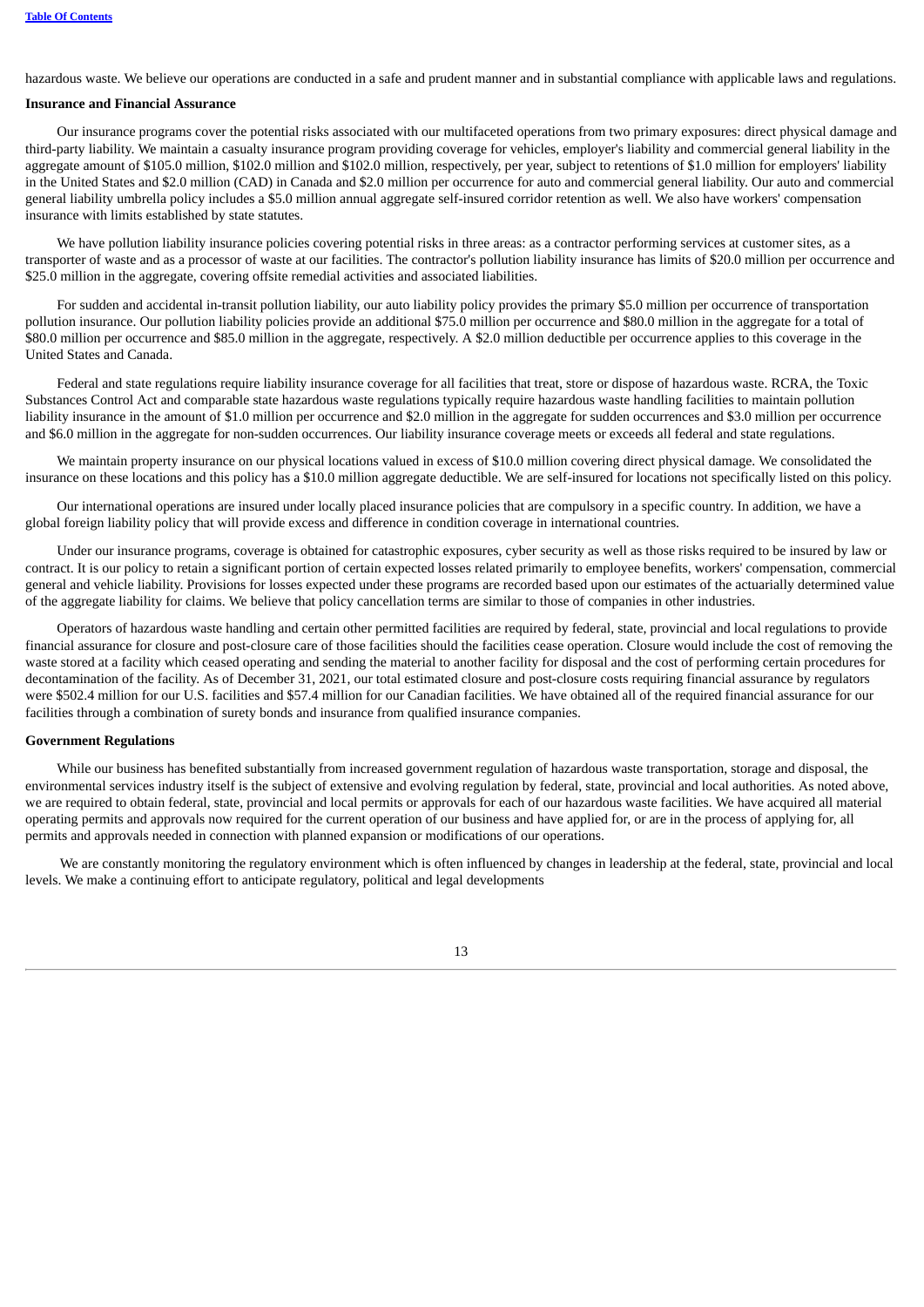that might affect operations, but are not always able to do so. We cannot predict the extent to which any legislation or regulation that may be enacted or enforced in the future may affect our operations.

#### **United States Hazardous Waste Regulation**

*Federal Regulations.* The most significant federal environmental laws affecting us are the RCRA, the Comprehensive Environmental Response, Compensation and Liability Act, also known as the "Superfund Act," the Clean Air Act, the Clean Water Act and the Toxic Substances Control Act ("TSCA").

*RCRA.* RCRA is the principal federal statute governing hazardous waste generation, treatment, transportation, storage and disposal. Pursuant to RCRA, the EPA has established a comprehensive "cradle-to-grave" system for the management of a wide range of materials identified as hazardous waste. States that have adopted hazardous waste management programs with standards at least as stringent as those promulgated by the EPA have been delegated authority by the EPA to administer their facility permitting programs in lieu of the EPA's program.

Every facility that treats, stores or disposes of hazardous waste must obtain a RCRA permit from the EPA or an authorized state agency unless a specific exemption exists, and must comply with certain operating requirements ("Part B" permitting process). RCRA also requires that Part B permits contain provisions for required on-site study and cleanup activities, known as "corrective action," including detailed compliance schedules and provisions for assurance of financial responsibility. See Note 9, "Closure and Post-Closure Liabilities," and Note 10, "Remedial Liabilities," to our consolidated financial statements included in Item 8 of this report for a discussion of our environmental liabilities. See "Insurance and Financial Assurance" above for a discussion of our financial assurance requirements.

*The Superfund Act.* The Superfund Act is the primary federal statute regulating the cleanup of inactive hazardous substance sites and imposing liability for cleanup on the responsible parties. It provides for immediate EPA coordinated response and removal actions for hazardous substances released into the environment. It also authorizes the government to respond to the release or threatened release of hazardous substances or to order responsible persons to perform any necessary cleanup. The statute provides for strict and, in certain cases, joint and several liability to the parties involved in the generation, transportation and disposal of hazardous substances for the cost of these responses and for the cost of damages to natural resources. Under the statute, we may be deemed liable as a generator or transporter of a hazardous substance which is released into the environment, or as the owner or operator of a facility from which there is a release of a hazardous substance into the environment. See Note 17, "Commitments and Contingencies," to our consolidated financial statements included in Item 8 of this report for a description of the principal such proceedings in which we are now involved.

*The Clean Air Act.* The Clean Air Act was passed by Congress to control the emissions of pollutants into the air and requires permits to be obtained for certain sources of hazardous air pollutants, such as vinyl chloride or air criteria pollutants, such as carbon monoxide. In 1990, Congress amended the Clean Air Act to require further reductions of air pollutants with specific targets for non-attainment areas in order to meet certain ambient air quality standards. These amendments also require the EPA to promulgate regulations which (i) control emissions of 188 hazardous air pollutants; (ii) create uniform operating permits for major industrial facilities similar to RCRA operating permits; (iii) mandate the phase-out of ozone depleting chemicals; and (iv) provide for enhanced enforcement.

*The Clean Water Act.* This legislation prohibits discharge of pollutants into the waters of the United States without government authorization and regulates the discharge of pollutants into surface waters and sewers from a variety of sources, including disposal sites and treatment facilities. The EPA has promulgated "pretreatment" regulations under the Clean Water Act, which establish pretreatment standards for introduction of pollutants into publicly owned treatment works. In the course of the treatment process, our wastewater treatment facilities generate wastewater, which we discharge to publicly owned treatment works pursuant to permits issued by the appropriate government authorities. We are required to obtain discharge permits and conduct sampling and monitoring programs.

*TSCA.* We operate a network of collection, treatment and field services (remediation) facilities throughout North America whose activities are regulated under provisions of TSCA. TSCA established a national program for the management of substances classified as polychlorinated biphenyls ("PCBs") which include waste PCBs as well as RCRA waste contaminated with PCBs. The rules set minimum design and operating requirements for storage, treatment and disposal of PCB waste. Since their initial publication, the rules have been modified to enhance the management standards for TSCAregulated operations including the decommissioning of PCB transformers and articles, detoxification of transformer oils, incineration of PCB liquids and solids, landfill disposal of PCB solids, and remediation of PCB contamination at customer sites.

# **Other Regulation Impacting the US Operations**

*Federal Regulations.* In addition to regulations specifically directed at our transportation, storage and disposal facilities, there are a number of regulations that may "pass-through" to the facilities based on the acceptance of regulated waste from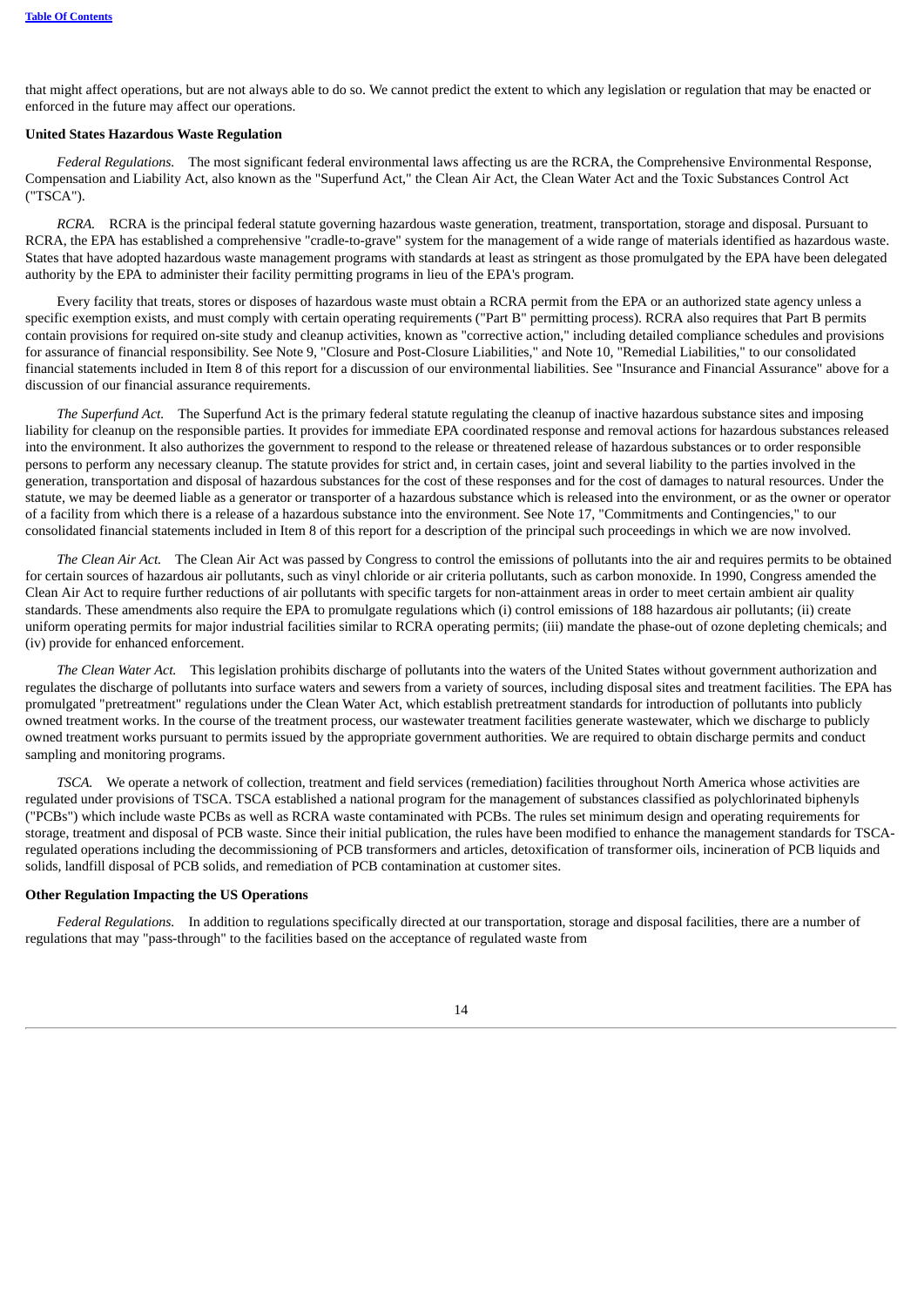affected customer facilities. Each facility that accepts affected waste must comply with the regulations for that waste, facility or industry. Examples of this type of regulation are National Emission Standards for Benzene Waste Operations and National Emissions Standards for Pharmaceuticals Production. Each of our facilities addresses these regulations on a case-by-case basis determined by its requirement to comply with the pass-through regulations.

In our transportation operations, we are regulated by the U.S. Department of Transportation, the Federal Railroad Administration, the Federal Aviation Administration and the U.S. Coast Guard, as well as by the regulatory agencies of each state in which we operate or through which our vehicles pass.

Health and safety standards under the Occupational Safety and Health Act ("OSHA") are also applicable to all of our operations.

*State and Local Regulations.* Pursuant to the EPA's authorization of RCRA equivalent state run programs, a number of U.S. states have regulatory programs governing the operations and permitting of hazardous waste facilities. Accordingly, the hazardous waste treatment, storage and disposal activities of a number of our facilities are regulated by the relevant state agencies in addition to federal EPA regulation.

Some states classify as hazardous certain wastes that are not regulated under RCRA. For example, Massachusetts and California consider used oil as "hazardous waste" while RCRA does not. Accordingly, we must comply with state requirements for handling state regulated waste, and, when necessary, obtain state licenses for treating, storing and disposing of such waste at our facilities.

Some states regulate other aspects of our operations, as well. For example, Delaware and New York have set strict regulations regarding the level of volatile organic compounds in parts washer solvents. We endeavor to be and remain in compliance with all applicable state regulations.

Our facilities are also regulated pursuant to state statutes, including those addressing clean water and clean air. Local sewer discharge and flammable storage requirements are applicable to certain of our facilities. Our facilities are also subject to local siting, zoning and land use restrictions. We believe that each of our facilities is in substantial compliance with the applicable requirements of federal and state licenses which we have obtained. Once issued, such licenses have maximum fixed terms of a given number of years, which differ from state to state, ranging from three to ten years. The issuing state agency may review or modify a license at any time during its term. We anticipate that once a license is issued with respect to a facility, the license will be renewed at the end of its term if the facility's operations are in compliance with applicable requirements. However, there can be no assurance that regulations governing future licensing will remain static, or that we will be able to comply with such requirements.

Regulations by the International Maritime Organization ("IMO") primarily impact shipping businesses, and we continue to monitor the impact of the new IMO regulation for a 0.50% global sulphur cap for marine fuels which began on January 1, 2020 (known as "IMO 2020"). Under the new global cap, ships that traverse the oceans are required to use marine fuels with a sulphur content of no more than 0.50% sulphur, versus the previous cap of 3.50%, in an effort to reduce the amount of sulphur oxide and decrease pollution and greenhouse gas emissions from the global shipping fleet. The shipping industry is the last major transportation sector to utilize fuel with high levels of sulfur, which is the reason the IMO pushed the industry to more closely align with other transport sectors for pollution reduction.

Given the disruption to global economies and supply chains, the marine shipping industry, and oil related commodity prices stemming from the COVID-19 pandemic, there are several variables around this regulatory change whereby the impacts of such changes still remain unclear. In particular this lack of clarity applies to our expectation of a significant increase in demand for a broad range of low sulfur distillates including diesel, marine gas oil, marine diesel oil and vacuum gas oil. However, it does seem clear that IMO 2020 has shifted the supply/demand balance for used motor oil, creating a surplus in the market that has materially reduced its value, although the exact amount remains unclear due to other factors affecting used oil markets. We will continue to monitor the impact of IMO 2020 on our business as markets return to more 'normal' conditions.

#### **Canadian Hazardous Waste Regulation**

In Canada, the provinces retain control over environmental issues within their boundaries and thus have the primary responsibility for regulating management of hazardous waste. The federal government regulates issues of national scope or where activities cross provincial boundaries.

*Provincial Regulations.* Most of Canada's industrial development and the major part of its population are located in four provinces: Ontario, Quebec, Alberta and British Columbia, each of which have detailed environmental regulations. We operate major waste management facilities in each of these provinces, as well as waste transfer facilities in Nova Scotia and Manitoba.

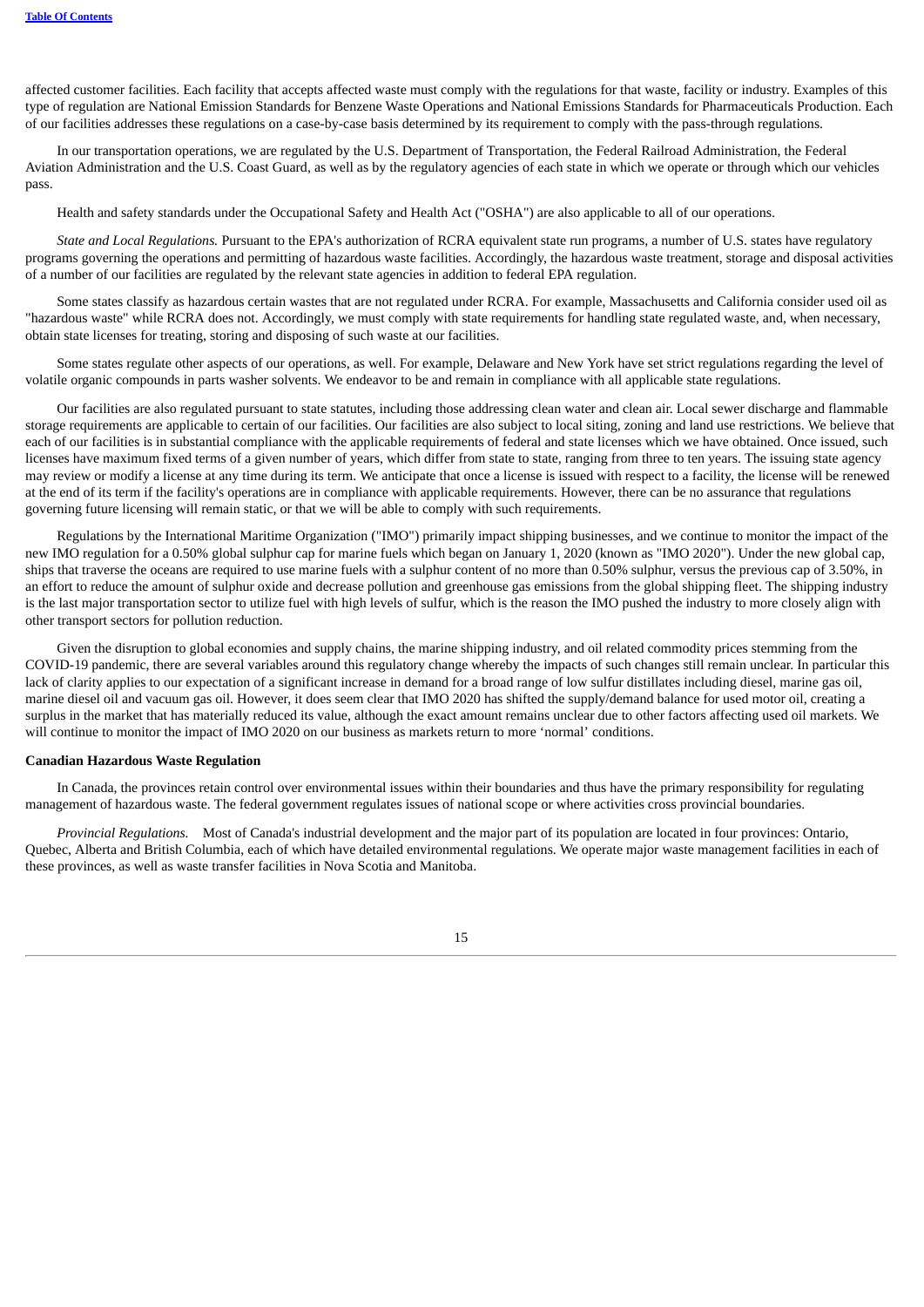The main provincial acts dealing with hazardous waste management are:

- Ontario—Environmental Protection Act;
- Quebec—Environmental Quality Act;
- Alberta—Environmental Protection and Enhancement Act; and
- British Columbia—Waste Management Act.

These pieces of legislation were developed by the provinces independently and, among other things, generally control the generation, characterization, transport, treatment and disposal of hazardous waste. Regulations developed by the provinces under the relevant legislation are also developed independently, but are often quite similar in effect and sometimes in application. For example, there is some uniformity in manifest document design and utilization.

Provincial legislation also provides for the establishment of waste management facilities. In this case, the facilities are also controlled by provincial statutes and regulations governing emissions to air, groundwater and surface water and prescribing design criteria and operational guidelines.

Waste transporters require a permit to operate under provincial waste management regulations and are subject to the requirements of the Federal Transportation of Dangerous Goods Act, as discussed below. They are required to report the quantities and disposition of materials shipped.

*Canadian Federal Regulations.* The Canadian federal government has authority for those matters which are national in scope and in impact and for Canada's relations with other nations. The main federal laws governing hazardous waste management are:

- Canadian Environmental Protection Act (1999) ("CEPA 99"), and
- Transportation of Dangerous Goods Act

Environment Canada is the federal agency with responsibility for environmental matters and the main legislative instrument is the CEPA 99. This act charges Environment Canada and Health Canada, the Federal agency responsible for the health of individuals, with protection of human health and the environment and seeks to control the production, importation and use of substances in Canada and to control their impact on the environment.

The Export and Import of Hazardous Waste and Hazardous Recyclable Material Regulations under CEPA 99 control the export and import of hazardous waste and hazardous recyclable materials. By reference, these regulations incorporate the Transportation of Dangerous Goods Act and Regulations, which address identification, packaging, marking and documentation of hazardous materials during transport. CEPA 99 requires that anyone proposing to export or import hazardous waste or hazardous recyclable materials or to transport them through Canada, must notify the Minister of the Environment and obtain a permit to do so. Section 9 of CEPA 99 allows the federal government to enter into administrative agreements with the provinces and territories for the development and improvement of environmental standards. These agreements represent cooperation towards a common goal rather than a delegation of authority under CEPA 99. To facilitate the development of provincial and territorial agreements, the federal, provincial and territorial governments participate in the Canadian Council of Ministers of the Environment ("CCME"). The CCME comprises the 14 environment ministers from the federal, provincial and territorial governments, who normally meet at least once a year to discuss national environmental priorities and to determine work to be carried out under the auspices of the CCME.

*Canadian Local and Municipal Regulations.* Local and municipal regulations seldom reference direct control of hazardous waste management activities. Municipal regulations and by-laws, however, control such issues as land use designation, access to municipal services and use of emergency services, all of which can have a significant impact on facility operation.

## **Compliance with Environmental Regulations**

The environmental regulations discussed above require that we remediate contaminated sites, operate our facilities in accordance with enacted regulations, obtain required financial assurance for closure and post-closure care of our facilities should such facilities cease operations and make capital investments in order to keep our facilities in compliance with environmental regulations.

As further discussed in Note 9, "Closure and Post-Closure Liabilities," and Note 10, "Remedial Liabilities," to our consolidated financial statements included in Item 8 of this report, we have accrued environmental liabilities as of

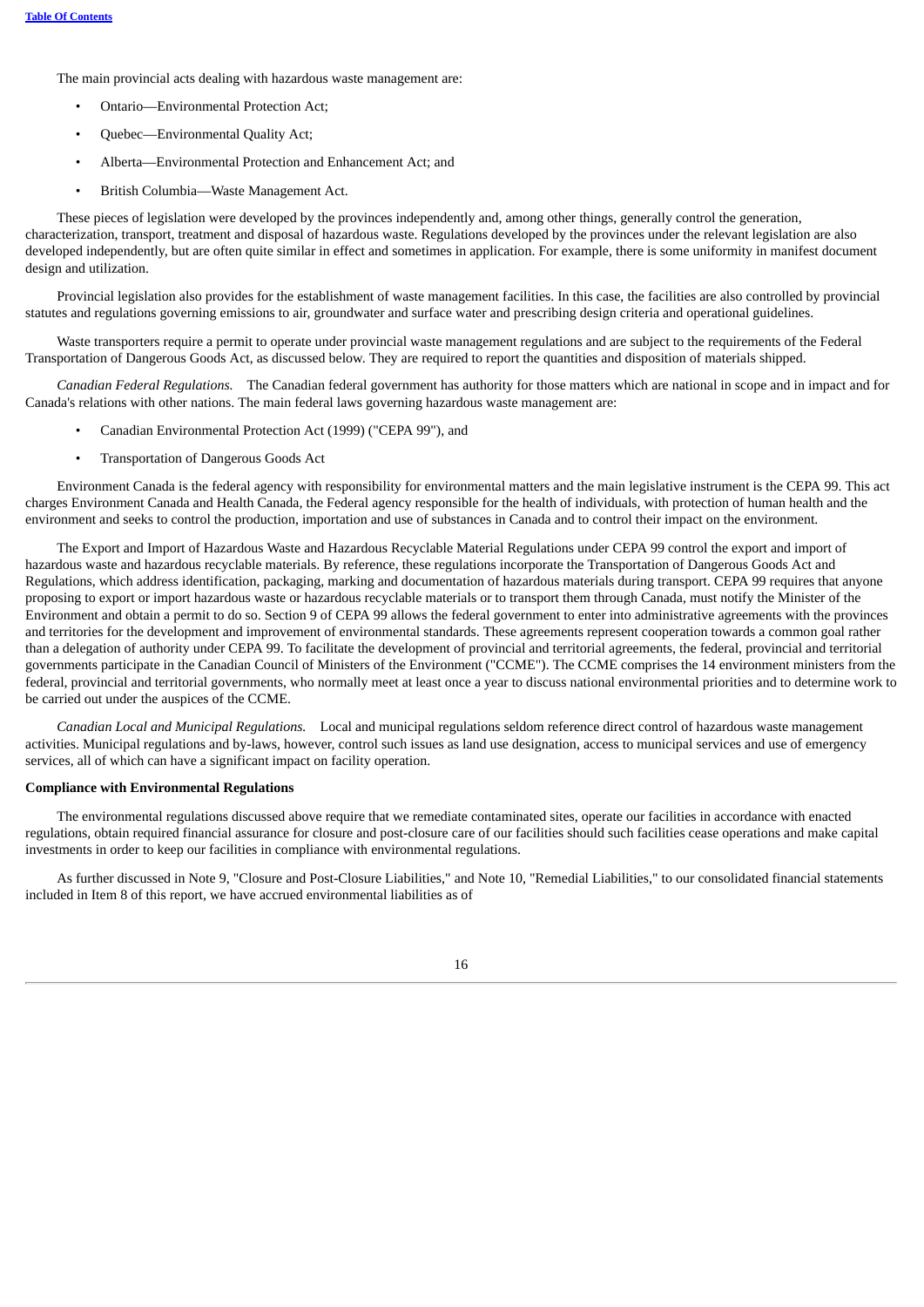December 31, 2021, of \$211.0 million. For the years ended December 31, 2021, 2020 and 2019, we spent \$15.5 million, \$12.4 million and \$18.7 million, respectively, to address environmental liabilities.

As discussed more fully above under the heading "Insurance and Financial Assurance," we are required to provide financial assurance with respect to certain statutorily required closure, post-closure and corrective action obligations at our facilities. We have placed the required financial assurance primarily through qualified insurance companies.

As described in Note 17, "Commitments and Contingencies," to our consolidated financial statements included in Item 8 of this report, we are involved in legal proceedings arising under environmental laws and regulations. Alleged failure to comply with laws and regulations may lead to the imposition of fines or the denial, revocation or delay of the renewal of permits and licenses by government entities. In addition, such government entities, as well as surrounding landowners, may claim that we are liable for environmental damages. Citizens groups have become increasingly active in challenging the grant or renewal of permits and licenses for hazardous waste facilities, and responding to such challenges has further increased the costs associated with establishing new facilities or expanding current facilities. A significant judgment against us, the loss of a significant permit or license or the imposition of a significant fine could have a material effect on our business and future prospects.

# <span id="page-18-0"></span>**ITEM 1A. RISK FACTORS**

An investment in our securities involves certain risks, including those described below. You should consider carefully these risk factors together with all of the information included in or incorporated by reference in this report before investing in our securities.

#### **OPERATIONAL RISKS**

## *Our businesses are subject to operational and safety risks.*

Providing our suite of services to our customers and operating our facilities involves risks such as equipment defects, malfunctions and failures and natural or man-made disasters, which could potentially result in releases of hazardous materials, damage to or total loss of our property or assets, injury or death of our employees, subcontractors or others or a need to shut down or reduce operation of our facilities while remedial actions are undertaken. Our employees and subcontractors, when necessary, often work under potentially hazardous conditions. These risks expose us to potential liability for pollution and other environmental damages, personal injury, loss of life, business interruption and property damage or destruction. We must also maintain a solid safety record in order to remain a preferred supplier to our major customers. While we seek to minimize our exposure to such risks primarily through (i) comprehensive training programs, (ii) utilizing proper equipment and the latest technologies, (iii) our Environmental Compliance Internal Audit Program, (iv) vehicle and equipment maintenance programs, (v) subcontracting with reputable third-parties (vi) industrial control systems and (vii) insurance, such actions and insurance may not be adequate to cover all of our potential liabilities which could negatively impact our results of operations and cash flows.

# Our operations are increasingly dependent upon technology. Failure of these technologies, failure to upgrade or innovate these technologies or *failure to identify and develop new technologies could have an adverse impact on our results.*

Our information technology systems are critical to our operations, customer experience and financial reporting. Malfunctions of these technologies, including disruptions due to natural or man-made disasters (e.g., terrorism or cyber intrusion), could interrupt operations, create incremental operational and safety risks such as those noted above or negatively impact our service to our customers and hurt our business reputation. System failures could also impede our ability to collect and report financial results timely or comply with regulations associated with our operations.

In addition to the operational and safety risk mitigation procedures noted above, identification of new and emerging technologies may be a risk and an opportunity to our business. Research and development of new technologies may require significant spending which may negatively impact our operating results and cash flows. Failure to innovate and focus on new technologies that provide superior alternatives to traditional environmental services, waste disposal or oil collection and re-refining service offerings may negatively impact our financial results.

## *A cyber security incident could negatively impact our business and our relationships with customers.*

We use technology in substantially all aspects of our business operations. Mobile devices and other online technologies connect our employees to our customers and our networks. Such uses give rise to cyber security risks, including security breach, espionage, system disruption, theft, disruption of our business operations, remediation costs for repairs of system damage and inadvertent release of information. Our business involves operational technology integral to our day to day business and the storage and transmission of numerous classes of sensitive and/or confidential information and intellectual property including, but not limited to, private information about employees and financial and strategic information about our Company and our business partners. Furthermore, as we pursue our strategy to grow through acquisitions and new initiatives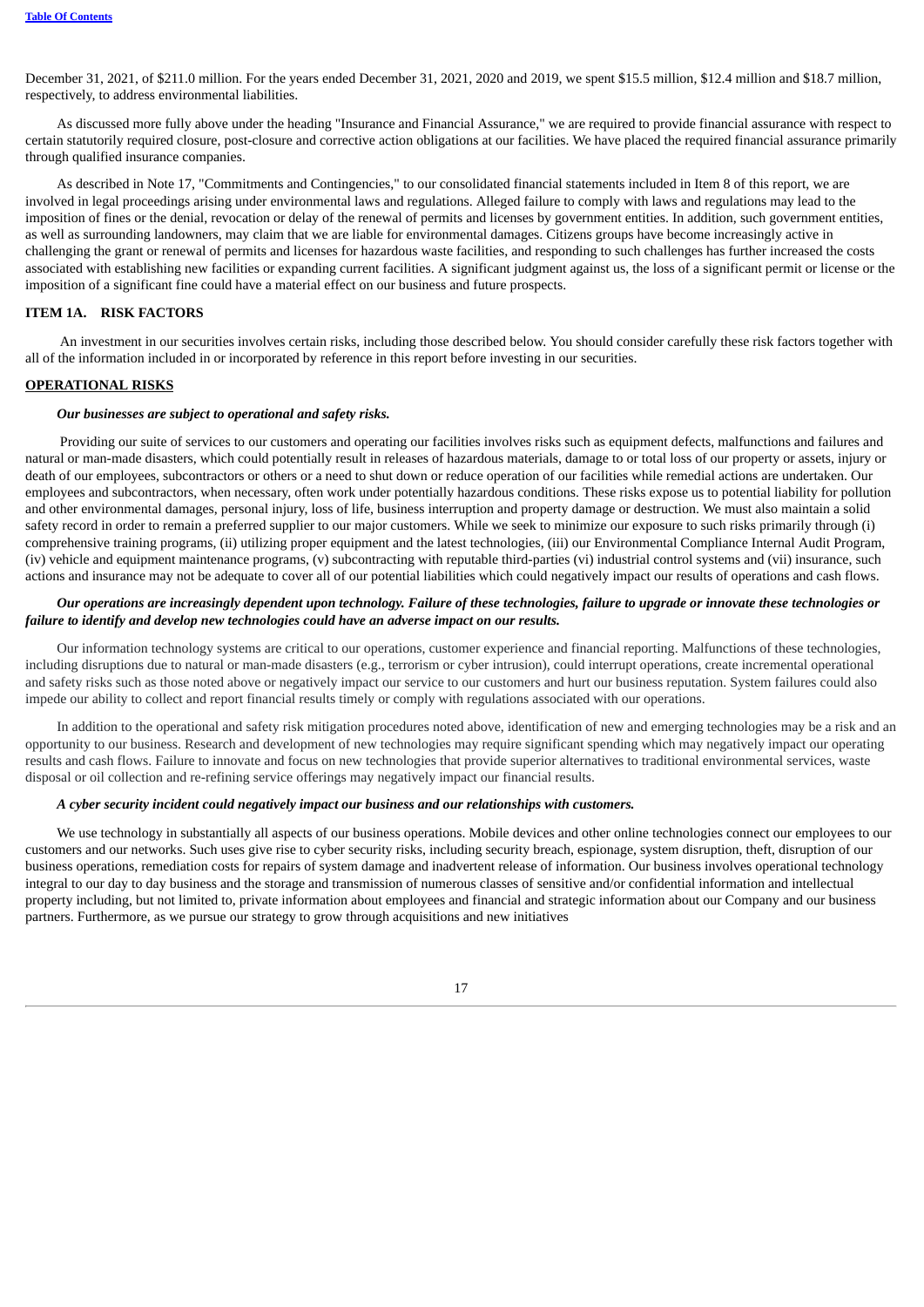that improve our operations and cost structure, we are also expanding and improving our information technologies, resulting in a larger technological presence and corresponding exposure to cyber security risk.

If we fail to assess and identify current cyber security risks and those associated with acquisitions and new initiatives, we may become increasingly vulnerable to such risks. We have implemented measures to prevent security breaches and cyber incidents, including the establishment of processes, procedures and systems focused on response readiness, planning, disaster recovery and business continuity. Despite these best efforts, our preventative measures and incident response efforts may not be entirely effective. The theft, destruction, loss, misappropriation or release of sensitive and/or confidential information or intellectual property, or interference with our operational technology, information technology systems or the technology systems of third parties on which we rely, could result in business disruption, negative publicity, damage to our assets, brand reputational damage, violation of privacy laws, loss of customers, potential liability and competitive disadvantage, which could have a material adverse effect on our financial position, results of operations or cash flows. Like many companies, we have experienced third party attacks on our computer systems which resulted in some business disruption while we responded, but we believe that no such attack has resulted in any material disruptions or had any of the other material adverse consequences described above in this paragraph. Furthermore, while we maintain what we believe is sufficient insurance coverage that may (subject to certain policy terms and conditions, including deductibles) cover certain aspects of third-party security and cyber-security risks and business interruption, our insurance coverage may not always cover all our costs or losses.

# Natural disasters or other catastrophic events, including pandemics and their residual macroeconomic effects, could negatively affect our *business, financial condition and results of operations.*

Natural disasters such as hurricanes, tornados or earthquakes or other catastrophic events including public health threats or outbreaks of communicable diseases such as the COVID-19 pandemic could negatively affect our operations and financial performance. The direct and indirect impact of such events could include physical damage to one or more of our facilities or equipment, the temporary lack of an adequate workforce in a market and the temporary disruption in rail or truck transportation services upon which we rely. These events could prevent or delay shipments from suppliers or to customers and reduce both volumes and revenue. Residual and lingering macroeconomic effects from such events could continue to impact our supply chain, distribution network and/or work force via longer disruptions or increased costs. These impacts could have a material effect on our business, financial condition and results of operations.

Weather conditions and other event driven special projects also cause interim variations in our results. These events could adversely impact the ability of the Company's suppliers and customers to conduct business activities and could ultimately do so for an indefinite period of time. As a result, we may be required to suspend operations in some or all of our locations, which could have a material adverse effect on our business, financial condition and results of operations.

# Our growth and success are dependent upon our people. If we lose key personnel and are unable to hire additional qualified personnel in a timely manner, our business may be harmed. A change or deterioration in our relations with our employees could have a materially adverse effect on our *business, financial condition and results of operations.*

Our ability to continue to grow, operate our facilities and provide our services is dependent upon the expertise of certain key managerial and technical personnel. The market for skilled and experienced personnel is highly competitive. Our ability to retain key personnel and/or attract new qualified personnel may have an impact on our business and financial results.

We put the safety of our employees at the heart of what we do and believe we have a positive relationship with our workforce. However, if our relationship with our employees were to deteriorate we could be required to incur additional costs related to wages and benefits, inefficiencies in operations, unanticipated costs in sourcing temporary or third-party labor and interference with customer relations.

## **INDUSTRY RISKS**

## *The hazardous waste management business is subject to significant environmental liabilities.*

We have accrued environmental liabilities valued as of December 31, 2021 at \$211.0 million, substantially all of which we assumed in connection with certain acquisitions. We calculate our environmental liabilities on a present value basis in accordance with generally accepted accounting principles, which take into consideration both the amount of such liabilities and the timing when we project that we will be required to pay them. We anticipate our environmental liabilities will be payable over many years and that cash flows generated from our operations will generally be sufficient to fund the payment of such liabilities when required. However, events not now anticipated (including future changes in environmental laws and regulations or their enforcement) could require that such payments be made earlier or in greater amounts than we now estimate, which could adversely affect our financial condition, results of operations and cash flows.

18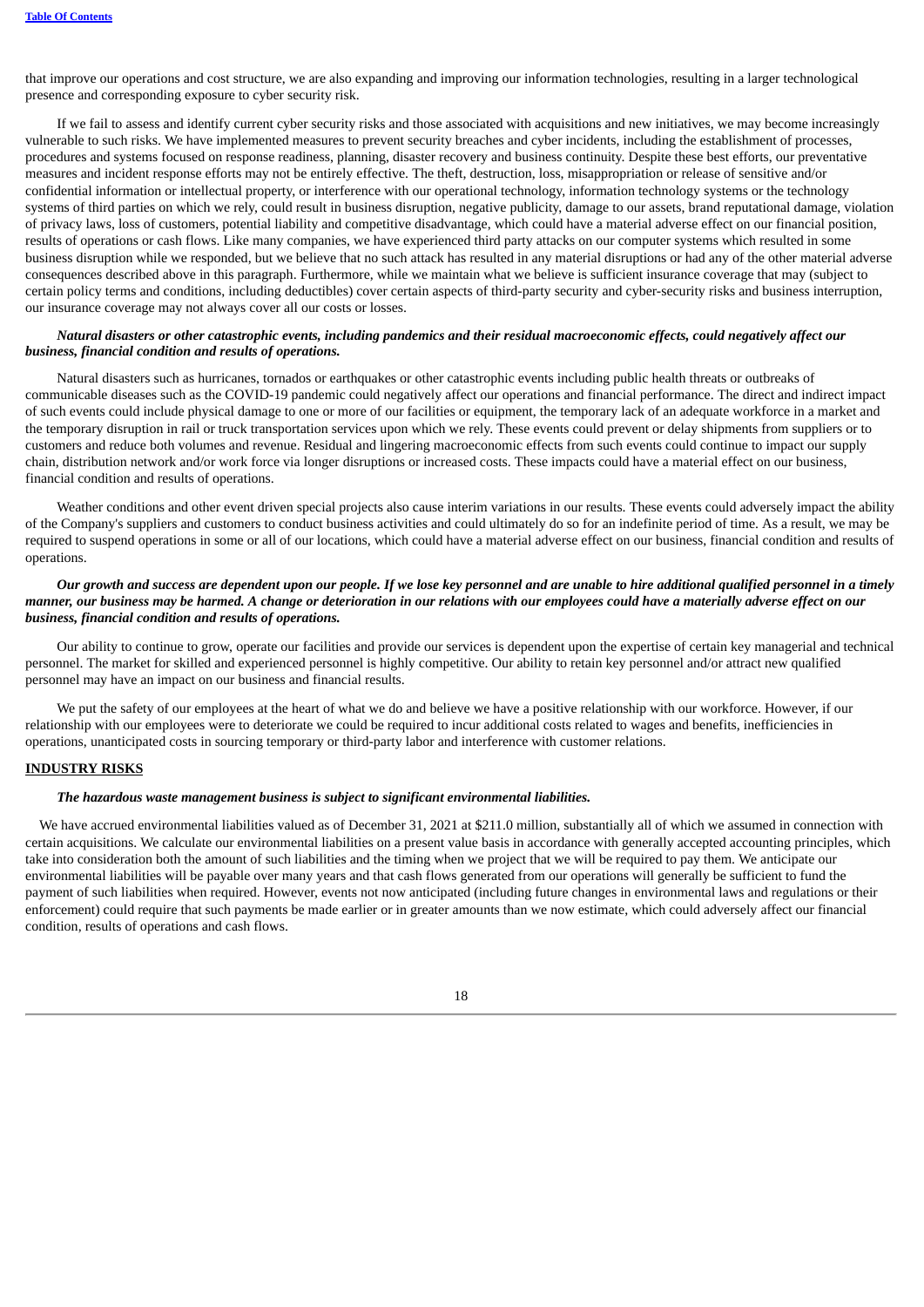We may also assume additional environmental liabilities as part of future acquisitions. Although we will endeavor to accurately estimate and limit environmental liabilities presented by the businesses or facilities to be acquired, some liabilities, including ones that may exist only because of the past operations of an acquired business or facility, may prove to be more difficult or costly to address than we then estimate. It is also possible that government officials responsible for enforcing environmental laws may believe an environmental liability is more significant than we then estimate, or that we will fail to identify or fully appreciate an existing liability before we become legally responsible to address it.

#### *The hazardous waste management industry is subject to significant economic and business risks.*

The future operating results may be affected by such factors as our ability to utilize our facilities and workforce profitably in the face of intense price competition, maintain or increase market share in an industry which has in the past experienced significant downsizing and consolidation, realize benefits from cost reduction programs, collect incremental volumes of waste to be handled through our facilities from existing and acquired sales offices and service centers, obtain sufficient volumes of waste at prices which produce revenue sufficient to offset the operating costs of our facilities, minimize downtime and disruptions of operations and develop our field services business. In particular, economic downturns or recessionary conditions in North America, and increased outsourcing by North American manufacturers to plants located in countries with lower wage costs and less stringent environmental regulations, have adversely affected and may in the future adversely affect the demand for our services. Our business is also cyclical to the extent that it is dependent upon a stream of waste from cyclical industries such as chemical and petrochemical. If those cyclical industries slow significantly, the business that we receive from them would likely decrease.

# A significant portion of our business depends upon the demand for cleanup of major spills and other remedial projects and regulatory *developments over which we have no control.*

Our operations, specifically within the Environmental Services segment, can be affected by the commencement and completion of cleanup of major spills and other events, customers' decisions to undertake remedial projects, seasonal fluctuations due to weather and budgetary cycles influencing the timing of customers' spending for remedial activities, the timing of regulatory decisions relating to hazardous waste management projects, changes in regulations governing the management of hazardous waste, secular changes in the waste processing industry towards waste minimization and the propensity for delays in the demand for remedial services and changes in the myriad of government regulations governing our diverse operations. We do not control such factors and, as a result, our revenue and income can vary from quarter to quarter, and past financial results for certain quarters may not be a reliable indicator of future results for comparable quarters in subsequent years.

## Reductions in the demand for oil products and automotive services in the markets we serve may negatively affect certain of our businesses.

Our operations, predominately within the Safety-Kleen Sustainability Solutions segment, involve collecting used oil, re-refining a portion of such used oil into base and blended lubricating oils and then selling both base and blended oil products to customers. Reduced demand for oil products, whether temporary due to market conditions or a lasting long-term trend, may also lower demand for our services of collecting used oil and, in turn, reduce our feedstock oil volumes for processing through our re-refineries. There are significant fixed costs associated with operating our re-refinery facilities and should production volumes at these facilities decrease, our results of operations and profitability may be materially impacted.

Other businesses, including the Safety-Kleen branches' core service offerings of containerized waste collection services, parts washer services and vacuum services, are inextricably connected to the automotive industry. Miles driven and routine automotive maintenance, along with other automotive industry trends, impact demand for parts-washer services, containerized waste collections and vacuum services. Declines in this industry, whether temporary or a lasting trend, may reduce the demand for these core service offerings which may adversely impact our financial results.

# **LEGAL, ENVIRONMENTAL AND REGULATORY COMPLIANCE RISKS**

#### *Our businesses are subject to numerous statutory and regulatory requirements, which may increase in the future.*

Our businesses are subject to numerous statutory and regulatory requirements. Our ability to continue to hold licenses and permits required for our businesses is subject to maintaining satisfactory compliance with such requirements. We may incur significant costs to maintain compliance. Our ability to obtain modifications to our permits or obtain permits to expand our facilities may be met with resistance, substantial statutory or regulatory requirements or may be too costly to achieve. These requirements may cause us to postpone or cancel our plans. Future statutory and regulatory requirements, including any legislation focused on combating climate change, may require significant cost to comply or may require changes to our products or services.

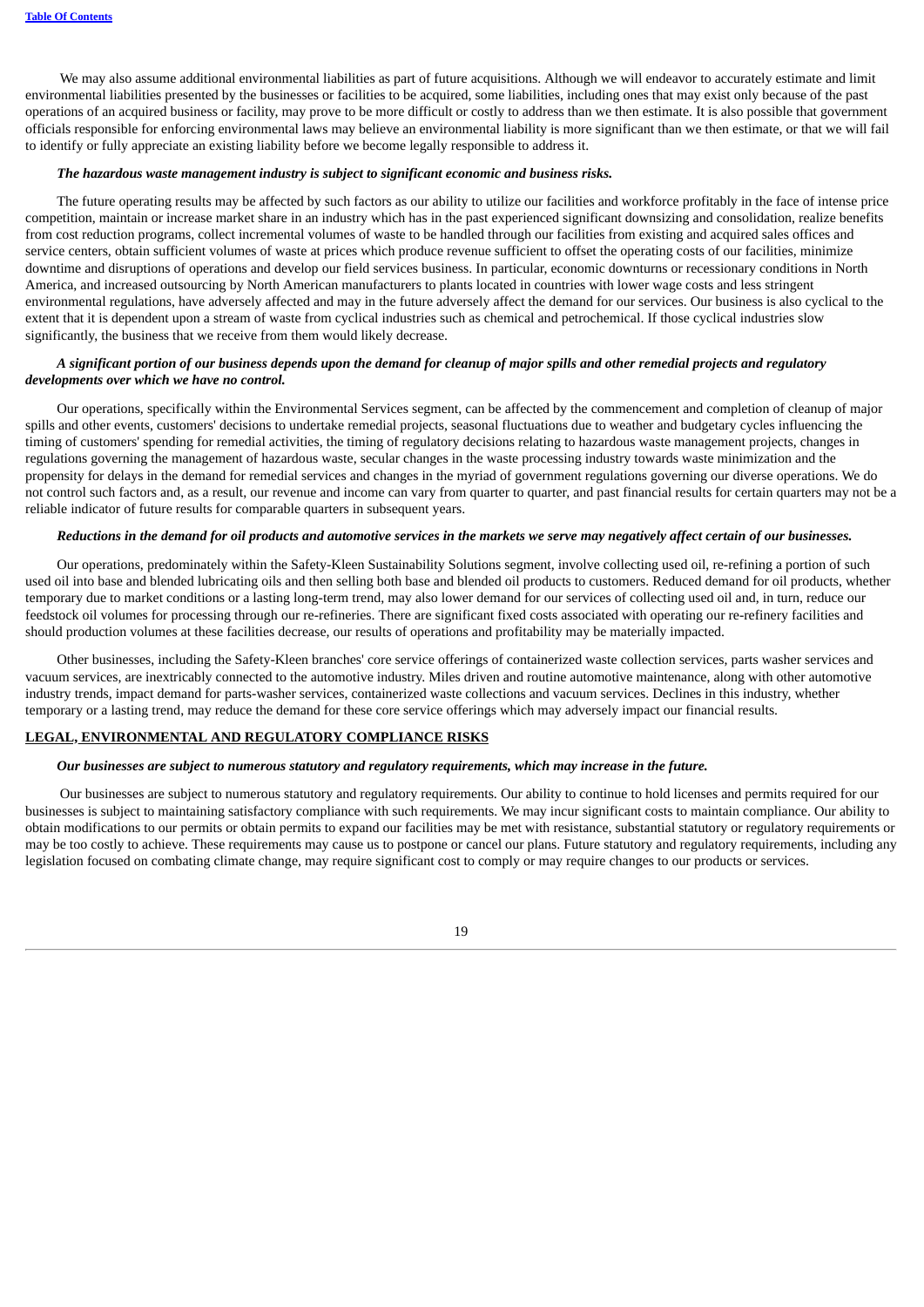Regulators, in addition to investors, customers and the public in general, have been increasingly focused on Environmental, Social and Governance and cyber-security practices of companies. We may be subject to additional regulations and disclosure requirements in the future arising from the increased focus on ESG and cyber-security responsibility. In addition, customers may require us to implement or report on certain ESG responsible procedures or standards to continue doing business with us.

The occurrence of any of the foregoing could have a material impact on our financial condition or results of operations. Further, although we are very committed to compliance and safety, we could be subject to significant fines and penalties, our reputation could be adversely affected and/or we may incur significant costs to maintain or improve our compliance, if our businesses, or third parties with whom we have a relationship, were to fail to comply with such statutory and regulatory requirements.

# The extensive environmental requlations to which we are subject may increase our costs and potential liabilities and limit our ability to operate *and expand our facilities.*

Our operations and those of others in the environmental services industry are subject to extensive federal, state, provincial and local environmental requirements in both the United States and Canada, including those relating to emissions to air, discharged wastewater, storage, treatment, transport and disposal of regulated materials and cleanup of soil and groundwater contamination. In particular, if we fail to comply with government regulations governing the transport, handling and disposal of hazardous materials, such failure could negatively impact our ability to collect, process and ultimately dispose of hazardous waste generated by our customers. Efforts to conduct our operations in compliance with all applicable laws and regulations, including environmental rules and regulations, require programs to promote compliance, such as training employees and customers, purchasing health and safety equipment and in some cases hiring outside consultants and lawyers. Even with these programs, we and other companies in the environmental services industry are routinely faced with government enforcement proceedings, which can result in fines or other sanctions and require expenditures for remedial work on waste management facilities and contaminated sites. Certain of these laws impose strict and, under certain circumstances, joint and several liability on current and former owners and operators of facilities that release regulated materials or that generate those materials and arrange for their disposal or treatment at contaminated sites. Such liabilities can relate to required cleanup of releases of regulated materials and related natural resource damages. The landscape of environmental regulation to which we are subject can change. Changes to environmental regulation often present new business opportunities for us; however, such changes may also result in increased operating and compliance costs or, in more significant cases, changes to how our facilities are able to operate. We constantly monitor the landscape of environmental regulation; however, our ability to navigate through any changes to such regulations may result in a material effect on our operations, cash flows or financial condition.

From time to time, fines and/or penalties have been levied upon the Company in government environmental enforcement proceedings. Such fines typically have related to our waste treatment, storage and disposal operations. Although none of these fines or penalties that we have paid in the past have had a material adverse effect upon us, future fines and penalties may be more substantial. Further, in the future we may be required to make substantial capital expenditures as a result of government proceedings which would have a negative impact on our financial condition and results of operations. Regulators also have the power to suspend or revoke permits or licenses needed for operation of our plants, equipment and vehicles based on, among other factors, our compliance record, and customers may decide not to use a particular disposal facility or do business with us because of concerns about our compliance record. Suspension or revocation of permits or licenses would impact our operations and could have a material impact on our financial results. Although we have never had any of our facilities' operating permits revoked, suspended or non-renewed involuntarily, it is possible that such an event could occur in the future.

Some environmental laws and regulations impose liability and responsibility on present and former owners, operators or users of facilities and sites for contamination at such facilities and sites without regard to causation or knowledge of contamination. Past practices have resulted in releases of regulated materials at and from certain of our facilities, or the disposal of regulated materials at third-party sites, which may require investigation and remediation, and potentially result in claims of personal injury, property damage and damages to natural resources. In addition, we occasionally evaluate various alternatives with respect to our facilities, including possible dispositions or closures. Investigations undertaken in connection with these activities may lead to discoveries of contamination that must be remediated, and closures of facilities might trigger compliance requirements that are not applicable to operating facilities. We are currently conducting remedial activities at certain of our facilities and paying a portion of the remediation costs at certain sites owned by third parties. While, based on available information, we believe these remedial activities will not result in a material effect upon our operations or financial condition, these activities or the discovery of previously unknown conditions could result in material costs.

In addition to the costs of complying with environmental laws and regulations, we incur costs defending against environmental litigation brought by government agencies and private parties. We are now, and may in the future be, a defendant in lawsuits brought by parties alleging environmental damage, personal injury and/or property damage, which may result in our payment of significant amounts.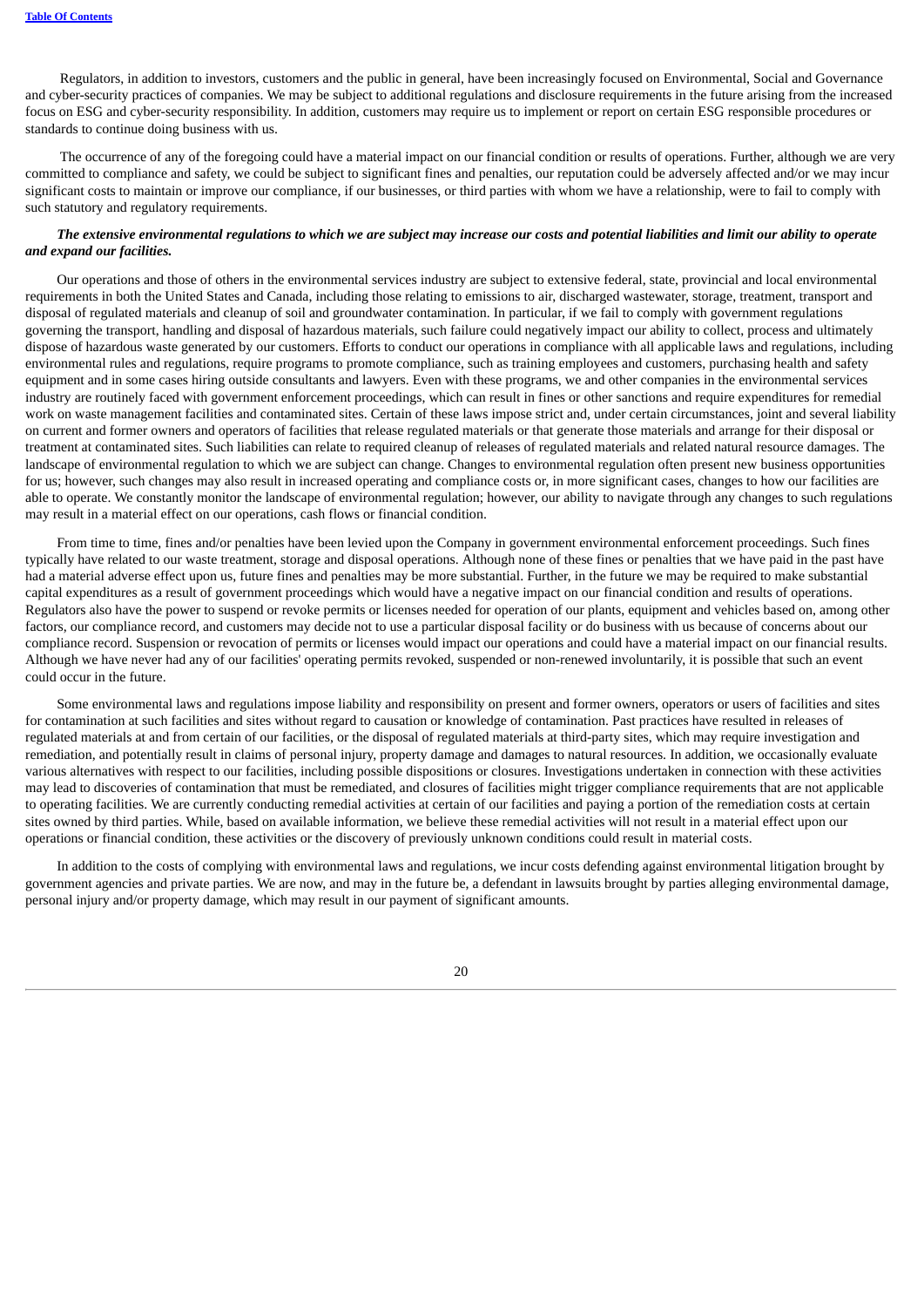Environmental and land use laws also impact our ability to expand our facilities. In addition, we are required to obtain government permits to operate our facilities, including all of our landfills. Even if we comply with all applicable environmental laws, we might not be able to obtain requisite permits from applicable government authorities to extend or modify such permits to fit our business needs.

# Environmental laws and regulations have adversely affected and may adversely affect parts cleaning and other solvent related services.

In connection with its parts cleaning and other solvent related services, we have been subject to fines and certain orders requiring us to take environmental remedial action. Recent and potential changes in environmental laws and regulations may also adversely affect future parts cleaning and other solvent related services. Interpretation or enforcement of existing laws and regulations, or the adoption of new laws and regulations, may require a modification or curtailment of our parts cleaning operations or replacement or upgrading our facilities or equipment at substantial cost, which we may not be able to pass on to our customers, and we may choose to indemnify our customers from any fines or penalties they may incur as a result of these new laws and regulations. On the other hand, in some cases if new laws and regulations are less stringent, our customers or competitors may be able to manage waste more effectively themselves, which could decrease the demand for parts cleaning and other solvent related services or increase competition, which could adversely affect the results of operations, most predominately within the Environmental Services segment.

### *We are subject to existing and potential product liability lawsuits relating to the parts washer services.*

Clean Harbors, through its Safety-Kleen branded operations within the Environmental Services Segment, from time to time has been named as a defendant in product liability lawsuits in various courts and jurisdictions throughout the United States. As of December 31, 2021, the Company was involved in approximately 61 such proceedings (including cases which have been settled but not formally dismissed) wherein persons claim personal injury resulting from the use of its parts cleaning equipment or cleaning products. These proceedings typically involve allegations that the solvents used in the parts cleaning equipment contain contaminants or that the solvent recycling process does not effectively remove the contaminants that become entrained in the solvents during their use. In addition, certain claimants assert that the Company failed to adequately warn the product user of potential risks, including a historic failure to warn that such solvents contain trace amounts of toxic or hazardous substances such as benzene.

We maintain insurance that we believe will provide coverage for these claims (over amounts accrued for self-insured retentions and deductibles in certain limited cases), though this insurance may not provide coverage for potential awards of punitive damages. Although we have vigorously defended and will continue to vigorously defend the Company and the safety of its products against all of these claims, these lawsuits are subject to many uncertainties and outcomes cannot be predicted with assurance. We may also be named in additional product liability lawsuits in the future, including claims for which insurance coverage may not be available. If any one or more of these lawsuits were decided unfavorably and the plaintiffs were awarded punitive damages, or if insurance coverage were not available for any such claim, our financial condition and results of operations could be materially and adversely affected. Additionally, if any one or more of these lawsuits were decided unfavorably, such outcome may encourage more lawsuits against us.

## **STRATEGIC TRANSACTION RISKS**

#### *Failure to correctly identify strategic acquisitions and divestitures could adversely impact our future results.*

We continuously evaluate potential acquisition candidates and from time to time acquire companies that we believe will strategically fit into our business and growth objectives. If we are unable to successfully identify, integrate and develop acquired businesses, we could fail to achieve anticipated synergies and cost savings, including any expected increases in revenues and operating results, which could have a material adverse effect on our financial results. We also continually review our portfolio of assets to determine the extent to which assets or groups of assets are contributing to our objectives and growth strategy. When we decide to sell a business or specific asset group, we may be unable to do so on satisfactory terms and within our anticipated time frame.

## If we are unable to successfully integrate the business and operations of HydroChemPSC and realize synergies in the expected time frame, our *future results could be adversely affected.*

On October 8, 2021, we completed the previously announced acquisition of HydroChemPSC for a cash purchase price of \$1.23 billion. Much of the potential benefit of the acquisition will depend on our integration of the business and operations of the acquired company into our business and operations through implementation of appropriate management and financial reporting systems and controls. We may experience difficulties in such integration, and the integration process may be costly and time-consuming. Such integration will require the focused attention of both Clean Harbors' and HydroChemPSC's management teams, including a significant commitment of their time and resources, which could have a material impact on the

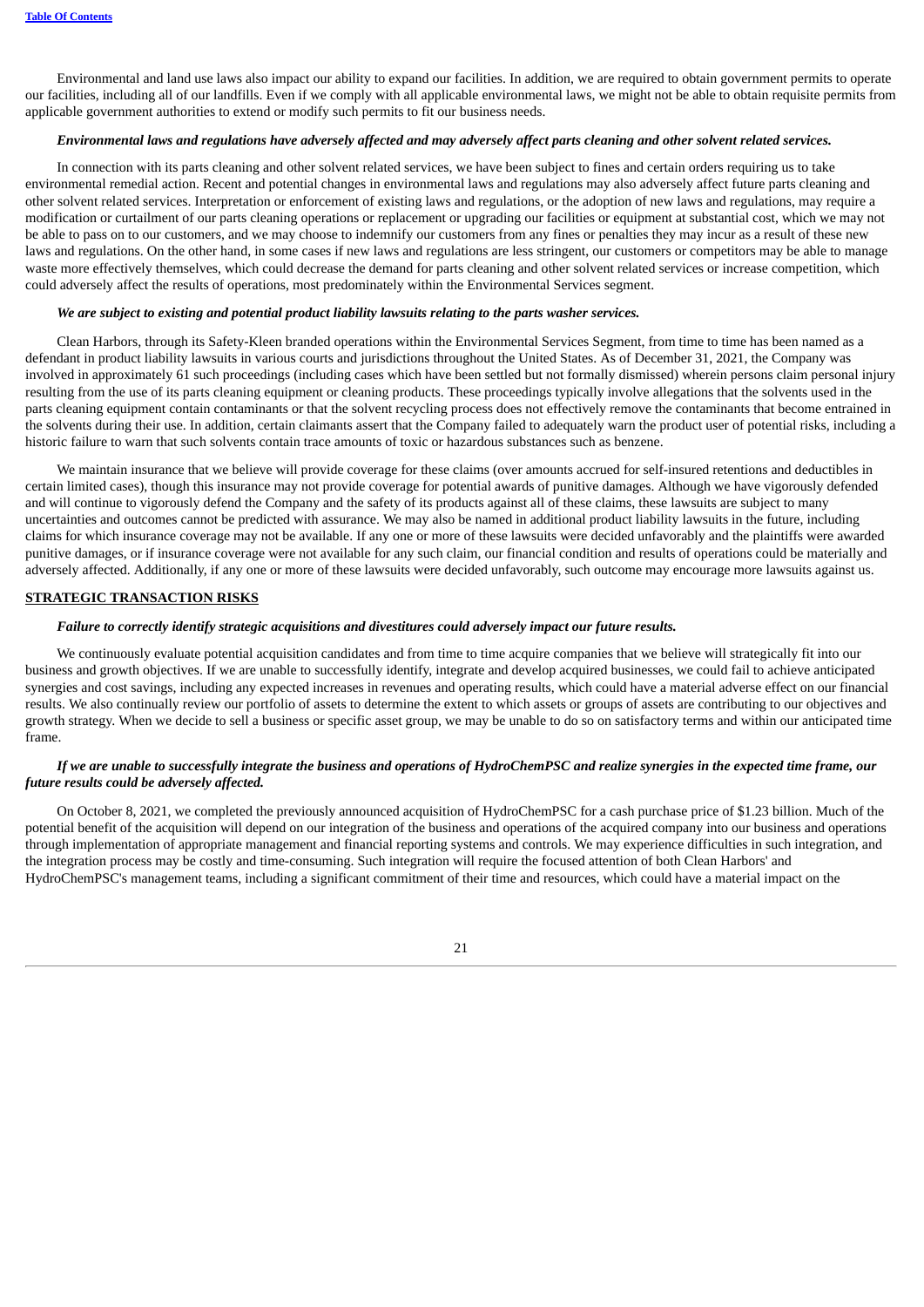revenues and operating results of the combined company. The success of the acquisition will depend, in part, on the combined company's ability to realize the anticipated benefits from combining the businesses of Clean Harbors and the acquired businesses through cost reductions in overhead, greater efficiencies, cross-selling opportunities, increased utilization of support facilities and the adoption of mutual best practices. To realize these anticipated benefits, however, the businesses of Clean Harbors and HydroChemPSC must be successfully combined.

If the combined company is not able to achieve these objectives, the anticipated benefits to us of the acquisition may not be realized fully or at all or may take longer to realize than expected. It is possible that the integration processes could result in the loss of key employees, as well as the disruption of each company's ongoing businesses, failure to implement the business plan for the combined company, unanticipated issues in integrating operating, logistics, information, communications and other systems, unanticipated changes in applicable laws and regulations, operating risks inherent in our business or inconsistencies in standards, controls, procedures and policies or other unanticipated issues, expenses and liabilities, any or all of which could adversely affect our ability to maintain relationships with our and HydroChemPSC's' customers and employees or to achieve the anticipated benefits of the acquisition.

## *Our acquisition of HydroChemPSC and any future acquisitions of companies may expose us to unknown liabilities.*

If there are unknown liabilities or other obligations, including contingent liabilities, arising from our acquisitions of HydroChemPSC and other potential acquired companies, our business could be materially affected. We may learn additional information about HydroChemPSC and other potential acquired companies that adversely affects us, such as unknown liabilities or other issues relating to internal controls over financial reporting, issues that could affect our ability to comply with the Sarbanes-Oxley Act or issues that could affect our ability to comply with other applicable laws.

## **INSURANCE, ACCOUNTING AND TAX RELATED RISKS**

# If we become unable to obtain, at reasonable cost, the insurance, surety bonds, letters of credit and other forms of financial assurance required *for our facilities and operations, our business and results of operations would be adversely affected.*

We are required to provide substantial amounts of financial assurance to government agencies for closure and post-closure care of our licensed hazardous waste treatment facilities and certain other permitted facilities should those facilities cease operation, and we are also occasionally required to post surety, bid and performance bonds in connection with certain customer projects. As of December 31, 2021, our total estimated closure and post-closure costs requiring financial assurance by regulators were \$502.4 million for our U.S. facilities and \$57.4 million for our Canadian facilities. We have obtained all of the required financial assurance for our facilities through a combination of surety bonds and insurance from qualified insurance companies. The financial assurance related to closure and post-closure obligations of our U.S. and Canadian facilities will renew at various dates throughout 2022.

Our ability to continue operating our facilities and conducting our operations would be adversely affected if we became unable to obtain sufficient insurance, surety bonds, letters of credit and other forms of financial assurance at reasonable cost to meet our regulatory and other business requirements. The availability of insurance, surety bonds, letters of credit and other forms of financial assurance is affected by our insurers', sureties' and lenders' assessment of our risk and by other factors outside of our control such as general conditions in the insurance and credit markets.

# Our insurance coverage and self-insurance reserves may be inadequate to cover all significant risk exposures, and increasing costs to maintain *adequate coverage may significantly impact our financial condition and results of operations.*

We carry a range of insurance policies intended to protect our assets and operations, including general liability insurance, property damage, business interruption and environmental risk insurance. While we endeavor to purchase insurance coverage appropriate to our risk assessment, we are unable to predict with certainty the frequency, nature or magnitude of claims for direct or consequential damages, and as a result our insurance program may not fully cover us for losses we may incur.

As a result of a number of catastrophic weather and other events, insurance companies have incurred substantial losses and in many cases they have substantially reduced the nature and amount of insurance coverage available to the market, have broadened exclusions and/or have substantially increased the cost of such coverage. If this trend continues, we may not be able to maintain insurance of the types and coverage we desire at reasonable rates or we may need to take on higher deductibles to obtain such coverage. A partially or completely uninsured claim against us (including liabilities associated with cleanup or remediation at our facilities), if successful and of sufficient magnitude, could have a material adverse effect on our business, financial condition and results of operations. Higher deductibles could result in more volatility in our results of operations as well. Any future difficulty in obtaining insurance could also impair our ability to secure future contracts, which may be conditioned upon the availability of adequate insurance coverage. In addition, claims associated with risks for which we are to

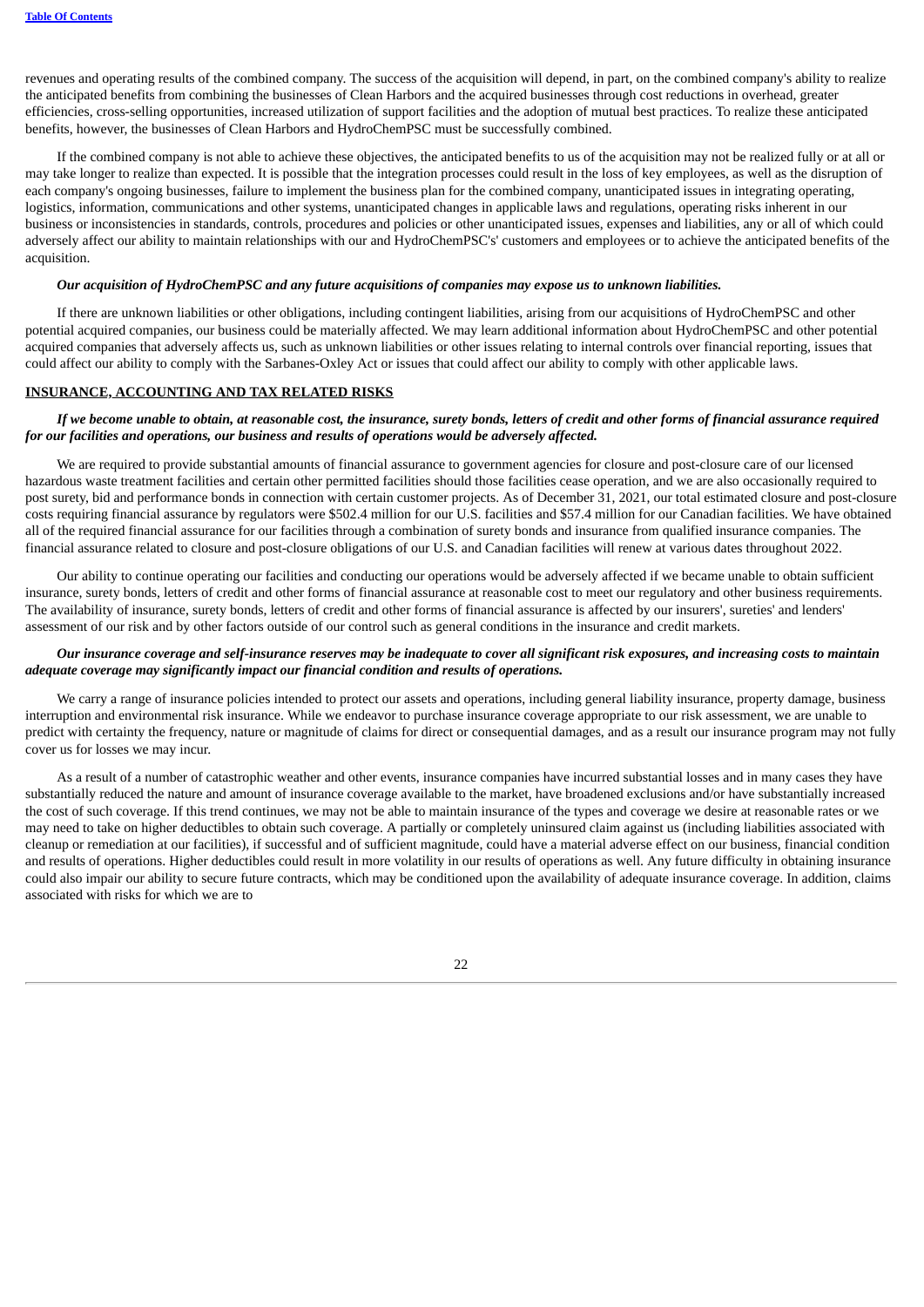some extent self-insured (property, workers' compensation, employee medical, comprehensive general liability and vehicle liability) may exceed our recorded reserves, which could negatively impact future earnings.

# If our assumptions relating to expansion of our landfills should prove inaccurate, our results of operations and cash flow could be adversely *affected.*

When we include permitted or probable expansion airspace in our calculation of available airspace, we adjust our landfill liabilities to the present value of projected costs for cell closure and landfill closure and post-closure. It is possible that our estimates or assumptions could ultimately turn out to be significantly different from actual results. In some cases we may be unsuccessful in obtaining an expansion permit or we may determine that an expansion permit is no longer probable. To the extent that such estimates, or the assumptions used to make those estimates, prove to be significantly different than actual results, or our beliefs that we will receive expansion permits change adversely in a significant manner, our landfill assets, including the assets incurred in the pursuit of the expansion, may be subject to impairment. Furthermore, lower prospective profitability may result due to increased interest accretion and depreciation or asset impairment charges related to the removal of previously included expansion airspace, in addition to the loss of future revenue related to the loss of probable airspace. Further, if our assumptions concerning expansion airspace should prove inaccurate, certain of our cash expenditures for closure of landfills could be accelerated and adversely affect our results of operations and cash flow.

## Tax interpretations and changes in tax regulations and legislation could adversely affect our results of operations.

We are subject to income taxes in the United States, Canada, India and various state and local jurisdictions. Tax interpretations, regulations and legislation in the various jurisdictions in which we operate are subject to change and uncertainty and may impact our results of operations and cash flows. Our interpretation of tax rules and regulations, including those relating to foreign jurisdictions, requires judgment that may be challenged by taxation authorities upon audit. Although we believe our assumptions, judgments and estimates are reasonable, changes in tax laws or our interpretation of tax laws and the resolution of any tax audits could significantly impact the amounts provided for income taxes in our consolidated financial statements.

# *Fluctuations in foreign currency exchange could affect our financial results.*

We earn revenues, pay expenses, own assets and incur liabilities in countries using currencies other than the U.S. Dollar. In particular, we recorded approximately 14.0% of our fiscal 2021 direct revenues in Canada. Because our consolidated financial statements are presented in U.S. Dollars, we must translate revenues, income and expenses as well as assets and liabilities into U.S. Dollars at exchange rates in effect during or at the end of each reporting period. Therefore, increases or decreases in the value of the U.S. Dollar against other currencies in countries where we operate affect our results of operations and the value of balance sheet items denominated in foreign currencies.

# Certain adverse conditions have required, and future conditions might require, us to make substantial write-downs in our assets, which have *adversely affected or would adversely affect our balance sheet and results of operations.*

We review our long-lived tangible and intangible assets for impairment whenever events or changes in circumstances indicate that the carrying value of an asset may not be recoverable. We also test our goodwill and indefinite-lived intangible assets for impairment at least annually on December 31, or when events or changes in the business environment indicate that the carrying value of a reporting unit or indefinite lived intangible may exceed its fair value. During each of 2021, 2020 and 2019, we determined that no asset write-downs were required. However, if conditions in any of the businesses in which we operate were to deteriorate, we could determine that certain of our assets are impaired and we would then be required to write-off all or a portion of the value of such assets. Any significant write-offs would adversely affect our balance sheet and results of operations.

# **DEBT AND FINANCING RELATED RISKS**

## Our substantial levels of outstanding debt and letters of credit could adversely affect our financial condition and ability to fulfill our obligations.

As of December 31, 2021, we had outstanding \$845.0 million of senior unsecured notes, \$1,719.6 million of senior secured term loans, and \$138.6 million of letters of credit. Our substantial levels of outstanding debt and letters of credit may:

- adversely impact our ability to obtain additional financing in the future for working capital, capital expenditures, acquisitions or other general corporate purposes or to repurchase our senior unsecured notes from holders upon any change of control;
- require us to dedicate a substantial portion of our cash flow to payment of interest on our debt and fees on our letters of credit, which reduces the availability of our cash flow to fund working capital, capital expenditures, acquisitions and other general corporate purposes;

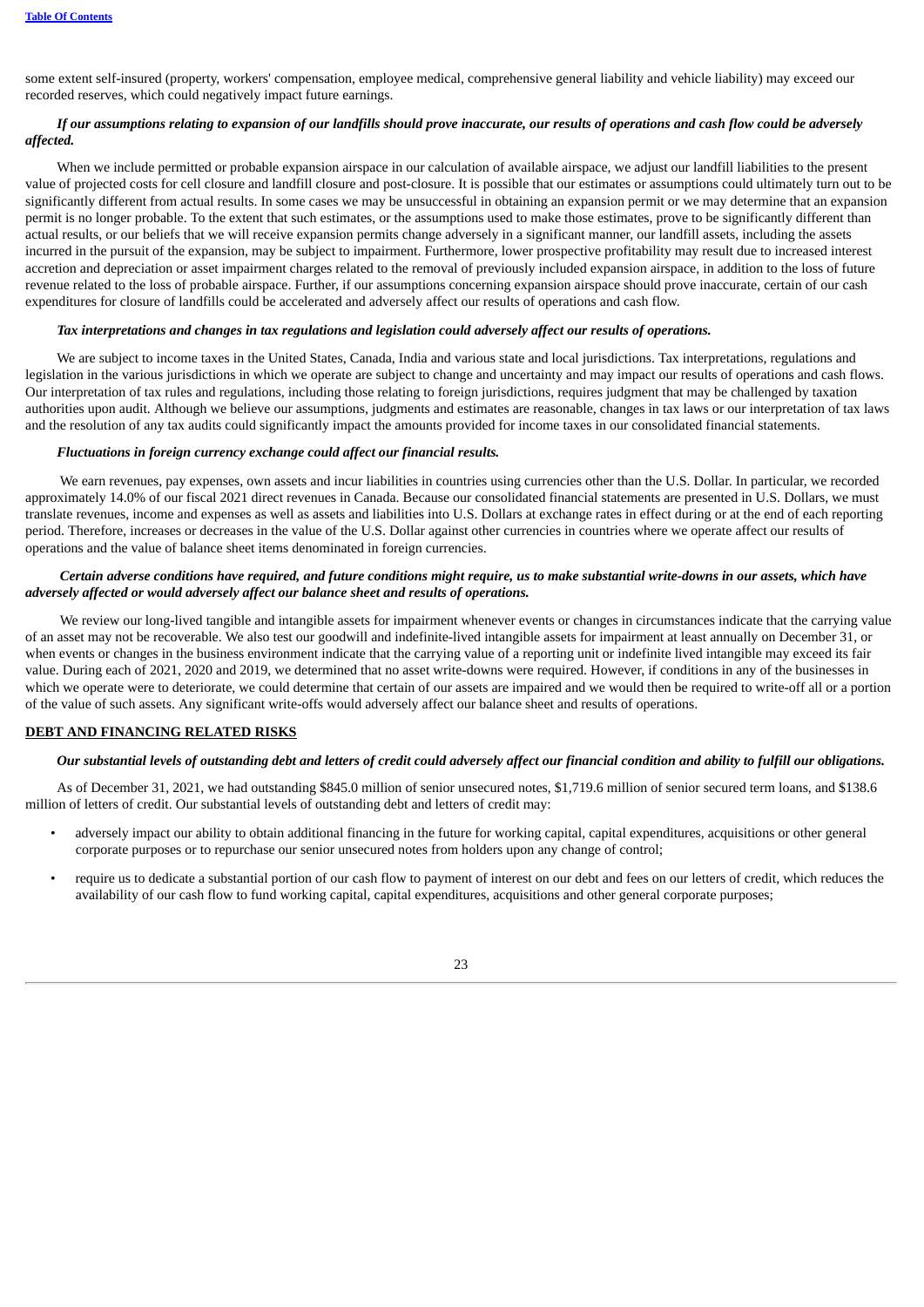- subject us to the risk of increased sensitivity to interest rate increases based upon variable interest rates, including interest on \$1,369.6 million of our \$1,719.6 million senior secured term loans for which, as of December 31, 2021, we do not have interest rate hedges and borrowings (if any) under our revolving credit facility;
- increase the possibility of an event of default under the financial and operating covenants contained in our debt instruments; and
- limit our ability to adjust to rapidly changing market conditions, reduce our ability to withstand competitive pressures and make us more vulnerable to a downturn in general economic conditions of our business than our competitors with less debt.

Our ability to make scheduled payments of principal or interest with respect to our debt, including our outstanding senior unsecured notes, our senior secured term loans, any revolving loans and our finance leases, and to pay fee obligations with respect to our letters of credit, will depend on our ability to generate cash and our future financial results. If we were unable to generate sufficient cash flow from operations in the future to service our debt and letter of credit fee obligations, we might be required to refinance all or a portion of our existing debt and letter of credit facilities or to obtain new or additional such facilities. However, we might not be able to obtain any such new or additional facilities on favorable terms or at all.

# Despite our substantial levels of outstanding debt and letters of credit, we could incur substantially more debt and letter of credit obligations in the *future.*

Although our revolving credit agreement and the indenture and loan agreement governing our other outstanding debt contain restrictions on the incurrence of additional debt (including, for this purpose, reimbursement obligations under outstanding letters of credit), these restrictions are subject to a number of qualifications and exceptions and the additional debt which we might incur in the future in compliance with these restrictions could be substantial. In particular, as of December 31, 2021, we had up to approximately \$261.4 million available for additional borrowings and letters of credit under our revolving credit facility. Our revolving credit agreement and the indenture and loan agreement governing our other outstanding debt also allow us to borrow significant amounts of money from other sources. These restrictions also do not prevent us from incurring obligations (such as operating leases) that do not constitute "debt" or "indebtedness" as defined in the relevant agreements. To the extent we incur in the future additional debt and letter of credit or other obligations, the related risks would increase.

### The covenants in our debt agreements restrict our ability to operate our business and might lead to a default under our debt agreements.

Our revolving credit agreement and the indenture and loan agreement governing our other outstanding debt limit, among other things, the extent to which the Company or our restricted subsidiaries can:

- incur or guarantee additional indebtedness (including, for this purpose, reimbursement obligations under letters of credit) or issue preferred stock;
- pay dividends or make other distributions to our stockholders;
- purchase or redeem capital stock or subordinated indebtedness;
- make investments;
- create liens;
- incur restrictions on the ability of our restricted subsidiaries to pay dividends or make other payments to us;
- sell assets, including capital stock of our subsidiaries;
- consolidate or merge with or into other companies or transfer all or substantially all of our assets; and
- engage in transactions with affiliates.

As a result of these covenants, we may not be able to respond to changes in business and economic conditions and to obtain additional financing, if needed, and we may be prevented from engaging in transactions that might otherwise be beneficial to us. Our revolving credit facility requires, and our future credit facilities may require, us to maintain under certain circumstances certain financial ratios and satisfy certain other financial condition tests. Our ability to meet these financial ratios and tests can be affected by events beyond our control, and we may not be able to meet those tests. The breach of any of these covenants could result in a default under our outstanding or future debt. Upon the occurrence of an event of default, the lenders could elect to declare all amounts outstanding under such debts, including accrued interest or other obligations, to be immediately due and payable. If amounts outstanding under such debts were accelerated, our assets might not be sufficient to

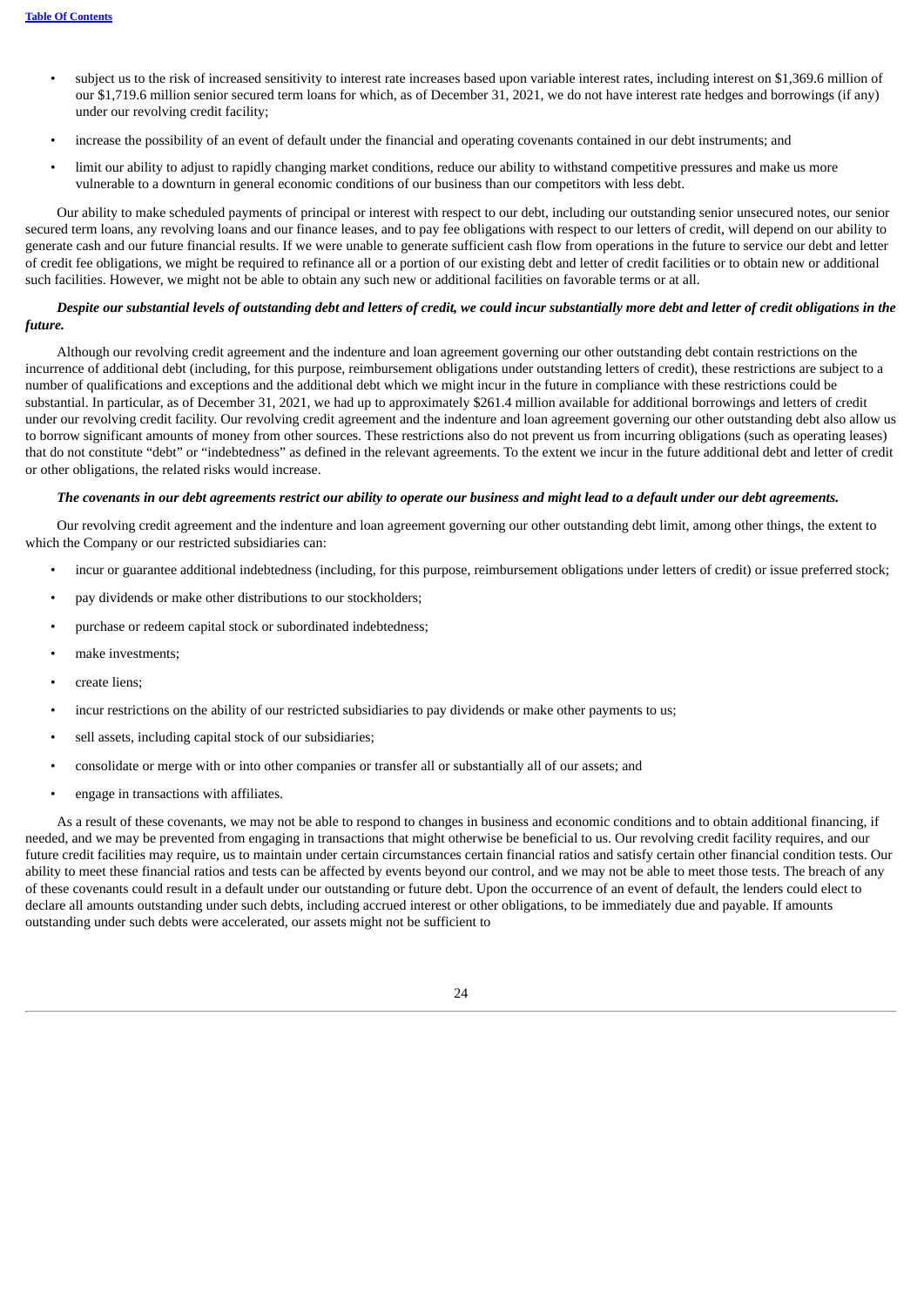# repay in full those debts.

Our revolving credit agreement and the indenture and loan agreement governing our other outstanding debt also contain cross-default and crossacceleration provisions. Under these provisions, a default or acceleration under one instrument governing our debt may constitute a default under our other debt instruments that contain cross-default and cross-acceleration provisions, which could result in the related debt and the debt under such other instruments becoming immediately due and payable. In such event, we would need to raise funds from alternative sources, which funds might not be available to us on favorable terms, on a timely basis or at all. Alternatively, such a default could require us to sell assets and otherwise curtail operations to pay our creditors. The proceeds of such a sale of assets or curtailment of operations might not enable us to pay all of our liabilities.

# **COMMON STOCK RELATED RISKS**

## *The Massachusetts Business Corporation Act and our By-Laws contain certain anti-takeover provisions.*

Sections 8.06 and 7.02 of the Massachusetts Business Corporation Act provide that Massachusetts corporations which are publicly-held must have a staggered board of directors and that written demand by holders of at least 40% of the outstanding shares of each relevant voting group of stockholders is required for stockholders to call a special meeting unless such corporations take certain actions to affirmatively "opt-out" of such requirements. In accordance with these provisions, our By-Laws provide for a staggered board of directors which consists of three classes of directors of which one class is elected each year for a three-year term, and require that written application by holders of at least 25% (which is less than the 40% which would otherwise be applicable without such a specific provision in our By-Laws) of our outstanding shares of common stock is required for stockholders to call a special meeting. In addition, our By-Laws prohibit the removal by the stockholders of a director except for cause. These provisions could inhibit a takeover of our Company by restricting stockholders' action to replace the existing directors or approve other actions which a party seeking to acquire us might propose. A takeover transaction would frequently afford stockholders an opportunity to sell their shares at a premium over then market prices.

# <span id="page-26-0"></span>**ITEM 1B. UNRESOLVED STAFF COMMENTS**

Not applicable.

## <span id="page-26-1"></span>**ITEM 2. PROPERTIES**

Our principal executive offices are in Norwell, Massachusetts. We own our primary executive office building in Massachusetts which occupies 104,000 square feet. We also currently lease 52,400 square feet of additional office space in Norwell, Massachusetts under arrangements which may not expire until 2042. We have regional administrative offices in Texas and South Carolina, as well as Alberta, Canada and Hyderabad, India. Our properties are sufficient and suitable for our current needs.

We have a network of more than 540 service locations across all 50 states, nine Canadian provinces, Puerto Rico and Mexico. Those service locations include service centers, satellite locations, branches, active hazardous waste management properties and oil processing facilities. Some of our properties offer multiple capabilities. The following sets forth certain information as of December 31, 2021 regarding our properties.

#### *Service Centers, Satellite Locations and Branches*

We have approximately 406 service centers, satellite locations and branches throughout the United States and Canada which serve as principal sales and service centers from which we provide our environmental and industrial services and our containerized waste and parts cleaning services for our Environmental Services business as well as oil collection and product sales locations for our Safety-Kleen Sustainability Solutions business.

# *Active Hazardous Waste Management Properties*

*Incinerator Facilities.* We own and operate five incinerator facilities that have a total of nine incinerators with 561,721 tons of total practical capacity and an overall average utilization rate for 2021 of 85.0%. Our practical capacity is not based on a theoretical 24-hour, seven-day operation, but rather is determined as the production level at which our incinerators can operate with an acceptable degree of efficiency, taking into consideration factors such as longer term customer demand, permanent staffing levels, operating shifts, holidays, scheduled maintenance and mix of product. Capacity utilization is calculated by dividing actual production tons by practical capacity at each incinerator. The following table summarizes the practical capacity

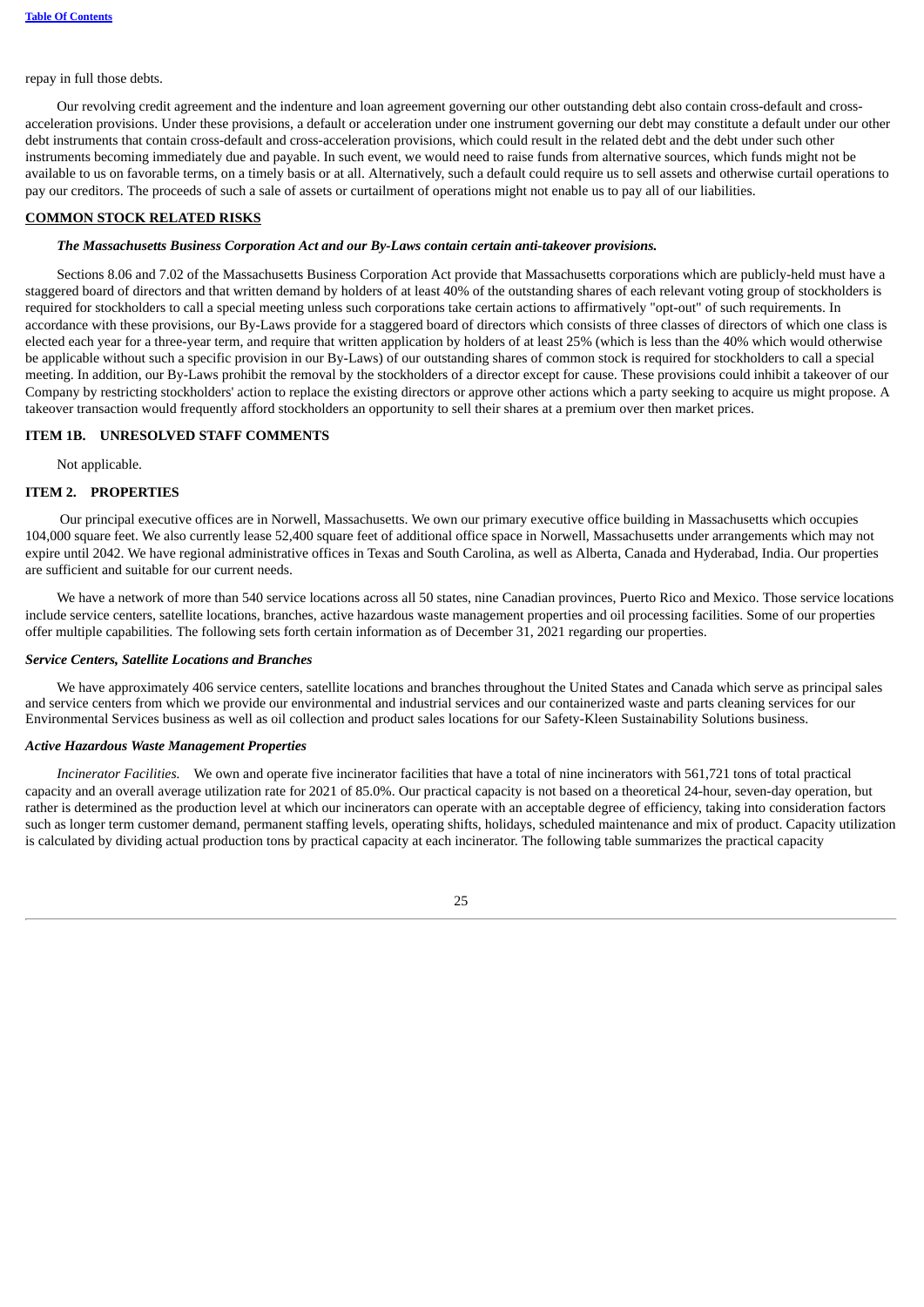and utilization for each incinerator for the year ended December 31, 2021:

|                 | # of Incinerators | <b>Practical Capacity (Tons)</b> | Utilization Rate<br><b>Year Ended</b><br><b>December 31, 2021</b> |
|-----------------|-------------------|----------------------------------|-------------------------------------------------------------------|
| <b>Arkansas</b> |                   | 145,072                          | 94.5%                                                             |
| Nebraska        |                   | 58,808                           | 79.1%                                                             |
| <b>Utah</b>     |                   | 66,815                           | 78.0%                                                             |
| Texas           | 3                 | 165,500                          | 82.7%                                                             |
| Ontario, Canada |                   | 125,526                          | 83.4%                                                             |
|                 | 9                 | 561,721                          | 85.0%                                                             |

**Utilization Rate** 

Our incinerators offer a wide range of technological capabilities to customers through this network. In the United States, we provide incineration through one fluidized bed thermal oxidation unit and three solids and liquids-capable incinerator facilities and we operate one active hazardous waste liquid injection incinerator in Canada.

*Commercial and Non-Commercial Landfills.* In the United States and Canada, we operate seven commercial landfills with approximately 23.6 million cubic yards of remaining highly probable airspace. Six of our commercial landfills are designed and permitted for the disposal of hazardous waste and one landfill is operated for nonhazardous industrial waste disposal and, to a lesser extent, municipal solid waste. In addition to our commercial landfills, we also own and operate two non-commercial landfills that only accept waste from our on-site incinerators. We are in the process of closing two commercial landfills, Altair and Westmorland. These landfills are excluded from the landfill counts above. See "Landfill Accounting" within Note 2, "Significant Accounting Policies," to our consolidated financial statements included in Item 8 of this report for additional information on our commercial and non-commercial landfills.

*Wastewater Treatment Facilities.* We operate a total of ten facilities, of which eight are owned and two are leased, that offer a range of wastewater treatment technologies and services. One of these locations was acquired as part of the HydroChemPSC acquisition. Wastewater treatment consists primarily of three types of services: hazardous wastewater treatment, sludge de-watering or drying and non-hazardous wastewater treatment.

*Treatment, Storage and Disposal Facilities.* We operate 26 TSDFs, of which 24 are owned and two are leased, in the United States and Canada. Our TSDFs facilitate the movement of materials among our network of service centers and treatment and disposal facilities. Transportation may be accomplished by truck, rail, barge or a combination of modes, with our own assets or in conjunction with third-party transporters. Specially designed containment systems, vehicles and other equipment permitted for waste transport, together with drivers trained in transportation and waste handling procedures, provide for the movement of customer waste streams.

*Other Hazardous Waste Management Properties.* We own two facilities specializing in solvent recovery management. We also own one autoclave facility specifically designed to treat medical waste.

## *Oil Processing, Blending and Packaging Facilities*

*Oil Terminals.* We operate a total of 75 oil terminals, of which 46 are owned and 29 are leased, which collect or process used oil prior to delivery to our re-refineries or distribution as recycled fuel oil.

*Oil Recycling and Re-refining Facilities.* We own seven oil re-refineries, six in the United States and one in Canada. With nearly 226.0 million gallons of used oil processed annually, we were able to return 196.1 million gallons of new re-refined oil, lubricants and byproducts back into the marketplace in 2021.

*Oil Packaging and Blending Facilities.* We operate a total of five oil packaging and blending facilities, of which three are owned and two are leased.

# <span id="page-27-0"></span>**ITEM 3. LEGAL PROCEEDINGS**

See Note 17, "Commitments and Contingencies," to our consolidated financial statements included in Item 8 of this report for a description of legal proceedings.

## <span id="page-27-1"></span>**ITEM 4. MINE SAFETY DISCLOSURES**

<span id="page-27-2"></span>Not applicable.

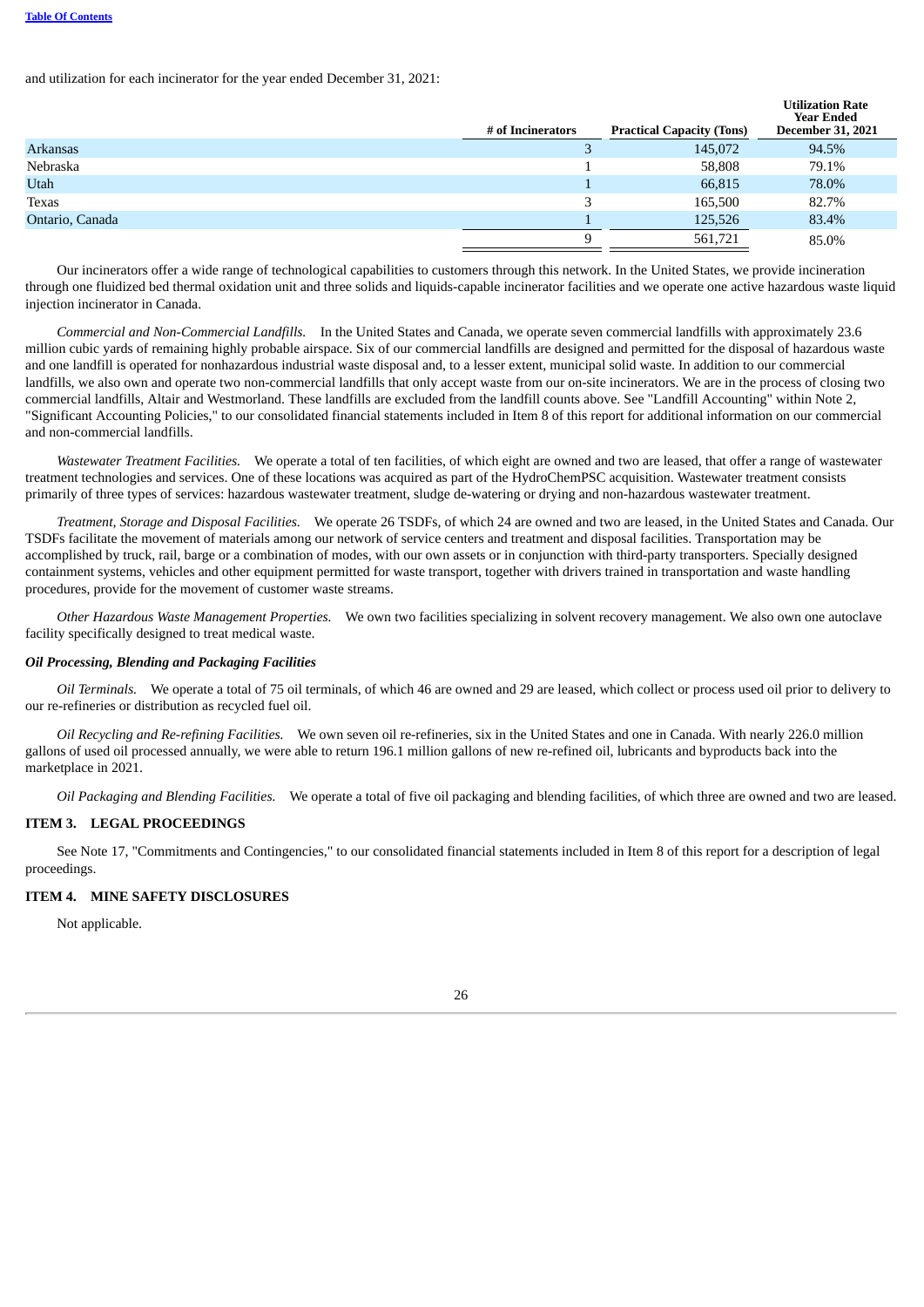## **PART II**

## <span id="page-28-0"></span>**ITEM 5. MARKET FOR REGISTRANT'S COMMON EQUITY, RELATED STOCKHOLDER MATTERS AND ISSUER PURCHASES OF EQUITY SECURITIES**

#### **Common Stock**

Our common stock trades on the New York Stock Exchange ("NYSE") under the symbol CLH. On February 16, 2022, there were 255 stockholders of record of our common stock, excluding stockholders whose shares were held in nominee, or "street name" accounts through brokers or banks. On our last record date, approximately 31,000 additional stockholders beneficially held shares in street name accounts.

We have never declared nor paid any cash dividends on our common stock, and we do not intend to pay any dividends on our common stock in the foreseeable future. We intend to retain our future earnings, if any, for use in the operation and expansion of our business, payment of our outstanding debt and for our stock repurchase program. In addition, our current revolving credit agreement and the indenture and loan agreement governing our other outstanding debt limit the amount we could pay as cash dividends on or for repurchase of our common stock. For additional information surrounding our stock repurchase program, see Note 14, "Stockholders' Equity," to our consolidated financial statements included in Item 8 of this report.

# **Securities Authorized For Issuance Under Equity Compensation Plans**

See Item 12, "Security Ownership of Certain Beneficial Owners and Management and Related Stockholder Matters," for a description of the securities which are authorized for issuance under our equity compensation plans.

#### **Issuer Purchases of Equity Securities**

 $\_$ 

| Period                                     | <b>Total Number of</b><br><b>Shares Purchased</b> |    | <b>Average Price</b><br>Paid Per Share <sup>(2)</sup> | <b>Total Number of</b><br><b>Shares Purchased as</b><br><b>Part of Publicly</b><br><b>Announced Plans or</b><br>Programs | <b>Approximate Dollar Value of</b><br><b>Shares that May Yet Be</b><br><b>Purchased Under the Plans or</b><br>Programs $(3)$<br>(in thousands) |
|--------------------------------------------|---------------------------------------------------|----|-------------------------------------------------------|--------------------------------------------------------------------------------------------------------------------------|------------------------------------------------------------------------------------------------------------------------------------------------|
| October 1, 2021 through October 31, 2021   | 981                                               | -S | 107.41                                                | $\overline{\phantom{a}}$                                                                                                 | 161,442                                                                                                                                        |
| November 1, 2021 through November 30, 2021 | 57,982                                            |    | 108.00                                                | 55.716                                                                                                                   | 155,442                                                                                                                                        |
| December 1, 2021 through December 31, 2021 | 30,956                                            |    | 98.73                                                 |                                                                                                                          | 155,442                                                                                                                                        |
| Total                                      | 89,919                                            |    |                                                       | 55,716                                                                                                                   |                                                                                                                                                |

(1) Includes 34,203 shares withheld by us from employees to satisfy employee tax obligations upon vesting of restricted shares granted under our long-term equity incentive programs.

(2) The average price paid per share of common stock repurchased under our stock repurchase program includes commissions paid to the brokers. (3) Our board of directors has authorized the repurchase of up to \$600.0 million of our common stock. We have funded and intend to fund the repurchases through available cash resources. The stock repurchase program authorizes us to purchase our common stock on the open market or in privately negotiated transactions periodically in a manner that complies with applicable U.S. securities laws. The number of shares purchased and the timing of the purchases has depended and will depend on several factors, including share price, cash required for business plans, trading volume and other conditions. We maintain a repurchase plan in accordance with Rule 10b5-1 promulgated under the Securities Exchange Act of 1934, as amended. During the three months ended December 31, 2021, no shares were repurchased under the Rule 10b5-1 plan. Future repurchases will also be made as open market or privately negotiated transactions as described above. We have no obligation to repurchase stock under this program and may suspend or terminate the repurchase program at any time.

27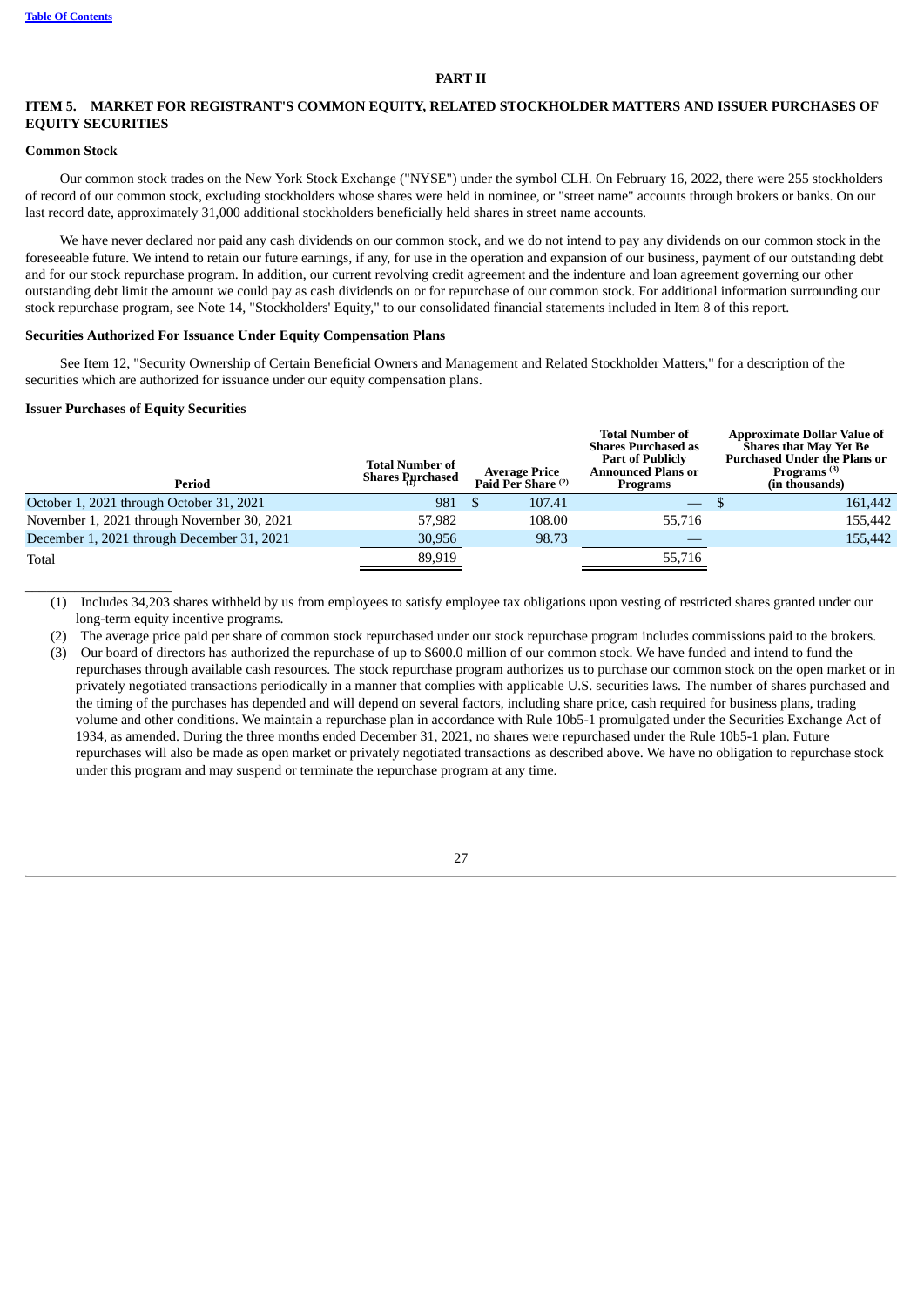## **COMPARISON OF 5-YEAR CUMULATIVE TOTAL RETURN**

#### **AMONG CLEAN HARBORS, INC.,**

# **NYSE COMPOSITE INDEX, S&P MIDCAP 400 INDEX, REFUSE SYSTEMS AND CUSTOM PEER GROUP**

# **Performance Graph**

The following graph compares the five-year return from investing \$100 in each of our common stock, the NYSE Composite Index, the S&P Midcap 400 Index, and a custom peer group. We selected a custom peer group that closely aligns with the breadth and size of our business. This peer group is comprised of American Water Works Company, Inc., Casella Waste Systems, Inc., Civeo Corporation, Covanta Holding Corporation, Heritage-Crystal Clean, Inc., Iron Mountain Incorporated, Newpark Resources, Inc., Oil States International, Inc., Republic Services, Inc., Stericycle, Inc., Superior Energy Services, Inc., US Ecology, Inc., and Waste Management, Inc.

The values illustrated assume reinvestment of dividends on the ex-dividend date and compares relative performance since a particular starting date. In this instance, the starting date was December 31, 2016, when our common stock closed at \$55.65 per share. The graph is presented pursuant to SEC rules and is not meant to be an indication of our future performance.

Comparison of 5 Year Cumulative Total Return



<span id="page-29-0"></span>NOTE: Index Data: Copyright Standard and Poor's, Inc. Used with permission. All rights reserved.

28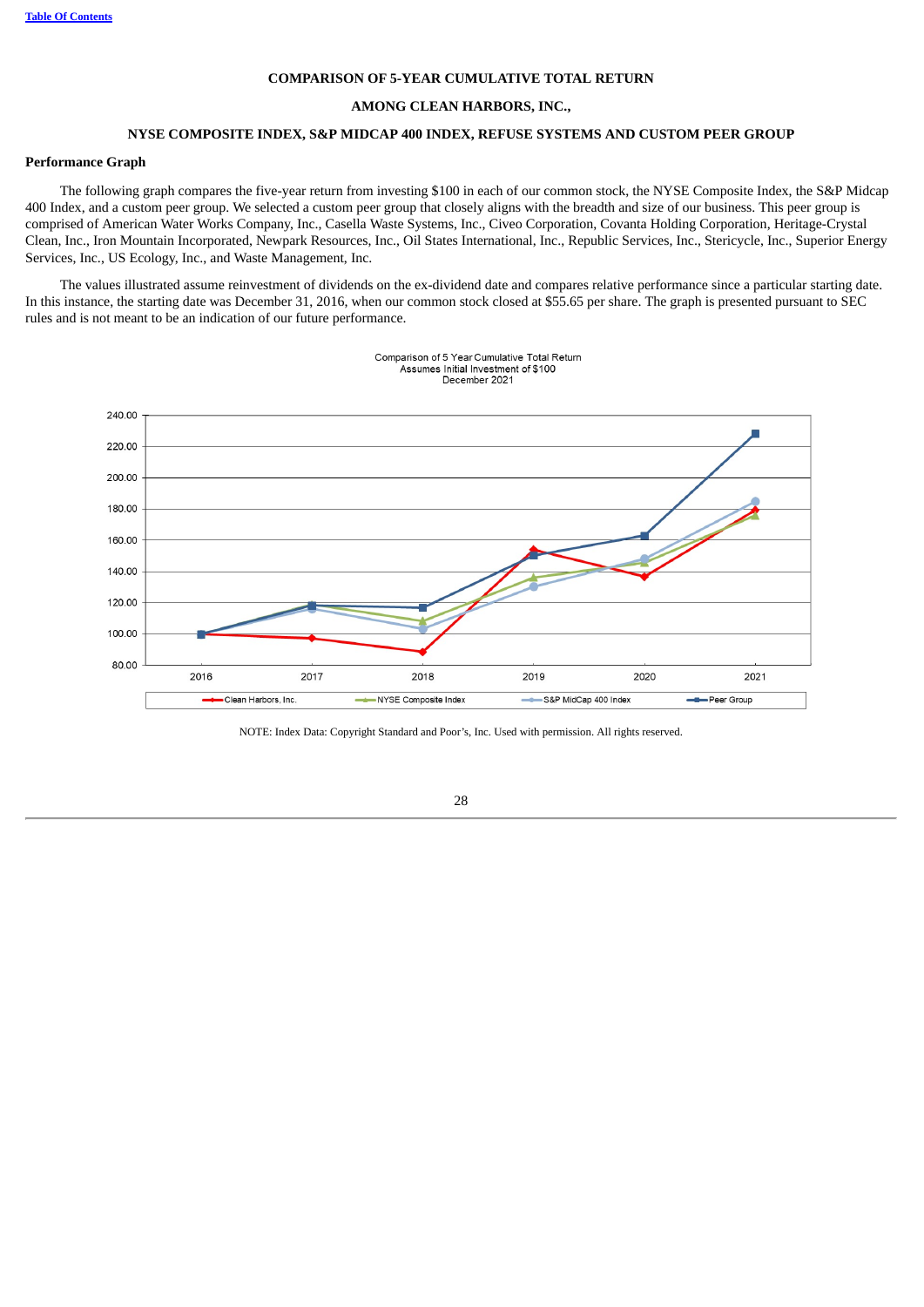# **ITEM 6. RESERVED**

# <span id="page-30-0"></span>**ITEM 7. MANAGEMENT'S DISCUSSION AND ANALYSIS OF FINANCIAL CONDITION AND RESULTS OF OPERATIONS**

## *Overview*

We are North America's leading provider of environmental and industrial services supporting our customers in finding environmentally responsible solutions to further their sustainability goals in today's world. Everywhere industry meets the environment, we strive to provide eco-friendly products and services that protect and restore North America's natural environment. We believe we operate, in the aggregate, the largest number of hazardous waste incinerators, landfills and treatment, storage and disposal facilities ("TSDFs") in North America. We serve a diverse customer base, including Fortune 500 companies, across the chemical, energy, manufacturing and additional markets, as well as numerous government agencies. These customers rely on us to deliver a broad range of services including but not limited to end-to-end hazardous waste management, emergency response, industrial cleaning and maintenance and recycling services. We are also the largest re-refiner and recycler of used oil in North America and the largest provider of parts cleaning and related environmental services to commercial, industrial and automotive customers in North America.

During the first quarter of 2021, we reorganized our Safety-Kleen business. The collection services for waste oil, used oil filters, antifreeze and related items as well as bulk blended oil sales operations were combined with the Safety-Kleen Oil business to form the Safety-Kleen Sustainability Solutions business. Under this structure, Safety-Kleen Sustainability Solutions operations focus on the life-cycle of oil, from the used oil collection services through the ultimate sale and delivery of base and blended oils so that we can more directly manage both sides of the spread in our re-refinery business. We expect this change to drive additional growth in our sustainable lubricant products and related services.

Concurrently with this change, we consolidated Safety-Kleen branch core offerings, including containerized waste, parts washer and vacuum services, into the legacy Clean Harbors Environmental Services sales and service operations. We expect this change to foster enhanced cross-selling opportunities within the environmental businesses and increase market presence with small quantity generators of hazardous waste.

In restructuring the operations of the Company in this manner, the information that the chief operating decision maker regularly reviews for purposes of allocating resources and assessing performance changed to conform to this new operating structure of the business and we reevaluated the identification of our operating segments. In accordance with ASC 280, *Segment Reporting,* Environmental Services and Safety-Kleen Sustainability Solutions are the Company's operating segments and reportable segments starting in the first quarter of 2021, with the operations not managed through these operating segments described above continuing to be recorded as Corporate Items. Segment financial information has been retrospectively adjusted to reflect these changes for all periods presented herein.

Performance of our segments is evaluated on several factors of which the primary financial measure is Adjusted EBITDA, as reconciled to our net income and described more fully below. Beginning in the first quarter of 2021, we revised our calculation of reported Adjusted EBITDA to add back stockbased compensation, a non-cash item, to other charges which are added back to net income determined in accordance with generally accepted accounting principles ("GAAP"). See Adjusted EBITDA section below for additional details regarding this change and our considerations of this metric. All prior period amounts have been recast to conform to this presentation.

The following is a discussion of how management evaluates its segments including key performance indicators that management uses to assess the segments' results, as well as certain macroeconomic trends and influences that impact each reportable segment:

• **Environmental Services -** Environmental Services segment results are predicated upon the demand by our customers for waste services, waste volumes generated by such services and project work for which waste handling and/or disposal is required. Environmental Services results are also impacted by the demand for planned and unplanned industrial related cleaning and maintenance services at customer sites, environmental cleanup services on a scheduled or emergency basis, including response to national events such as major chemical spills, natural disasters, or other events where immediate and specialized services are required. As a result of the Coronavirus ("COVID-19") pandemic, the business has seen increased demand for response services relative to contagion disinfection, decontamination and disposal. With the addition of the Safety-Kleen branches' core service offerings, including containerized waste disposal, parts washer and vacuum services, the Environmental Services results are further driven by the volumes of waste collected from these customers, the overall number of parts washers placed at customer sites and the demand for and frequency of other offered services. In managing the business and evaluating performance, management tracks the volumes and mix of waste handled and disposed of or recycled, generally through our incinerators, treatment, storage and disposal facilities ("TSDFs") and landfills,

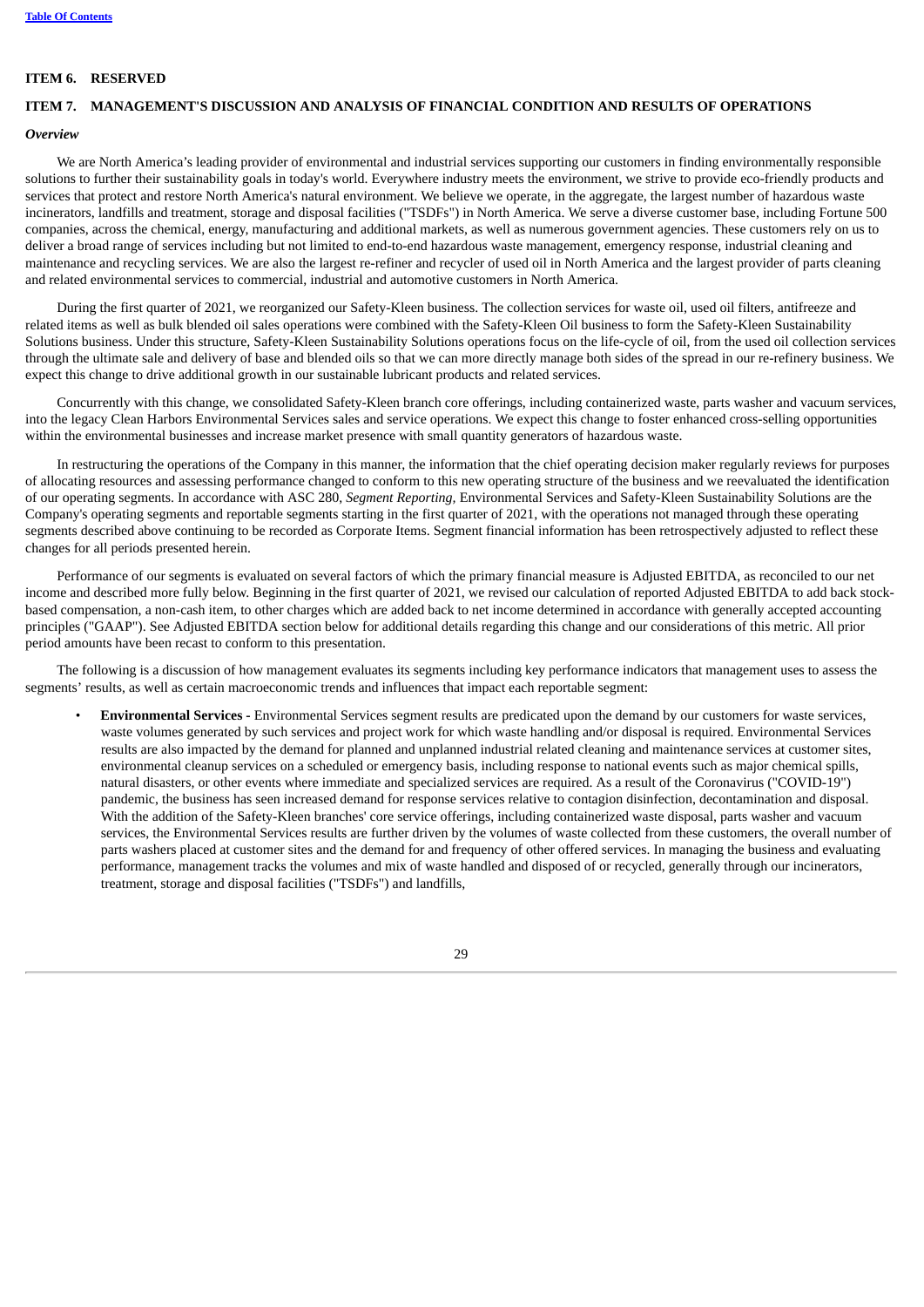the utilization rates of our incinerators, equipment and workforce, including billable hours, and number of parts washer services performed, among other key metrics. Levels of activity and ultimate performance associated with this segment can be impacted by several factors including overall U.S. GDP, U.S. industrial production, economic conditions in the automotive and manufacturing markets, weather conditions, efficiency of our operations, technology, changing regulations, competition, market pricing of our services, costs incurred to deliver our services and the management of our related operating costs.

• **Safety-Kleen Sustainability Solutions -** Safety-Kleen Sustainability Solutions segment results are impacted by our customers' demand for high-quality, environmentally responsible recycled oil products and their demand for our related service offerings and products. Safety-Kleen Sustainability Solutions offers high quality recycled base and blended oil products to end users including fleet customers, distributors and manufacturers of oil products. Segment results are impacted by overall demand as well as product mix as it relates to these oil products. Segment results are also predicated on the demand for Safety-Kleen Sustainability Solutions' other product and service offerings including collection services for used oil, used oil filters and other automotive fluids. These fluid collections are used as feedstock in our oil re-refining to make our base and blended oil products and our recycled automotive related fluid products or are integrated into the Clean Harbors' recycling and disposal network. In operating the business and evaluating performance, management tracks the volumes and relative percentages of base and blended oil sales along with various pricing metrics associated with the commodity driven margin. Management also tracks the volumes and pricing of used oil and automotive fluid collections. Levels of activity and ultimate performance associated with this segment can be impacted by economic conditions in the automotive services and manufacturing markets, efficiency of our operations, technology, weather conditions, changing regulations, competition and the management of our related operating costs. Costs incurred in connection with the collection of used oil and other raw materials associated with the segment's oil related products can also be volatile. The overall market price of oil and regulations that change the possible usage of used oil, including the International Maritime Organization's 2020 regulation ("IMO 2020") and other regulations related to the burning of used motor oil as a fuel, impact the premium the segment can charge for used oil collections.

#### *Highlights*

Total direct revenues for 2021 increased 21.0% to \$3.8 billion, compared with \$3.1 billion in 2020. Our Environmental Services segment direct revenues increased \$396.6 million in 2021 compared with 2020. Our acquisition of HydroChemPSC on October 8, 2021, contributed \$166.1 million to the direct revenues of the Environmental Services segment. In 2021 we also saw a rebounding demand across our portfolio of services within the Environmental Services segment as well as favorable pricing and mix of waste processed at our incinerator facilities which drove the remaining revenue increase in the Environmental Services segment. Direct revenues recorded by Safety-Kleen Sustainability Solutions increased \$264.9 million in 2021 compared to 2020 due to increased prices and higher volumes sold of our base and blended oil products. Prior year operations across both segments, were negatively affected by the impact of the COVID-19 pandemic. Foreign currency translation of our Canadian operations positively impacted our consolidated direct revenues by \$34.7 million in 2021 as compared to 2020.

In 2021, costs have increased in both the Environmental Services and Safety-Kleen Sustainability Solutions segments when comparing to the prior year given the increase in business levels, revenue mix, as well as inflationary and supply chain pressures seen across several cost categories. Additionally, the current period reflects lower benefits received from the Government Programs as described below under "Impact of Government Programs". Despite the increased costs seen in 2021, annual gross margins for the Environmental Services and Safety-Kleen Sustainability Solutions segments are relatively consistent with or improved from pre-pandemic levels.

Income from operations in 2021 was \$347.9 million, compared with \$251.3 million in 2020. We reported net income in 2021 and 2020 of \$203.2 million and \$134.8 million, respectively. Adjusted EBITDA, which is the primary financial measure by which we evaluate our segments, increased 17.9% to \$676.6 million in 2021 from \$573.8 million in 2020. Additional information regarding Adjusted EBITDA, which is a non-GAAP measure, including a reconciliation of Adjusted EBITDA to net income, appears below under *"Adjusted EBITDA."*

Net cash from operating activities for 2021 was \$546.0 million, an increase of \$115.4 million from 2020. Adjusted free cash flow, which management uses to measure our financial strength and ability to generate cash, was \$326.3 million in 2021, which represented a \$61.3 million increase over 2020. This improved performance was primarily driven by greater levels of operating income partially offset by an increase in capital expenditures, net of disposals. Additional information regarding adjusted free cash flow, which is a non-GAAP measure, including a reconciliation of adjusted free cash flow to net cash from operating activities, appears below under "*Adjusted Free Cash Flow*."

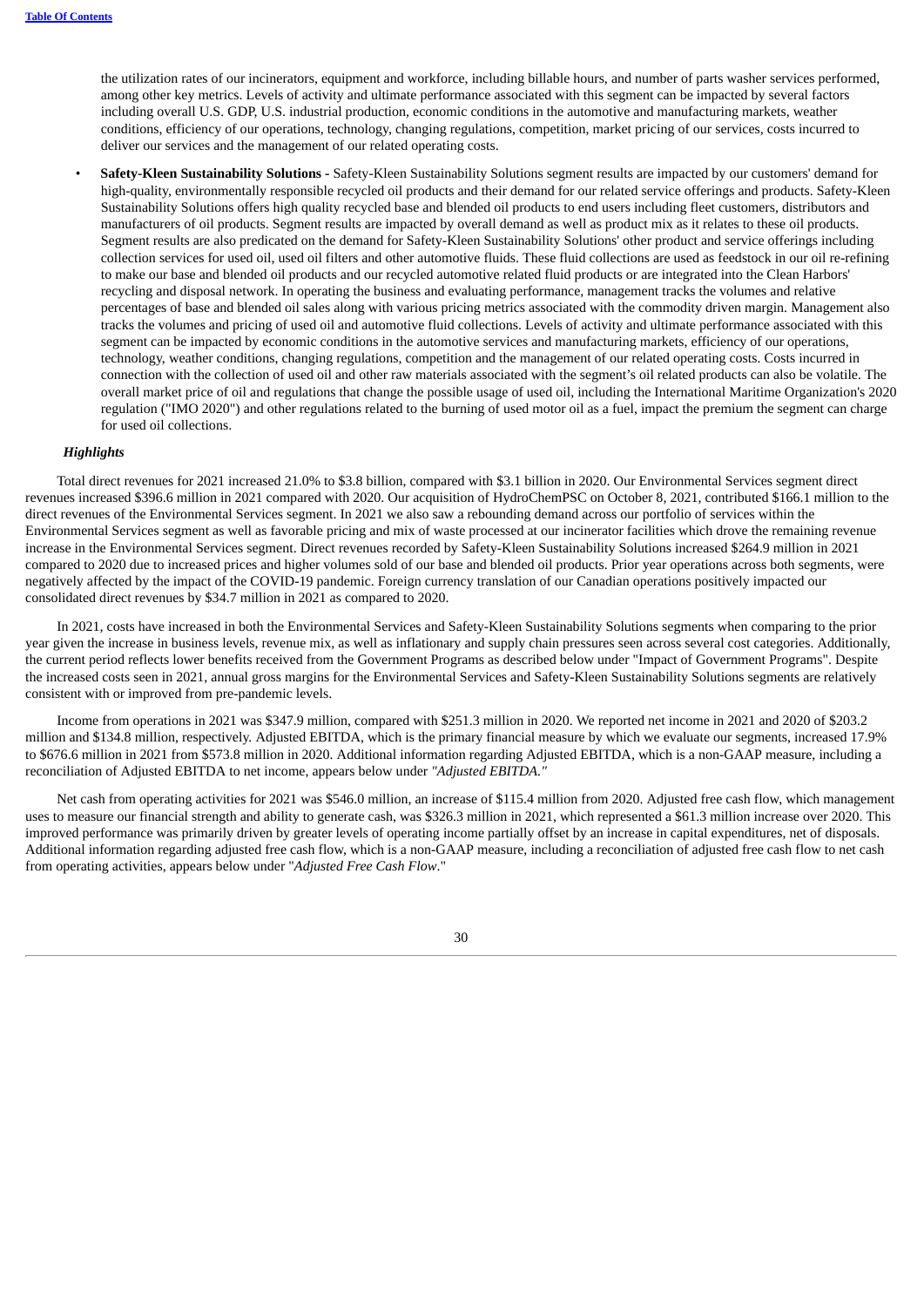# *Acquisition of HydroChemPSC*

On October 8, 2021, we acquired HydroChemPSC, a leading U.S. provider of industrial cleaning, specialty maintenance and utility services, for a cash purchase price of approximately \$1.23 billion. The acquisition was financed with net proceeds from the Company's issuance of \$1.0 billion of senior secured term loans, also occurring on October 8, 2021, with the remaining being funded through existing cash. Refer to Note 4, "Business Combinations" and Note 11, "Financing Arrangements," to our consolidated financial statements included in Item 8 of this report for further information on this acquisition and the related issuance of the senior secured term loans.

The HydroChemPSC business serves customers across a broad range of markets and provides solutions to customers focused on cleaning, maintenance and environmental compliance of essential, mission critical equipment and infrastructure. The acquired operations, including more than 4,500 employees, over 240 service locations and a fleet of specialized vehicles and equipment, expand the Company's existing presence within the industrial services market and enhance the Company's Environmental Services Segment.

The Company's consolidated results of operations for the year ended December 31, 2021 include \$166.1 million of revenue and \$166.4 million of expense from the HydroChemPSC acquisition, including \$12.3 million of incremental depreciation and amortization and related severance and integration costs of \$6.0 million since the acquisition. In 2021, we also incurred costs related to issuing the \$1.0 billion of senior secured term loans necessary to fund the acquisition and our future financial results will be impacted by the increased interest and principal payments on the new senior secured term loans and amortization of related discount and deferred financing costs.

Successful integration of the HydroChemPSC business and operations into our business will be necessary to realize the anticipated synergies and benefits from combining HydroChemPSC with Clean Harbors. As of December 31, 2021, the integration is being executed according to our plan with no material issues impeding the process. We are on target to exit 2022 with \$40.0 million net synergies on an annual basis. Continued focus by our management team will be necessary as we continue with the integration plans into 2022.

We believe that HydroChemPSC was a strategic acquisition for Clean Harbors. The acquisition immediately expands our market share of industrial services, increased capabilities and technologies available to us and added to our results of operations for the year ended December 31, 2021. Beyond expanding the size and scale of our operations, HydroChemPSC is an established leader in industrial services, with proprietary technology and a manufacturing center dedicated to fabricating tools aimed at reducing costs and increasing efficiency and safety. We expect that the combined company will benefit from (i) enhanced technologies aimed at increasing safety, (ii) incremental waste volumes through Clean Harbors' network of waste disposal facilities, (iii) long-established customer relationships that bring opportunities for cross-selling of Clean Harbors' suite of services and (iv) synergistic opportunities within customer service, corporate functions, transportation, real estate, asset rentals and vehicle maintenance.

## *Impact of Government Programs*

In 2020, the governments of Canada and the United States enacted the Canada Emergency Wage Subsidy ("CEWS") and the Coronavirus Aid, Relief and Economic Security Act ("CARES Act"), respectively (collectively referred to as "Government Programs"), in response to the widespread economic impact of the COVID-19 pandemic. Both Government Programs were extended into 2021 and as such, management continued to consider and analyze the Company's eligibility under such Government Programs. The table below summarizes the benefit of these Government Programs recorded in the statement of operations for the years ended December 31, 2021 and December 31, 2020 (in thousands):

|                                                 |                                  | For the year ended December 31, 2021        |                    |              |                                  | For the year ended December 31, 2020               |                    |        |
|-------------------------------------------------|----------------------------------|---------------------------------------------|--------------------|--------------|----------------------------------|----------------------------------------------------|--------------------|--------|
|                                                 | Environmental<br><b>Services</b> | Safety-Kleen<br>Sustainability<br>Solutions | Corporate<br>Items | <b>Total</b> | Environmental<br><b>Services</b> | <b>Safety-Kleen</b><br>Sustainability<br>Solutions | Corporate<br>Items | Total  |
| Cost of revenues                                | 8,263                            | 810                                         | 80                 | 9.153        | 26,192                           | 2,300                                              | 611                | 29,103 |
| Selling, general and<br>administrative expenses | 1.950                            | 583                                         | 348                | 2.881        | 9.411                            | 1,399                                              | 2.370              | 13,180 |
| Total                                           | 10,213                           | 1,393                                       | 428                | 12.034       | 35,603                           | 3,699                                              | 2.981              | 42.283 |

In addition to the credits and subsidies outlined above, which do not require any repayment to be made by the Company, the CARES Act also allowed for the deferral of payment related to certain payroll taxes during 2020. In total, we deferred the remittance of the employer portion of federal payroll tax withholdings of \$35.4 million during the year ended December 31, 2020. We remitted half of the deferred payroll tax withholding in the third quarter of 2021 and the remaining half is subject to repayment by the end of 2022.

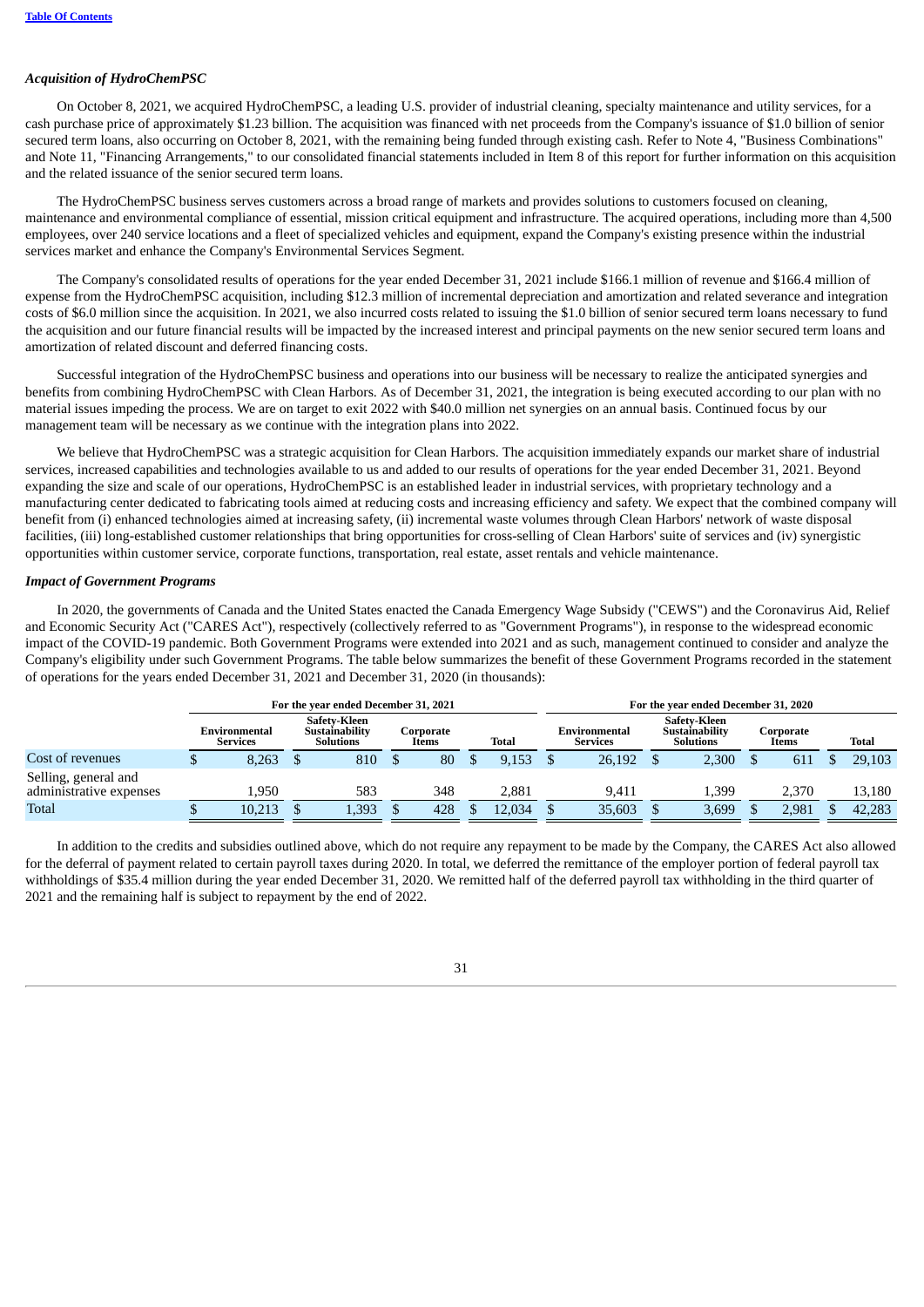# **Segment Performance**

The primary financial measure by which we evaluate the performance of our segments is Adjusted EBITDA. The following table sets forth certain financial information associated with our results of operations for the years ended December 31, 2021, 2020 and 2019 (in thousands, except percentages):

|                                                      |     |            |                                  |                 |     | <b>Summary of Operations</b> |          |     |                |          |  |
|------------------------------------------------------|-----|------------|----------------------------------|-----------------|-----|------------------------------|----------|-----|----------------|----------|--|
|                                                      |     |            | For the years ended December 31, |                 |     | 2021 over 2020               |          |     | 2020 over 2019 |          |  |
|                                                      |     | 2021       | 2020                             | 2019            |     | <b>Change</b>                | % Change |     | <b>Change</b>  | % Change |  |
| Direct Revenues $(1)$ :                              |     |            |                                  |                 |     |                              |          |     |                |          |  |
| <b>Environmental Services</b>                        | \$  | 3,032,454  | \$<br>2,635,901                  | \$<br>2,795,994 | \$  | 396,553                      | 15.0%    | \$  | (160,093)      | (5.7)%   |  |
| Safety-Kleen Sustainability Solutions                |     | 772.813    | 507.906                          | 615.060         |     | 264,907                      | 52.2     |     | (107, 154)     | (17.4)   |  |
| Corporate Items                                      |     | 299        | 290                              | 1,136           |     | 9                            | N/M      |     | (846)          | N/M      |  |
| <b>Total</b>                                         |     | 3,805,566  | 3,144,097                        | 3,412,190       |     | 661,469                      | 21.0     |     | (268,093)      | (7.9)    |  |
| Cost of Revenues $(2)$ :                             |     |            |                                  |                 |     |                              |          |     |                |          |  |
| <b>Environmental Services</b>                        |     | 2,106,790  | 1,739,115                        | 1,934,556       |     | 367,675                      | 21.1     |     | (195, 441)     | (10.1)   |  |
| Safety-Kleen Sustainability Solutions                |     | 484,662    | 374,872                          | 430,746         |     | 109,790                      | 29.3     |     | (55, 874)      | (13.0)   |  |
| Corporate Items                                      |     | 18,385     | 23,764                           | 22,517          |     | (5,379)                      | N/M      |     | 1,247          | N/M      |  |
| <b>Total</b>                                         |     | 2,609,837  | 2,137,751                        | 2,387,819       |     | 472,086                      | 22.1     |     | (250,068)      | (10.5)   |  |
| <b>Selling, General and Administrative Expenses:</b> |     |            |                                  |                 |     |                              |          |     |                |          |  |
| <b>Environmental Services</b>                        |     | 265.946    | 230,868                          | 261,025         |     | 35,078                       | 15.2     |     | (30, 157)      | (11.6)   |  |
| Safety-Kleen Sustainability Solutions                |     | 60,797     | 49.820                           | 56,065          |     | 10,977                       | 22.0     |     | (6,245)        | (11.1)   |  |
| Corporate Items                                      |     | 211,219    | 170,356                          | 166,964         |     | 40,863                       | 24.0     |     | 3,392          | 2.0      |  |
| <b>Total</b>                                         |     | 537,962    | 451,044                          | 484,054         |     | 86,918                       | 19.3     |     | (33,010)       | (6.8)    |  |
| <b>Adjusted EBITDA:</b>                              |     |            |                                  |                 |     |                              |          |     |                |          |  |
| <b>Environmental Services</b>                        |     | 659,718    | 665,918                          | 600,413         |     | (6,200)                      | (0.9)    |     | 65,505         | 10.9     |  |
| Safety-Kleen Sustainability Solutions                |     | 227,354    | 83,214                           | 128,249         |     | 144,140                      | 173.2    |     | (45,035)       | (35.1)   |  |
| Corporate Items                                      |     | (210, 466) | (175, 328)                       | (170, 529)      |     | (35, 138)                    | (20.0)   |     | (4,799)        | (2.8)    |  |
| <b>Total</b>                                         | \$  | 676,606    | \$<br>573,804                    | \$<br>558,133   | \$  | 102,802                      | 17.9%    | \$  | 15,671         | 2.8%     |  |
| <b>Adjusted EBITDA as a % of Direct Revenues:</b>    |     |            |                                  |                 |     |                              |          |     |                |          |  |
| <b>Environmental Services</b>                        |     | 21.8%      | 25.3 %                           | 21.5 %          |     | $(3.5)\%$                    |          |     | 3.8 %          |          |  |
| Safety-Kleen Sustainability Solutions                |     | 29.4 %     | 16.4 %                           | 20.9 %          |     | 13.0 %                       |          |     | $(4.5)\%$      |          |  |
| Corporate Items                                      | N/M |            | N/M                              | N/M             | N/M |                              |          | N/M |                |          |  |
| <b>Total</b>                                         |     | 17.8 %     | 18.3 %                           | 16.4 %          |     | (0.5)%                       |          |     | 1.9%           |          |  |

 $N/M$  = not meaningful

\_\_\_\_\_\_\_\_\_\_\_\_\_\_\_\_\_\_\_\_\_\_\_\_\_\_\_\_\_\_\_\_\_\_\_

(1) Direct revenue is revenue allocated to the segment performing the provided service.

(2) Cost of revenue is shown exclusive of items presented separately on the consolidated statements of operations, which consist of (i) accretion of environmental liabilities and (ii) depreciation and amortization.

# *Direct Revenues*

There are many factors which have impacted and continue to impact our revenues including, but not limited to: overall levels of industrial activity and economic growth in North America, existence or non-existence of large scale environmental waste and remediation projects, competitive industry pricing, miles driven and related lubricant demand, impacts of acquisitions and divestitures, the level of emergency response services, weather related events, base and blended oil pricing, market changes relative to the collection of used oil, our ability to manage the spread between oil product prices and prices for the collection of used oil, the number of parts washers placed at customer sites and foreign currency translation. In addition, customer efforts to minimize hazardous waste and changes in regulation can also impact our revenues.

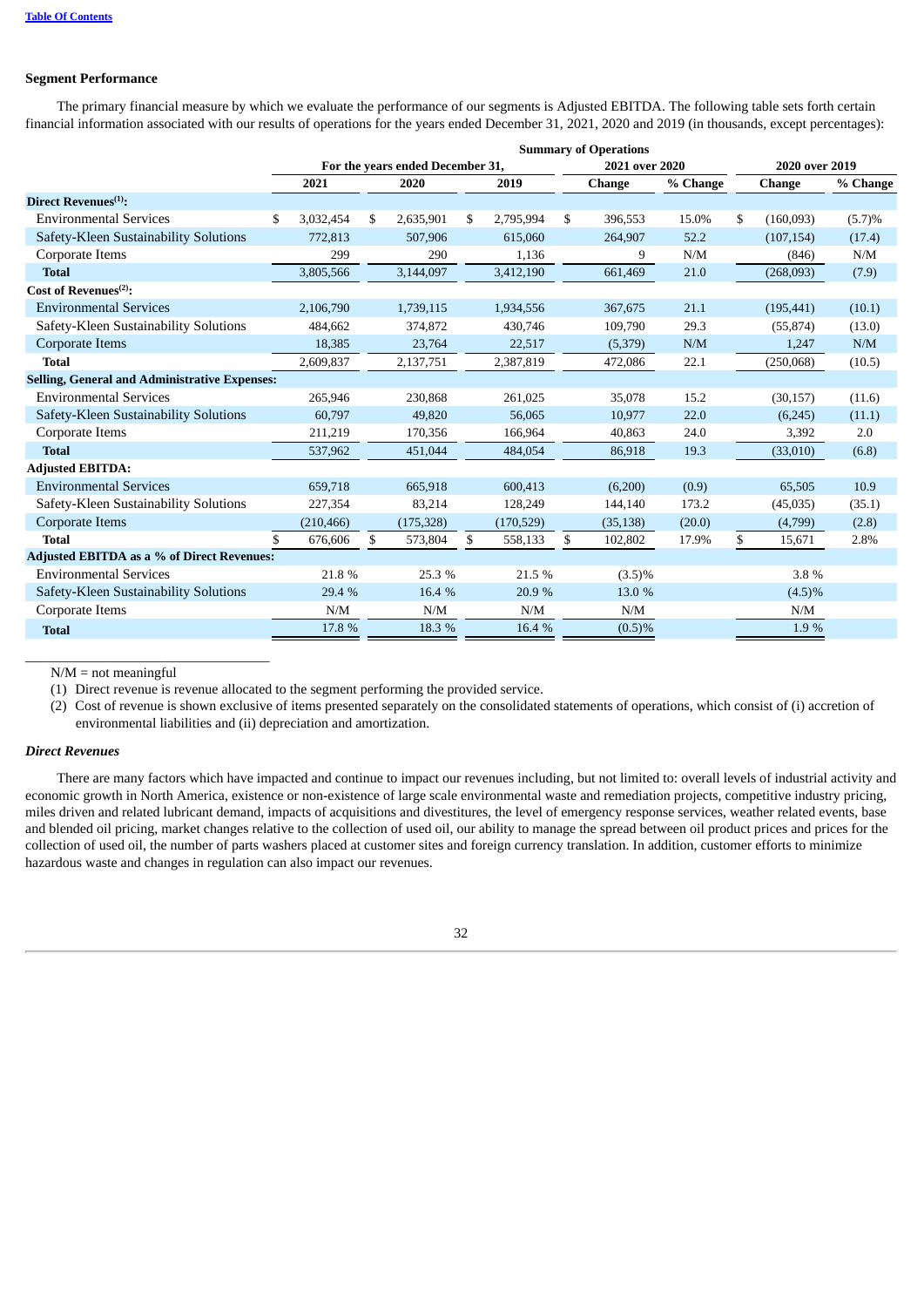# *Environmental Services*

|                                    |           | For the vears ended December 31. |           | 2021 over 2020 |                         | 2020 over 2019 |        |
|------------------------------------|-----------|----------------------------------|-----------|----------------|-------------------------|----------------|--------|
| (in thousands, except percentages) | 2021      | 2020                             | 2019      | ∑hange         | $\frac{0}{0}$<br>∵hange | <b>Change</b>  | Change |
| Direct revenues                    | 3,032,454 | 2.635.901                        | 2,795,994 | 396,553        | 15.0 %                  | (160.093)      | (5.7)% |

Environmental Services direct revenues for the year ended December 31, 2021 increased \$396.6 million from the comparable period in 2020. As noted in the *Acquisition of HydroChemPSC* section above, the Environmental Services segment benefitted from \$166.1 million of direct revenues contributed by the HydroChemPSC operations since the acquisition on October 8, 2021. Excluding the HydroChemPSC revenues, Environmental Services revenues increased by \$230.5 million or 8.7%, driven primarily by higher demand throughout our portfolio of services, including technical, industrial and base field services, and higher value waste streams at our incinerator and landfill facilities. The revenue growth across these aspects of the Environmental Services segment was partially offset by lower demand for our COVID-19 decontamination services in 2021, which decreased \$65.0 million.

Direct revenues for our technical services increased \$146.9 million primarily due to revenues for waste disposal services at our incinerators, TSDFs and recycle centers. Pricing and mix drove the increase in our incinerator facilities with utilization slightly increasing from 84% to 85%. Revenues related to our legacy industrial services increased \$70.9 million predominately due to increased demand for industrial cleanings as overall economic activity continued to improve and industrial cleaning services previously delayed due to the impacts of COVID-19 were executed upon. Revenues related to base field services, excluding HydroChemPSC and COVID-19 decontamination services, increased \$42.0 million, as demand for these services increased. Safety-Kleen core service offering revenues increased \$16.7 million from the comparable period in 2020 due to higher demand and improved pricing for our containerized waste and vacuum services partially offset by lower revenues for parts washer services. The Canadian operations of the Environmental Services segment were positively impacted by \$27.6 million due to foreign currency translation.

Environmental Services direct revenues for the year ended December 31, 2020 decreased \$160.1 million from the comparable period in 2019 driven primarily by lower demand throughout our portfolio of services partially offset by direct revenues from our COVID-19 decontamination services. Lower economic activity throughout the COVID-19 pandemic reduced the demand for industrial and technical related services as customers postponed and/or reduced the levels of industrial turnarounds, environmental remediation projects and other waste disposal services. In addition, revenues for Safety-Kleen core service offerings decreased \$61.0 million from the same period in 2019 due to lower demand for the containerized waste, parts washer and vacuum services.

In the year ended December 31, 2020, the Company generated \$120.4 million of revenues from COVID-19 related emergency response decontamination services, which partially offset the revenue decreases noted above. Higher value waste streams being disposed of in our incinerator facilities did offset some of the decreases in technical services noted above. Utilization at our incinerator facilities remained relatively consistent with the prior year at 84%. Also impacting the year over year change in revenues within this segment was the negative impact of foreign currency translation on our Canadian operations of \$3.5 million.

### *Safety-Kleen Sustainability Solutions*

|                                    |         | For the years ended December 31, |         | 2021 over 2020 |        | 2020 over 2019 |                         |
|------------------------------------|---------|----------------------------------|---------|----------------|--------|----------------|-------------------------|
| (in thousands, except percentages) | 2021    | 2020                             | 2019    | Change         | Change | Change         | $\frac{0}{0}$<br>Change |
| Direct revenues                    | 772.813 | 507.906                          | 615.060 | 264,907        | 52.2 % | (107.154)      | $(17.4)\%$              |

Safety-Kleen Sustainability Solutions direct revenues for the year ended December 31, 2021 increased \$264.9 million from the comparable period in 2020 predominately due to higher pricing and volume of base and blended oil product sales, partially offset by a reduction in direct revenues from used motor oil collections. Base oil sale direct revenues increased \$232.3 million while blended oil direct revenues increased \$42.8 million from the prior year. Revenues from contract blending and packaging increased \$15.9 million, mainly due to increased demand, and revenues from recycled fuel oil and refinery byproducts increased \$12.3 million due to pricing increases. Revenues from used motor oil collection services decreased \$30.0 million due to lower service fees charged for these services despite an increase in collection volumes from the prior year. The pricing decrease on our used motor oil collection services is in line with expectations given the inverse correlation between movements in base oil pricing and the market prices for used oil collection services. The impact of foreign currency translation was a \$7.1 million benefit to our Safety-Kleen Sustainability Solutions' Canadian operations in 2021.

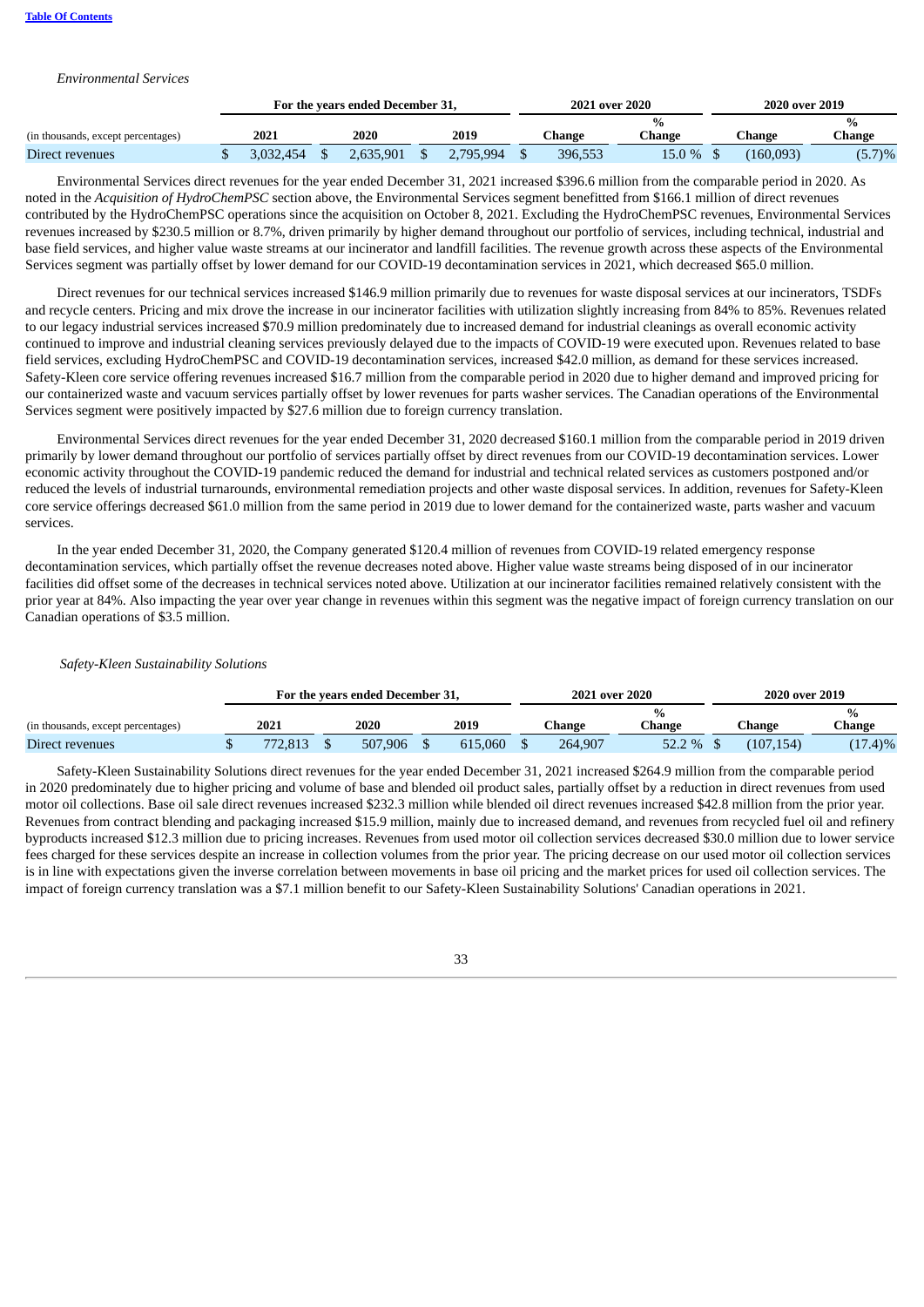Safety-Kleen Sustainability Solutions direct revenues for the year ended December 31, 2020 decreased \$107.2 million from the comparable period in 2019. Customer shut downs and overall lower automotive travel in response to the COVID-19 pandemic reduced the demand for oil related products sold and collection services provided by the business in 2020. Base oil direct revenues decreased \$69.2 million from the comparable period in 2019 due to lower volumes, and to a lesser extent lower prices. Lower volumes also drove a \$34.8 million decrease in blended oil direct revenues in 2020. Recycled fuel oil and refinery byproducts revenue decreased \$36.4 million, driven by lower volumes and pricing. Partially offsetting these decreases was a \$41.1 million increase in direct revenue from used motor oil collections due to increases in fees charged for these services despite lower collection volumes. The impact of foreign currency translation on our Safety-Kleen Sustainability Solutions' Canadian operations was minimal.

#### *Cost of Revenues*

We believe that our ability to manage operating costs is important to our ability to remain price competitive. In recent periods, we have seen inflationary pressures across several cost categories, but most notably related to internal and external labor, transportation, general supplies and energy related costs. We have continued to manage these increases through constant cost monitoring as well as our overall customer pricing strategies. We also continue to upgrade the quality and efficiency of our services through the development of new technology and continued modifications and expansion at our facilities, invest in new business opportunities and aggressively implement strategic sourcing and logistics solutions in the face of these inflationary pressures, while also continuing to optimize our management and operating structure in an effort to maintain and increase operating margins.

#### *Environmental Services*

|                                    |           | For the years ended December 31, |             | 2021 over 2020 |             | 2020 over 2019 |           |            |
|------------------------------------|-----------|----------------------------------|-------------|----------------|-------------|----------------|-----------|------------|
| (in thousands, except percentages) | 2021      | 2020                             | 2019        | ∑hange         | %<br>Change |                | Change    | Change     |
| Cost of revenues                   | 2.106.790 | \$1,739,115                      | \$1,934,556 | 367,675        | $21.1\%$ \$ |                | (195.441) | $(10.1)\%$ |
| As a % of Direct revenues          | 69.5 %    | 66.0 %                           | 69.2 %      | 3.5%           |             |                | $(3.2)\%$ |            |

Environmental Services cost of revenues for the year ended December 31, 2021 increased \$367.7 million from the comparable period in 2020; however, excluding the incremental costs from the operations of the HydroChemPSC acquisition and the \$17.9 million reduction in benefits recognized under Government Programs in 2021 as compared to 2020, these costs increased \$220.5 million or 12.7%. Costs as a percentage of revenues, excluding the impacts of HydroChemPSC and the Government Programs, increased 2.3% primarily due to the mix of services being performed, including lower COVID-19 decontamination services, as well as inflationary pressures across several cost categories including incentive compensation. More specifically, excluding HydroChemPSC and the Government Programs, equipment and supply costs increased \$80.5 million, labor and benefits related costs, including incentive compensation, increased \$74.8 million and transportation, vehicle and fuel related costs increased \$54.7 million.

Environmental Services cost of revenues for the year ended December 31, 2020 decreased \$195.4 million from the comparable period in 2019. The overall reduction in costs was comprised of a \$78.6 million decrease in labor and benefits related costs, including travel costs, a \$59.6 million decrease in external transportation, vehicle and fuel costs and a \$52.2 million decrease in equipment and supply costs. These decreases were mainly attributable to lower direct revenues and successful cost control initiatives, as well as a \$26.2 million benefit from the employee retention credits and subsidies recorded in 2020 under the Government Programs which is reflected in the reduction to labor and benefit related costs above. Absent the benefit of these Government Programs, cost of revenues as a percentage of direct revenues improved 2.2% primarily due to a favorable mix of revenues and certain cost reduction strategies which provided better leverage of our employee and asset bases and drove lower external transportation, equipment rental and subcontractor spending.

#### *Safety-Kleen Sustainability Solutions*

|                                    |         | For the years ended December 31, |         | 2021 over 2020 |                | 2020 over 2019 |          |                         |  |
|------------------------------------|---------|----------------------------------|---------|----------------|----------------|----------------|----------|-------------------------|--|
| (in thousands, except percentages) | 2021    | 2020                             | 2019    | <br>Change     | $\%$<br>Change |                | Change   | $\frac{0}{0}$<br>Change |  |
| Cost of revenues                   | 484,662 | 374,872                          | 430.746 | 109.790        | 29.3 %         |                | (55.874) | $(13.0)\%$              |  |
| As a % of Direct revenues          | 62.7 %  | 73.8 %                           | 70.0 %  | $(11.1)\%$     |                |                | $3.8\%$  |                         |  |

Safety-Kleen Sustainability Solutions cost of revenues for the year ended December 31, 2021 increased \$109.8 million from the comparable period in 2020 predominately due to the revenue growth experienced by the business. As a percentage of revenues these costs decreased 11.1%. This margin improvement was largely driven by the increased pricing of our products which outpaced the relative cost of revenues as the business successfully managed its spread and capitalized on these favorable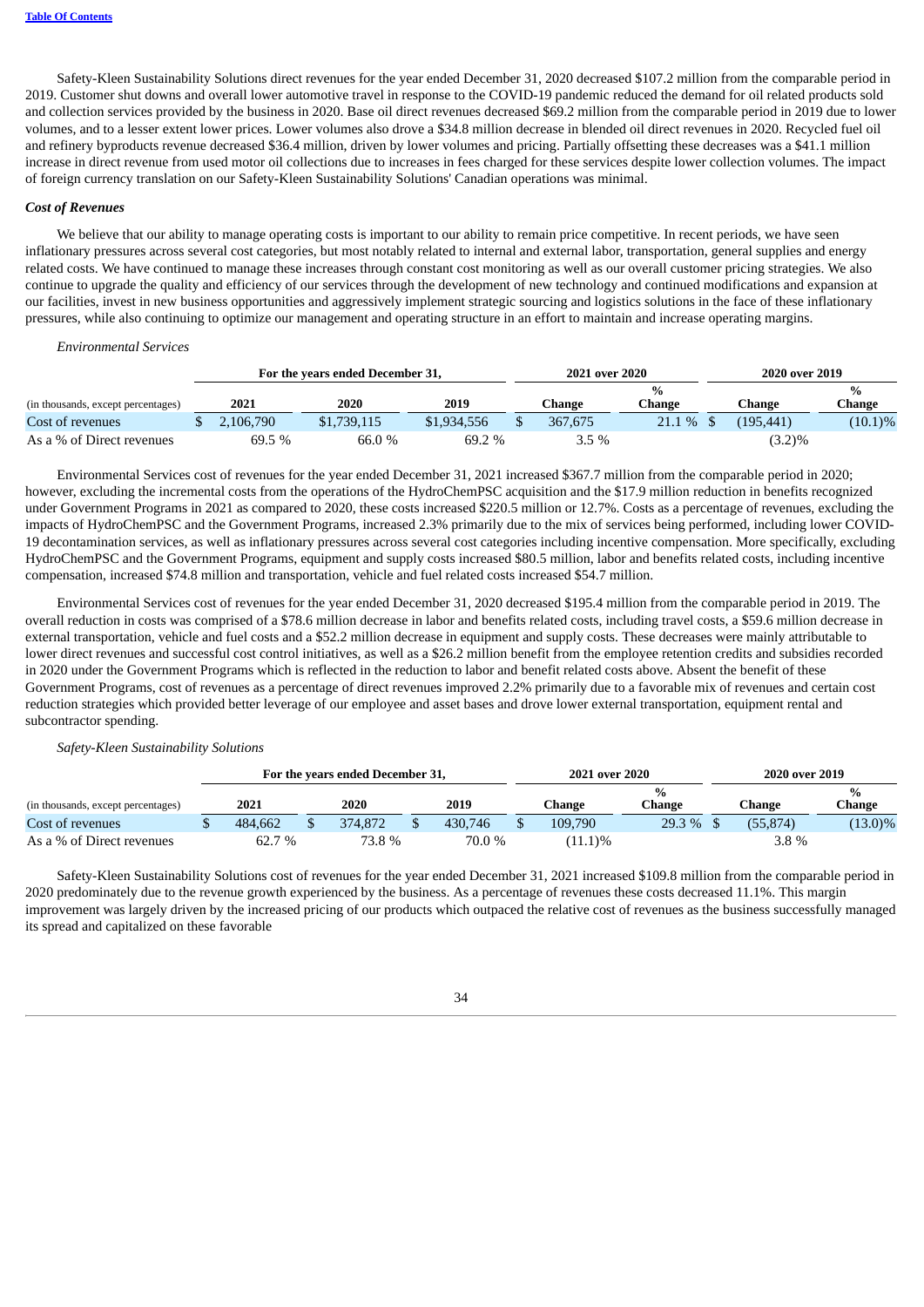market conditions. Production efficiencies also led to this lower cost structure as our re-refineries had greater utilization and output in 2021 as compared to 2020 when certain of the re-refineries were temporarily shuttered for a portion of the year. Overall, significant increases were noted in the cost of oil additives and other raw materials, including the costs associated with used motor oil collected, which increased \$64.9 million, transportation, vehicle and fuel costs which increased \$25.4 million and labor and benefits related costs which increased \$21.9 million.

Safety-Kleen Sustainability Solutions cost of revenues for the year ended December 31, 2020 decreased \$55.9 million from the comparable period in 2019. The overall reduction in costs was comprised of a \$29.0 million decrease in costs of oil additives and other raw materials, a \$13.0 million decrease in transportation, disposal and fuel costs and a \$9.1 million decrease in labor and benefits related costs, including travel costs. These decreases were mainly attributable to lower direct revenues and cost reduction strategies, as well as a \$2.3 million benefit related to employee retention credits and subsidies recorded in 2020 under the Government Programs which is reflected in the decrease in labor and benefits related costs above. Absent the benefit of the Government Programs, costs of revenues as a percentage of direct revenues increased 4.3%. This increase resulted from certain labor and benefits related costs and operating costs which were not reduced proportionate to the overall lower business activity, including the costs incurred while temporarily shuttering certain re-refineries. These costs were partially offset by reductions in transportation costs and other cost reduction strategies.

# *Selling, General and Administrative Expenses*

We strive to manage our selling, general and administrative ("SG&A") expenses commensurate with the overall performance of our segments and corresponding revenue levels. We believe that our ability to properly align these costs with business performance is reflective of our strong management of the businesses and further promotes our ability to remain competitive in the marketplace.

#### *Environmental Services*

|                                    |         | For the years ended December 31, |         | 2021 over 2020 |                         | 2020 over 2019 |           |                         |  |
|------------------------------------|---------|----------------------------------|---------|----------------|-------------------------|----------------|-----------|-------------------------|--|
| (in thousands, except percentages) | 2021    | 2020                             | 2019    | Change         | $\frac{0}{0}$<br>Change |                | Change    | $\frac{0}{0}$<br>Change |  |
| SG&A expenses                      | 265.946 | 230.868                          | 261.025 | 35,078         | 15.2 %                  |                | (30, 157) | $(11.6)\%$              |  |
| As a % of Direct revenues          | 8.8%    | 8.8%                             | $9.3\%$ | $-$ %          |                         |                | $(0.5)\%$ |                         |  |

Environmental Services SG&A expenses for the year ended December 31, 2021 increased \$35.1 million from the comparable period in 2020. However, excluding the incremental costs from the operations of HydroChemPSC, these costs increased \$21.2 million, or 9.2%, primarily due to a \$7.5 million reduction in benefits recognized under the Government Programs when compared to the prior year, as well as the overall growth in the business, with the most significant increase in labor and benefits related costs. Excluding HydroChemPSC and the reduction in the benefits from the Government Programs in both periods, SG&A expenses as a percentage of revenues were relatively consistent at 8.9% in 2021 as compared to 9.1% in 2020.

Environmental Services SG&A expenses for the year ended December 31, 2020 decreased \$30.2 million from the comparable period in 2019 primarily due to lower direct revenues and therefore lower related costs, such as travel and other selling related costs, as well as a benefit of \$9.4 million in labor and benefits related costs associated with the employee retention credits and subsidies recorded in 2020 under the Government Programs. Partially offsetting these year over year reductions was a \$5.5 million favorable resolution of a litigation matter and recovery of certain trade receivables of \$5.4 million, both of which were recorded in the first quarter of 2019 and favorably impacted the SG&A expenses for the year ended December 31, 2019. Absent the impacts from the Government Programs in 2020 and litigation and receivable matters in 2019, Environmental Services SG&A expenses as a percentage of direct revenues remained relatively consistent with the comparable period in 2019.

## *Safety-Kleen Sustainability Solutions*

|                                    |        | For the years ended December 31, |        | 2021 over 2020 |        | 2020 over 2019 |         |                         |  |
|------------------------------------|--------|----------------------------------|--------|----------------|--------|----------------|---------|-------------------------|--|
| (in thousands, except percentages) | 2021   | 2020                             | 2019   | Change         | Change |                | Change  | $\frac{0}{0}$<br>Change |  |
| SG&A expenses                      | 60.797 | 49,820                           | 56,065 | 10,977         | 22.0 % |                | (6,245) | $(11.1)\%$              |  |
| As a % of Direct revenues          | 7.9 %  | $9.8\%$                          | 9.1 %  | (1.9)%         |        |                | $0.7\%$ |                         |  |

Safety-Kleen Sustainability Solutions SG&A expenses for the year ended December 31, 2021 increased \$11.0 million from the comparable period in 2020 primarily due to the overall growth in the business, with the most significant increase in labor and benefits related costs. Safety-Kleen Sustainability Solutions SG&A expenses as a percentage of revenue improved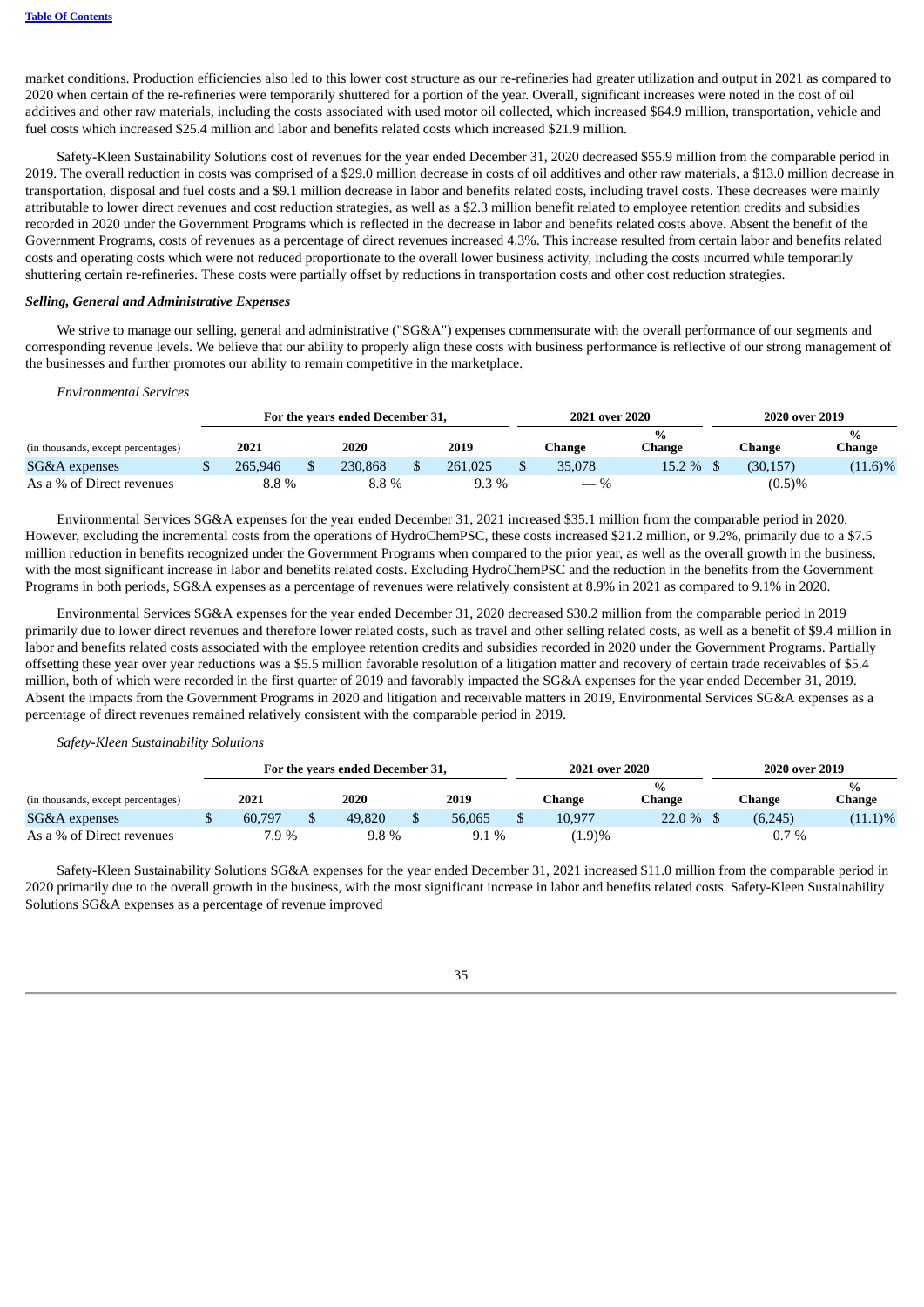1.9% most notably due to a \$1.8 million environmental liability charge for a Superfund site recorded in the second quarter of 2020 which did not recur in 2021.

Safety-Kleen Sustainability Solutions SG&A expenses for the year ended December 31, 2020 decreased \$6.2 million from the comparable period in 2019. These decreases were primarily attributable to lower direct revenues and therefore lower sales related costs, as well as a reduction in labor and benefit related costs of \$1.4 million for the year ended December 31, 2020 attributable to employee retention credits and subsidies under the Government Programs. Absent the benefit of the Government Programs, Safety-Kleen Sustainability Solutions 2020 SG&A expenses as a percentage of direct revenues remained relatively consistent with the prior year despite a \$1.8 million environmental liability charge for a Superfund site recorded in the second quarter of 2020.

# *Corporate Items*

|                                         | For the years ended December 31, |  |         |  |         |  | 2021 over 2020 |        | 2020 over 2019 |                         |  |
|-----------------------------------------|----------------------------------|--|---------|--|---------|--|----------------|--------|----------------|-------------------------|--|
| (in thousands, except percentages)      | 2021                             |  | 2020    |  | 2019    |  | Change         | ∑hange | Change         | $\frac{1}{2}$<br>Change |  |
| SG&A expenses                           | 211.219                          |  | 170.356 |  | 166.964 |  | 40.863         | 24.0 % | 3.392          | $2.0 \%$                |  |
| As a % of Total Company Direct revenues | $5.6\%$                          |  | 5.4 %   |  | 4.9 %   |  | $0.2\%$        |        | $0.5\%$        |                         |  |

We manage our Corporate SG&A expenses commensurate with the overall total Company performance and direct revenue levels. Corporate Items SG&A expenses for the year ended December 31, 2021 increased by \$40.9 million when compared to 2020. As a percentage of revenue, these costs remained relatively consistent. Overall cost increases include a \$20.4 million increase in labor and benefits related expenses, including incentive compensation, a \$15.0 million increase in professional fees related to the acquisition of HydroChemPSC and some strategic initiative projects, an increase in severance costs of \$3.2 million and a \$2.7 million increase of cyber security information technology related costs. Partially offsetting these increases was a \$3.3 million charge related to an environmental remediation liability for an inactive site recorded in 2020 which did not recur in 2021 and a \$3.1 million decrease in marketing expenses.

Corporate Items SG&A expenses for the year ended December 31, 2020 increased by \$3.4 million when compared to 2019 primarily due to increased marketing expenses of \$3.8 million to expand brand awareness, increased investment in our technology infrastructure of \$3.8 million and a \$3.3 million charge related to an environmental remedial liability for an inactive site. These costs were partially offset by a \$4.1 million decrease in travel and real estate related expenses and a \$2.4 million reduction in labor costs for the employee retention credit and subsidies recorded under the Government Programs.

# *Adjusted EBITDA*

Management considers Adjusted EBITDA to be a measurement of performance which provides useful information to both management and investors. Adjusted EBITDA should not be considered an alternative to net income or other measurements under GAAP. Adjusted EBITDA is not calculated identically by all companies, and therefore our measurements of Adjusted EBITDA, while defined consistently and in accordance with our existing credit agreement, may not be comparable to similarly titled measures reported by other companies.

We use Adjusted EBITDA to enhance our understanding of our operating performance, which represents our views concerning our performance in the ordinary, ongoing and customary course of our operations. We historically have found it helpful, and believe that investors have found it helpful, to consider an operating measure that excludes certain expenses relating to transactions not reflective of our core operations.

The information about our operating performance provided by Adjusted EBITDA is used by our management for a variety of purposes. We regularly communicate Adjusted EBITDA results to our lenders since our loan covenants are based upon levels of Adjusted EBITDA achieved and to our board of directors and we discuss with the board our interpretation of such results. We also compare our Adjusted EBITDA performance against internal targets as a key factor in determining cash and equity bonus compensation for executives and other employees, largely because we believe that this measure is indicative of how the fundamental business is performing and is being managed.

We also provide information relating to our Adjusted EBITDA so that analysts, investors and other interested persons have the same data that we use to assess our core operating performance. We believe that Adjusted EBITDA should be viewed only as a supplement to the GAAP financial information. We also believe, however, that providing this information in addition to, and together with, GAAP financial information provides a better understanding of our core operating performance and how management evaluates and measures our performance.

Beginning in the first quarter of 2021, we revised our calculation of reported Adjusted EBITDA to add stock-based compensation, a non-cash item, to other charges which are added back to GAAP net income for purposes of calculating

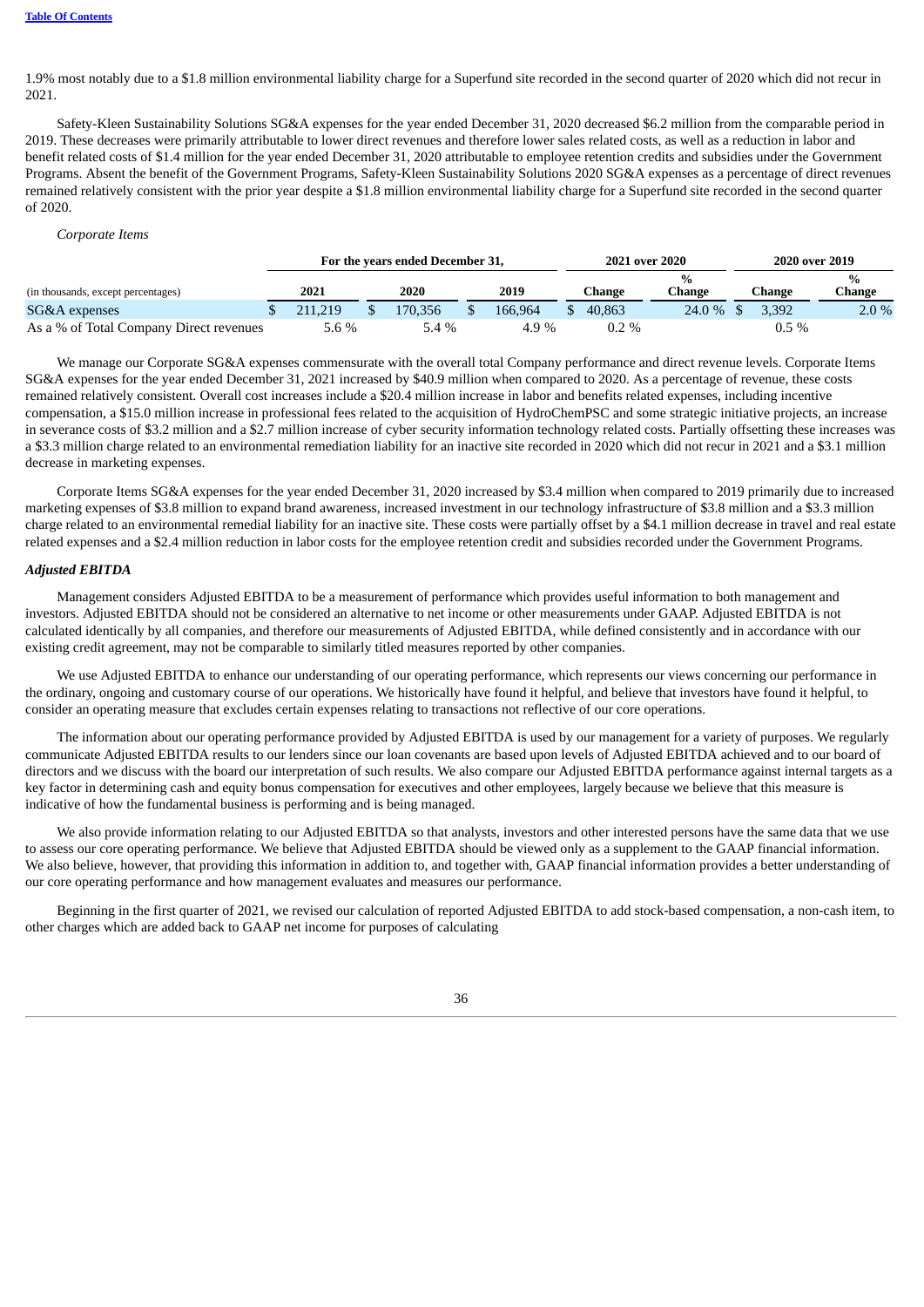Adjusted EBITDA. We made this change in order to be more consistent with how certain of our peer group companies report their non-GAAP results, to align with how management evaluates the operating performance of the Company and performance metrics for certain incentive compensation awards issued in 2021 and beyond and to be consistent with the definition of "Adjusted EBITDA" used for covenant compliance purposes in our outstanding financing agreements as amended to date. The amount added back each period matches the line item for stock-based compensation as recorded on the Company's GAAP consolidated statements of cash flows. We have recast the prior period Adjusted EBITDA amounts below to provide comparative information.

The following is a reconciliation of net income to Adjusted EBITDA for the following years (in thousands, except percentages):

|                                          | For the years ended December 31, |   |         |   |         |  |  |  |
|------------------------------------------|----------------------------------|---|---------|---|---------|--|--|--|
|                                          | 2021                             |   | 2020    |   | 2019    |  |  |  |
| Net income                               | 203,247                          | Ъ | 134,837 | S | 97,740  |  |  |  |
| Accretion of environmental liabilities   | 11,745                           |   | 11,051  |   | 10,136  |  |  |  |
| Stock-based compensation                 | 18,839                           |   | 18,502  |   | 17,816  |  |  |  |
| Depreciation and amortization            | 298.135                          |   | 292.915 |   | 300,725 |  |  |  |
| Other expense (income), net              | 515                              |   | 290     |   | (2,897) |  |  |  |
| Loss on early extinguishment of debt     |                                  |   |         |   | 6,131   |  |  |  |
| Loss (gain) on sale of businesses        |                                  |   | 3,376   |   | (687)   |  |  |  |
| Interest expense, net of interest income | 77,657                           |   | 73,120  |   | 78,670  |  |  |  |
| Provision for income taxes               | 66,468                           |   | 39,713  |   | 50,499  |  |  |  |
| <b>Adjusted EBITDA</b>                   | 676,606                          |   | 573,804 |   | 558,133 |  |  |  |
| As a % of Direct revenues                | 17.8 %                           |   | 18.3 %  |   | 16.4 %  |  |  |  |

#### *Depreciation and Amortization*

|                                                                                            | For the years ended December 31, |         |  |         |         |         | 2021 over 2020 | 2020 over 2019 |           |  |
|--------------------------------------------------------------------------------------------|----------------------------------|---------|--|---------|---------|---------|----------------|----------------|-----------|--|
| (in thousands, except percentages)                                                         |                                  | 2021    |  | 2020    | 2019    | Change  | % Change       | Change         | % Change  |  |
| Depreciation of fixed assets and<br>amortization of landfills and finance<br><b>leases</b> |                                  | 263,387 |  | 257,131 | 265,531 | 6.256   | $2.4\%$        | (8.400)        | $(3.2)\%$ |  |
| Permits and other intangibles<br>amortization                                              |                                  | 34,748  |  | 35,784  | 35.194  | (1,036) | (2.9)          | 590            | 1.7       |  |
| Total depreciation and amortization                                                        |                                  | 298,135 |  | 292,915 | 300,725 | 5,220   | 1.8%           | (7, 810)       | $(2.6)\%$ |  |

Depreciation and amortization for the year ended December 31, 2021 increased from the comparable period in 2020 due to the incremental depreciation and amortization of \$12.3 million associated with the tangible and intangible assets associated with the acquisition of HydroChemPSC. This increase was partially offset by decreases from the prior year related to accelerating a landfill permit amortization in 2020 and certain assets becoming fully amortized. We expect 2022 depreciation and amortization expense will increase to between \$330.0 million and \$340.0 million driven by the incremental depreciation and amortization from the HydroChemPSC assets acquired.

Depreciation and amortization for the year ended December 31, 2020 decreased from the comparable period in 2019 due to certain assets becoming fully depreciated, slightly offset by an increase in amortization of finance lease right-of-use assets.

# *Other (Expense) Income, net*

|                                    |      | For the years ended December 31. |  |        | 2021 over 2020 |          |  | 2020 over 2019 |             |
|------------------------------------|------|----------------------------------|--|--------|----------------|----------|--|----------------|-------------|
| (in thousands, except percentages) | 2021 | 2019<br>2020                     |  | 7hange | % Change       | Change : |  | % Change       |             |
| Other (expense) income, net        |      | (290)                            |  | 2.897  | (225)          | 77.6 %   |  | (3.187)        | $(110.0)\%$ |

For the year ended December 31, 2021, other (expense) income remained relatively consistent with the prior year. For the year ended December 31, 2020, other (expense) income, net decreased \$3.2 million from 2019 to 2020 primarily due to insurance proceeds received in 2019 which did not recur in 2020.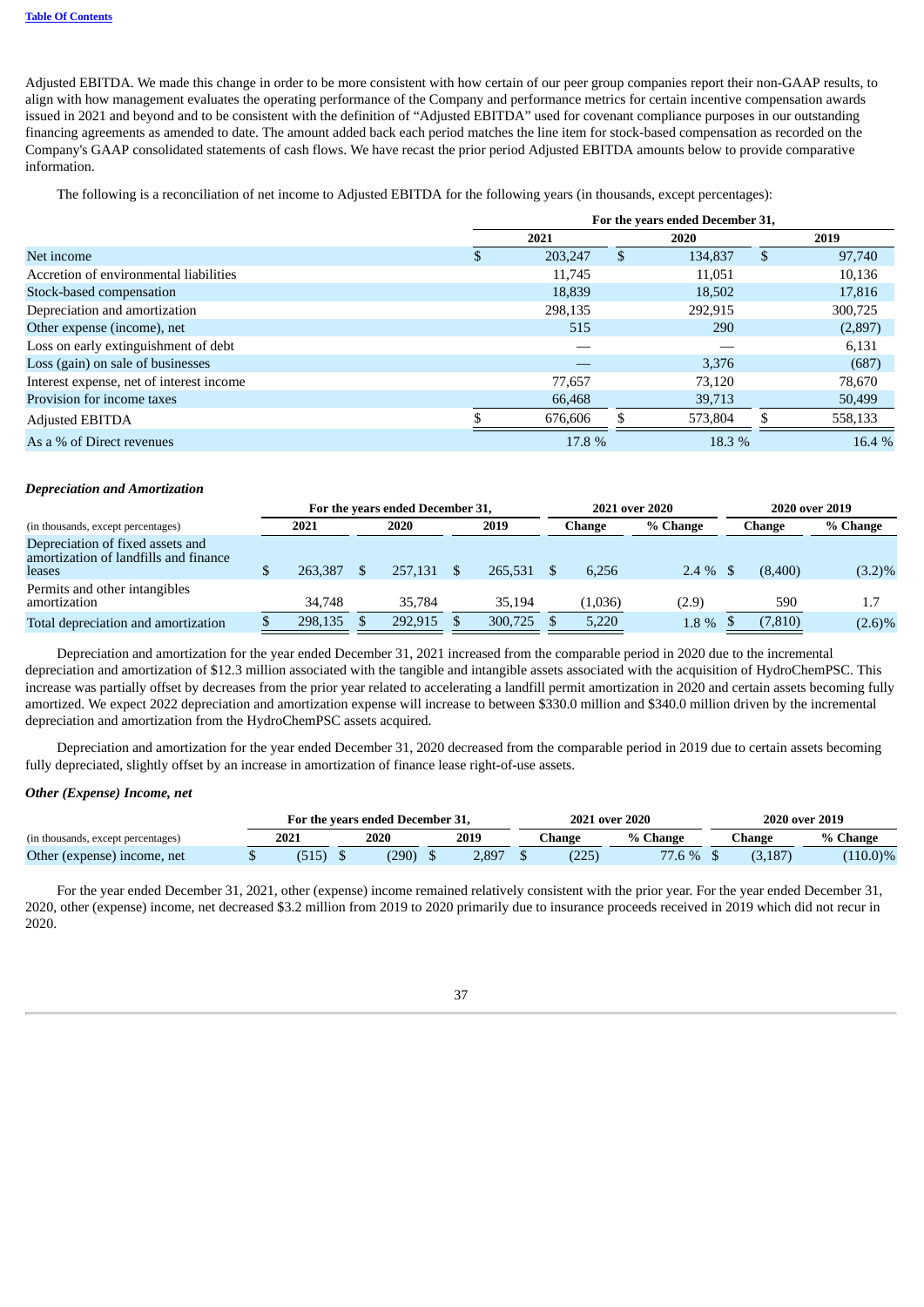# *Provision for Income Taxes*

|                                    |        | For the years ended December 31, |        | 2021 over 2020 |             |  | 2020 over 2019 |            |
|------------------------------------|--------|----------------------------------|--------|----------------|-------------|--|----------------|------------|
| (in thousands, except percentages) | 2021   | 2020                             | 2019   | Change         | % Change    |  | ∑hange ∶       | % Change   |
| Provision for income taxes         | 66.468 | 39.713                           | 50,499 | 26,755         | $67.4\%$ \$ |  | (10.786)       | $(21.4)\%$ |
| Effective tax rate                 | 24.6 % | 22.8 %                           | 34.1 % | 1.8 %          |             |  | $(11.3)\%$     |            |

For the year ended December 31, 2021, the provision for income taxes increased \$26.8 million from the comparable period in 2020, largely due to the increase in pre-tax earnings. The effective tax rate for 2021 was 24.6% as compared to 22.8% in the prior year.

For the year ended December 31, 2020, provision for income taxes decreased \$10.8 million from the comparable period in 2019, despite an increase in income before provision for income taxes, largely due to the release of a valuation allowance on certain companies in Canada and amended federal and state returns filed. The effective tax rate for 2020 was 22.8% as compared to 34.1% in 2019.

# **Liquidity and Capital Resources**

We assess our liquidity in terms of our ability to generate cash to fund our operating, investing, and financing activities. Our primary ongoing cash requirements will be to fund operations, capital expenditures, interest payments and investments in line with our business strategy. We believe our future operating cash flows will be sufficient to meet our future operating and internal investing cash needs. We monitor our actual needs and forecasted cash flows, our liquidity and our capital resources, enabling us to plan our present needs and fund items that may arise during the year as a result of changing business conditions or opportunities. Furthermore, our existing cash balance and the availability of additional borrowings under our revolving credit facility provide additional potential sources of liquidity should they be required.

# *Summary of Cash Flow Activity*

|                                              |             | For the years ended December 31, |  |            |
|----------------------------------------------|-------------|----------------------------------|--|------------|
| (in thousands)                               | 2021        | 2020                             |  | 2019       |
| Net cash from operating activities           | 545.997     | 430.597                          |  | 413.192    |
| Net cash used in investing activities        | (1,507,602) | (199,460)                        |  | (217, 856) |
| Net cash from (used in) financing activities | 898,249     | (88, 946)                        |  | (53, 425)  |

# *Net cash from operating activities*

Net cash from operating activities for the year ended December 31, 2021 was \$546.0 million, an increase of \$115.4 million compared to the year ended December 31, 2020. The increase in operating cash flows was most notably impacted by the increase in operating income in 2021 when compared to 2020 and improved working capital management in 2021 offsetting higher cash taxes and payroll taxes paid in 2021.

Cash income taxes paid, net of refunds, increased \$12.1 million due to a \$7.7 million tax refund received in 2020 associated with prior year amended returns previously under audit and higher pre-tax net income in 2021. Additionally, starting in the second quarter of 2020, we deferred certain US payroll tax remittances under the CARES Act. For the year ended December 31, 2020, we had deferred a total of \$35.4 million. In 2021, we both remitted our normal 2021 US payroll taxes and half of the US payroll taxes we had previously deferred in 2020. In addition, HydroChemPSC had also elected this payroll deferral in 2020 and upon acquisition, we recognized \$11.4 million of accrued 2020 payroll taxes and we repaid half prior to the end of 2021. The remaining payroll taxes deferred in 2020 under the CARES Act by both Clean Harbors and HydroChemPSC must be remitted in 2022.

Net cash from operating activities for the year ended December 31, 2020 was \$430.6 million, an increase of \$17.4 million compared to the year ended December 31, 2019. The increase was most directly attributable to greater levels of operating income and deferring the payment of certain employer payroll taxes amounting to \$35.4 million as allowed for under the CARES Act, partially offset by \$26.1 million increase in income taxes paid net of refunds.

# *Net cash used in investing activities*

Net cash used in investing activities for the year ended December 31, 2021 was \$1,507.6 million, an increase of \$1,308.1 million compared to the year ended December 31, 2020. This increase was due to the acquisition of HydroChemPSC for \$1.23 billion in 2021. Absent this significant investing cash outflow in 2021, the increase in net cash used in investing was \$77.7

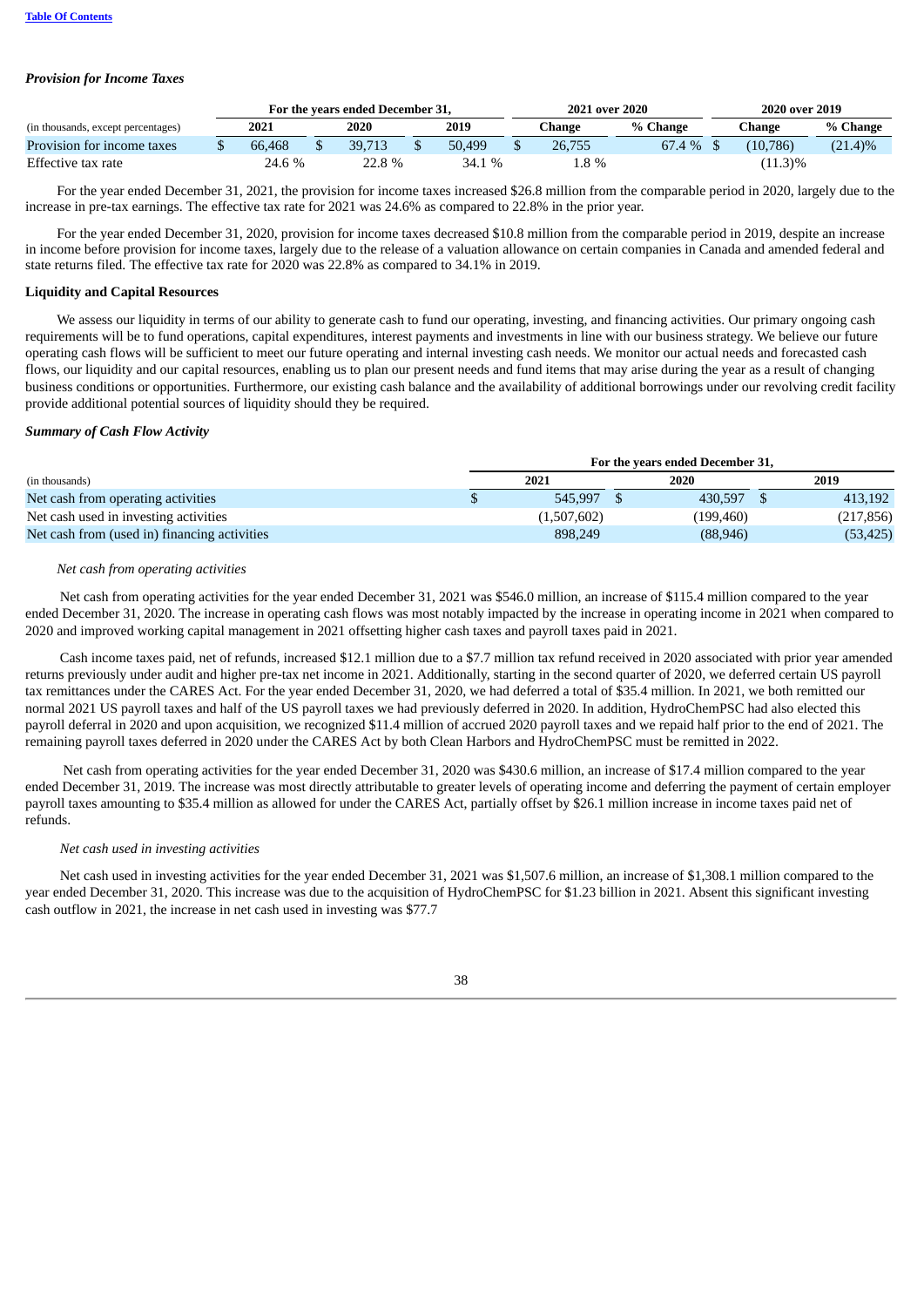million most notably due to a \$45.6 million increase in additions to property, plant and equipment and a \$21.2 million increase in net purchases of marketable securities.

Net cash used in investing activities for the year ended December 31, 2020 was \$199.5 million, a decrease of \$18.4 million compared to the year ended December 31, 2019 most notably due to the decreases in cash paid for acquisitions and additions to property, plant and equipment. These overall cash decreases were partially offset by an increase in net purchases of marketable securities. Cash paid for additions to property, plant and equipment in 2020 included the \$21.1 million purchase and capital improvements of our corporate headquarters.

# *Net cash from (used in) financing activities*

Net cash from financing activities for the year ended December 31, 2021 was \$898.2 million as compared to net cash used in financing activities of \$88.9 million for the year ended December 31, 2020. The primary driver of this change was the \$995.0 million of cash received from the issuance of debt, net of discount. This cash inflow was partially offset by related higher deferred financing costs paid in 2021. In addition, cash paid for repurchases of common stock in 2021 decreased \$20.4 million.

Net cash used in financing activities for the year ended December 31, 2020 was \$88.9 million, an increase of \$35.5 million compared to the year ended December 31, 2019. The increase was primarily driven by a \$53.4 million increase in cash paid to repurchase common stock, partially offset by a \$9.1 million change related to uncashed checks and a \$7.9 million reduction in deferred financing costs paid.

# *Adjusted Free Cash Flow*

Management considers adjusted free cash flow to be a measure of liquidity which provides useful information to both management, creditors and investors about our financial strength and our ability to generate cash. Additionally, adjusted free cash flow is a metric on which a portion of management incentive compensation is based. We define adjusted free cash flow as net cash from operating activities excluding cash impacts of items derived from nonoperating activities, such as taxes paid in connection with divestitures, less additions to property, plant and equipment plus proceeds from sales or disposals of fixed assets. Adjusted free cash flow should not be considered an alternative to net cash from operating activities or other measurements under GAAP. Adjusted free cash flow is not calculated identically by all companies, and therefore our measurements of adjusted free cash flow may not be comparable to similarly titled measures reported by other companies.

The following is a reconciliation from net cash from operating activities to adjusted free cash flow for the following periods (in thousands):

|                                                             | For the years ended December 31, |            |      |            |  |            |  |  |  |
|-------------------------------------------------------------|----------------------------------|------------|------|------------|--|------------|--|--|--|
|                                                             |                                  | 2021       | 2020 |            |  | 2019       |  |  |  |
| Net cash from operating activities                          |                                  | 545.997    |      | 430.597    |  | 413,192    |  |  |  |
| Additions to property, plant and equipment                  |                                  | (241, 856) |      | (196, 256) |  | (216, 324) |  |  |  |
| Purchase and capital improvements of corporate headquarters |                                  |            |      | 21,080     |  |            |  |  |  |
| Proceeds from sale and disposal of fixed assets             |                                  | 22.156     |      | 9.623      |  | 11,655     |  |  |  |
| Adjusted free cash flow                                     |                                  | 326,297    |      | 265,044    |  | 208,523    |  |  |  |

#### *Summary of Capital Resources*

At December 31, 2021, cash and cash equivalents and marketable securities totaled \$534.3 million, compared to \$571.0 million at December 31, 2020. At December 31, 2021, cash and cash equivalents held by our Canadian subsidiaries totaled \$52.1 million. At December 31, 2021, the cash and cash equivalents and marketable securities balance for our U.S. operations was \$482.2 million, and our U.S. operations had net operating cash flows of \$456.3 million for the year ended December 31, 2021.

We also maintain a \$400.0 million revolving credit facility, of which approximately \$261.4 million was available to borrow at December 31, 2021.

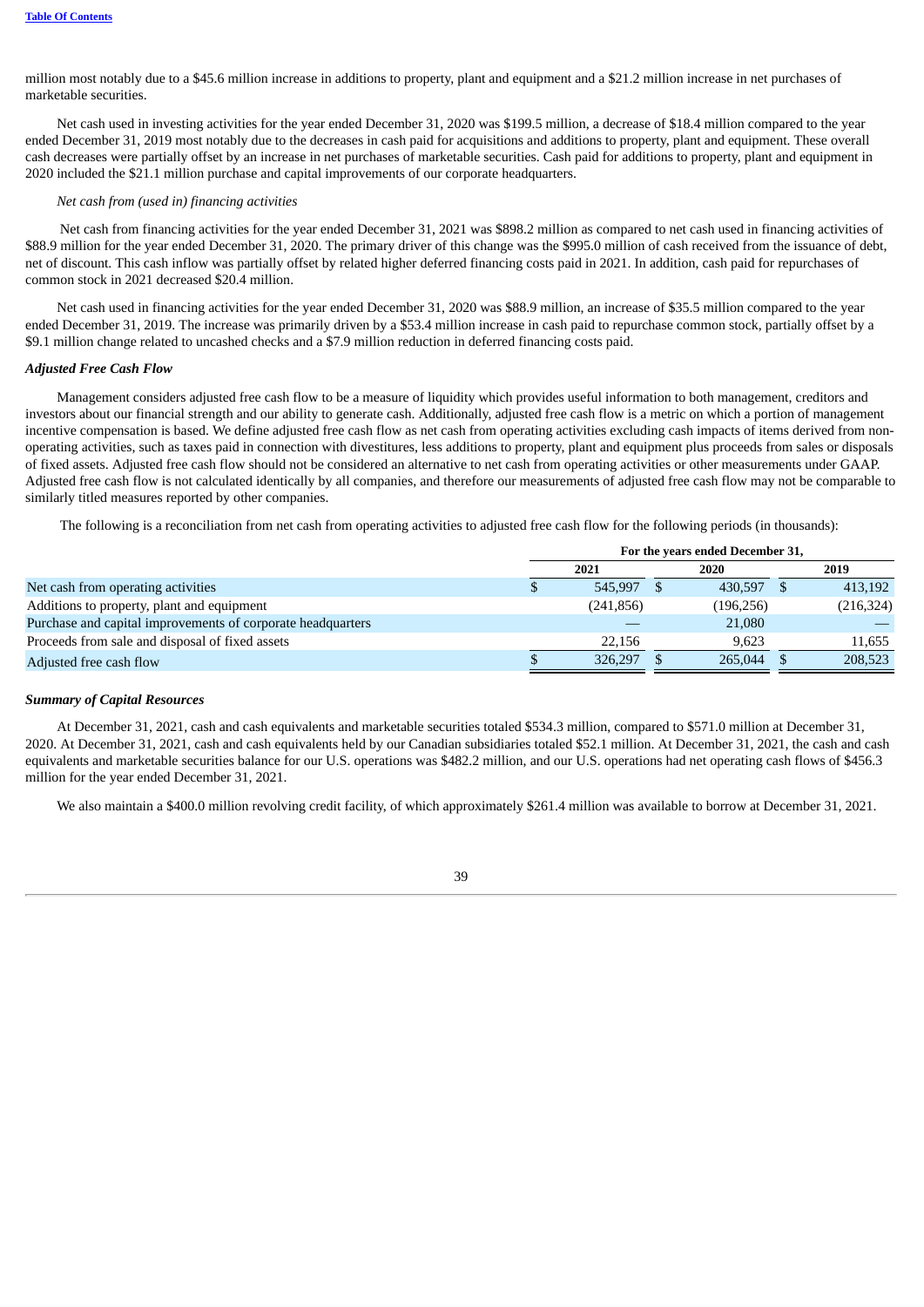# *Material Capital Requirements*

#### *Capital Expenditures*

In 2021, our capital expenditures, net of disposals, were \$219.7 million, including \$19.0 million spent in December 2021 for the purchase of a previously leased HydroChemPSC facility in Deer Park, Texas. We anticipate that 2022 capital spending, net of disposals, will be in the range of \$310.0 million to \$330.0 million and will be funded by cash from our operations. Unanticipated changes in environmental regulations could require us to make significant capital expenditures for our facilities and adversely affect our results of operations and cash flow.

In 2021, we began the permitting and planning for a new incinerator at our Kimball, Nebraska facility, which we intend to construct with an estimated completion date in early 2025. We are endeavoring upon this project in response to continued increasing demand for disposal outlets for regulated waste materials and we expect the new incinerator to have an annual practical capacity of approximately 70,000 tons. The current capital expenditure estimate for this project is approximately \$180.0 million, of which approximately \$7.2 million was spent in 2021. We expect 2022 capital spending for the new incinerator will be between \$40.0 million and \$45.0 million, which is included in the range noted above. The highest concentration of spending is expected in 2022 and 2023. As noted above, we expect to fund the new incinerator with funds from operations.

#### *Financing Arrangements*

As of December 31, 2021, our financing arrangements include (i) \$719.6 million of senior secured term loans due 2024, (ii) \$545.0 million of 4.875% senior unsecured notes due 2027, (iii) \$1.0 billion of senior secured term loans due 2028 and (iv) \$300.0 million of 5.125% senior unsecured notes due 2029. We also maintain our \$400.0 million revolving credit facility, of which nothing was owed as of December 31, 2021.

The material terms of these arrangements are discussed further in Note 11, "Financing Arrangements," to our consolidated financial statements included in Item 8 of this report. In 2022, we expect to pay \$17.5 million in principal payments on the senior secured term loans and approximately \$90 million in interest payments on the entire portfolio of financing arrangements noted above, taking into account the interest rate swaps that were executed in early 2022. These payments will be funded through cash flows generated from the operations of the business. We expect that future payments of interest will continue to be funded through cash flows from operations and any principle payments will either be funded through operations or through available financing alternatives. We continue to monitor our debt instruments and evaluate opportunities where it may be beneficial to refinance or reallocate the portfolio.

As of December 31, 2021, we were in compliance with the covenants of all of our debt agreements, and we believe we will continue to meet such covenants.

#### *Environmental Liabilities*

|                                      | As of December 31, |  |         | 2021 over 2020 |           |
|--------------------------------------|--------------------|--|---------|----------------|-----------|
| (in thousands)                       | 2021               |  | 2020    | Change         | % Change  |
| Closure and post-closure liabilities | 99.103             |  | 87.926  | 11.177         | 12.7 %    |
| Remedial liabilities                 | 111.873            |  | 114.813 | (2,940)        | $(2.6)\%$ |
| Total environmental liabilities      | 210.976            |  | 202.739 | 8.237          | $4.1\%$   |

Total environmental liabilities as of December 31, 2021 were \$211.0 million, an increase of \$8.2 million compared to December 31, 2020. This increase was primarily due to annual accretion of \$11.7 million, new liabilities, including those assumed in our acquisitions, and changes in environmental liability estimates recorded to the consolidated balance sheet of \$8.8 million, and changes in environmental liability estimates resulting in charges to the consolidated statement of operations of \$3.0 million, partially offset by expenditures of \$15.5 million made during 2021.

We anticipate our environmental liabilities, substantially all of which we assumed in connection with our acquisitions, will be payable over many years and that cash flow from operations will generally be sufficient to fund the payment of such liabilities when required. We have included a schedule of our expected payments as of December 31, 2021, in Note 9, "Closure and Post-closure Liabilities" and Note 10, "Remedial Liabilities," to our consolidated financial statements included in Item 8 of this report.

Events not anticipated (such as future changes in environmental laws and regulations) could require that payments to satisfy our environmental liabilities be made earlier or in greater amounts than currently anticipated, which could adversely

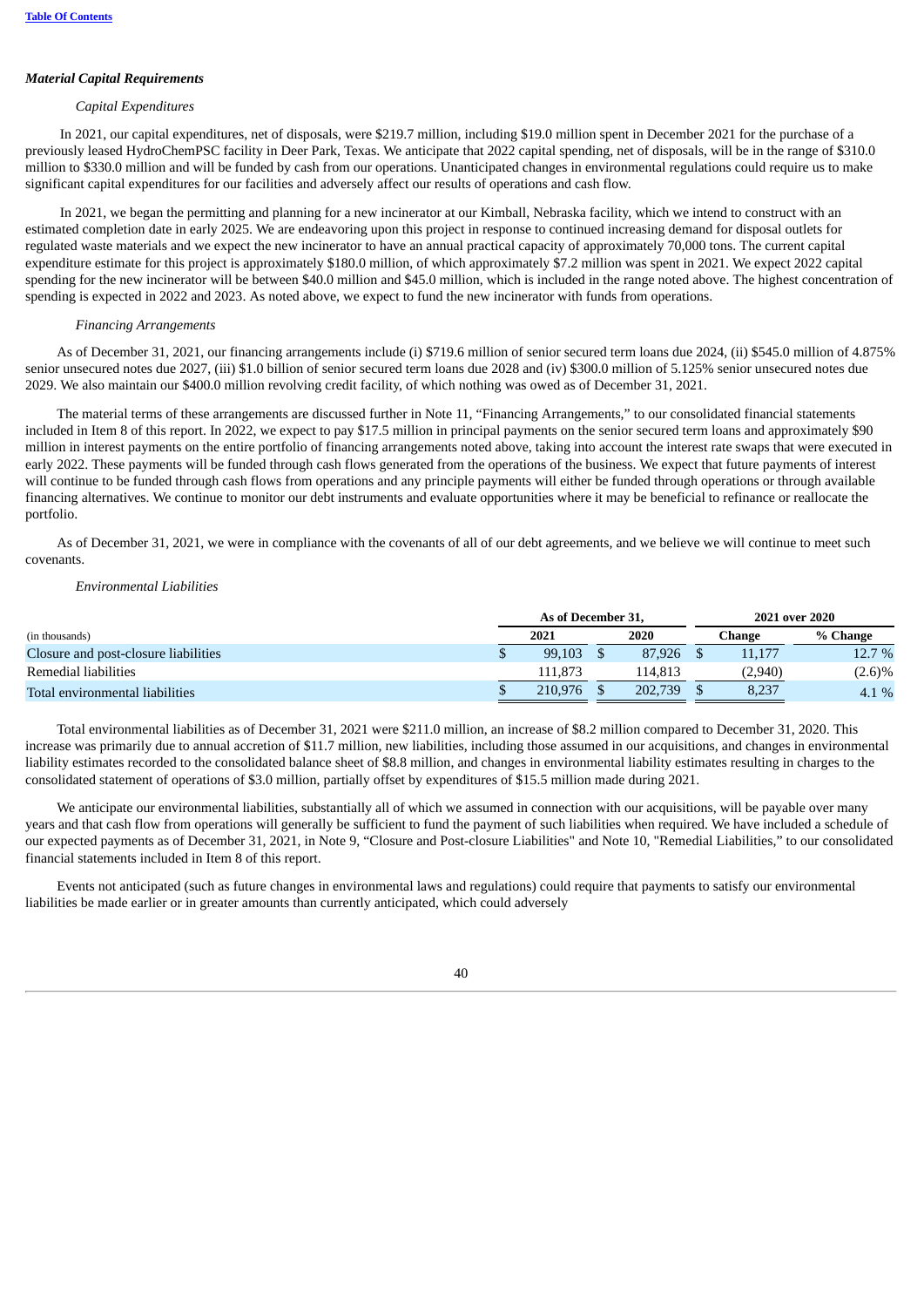affect our results of operations, cash flow and financial condition. Conversely, the development of new treatment technologies or other circumstances may arise in the future which may reduce amounts ultimately paid.

#### *Letters of Credit*

We obtain standby letters of credit as security for financial assurances we have been required to provide to regulatory bodies for our hazardous waste facilities and which would be called only in the event that we fail to satisfy closure, post-closure and other obligations under the permits issued by those regulatory bodies for such licensed facilities. As of December 31, 2021, there were \$138.6 million outstanding letters of credit. See Note 11, "Financing Arrangements," to our consolidated financial statements included in Item 8 of this report for further discussion of our standby letters of credit and other financing arrangements.

#### **Critical Accounting Estimates**

Our consolidated financial statements are based on the application of GAAP, which requires us to make estimates and judgments that affect the reported amounts of our assets, liabilities, revenues and expenses and related disclosures of contingent liabilities. These estimates and judgements cannot be determined with certainty. Actual results could differ from those estimates, and any such differences may be material to our consolidated financial statements. We believe the estimates set forth below may involve a higher degree of judgment and complexity in their application than our other accounting estimates and represent the critical accounting estimates used in the preparation of our consolidated financial statements. Our accounting policies related to these estimates are discussed in Note 2, "Significant Accounting Policies," to our consolidated financial statements included in Item 8 of this report.

We believe our judgments related to these accounting estimates are appropriate. However, if different assumptions or conditions were to prevail, the results could be materially different from the amounts recorded. Our management reviews critical accounting estimates with the Audit Committee of our Board of Directors on an ongoing basis and as needed prior to the release of our annual financial statements.

*Landfill Accounting.* We amortize landfill improvements and certain landfill-related permits over their estimated useful lives. The units-ofconsumption method is used to amortize land, landfill cell construction, asset retirement costs and remaining landfill cells and sites. We also utilize the units-of-consumption method to record closure and post-closure obligations for landfill cells and sites. Under the units-of-consumption method, we include future estimated construction and asset retirement costs, as well as costs incurred to date, in the amortization base of the landfill assets. Additionally, where appropriate, as discussed below, we include probable expansion airspace yet to be permitted in the calculation of the total remaining useful life of the landfill. If we determine that expansion capacity should no longer be considered in calculating the recoverability of a landfill asset, we may be required to recognize an asset impairment or incur significantly higher amortization expense. If at any time we decide to abandon the expansion effort, the capitalized costs related to the expansion effort are expensed immediately.

*Landfill Assets.* Landfill assets include the costs of landfill site acquisition, permits and cell construction incurred to date. These amounts are amortized under the units-of-consumption method such that the asset is completely amortized when the landfill ceases accepting waste. Changes in the determination of when the landfill will cease accepting waste, either through a business decision by management, determination that expansion capacity should no longer be considered probable or changes in estimates on annual airspace consumption, will impact the amortization expense of the landfill assets.

*Landfill Capacity.* Landfill capacity, which is the basis for the amortization of landfill assets and for the accrual of final closure and post-closure obligations, represents total permitted airspace plus unpermitted airspace that management believes is probable of ultimately being permitted based on established criteria. As of December 31, 2021, there were no unpermitted expansions included in management's landfill calculation. If actual expansion airspace is significantly different from management's estimate of expansion airspace, the amortization rates used for the units-of-consumption method would change, therefore impacting our profitability. If we determine that there is less actual expansion airspace at a landfill, this would increase amortization expense recorded and decrease profitability, while if we determine a landfill has more actual expansion airspace, amortization expense would decrease and profitability would increase.

*Landfill Final Closure and Post-Closure Liabilities.* The balance of landfill final closure and post-closure liabilities at December 31, 2021 and 2020 was \$53.4 million and \$48.4 million, respectively. We have material financial commitments for the costs associated with requirements of the EPA and the comparable regulatory agency in Canada for landfill final closure and post-closure activities. In the United States, the landfill final closure and post-closure requirements are established under the standards of the EPA, and are implemented and applied on a state-by-state basis. We develop estimates for the cost of these activities based on our evaluation of site-specific facts and circumstances, such as the existence of structures and other landfill improvements that would need to be dismantled, the amount of groundwater monitoring and leachate management expected to be performed and the length of the post-closure period as determined by the applicable regulatory agency. Included in our cost estimates are our interpretation of current regulatory requirements and proposed regulatory changes. These cost estimates may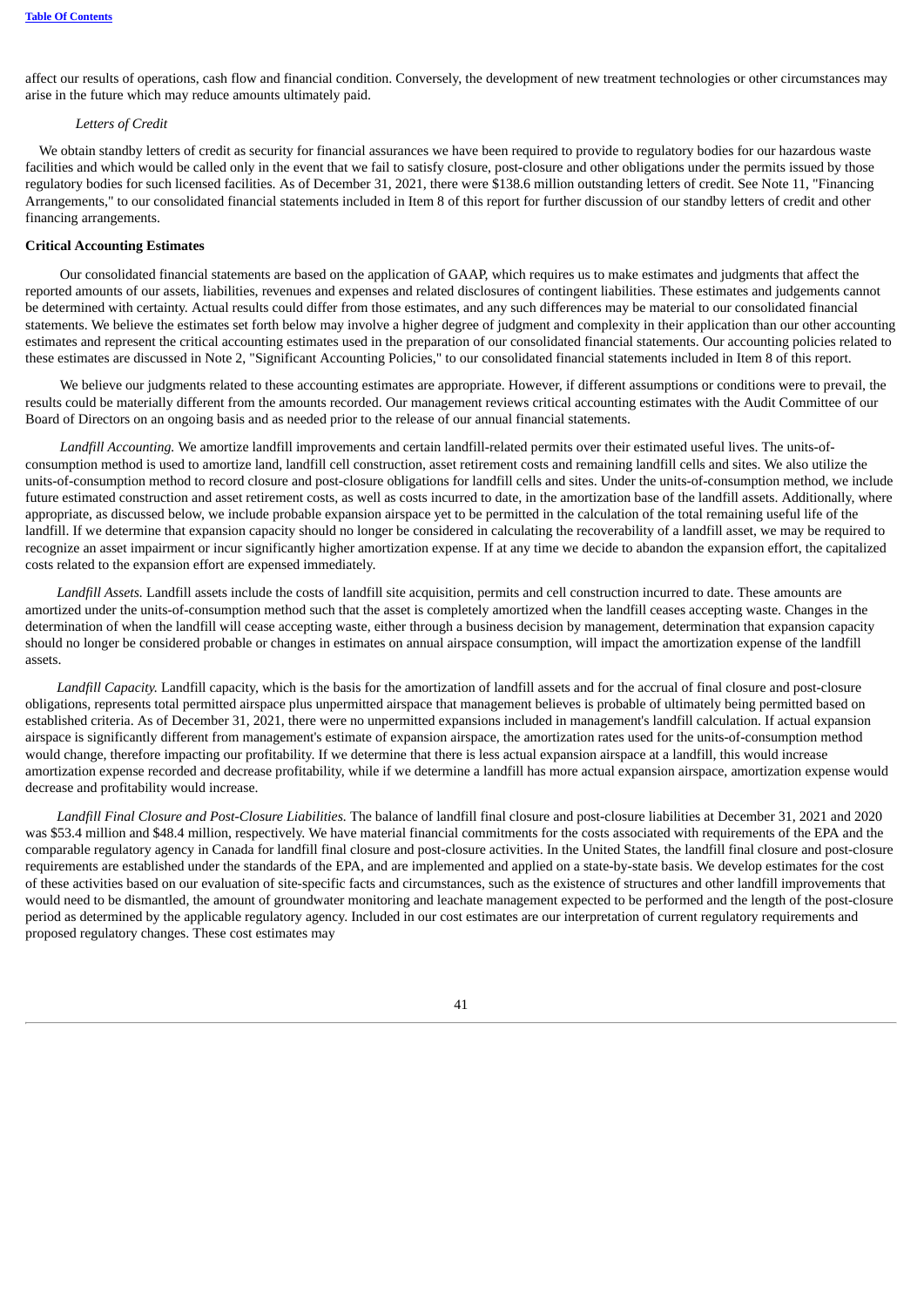change in the future due to various circumstances including, but not limited to, permit modifications, changes in legislation or regulations, technological changes and results of environmental studies. We perform zero-based reviews of these estimated liabilities based upon a planned schedule, typically every five years or sooner if the occurrence of a significant event is likely to change the timing or amount of the currently estimated expenditures. We consider a significant event to be a new regulation or an amendment to an existing regulation, a new permit or modification to an existing permit or a change in the market price of a significant cost item. Our cost estimates are calculated using internal sources as well as input from third-party experts. These costs are measured at estimated fair value using present value techniques, and therefore changes in the estimated timing of closure and post-closure activities would affect the liability, the value of the related asset and our results of operations.

Final closure costs are the costs incurred after the site ceases to accept waste, but before the landfill is certified as closed by the applicable state or provincial regulatory agency. These costs generally include the costs required to cap the final cell of the landfill (if not included in cell closure), dismantle certain structures for landfills and other landfill improvements and regulation-mandated groundwater monitoring and leachate management. Post-closure costs involve the maintenance and monitoring of a landfill site that has been certified closed by the applicable regulatory agency. These costs generally include groundwater monitoring and leachate management. Regulatory post-closure periods are generally 30 years after landfill closure. Final closure and post-closure obligations are accrued on a units-of-consumption basis, such that the present value of the final closure and post-closure obligations are fully accrued at the date the landfill discontinues accepting waste. Changes in the determination of when the landfill will cease accepting waste, either through a business decision by management, determination that expansion capacity should no longer be considered probable or changes in estimates on annual airspace consumption, will accelerate accrual of these costs.

*Non-Landfill Closure and Post-Closure Liabilities.* The balance of our non-landfill closure and post-closure liabilities at December 31, 2021 and 2020 was \$45.7 million and \$39.5 million, respectively. We base estimates for non-landfill closure and post-closure liabilities on our interpretations of existing permit and regulatory requirements for closure and post-closure maintenance and monitoring. Our cost estimates are calculated using internal sources as well as input from third-party experts. We estimate when future operations will cease and inflate the current cost of closing the non-landfill facility using the appropriate inflation rate and then discounting the future value to arrive at an estimated present value of closure and post-closure costs. The estimates for non-landfill closure and post-closure liabilities are inherently uncertain due to the possibility that permit and regulatory requirements will change in the future, impacting the estimation of total costs and the timing of the expenditures. We review non-landfill closure and post-closure liabilities for changes to key assumptions that would impact the amount of the recorded liabilities. Changes that would prompt us to revise a liability estimate include changes in legal requirements that impact our expected closure plan or scope of work, in the market price of a significant cost item, in estimates as to when future operations may cease or in the expected timing of the cost expenditures. Changes in estimates for non-landfill closure and post-closure events immediately impact the required liability and the value of the corresponding asset. If a change is made to a fully-amortized asset, the adjustment is charged immediately to expense. When a change in estimate relates to an asset that has not been fully amortized, the adjustment to the asset is recognized in income prospectively as a component of amortization. Historically, material changes to non-landfill closure and post-closure estimates have been infrequent. See Note 9, "Closure and Post-Closure Liabilities," to our consolidated financial statements included in Item 8 of this report for the changes to these Landfill and Non-Landfill Closure and Post-Closure liabilities during the years ended December 31, 2021 and 2020.

*Remedial Liabilities.* The balance of our remedial liabilities at December 31, 2021 and 2020 was \$111.9 million and \$114.8 million, respectively. Remedial liabilities are obligations to investigate, alleviate and/or eliminate the effects of a release (or threat of a release) of hazardous substances into the environment and may also include corrective action under RCRA or the corresponding Canadian regulations. Our remediation obligations can be further characterized as legal, Superfund, long-term maintenance and one-time projects. Legal liabilities are typically comprised of litigation matters that involve potential liability for certain aspects of environmental cleanup and can include third-party claims for property damage or bodily injury allegedly arising from or caused by exposure to hazardous substances originating from our activities or operations or, in certain cases, from the actions or inactions of other persons or companies. Superfund liabilities are typically claims alleging that we are a potentially responsible party ("PRP") and/or are potentially liable for environmental response, removal, remediation and cleanup costs at/or from either a facility we own or a site owned by a third-party. As described in Note 17, "Commitments and Contingencies," to our consolidated financial statements included in Item 8 of this report, Superfund liabilities also include certain liabilities payable to government entities for which we are potentially liable to reimburse the sellers in connection with our 2002 acquisition of substantially all of the assets of the Chemical Services Division (the "CSD assets") of Safety-Kleen Corp. Long-term maintenance liabilities include the costs of groundwater monitoring, treatment system operations, permit fees and facility maintenance for inactive operations. One-time projects liabilities include the costs necessary to comply with regulatory requirements for the removal or treatment of contaminated materials.

Amounts recorded related to the costs required to remediate a location are determined by internal engineers and operational personnel and incorporate input from external third parties. The estimates consider such factors as the nature and extent of environmental contamination (if any); the terms of applicable permits and agreements with regulatory authorities as to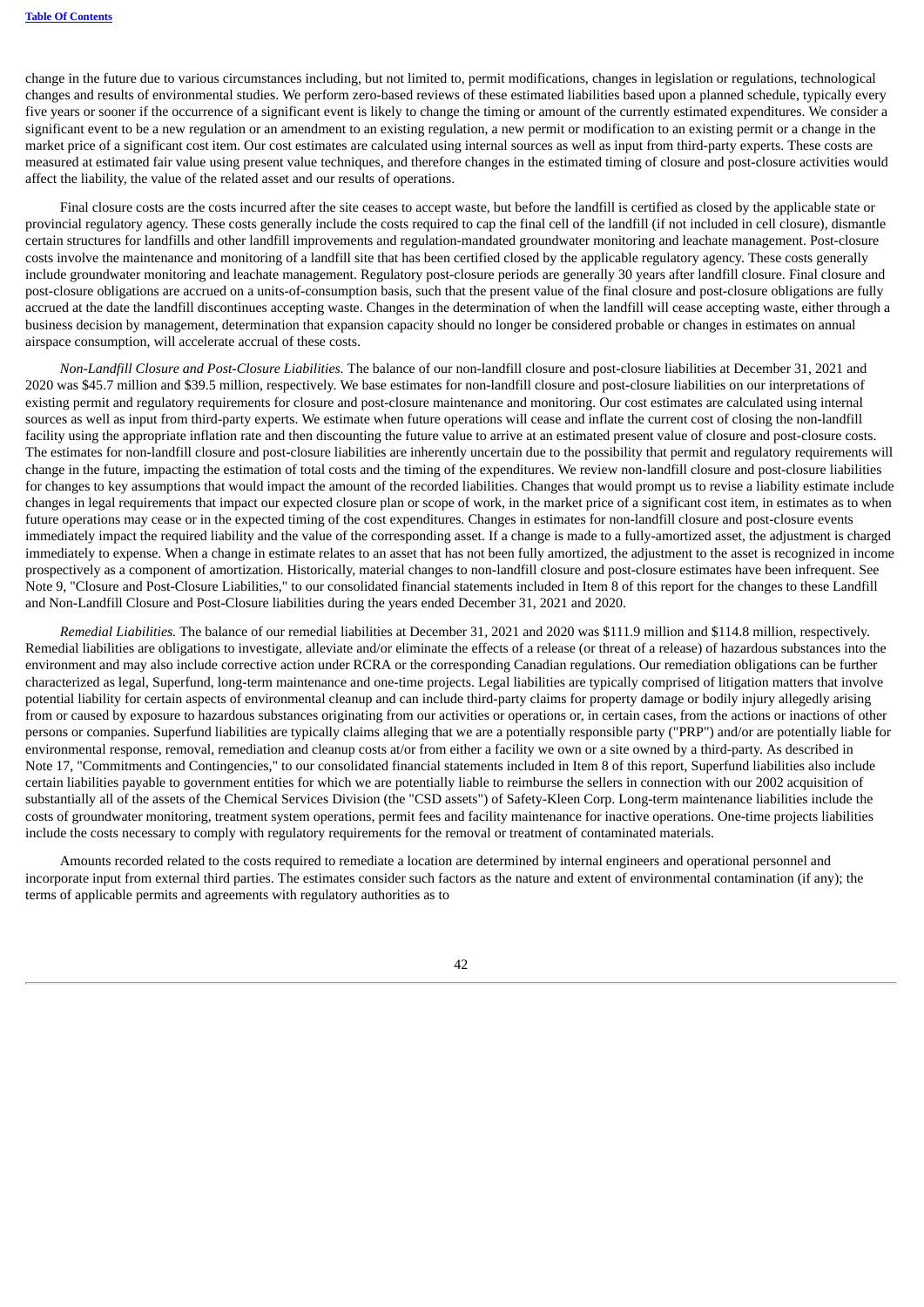cleanup procedures and whether modifications to such permits and agreements will likely need to be negotiated; the cost of performing anticipated cleanup activities based upon current technology; and in the case of Superfund and other sites where other parties will also be responsible for a portion of the cleanup costs, the likely allocation of such costs and the ability of such other parties to pay their share. Each quarter, our management discusses if any events have occurred or milestones have been met that would warrant the creation of a new remedial liability or the revision of an existing remedial liability. Such events or milestones include identification and verification as a PRP, receipt of a unilateral administrative order under Superfund or requirement for RCRA interim corrective measures, completion of the feasibility study under Superfund or the corrective measures study under RCRA, new or modifications to existing permits, changes in property use or a change in the market price of a significant cost item. Remedial liabilities are inherently difficult to estimate and there is a risk that the actual quantities of contaminants could differ from the results of the site investigation, which could materially impact the amount of our liability. It is also possible that chosen methods of remedial solutions will not be successful and funds will be required for alternative solutions.

Remedial liabilities are discounted when the timing of the payments is estimable and the amounts are determinable, with the exception of remedial liabilities assumed as part of an acquisition that are measured at fair value at the acquisition date.

We establish reserves for estimated environmental liabilities based on acceptable technologies when we determine the liability is appropriate. Introductions of new technologies are subject to successful demonstration of the effectiveness of the alternative technology and regulatory approval. We routinely review and evaluate the sites for which we have established estimated environmental liabilities reserves to determine if there should be changes in the established reserves. The changes in estimates are reflected as adjustments in the ordinary course of business in the period when we determine that an adjustment is appropriate as new information becomes available. Upon demonstration of the effectiveness of the alternative technology and applicable regulatory approval, we update our estimated cost of remediating the affected sites. See Note 10, "Remedial Liabilities," to our consolidated financial statements included in Item 8 of this report for the changes to the remedial liabilities during the years ended December 31, 2021 and 2020. The changes in our estimates have not been material.

*Acquisitions.* In accordance with the acquisition method of accounting, the purchase price paid for an acquisition is allocated to the assets and liabilities acquired based upon their estimated fair values as of the acquisition date, with the excess of the purchase price over the net assets acquired recorded as goodwill. Intangible assets acquired in a business combination may consist of patents, trademarks and tradenames, developed technology, customer relationships and other intangibles. The fair value for acquired customer relationship intangibles is determined as of the acquisition date based on estimates and judgments regarding expectations for the future after-tax cash flows arising from the follow-on revenue from customer relationships that existed on the acquisition date over their estimated lives, including the probability of expected future revenue from these customers, less a contributory assets charge, all of which is discounted to present value. The fair value of the trademark and tradename intangible assets as well as the developed technology intangible assets are determined utilizing the relief from royalty method which is a form of the income approach. Under this method, a royalty rate based on observed market royalties is applied to projected revenue supporting the tradename or technology and discounted to present value using an appropriate discount rate. Tangible assets acquired in a business combination include real estate and personal property. When determining the fair value of tangible personal property acquired, we must estimate the cost to replace the asset with a new asset taking into consideration such factors as age, condition and the economic useful life of the asset. Valuations are performed by management or third-party valuation specialists under management's supervision, where appropriate.

We applied these approaches to the valuation of the intangible and tangible assets acquired in the acquisition of HydroChemPSC with the assistance of a third-party valuation specialist. In this transaction, the most significant personal property acquired was the equipment used in the performance of the revenue generating operations. We estimated costs to replace these assets considering the factors noted above. The most significant intangible assets acquired were the customer relationship asset and the developed technology asset. Specific to these intangibles, the critical accounting estimates used in determining the fair value of the intangible assets were the estimates of market participant future cash flows driven by estimated revenue growth, operational performance including company specific synergies, estimated customer attrition, assumed obsolescence rates and royalty rates. In addition, the net cash flows were discounted using an appropriate discount rate that requires judgment by management. In total, the estimated preliminary fair value of the tangible and intangible assets associated with the acquisition of HydroChemPSC are \$313.5 million and \$289.0 million, respectively. The Company expects to finalize the valuation and complete the purchase price allocation as soon as practicable but no later than one year from the acquisition date.

These judgments and estimates are subject to uncertainty as future cash flows may differ from those assumed in the valuation of these intangible assets. Due to the nature of valuing a business combination, any significant differences between the estimates made in determining the fair value of the tangible and intangible assets discussed above and the actual future cash flow of the acquired businesses may result in future impairments of the underlying assets. See *Goodwill and Other Long Lived Assets* section below.

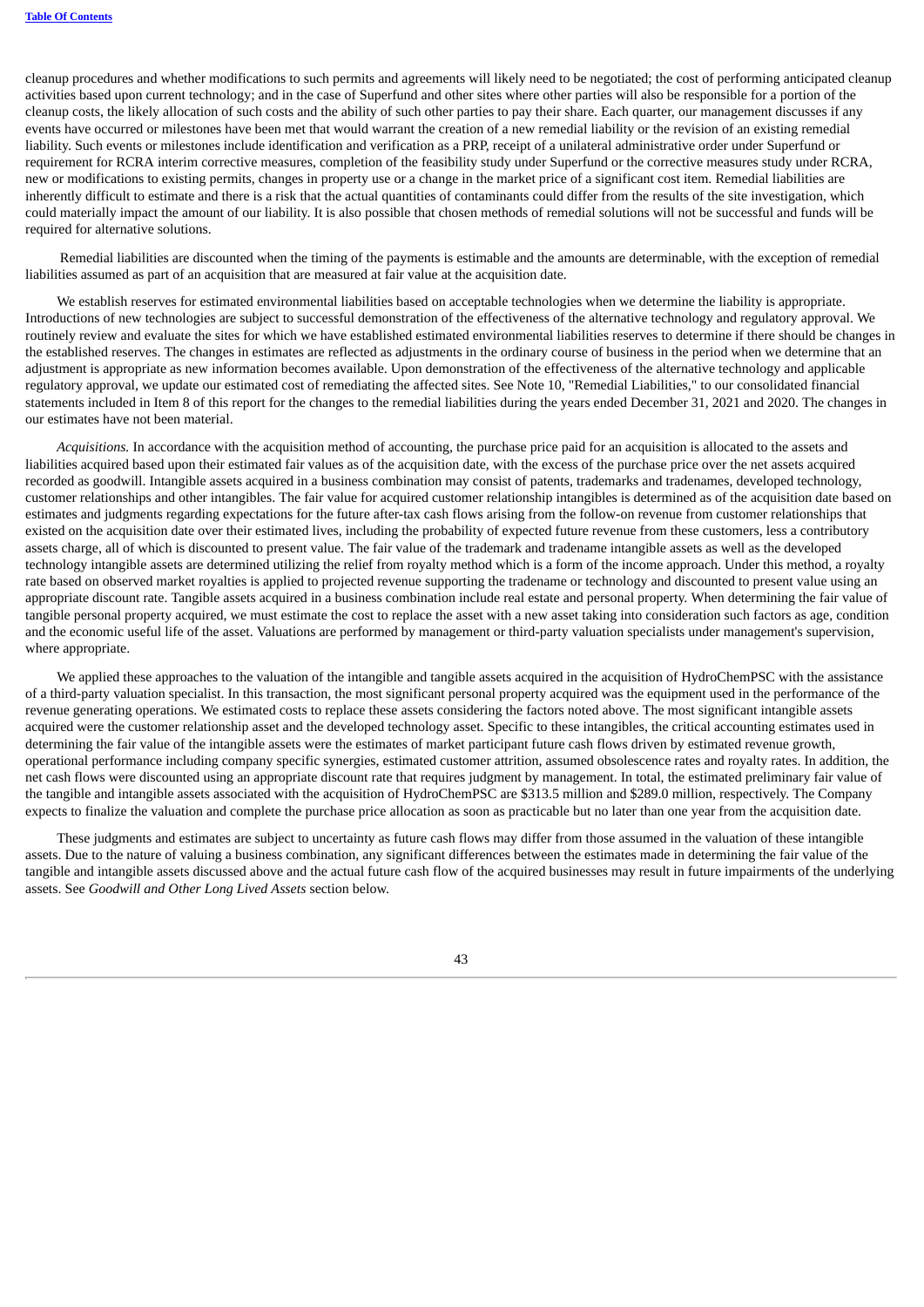*Goodwill and Other Long Lived Assets.* We have a significant amount of goodwill associated with previous acquisitions, including approximately \$683.5 million from the acquisition of HydroChemPSC in the fourth quarter of 2021. We conducted our annual impairment test of goodwill as of December 31, 2021 in which we assessed our Environmental Sales and Services, Environmental Facilities and Safety-Kleen Sustainability Solutions reporting units. We compared the fair value of the reporting units to their respective carrying values and determined that no adjustments to the carrying value of goodwill were necessary. In all cases, the estimated fair value of each reporting unit significantly exceeded its carrying value. We measure fair value for all of our reporting units using an income approach (a discounted cash flow analysis) which incorporates several estimates and assumptions with varying degrees of uncertainty, including estimated revenue growth and operational performance. Such assumptions are subject to variability from year to year and are directly impacted by, among other things, macroeconomic conditions. The discounted cash flow analyses include estimated cash flows for a discrete period and for a terminal period thereafter. We corroborate our estimates of fair values by also considering other factors such as the fair value of comparable companies to businesses contained in our reporting units, as well as performing a reconciliation of the total estimated fair value of all reporting units to our market capitalization.

Indefinite-lived intangible assets are not amortized but are reviewed for impairment annually as of December 31, or when events or changes in the business environment indicate that the carrying value may be impaired. This review is performed by comparing the fair value of an indefinite lived intangible asset to its carrying value. We measure fair value for our indefinite lived intangible assets using an income approach (a discounted cash flow analysis) which incorporates several estimates and assumptions with varying degrees of uncertainty, including estimates of future cash flows associated with the intangible assets. If the fair value is less than the carrying value, the impairment loss is measured as the excess of the carrying value of the asset over its fair value. The estimated fair values of our indefinite-lived intangibles exceeded their carrying values at December 31, 2021.

Our long-lived assets are carried on our financial statements based on their cost less accumulated depreciation or amortization. Long-lived assets with finite lives are reviewed for impairment whenever events or changes in circumstances indicate that their carrying value may not be entirely recoverable. When such factors and circumstances exist, our management compares the estimated undiscounted future cash flows associated with the related asset or group of assets to the respective carrying amounts. The cash flows used in this analysis include assumptions and estimates with varying degrees of uncertainty, including estimated revenue growth and operational performance. An impairment loss, if any, would be measured as the excess of the carrying amount over the fair value of the asset and recorded in the period in which the determination is made. Any resulting impairment losses recorded by us would have an adverse impact on our results of operations.

Our future cash flow assumptions and conclusions with respect to goodwill and asset impairments could be impacted by changes arising from (i) a sustained period of economic and industrial slowdowns (ii) continued reduced demand for base and blended oil products and an inability to price our oil related products and services to maintain profitability, (iii) inability to scale our operations and implement cost reduction efforts in light of reduced demand or (iv) a significant decline in our share price for a sustained period of time. These factors, among others, could significantly impact the impairment analysis and may result in future goodwill or asset impairment charges that, if incurred, could have a material adverse effect on our financial condition and results of operations.

*Legal Matters.* As described in Note 17, "Commitments and Contingencies," to our consolidated financial statements included in Item 8 of this report, we are subject to legal proceedings which relate to our past acquisitions or which have arisen in the ordinary course of business. We accrue for liabilities associated with these matters when it is probable that a liability has been incurred and the amount can be reasonably estimated. The most likely cost to be incurred is accrued based on an evaluation of then currently available facts with respect to each matter. When no amount within a range of estimates is more likely, the minimum is accrued. As of December 31, 2021, we had reserves of \$36.1 million consisting of (i) \$24.1 million related to pending legal or administrative proceedings, including Superfund liabilities, which were included in remedial liabilities on the consolidated balance sheets and (ii) \$12.0 million primarily related to legal claims as well as federal, state and provincial enforcement actions, which were included in accrued expenses on the consolidated balance sheets. The inherent uncertainty related to the outcome of these matters can result in amounts materially different from any provisions made with respect to their resolution. In management's opinion, it is not reasonably possible that the potential liability in excess of what is recorded, if any, that may result from these actions, either individually or collectively, will have a material effect on our financial position, results of operations or cash flows.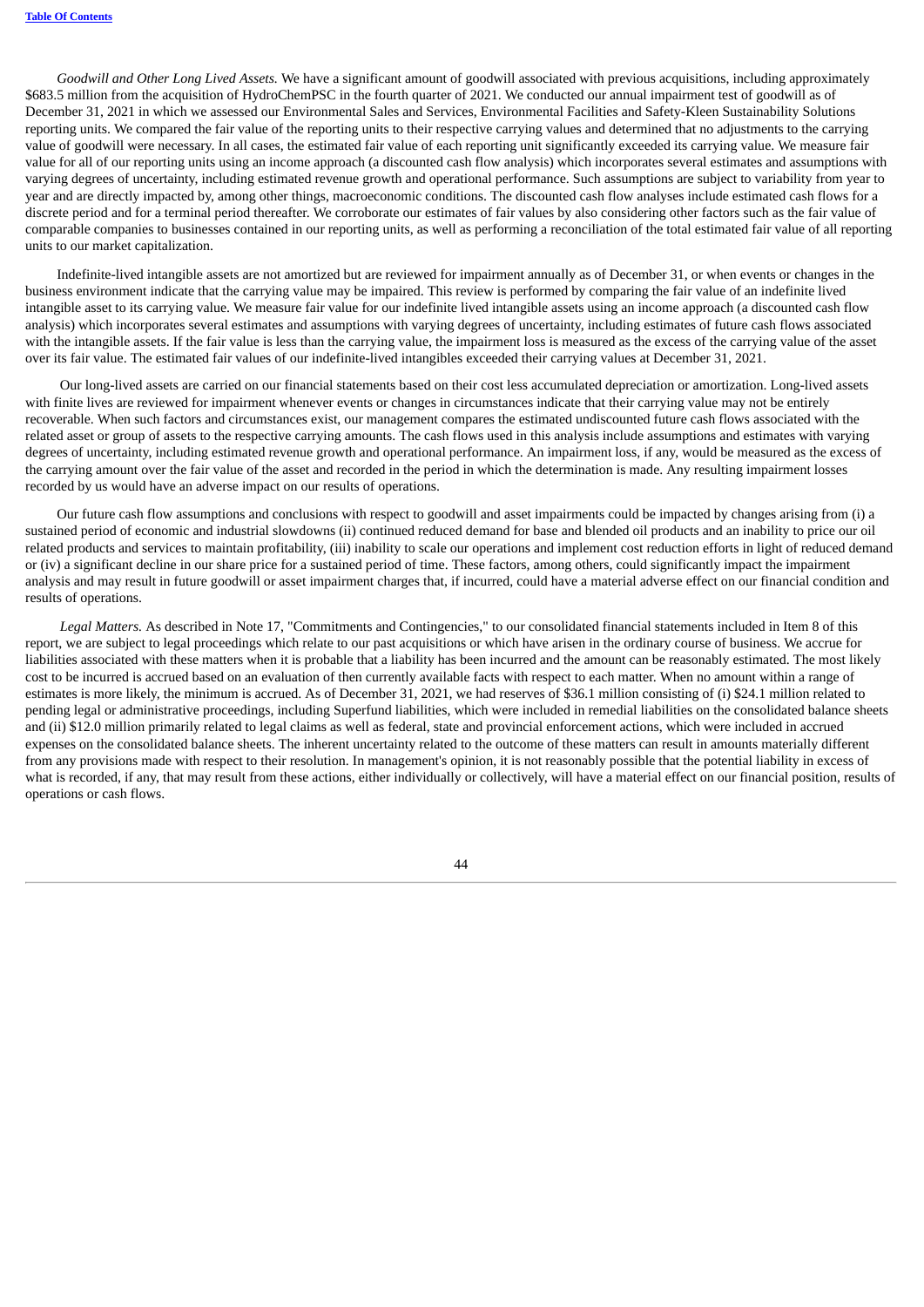# **ITEM 7A. QUANTITATIVE AND QUALITATIVE DISCLOSURES ABOUT MARKET RISK**

In the normal course of business, we are exposed to market risks, including changes in interest rates and certain foreign currency rates, primarily relating to the Canadian dollar.

#### **Interest Rate Risk**

Our philosophy in managing interest rate risk is to maintain a debt portfolio inclusive of both variable and fixed-rate debt so as to limit our interest expense and exposure to interest rate volatility. In 2018, we entered into interest rate swap agreements with the intention of hedging interest rate exposure on a portion of our outstanding LIBOR-based variable rate senior secured term loans. Under the terms of the swaps, we receive interest based on the 1 month LIBOR index and pay interest at a weighted average rate of approximately 2.92% on an initial notional amount of \$350.0 million. When combined with the 1.75% interest rate margin for Eurocurrency borrowings, the effective annual interest rate on such \$350.0 million aggregate principal amount of senior secured term loans was therefore approximately 4.67% as of December 31, 2021.

We designated our interest rate swap agreements as effective cash flow hedges at inception, and therefore the change in fair value is recorded in stockholders' equity as a component of accumulated other comprehensive loss and included in interest expense at the same time as interest expense is affected by the hedged transactions. Differences paid or received over the life of the agreements are recorded as additions to or reductions of interest expense on the underlying debt.

The following table provides information regarding our fixed and variable rate borrowings at December 31, 2021 (in thousands):

| <b>Scheduled Maturity Dates</b>    | 2022   | 2023   | 2024    |     | 2025   | 2026 |        | Thereafter               |  | Total     |
|------------------------------------|--------|--------|---------|-----|--------|------|--------|--------------------------|--|-----------|
| Senior secured term loans due 2024 | 7.535  | .535   | 704.556 |     |        |      |        | $\overline{\phantom{m}}$ |  | 719.626   |
| Senior secured term loans due 2028 | 10.000 | 10.000 | 10.000  |     | 10.000 |      | 10.000 | 950.000                  |  | 000,000.1 |
| Unsecured senior notes due 2027    |        |        |         |     |        |      |        | 545,000                  |  | 545,000   |
| Unsecured senior notes due 2029    |        |        |         |     |        |      |        | 300,000                  |  | 300,000   |
| Long term debt, at par             |        | 17.535 | 714.556 | \$. | 10.000 |      | 10.000 | .795.000                 |  | 2,564,626 |

The interest rate on the \$545.0 million senior unsecured notes due July 15, 2027 is fixed at 4.875%. Interest payments on this debt are due semiannually on January 15 and July 15 in the amount of \$13.3 million upon each date. The interest rate on the \$300.0 million senior unsecured notes due July 15, 2029 is fixed at 5.125%. Interest payments on these \$300.0 million senior unsecured notes are also due semiannually on January 15 and July 15 in the amount of \$7.7 million upon each date.

As of December 31, 2021, we continue to have interest rate risk relative to the portion of our senior secured term loans which exceeds the \$350.0 million of principal which is subject to our interest rate swap agreements. As of December 31, 2021, \$1,369.6 million of those term loans were subject to variable interest rate risk. The weighted-average interest rate on the variable portion of the term loans as of December 31, 2021 was 2.04%.

In early 2022, we entered into interest rate swap agreements with a notional amount of \$600.0 million to effectively fix the interest rate on an additional \$600.0 million of the senior secured term loans. After the execution of these interest rate swap agreements, only \$769.6 million remained subject to variable interest rate risk and should the average interest rate on the remaining variable rate portion of our long-term debt change by 100 basis points, we estimate that our annual interest expense would change by up to approximately \$8.1 million. See Note 11, "Financing Arrangements" to our consolidated financial statements included in Item 8 of this report for more details on the 2022 interest rate swaps.

In addition to the fixed and variable rate borrowings described in the above table, we have a revolving credit agreement with maximum borrowings of up to \$400.0 million (with a \$300.0 million sub-limit for letters of credit), under which no borrowings were outstanding at December 31, 2021.

#### **Foreign Currency Risk**

We view our investment in our foreign subsidiaries as long-term; thus, we have not entered into any hedging transactions between any two foreign currencies or between any of the foreign currencies and the U.S. Dollar. Given our significant investment in Canada and the fluctuations that have and can occur between the U.S. Dollar and Canadian Dollar exchange rates, significant movements in cumulative translation adjustment amounts recorded as a component of other comprehensive income (loss) can occur in any given period.

During 2021, our Canadian subsidiaries transacted a portion of their business in U.S. Dollars and at any period end had cash on deposit in U.S. Dollars and outstanding U.S. Dollar accounts receivable related to those transactions. Those cash and receivable amounts are subject to foreign currency gains or losses. Exchange rate movements also affect the translation of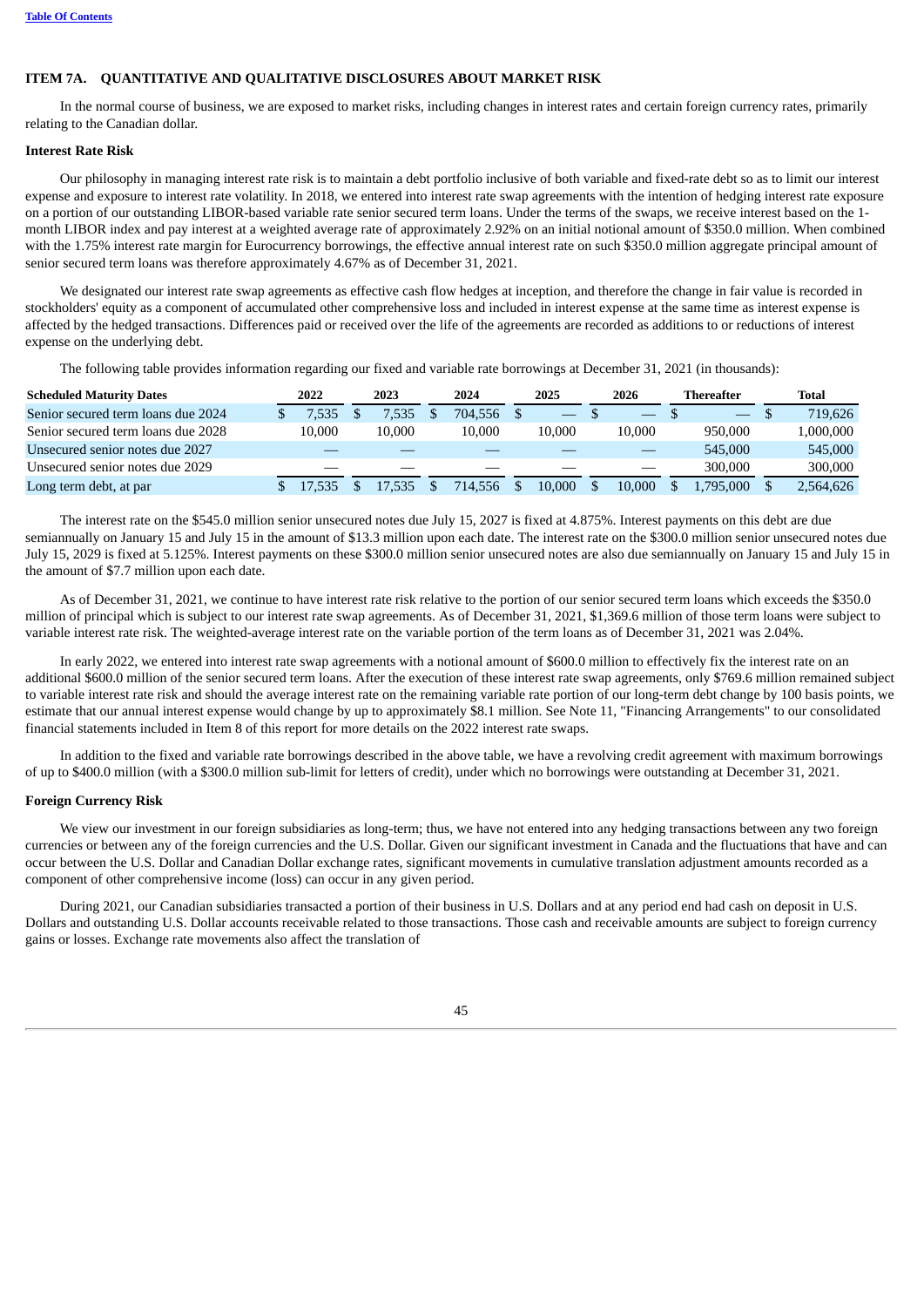Canadian generated profits and losses into U.S. Dollars. Had the Canadian Dollar been 10.0% stronger or weaker against the U.S. Dollar, we would have reported increased or decreased net income of \$1.1 million for the years ended December 31, 2021 and 2020.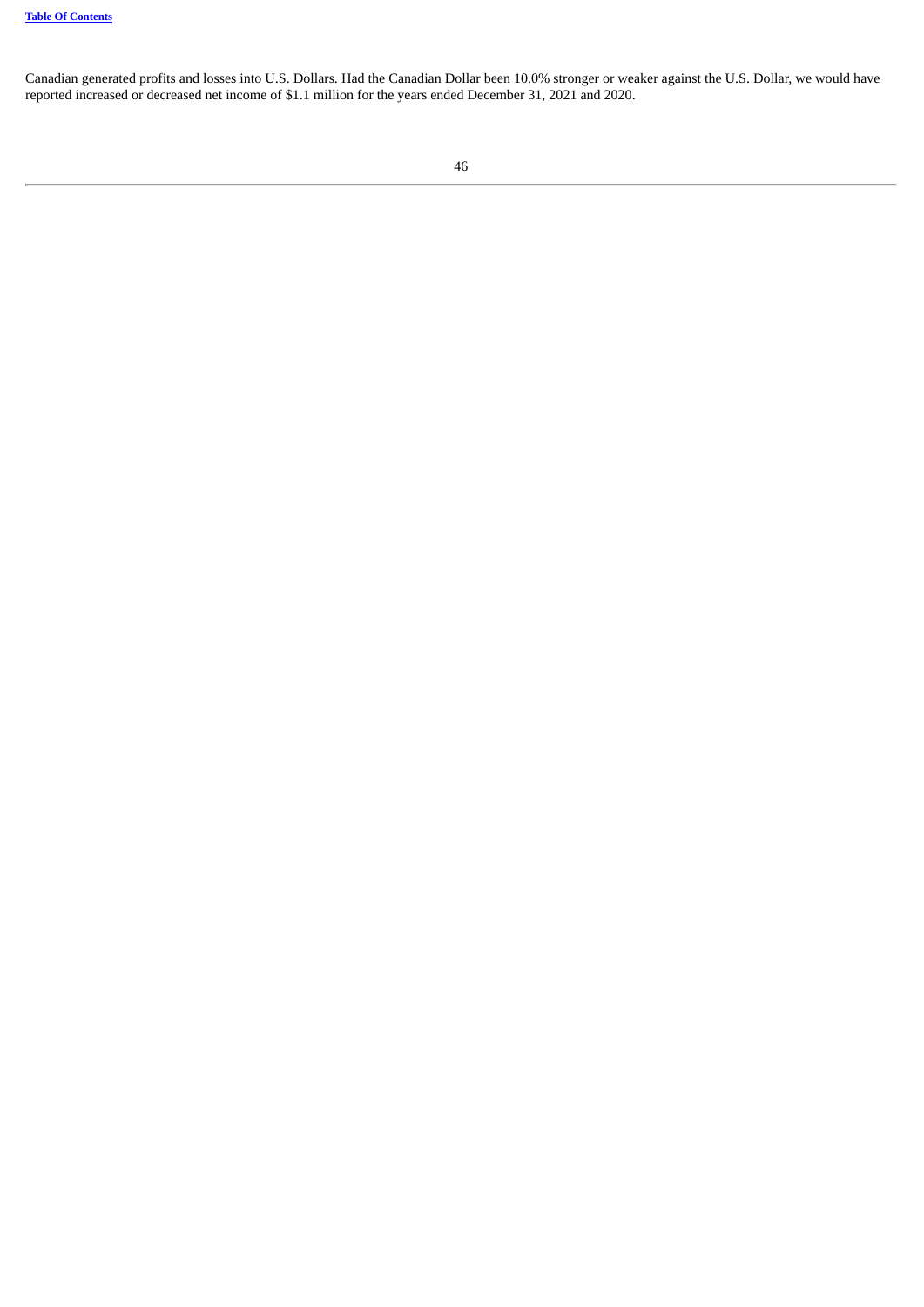# **ITEM 8. FINANCIAL STATEMENTS AND SUPPLEMENTARY DATA**

# **INDEX TO FINANCIAL STATEMENTS AND SUPPLEMENTARY DATA**

**Page No**

<span id="page-48-0"></span>

| Report of Independent Registered Public Accounting Firm (PCAOB ID No. 34)<br><b>Consolidated Balance Sheets</b> | <u>48</u><br>51                                                                                                                 |
|-----------------------------------------------------------------------------------------------------------------|---------------------------------------------------------------------------------------------------------------------------------|
| <b>Consolidated Statements of Operations</b>                                                                    |                                                                                                                                 |
| <b>Consolidated Statements of Comprehensive Income</b>                                                          | $rac{52}{53}$<br>$rac{53}{54}$                                                                                                  |
| <b>Consolidated Statements of Cash Flows</b>                                                                    |                                                                                                                                 |
| <b>Consolidated Statements of Stockholders' Equity</b>                                                          |                                                                                                                                 |
| <b>Notes to Consolidated Financial Statements</b>                                                               |                                                                                                                                 |
| (1) Operations                                                                                                  |                                                                                                                                 |
| (2) Significant Accounting Policies                                                                             | $\frac{56}{56}$                                                                                                                 |
| (3) Revenues                                                                                                    | 65                                                                                                                              |
| (4) Business Combinations                                                                                       | 68                                                                                                                              |
| (5) Inventories and Supplies                                                                                    |                                                                                                                                 |
| (6) Property, Plant and Equipment                                                                               | $\frac{70}{11} \frac{71}{11} \frac{73}{13} \frac{74}{15} \frac{77}{17} \frac{79}{19} \frac{82}{18} \frac{83}{83} \frac{83}{83}$ |
| (7) Goodwill and Other Intangible Assets                                                                        |                                                                                                                                 |
| (8) Accrued Expenses                                                                                            |                                                                                                                                 |
| (9) Closure and Post-Closure Liabilities                                                                        |                                                                                                                                 |
| (10) Remedial Liabilities                                                                                       |                                                                                                                                 |
| (11) Financing Arrangements                                                                                     |                                                                                                                                 |
| (12) Income Taxes                                                                                               |                                                                                                                                 |
| (13) Earnings Per Share                                                                                         |                                                                                                                                 |
| (14) Stockholders' Equity                                                                                       |                                                                                                                                 |
| (15) Accumulated Other Comprehensive Income                                                                     |                                                                                                                                 |
| (16) Stock Based Compensation                                                                                   |                                                                                                                                 |
| (17) Commitments and Contingencies                                                                              | $\frac{84}{5}$                                                                                                                  |
| (18) Leases                                                                                                     | $\frac{87}{2}$                                                                                                                  |
| (19) Segment Reporting                                                                                          | 89                                                                                                                              |
|                                                                                                                 |                                                                                                                                 |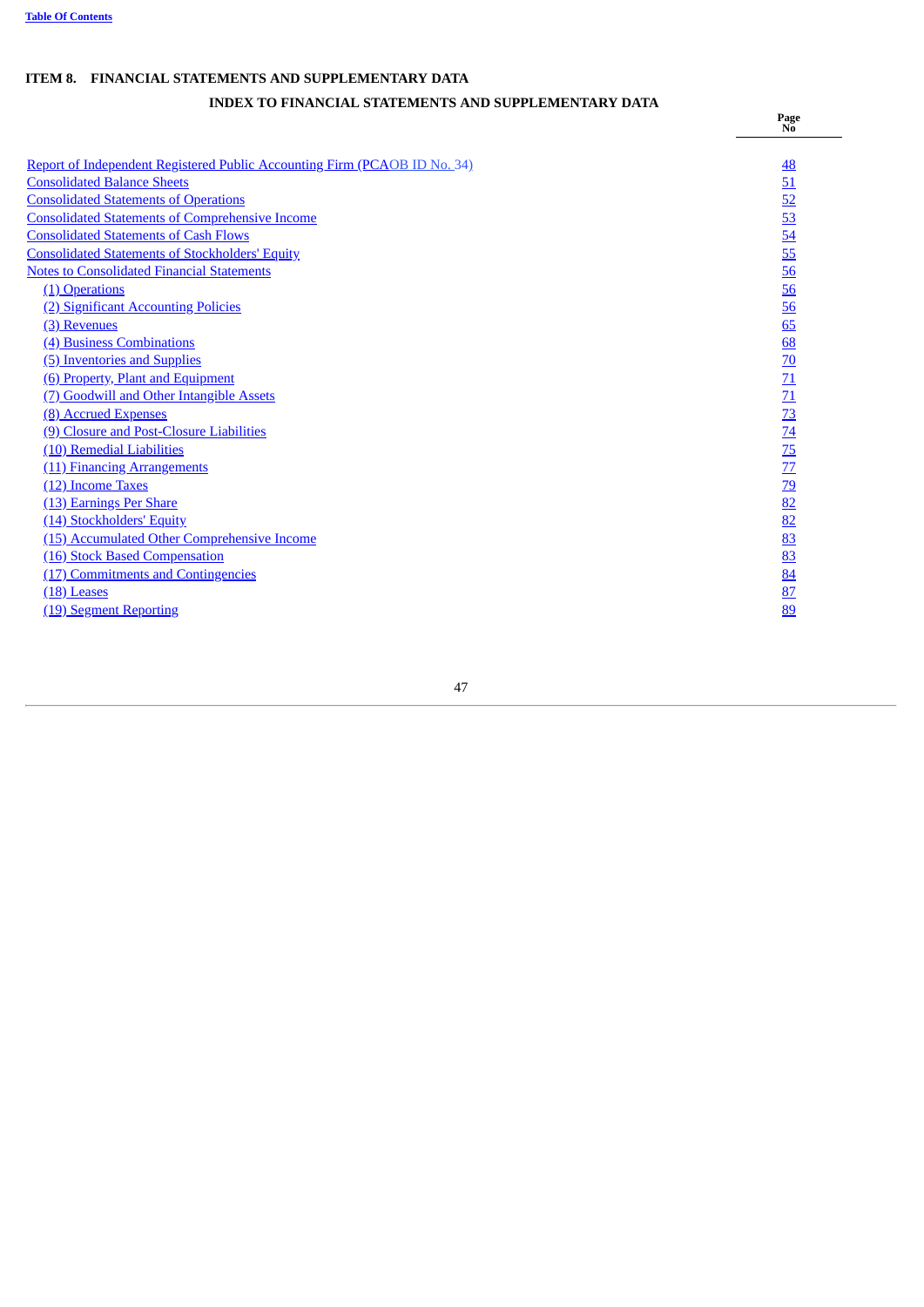# **REPORT OF INDEPENDENT REGISTERED PUBLIC ACCOUNTING FIRM**

To the stockholders and the Board of Directors of Clean Harbors, Inc.

#### **Opinion on the Financial Statements**

We have audited the accompanying consolidated balance sheets of Clean Harbors, Inc. and subsidiaries (the "Company") as of December 31, 2021 and 2020, the related consolidated statements of operations, comprehensive income, cash flows and stockholders' equity, for each of the three years in the period ended December 31, 2021, and the related notes (collectively referred to as the "financial statements"). In our opinion, the financial statements present fairly, in all material respects, the financial position of the Company as of December 31, 2021 and 2020, and the results of its operations and its cash flows for each of the three years in the period ended December 31, 2021, in conformity with accounting principles generally accepted in the United States of America.

We have also audited, in accordance with the standards of the Public Company Accounting Oversight Board (United States) (PCAOB), the Company's internal control over financial reporting as of December 31, 2021, based on criteria established in *Internal Control - Integrated Framework (2013)* issued by the Committee of Sponsoring Organizations of the Treadway Commission and our report dated February 23, 2022, expressed an unqualified opinion on the Company's internal control over financial reporting.

#### **Basis for Opinion**

These financial statements are the responsibility of the Company's management. Our responsibility is to express an opinion on the Company's financial statements based on our audits. We are a public accounting firm registered with the PCAOB and are required to be independent with respect to the Company in accordance with the U.S. federal securities laws and the applicable rules and regulations of the Securities and Exchange Commission and the PCAOB.

We conducted our audits in accordance with the standards of the PCAOB. Those standards require that we plan and perform the audit to obtain reasonable assurance about whether the financial statements are free of material misstatement, whether due to error or fraud. Our audits included performing procedures to assess the risks of material misstatement of the financial statements, whether due to error or fraud, and performing procedures that respond to those risks. Such procedures included examining, on a test basis, evidence regarding the amounts and disclosures in the financial statements. Our audits also included evaluating the accounting principles used and significant estimates made by management, as well as evaluating the overall presentation of the financial statements. We believe that our audits provide a reasonable basis for our opinion.

# **Critical Audit Matters**

The critical audit matters communicated below are matters arising from the current-period audit of the financial statements that were communicated or required to be communicated to the audit committee and that (1) relate to accounts or disclosures that are material to the financial statements and (2) involved our especially challenging, subjective, or complex judgments. The communication of critical audit matters does not alter in any way our opinion on the financial statements, taken as a whole, and we are not, by communicating the critical audit matters below, providing separate opinions on the critical audit matters or on the accounts or disclosures to which they relate.

# Business Combination - HydroChemPSC - Identifiable Intangible Assets— Refer to Note 4, "Business Combinations", to the financial statements

# *Critical Audit Matter Description*

The Company completed the acquisition of LJ Energy Services Intermediate Holding Corp. and its subsidiaries (collectively, "HydroChemPSC") on October 8, 2021 and accounted for the transaction under the acquisition method of accounting for business combinations. Under this approach, the Company allocated the purchase consideration paid to the assets acquired and liabilities assumed based on estimates of fair value on the date of acquisition. The assets acquired included intangible assets of \$289.0 million which primarily consisted of customer relationships and developed technology. Management estimated the fair value of these intangible assets using customary valuation procedures and techniques, including certain income methods. The fair value determination of the intangible assets acquired required management to make significant estimates and assumptions related to future cash flows driven by estimated revenue growth, operational performance, customer attrition and royalty rates.

We identified the valuation of the intangible assets as a critical audit matter because of the significant estimates and assumptions management made to measure the fair values of these assets for purposes of the purchase price allocation. These fair value measurements required a high degree of auditor judgment and an increased extent of effort, including the need to involve our fair value specialists, when performing audit procedures to evaluate the reasonableness of management's forecasts of future cash flows for the identified intangible assets.

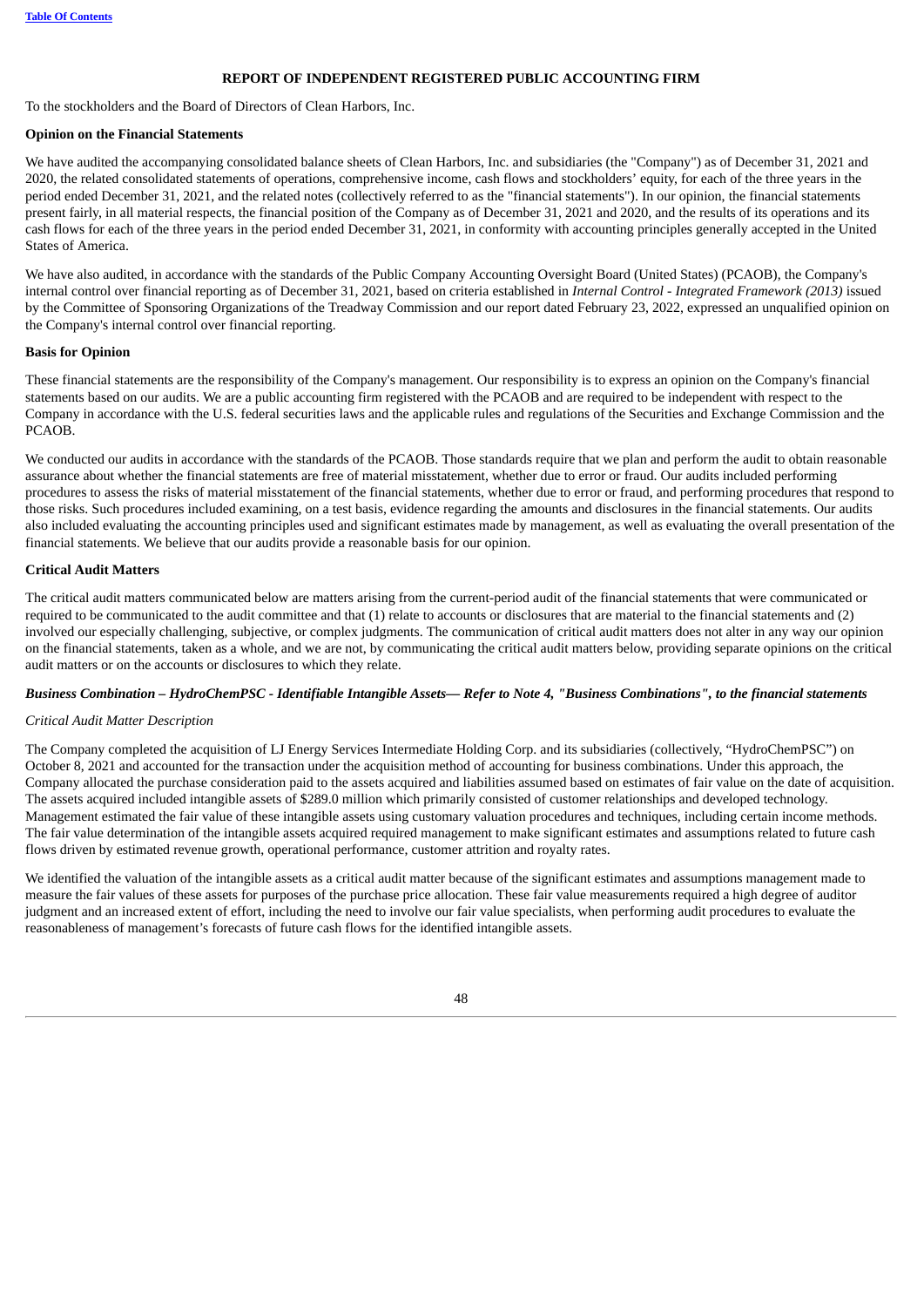# *How the Critical Audit Matter Was Addressed in the Audit*

Our audit procedures related to the valuation assumptions for the intangible assets included the following, among others:

- We tested the design and operating effectiveness of the controls over the determination of the fair value of intangible assets acquired, including management's controls over forecasts of future cash flows.
- We assessed the reasonableness of management's forecasts of future cash flows by performing the following:
	- We compared the cash flow forecasts to historical results.
	- We compared the cash flow forecasts to internal communications to management and the Board of Directors and other information obtained from performing the audit.
	- We compared the growth rates observed to similar businesses acquired by the Company, to the Company's legacy operations who operate in a similar business and to peer companies.
- With the assistance of our fair value specialists, we also performed the following:
	- We evaluated the reasonableness of the valuation methodologies selected.
	- We evaluated the attrition and royalty rates, including testing of the source information underlying these rates, testing the mathematical accuracy of the calculations of the attrition rate, and developing range of independent estimates and compared those to the amounts selected by management.

# Remedial Liabilities - Refer to Note 2, "Significant Accounting Policies," and Note 10, "Remedial Liabilities," to the financial statements

#### *Critical Audit Matter Description*

Remedial liabilities include the costs of removal or containment of contaminated material, the treatment of potentially contaminated groundwater and maintenance and monitoring costs necessary to comply with regulatory requirements. The estimate of remedial liabilities involves an analysis of numerous factors including: (i) the nature and extent of environmental contamination, (ii) the terms of applicable permits and level of regulatory oversight, (iii) the cost of performing the cleanup activities, and (iv) the adjudication of certain complex matters, particularly Superfund sites, involving multiple parties. Remedial liabilities are inherently difficult to estimate and involve a significant amount of judgment. The Company routinely reviews and evaluates the sites for which remedial liabilities have been recognized to determine if there should be changes in the cost estimates. As a result, the valuation of liabilities is subject to material changes as additional information becomes available, particularly as it relates to changes in technologies and changes in laws and regulations that govern the remediation efforts.

Total remedial liabilities recorded as of December 31, 2021 were \$111.9 million.

Given the subjectivity and judgment involved in measuring remedial liabilities, auditing remedial liabilities involved especially subjective judgment and an increased extent of effort, including the need to involve our specialists who have expertise in environmental remediation.

#### *How the Critical Audit Matter Was Addressed in the Audit*

Our audit procedures related to remedial liabilities included the following, among others:

- We tested the effectiveness of controls related to the recognition and measurement of remedial liabilities, including those controls over changes in estimates.
- We evaluated management's ability to accurately forecast future cash flows by comparing actual results to management's historical forecasts through retrospective reviews.
- We evaluated the methods and assumptions used by management to estimate the remedial liabilities by confirming specific facts and circumstances related to a selection of sites with project managers and other Company personnel responsible for monitoring these sites, including legal counsel.
- With the assistance of auditor specialists who have expertise in environmental matters and specialized skills and training, we evaluated the reasonableness of the Company's estimates by:
	- Searching for information in the public domain for completeness of sites identified for remediation.

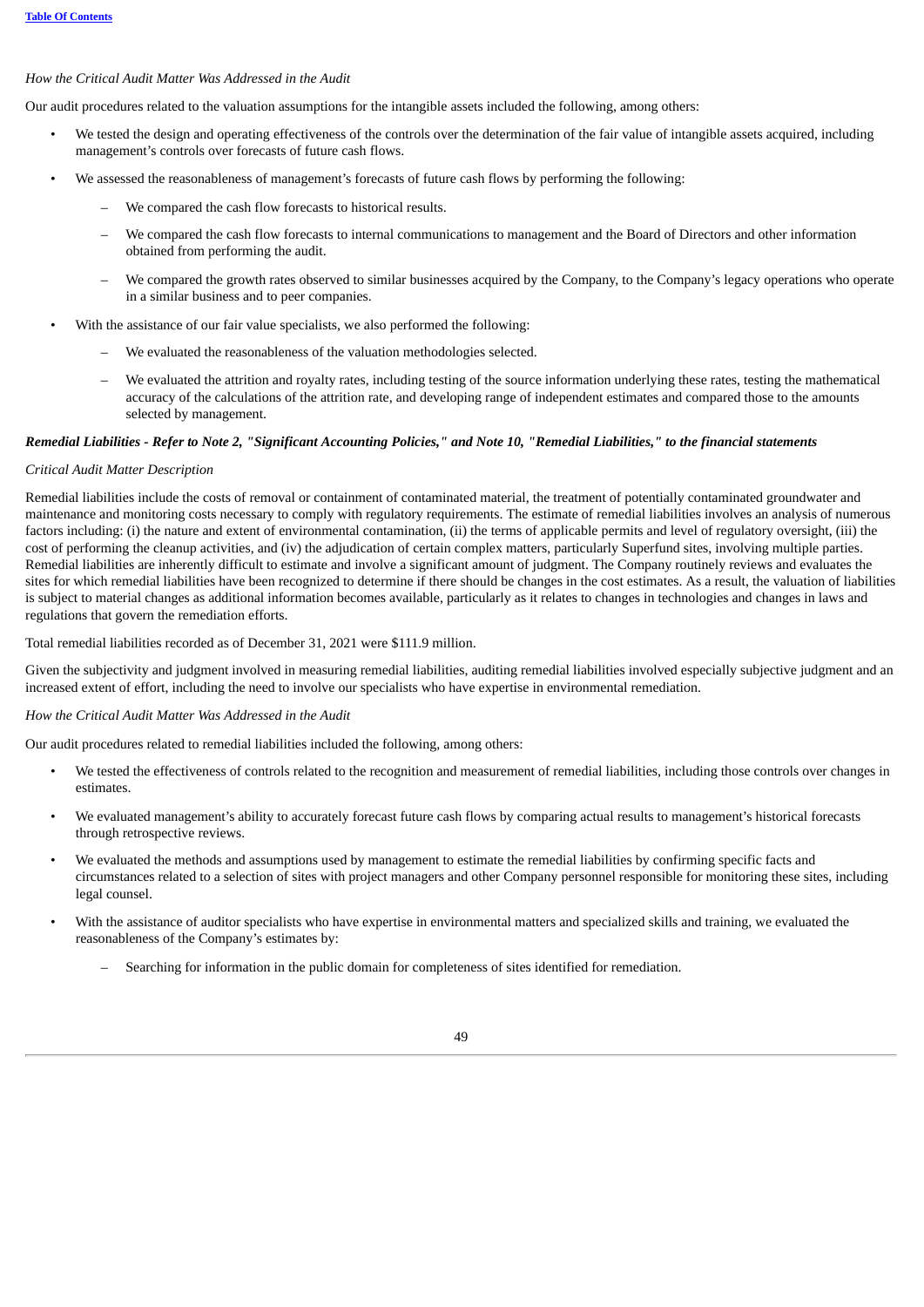- Assessing the completeness of the Company's costs estimate for a selection of sites, specifically, comparing the costs estimates to relevant regulatory guidelines and specifications.
- Testing the accuracy of the amounts recorded for a selection of sites, specifically, verifying the mathematical accuracy of the calculation, agreeing cost components to supporting documents, and/or developing an independent range of cost estimates.

/s/ Deloitte & Touche LLP

Boston, Massachusetts February 23, 2022

<span id="page-51-0"></span>We have served as the Company's auditor since 2005.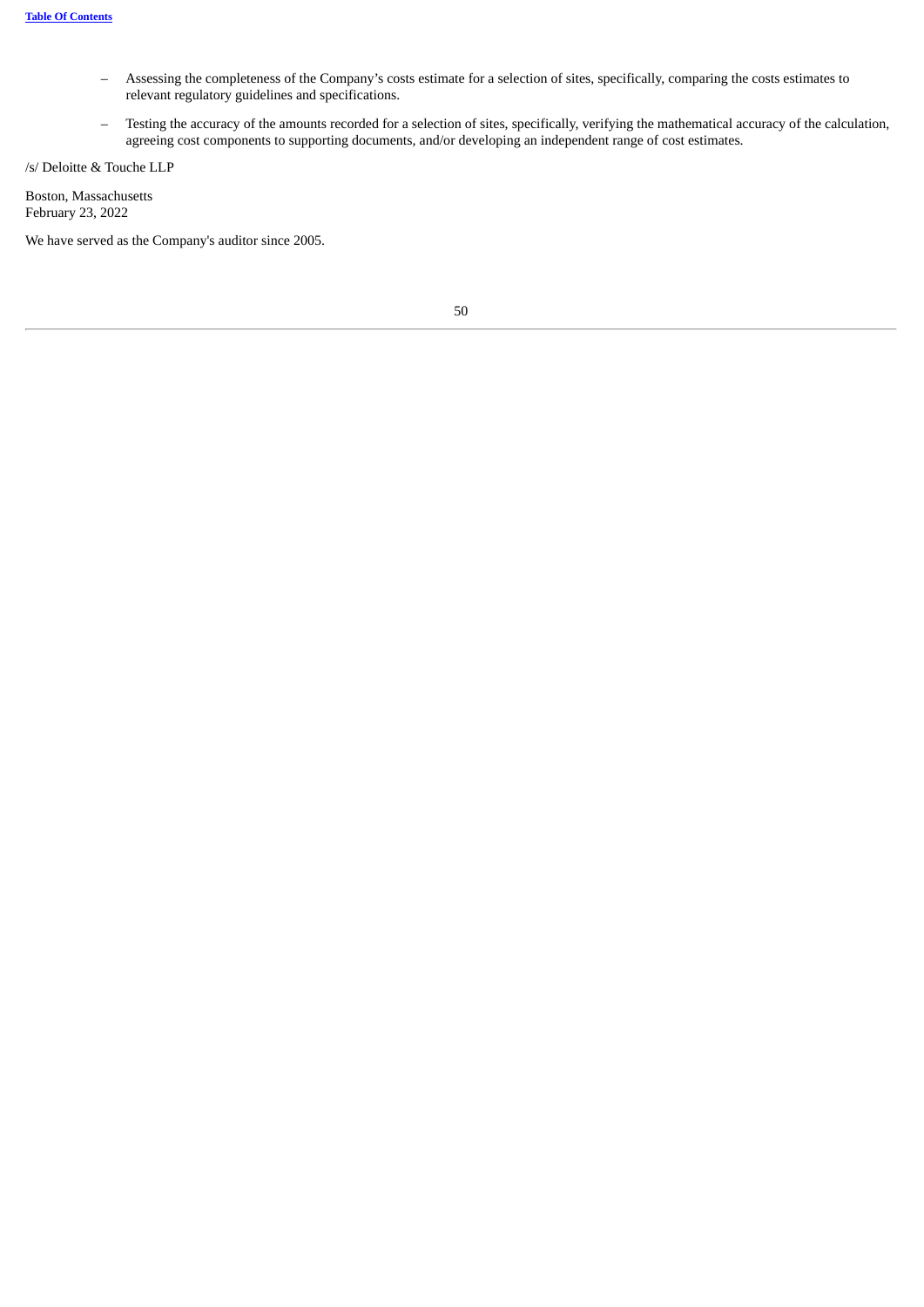# **CONSOLIDATED BALANCE SHEETS (dollars in thousands)**

| 2021<br>2020<br><b>ASSETS</b><br><b>Current assets:</b><br>\$<br>519,101<br>452,575<br>-\$<br>Cash and cash equivalents<br>Short-term marketable securities<br>81,724<br>51,857<br>792,734<br>611,534<br>Accounts receivable, net of allowances aggregating \$40,140 and \$44,749, respectively<br>94,963<br>55,681<br>Unbilled accounts receivable<br>Inventories and supplies<br>250,692<br>220,498<br>68,483<br>67,051<br>Prepaid expenses and other current assets<br>1,525,722<br>Total current assets<br>1,741,171<br>Property, plant and equipment, net<br>1,863,175<br>1,525,298<br><b>Other assets:</b><br>Operating lease right-of-use assets<br>161,797<br>150,341<br>527,023<br>Goodwill<br>1,227,042<br>Permits and other intangibles, net<br>644,912<br>386,620<br>Other<br>15,602<br>16,516<br>2,049,353<br>1,080,500<br>Total other assets<br>\$<br>5,653,699<br>$\mathfrak{S}$<br>4,131,520<br>Total assets<br><b>LIABILITIES AND STOCKHOLDERS' EQUITY</b><br><b>Current liabilities:</b><br>\$<br>Current portion of long-term debt<br>17,535<br>-\$<br>7,535<br>Accounts payable<br>359,866<br>195,878<br>74,066<br>Deferred revenue<br>83,749<br>Accrued expenses and other current liabilities<br>295,823<br>391,414<br>Current portion of closure, post-closure and remedial liabilities<br>25,136<br>26,093<br>36,750<br>Current portion of operating lease liabilities<br>47,614<br>Total current liabilities<br>925,314<br>636,145<br><b>Other liabilities:</b><br>Closure and post-closure liabilities, less current portion of \$12,015 and \$13,903, respectively<br>74,023<br>87,088<br>98,752<br>102,623<br>Remedial liabilities, less current portion of \$13,121 and \$12,190, respectively<br>2,517,024<br>1,549,641<br>Long-term debt, less current portion<br>114,258<br>Operating lease liabilities, less current portion<br>117,991<br>230,097<br>Deferred tax liabilities<br>314,853<br>78,790<br>83,182<br>Other long-term liabilities<br>2,153,824<br>3,214,498<br>Total other liabilities<br>Commitments and contingent liabilities (See Note 17)<br><b>Stockholders' equity:</b><br>Common stock, \$0.01 par value:<br>Authorized 80,000,000 shares; issued and outstanding 54,419,321 and 54,772,696 shares, respectively<br>544<br>548<br>536,377<br>582,749<br>Additional paid-in capital<br>Accumulated other comprehensive loss<br>(196, 012)<br>(211, 477)<br>1,172,978<br>969,731<br>Accumulated earnings<br>1,513,887<br>1,341,551<br>Total stockholders' equity<br>\$<br>\$<br>4,131,520<br>5,653,699<br>Total liabilities and stockholders' equity |  | As of December 31 |  |  |
|--------------------------------------------------------------------------------------------------------------------------------------------------------------------------------------------------------------------------------------------------------------------------------------------------------------------------------------------------------------------------------------------------------------------------------------------------------------------------------------------------------------------------------------------------------------------------------------------------------------------------------------------------------------------------------------------------------------------------------------------------------------------------------------------------------------------------------------------------------------------------------------------------------------------------------------------------------------------------------------------------------------------------------------------------------------------------------------------------------------------------------------------------------------------------------------------------------------------------------------------------------------------------------------------------------------------------------------------------------------------------------------------------------------------------------------------------------------------------------------------------------------------------------------------------------------------------------------------------------------------------------------------------------------------------------------------------------------------------------------------------------------------------------------------------------------------------------------------------------------------------------------------------------------------------------------------------------------------------------------------------------------------------------------------------------------------------------------------------------------------------------------------------------------------------------------------------------------------------------------------------------------------------------------------------------------------------------------------------------------------------------------------------------------------------------------------------------------------------------------------------------------------------------------------------------------------------------------------------------|--|-------------------|--|--|
|                                                                                                                                                                                                                                                                                                                                                                                                                                                                                                                                                                                                                                                                                                                                                                                                                                                                                                                                                                                                                                                                                                                                                                                                                                                                                                                                                                                                                                                                                                                                                                                                                                                                                                                                                                                                                                                                                                                                                                                                                                                                                                                                                                                                                                                                                                                                                                                                                                                                                                                                                                                                        |  |                   |  |  |
|                                                                                                                                                                                                                                                                                                                                                                                                                                                                                                                                                                                                                                                                                                                                                                                                                                                                                                                                                                                                                                                                                                                                                                                                                                                                                                                                                                                                                                                                                                                                                                                                                                                                                                                                                                                                                                                                                                                                                                                                                                                                                                                                                                                                                                                                                                                                                                                                                                                                                                                                                                                                        |  |                   |  |  |
|                                                                                                                                                                                                                                                                                                                                                                                                                                                                                                                                                                                                                                                                                                                                                                                                                                                                                                                                                                                                                                                                                                                                                                                                                                                                                                                                                                                                                                                                                                                                                                                                                                                                                                                                                                                                                                                                                                                                                                                                                                                                                                                                                                                                                                                                                                                                                                                                                                                                                                                                                                                                        |  |                   |  |  |
|                                                                                                                                                                                                                                                                                                                                                                                                                                                                                                                                                                                                                                                                                                                                                                                                                                                                                                                                                                                                                                                                                                                                                                                                                                                                                                                                                                                                                                                                                                                                                                                                                                                                                                                                                                                                                                                                                                                                                                                                                                                                                                                                                                                                                                                                                                                                                                                                                                                                                                                                                                                                        |  |                   |  |  |
|                                                                                                                                                                                                                                                                                                                                                                                                                                                                                                                                                                                                                                                                                                                                                                                                                                                                                                                                                                                                                                                                                                                                                                                                                                                                                                                                                                                                                                                                                                                                                                                                                                                                                                                                                                                                                                                                                                                                                                                                                                                                                                                                                                                                                                                                                                                                                                                                                                                                                                                                                                                                        |  |                   |  |  |
|                                                                                                                                                                                                                                                                                                                                                                                                                                                                                                                                                                                                                                                                                                                                                                                                                                                                                                                                                                                                                                                                                                                                                                                                                                                                                                                                                                                                                                                                                                                                                                                                                                                                                                                                                                                                                                                                                                                                                                                                                                                                                                                                                                                                                                                                                                                                                                                                                                                                                                                                                                                                        |  |                   |  |  |
|                                                                                                                                                                                                                                                                                                                                                                                                                                                                                                                                                                                                                                                                                                                                                                                                                                                                                                                                                                                                                                                                                                                                                                                                                                                                                                                                                                                                                                                                                                                                                                                                                                                                                                                                                                                                                                                                                                                                                                                                                                                                                                                                                                                                                                                                                                                                                                                                                                                                                                                                                                                                        |  |                   |  |  |
|                                                                                                                                                                                                                                                                                                                                                                                                                                                                                                                                                                                                                                                                                                                                                                                                                                                                                                                                                                                                                                                                                                                                                                                                                                                                                                                                                                                                                                                                                                                                                                                                                                                                                                                                                                                                                                                                                                                                                                                                                                                                                                                                                                                                                                                                                                                                                                                                                                                                                                                                                                                                        |  |                   |  |  |
|                                                                                                                                                                                                                                                                                                                                                                                                                                                                                                                                                                                                                                                                                                                                                                                                                                                                                                                                                                                                                                                                                                                                                                                                                                                                                                                                                                                                                                                                                                                                                                                                                                                                                                                                                                                                                                                                                                                                                                                                                                                                                                                                                                                                                                                                                                                                                                                                                                                                                                                                                                                                        |  |                   |  |  |
|                                                                                                                                                                                                                                                                                                                                                                                                                                                                                                                                                                                                                                                                                                                                                                                                                                                                                                                                                                                                                                                                                                                                                                                                                                                                                                                                                                                                                                                                                                                                                                                                                                                                                                                                                                                                                                                                                                                                                                                                                                                                                                                                                                                                                                                                                                                                                                                                                                                                                                                                                                                                        |  |                   |  |  |
|                                                                                                                                                                                                                                                                                                                                                                                                                                                                                                                                                                                                                                                                                                                                                                                                                                                                                                                                                                                                                                                                                                                                                                                                                                                                                                                                                                                                                                                                                                                                                                                                                                                                                                                                                                                                                                                                                                                                                                                                                                                                                                                                                                                                                                                                                                                                                                                                                                                                                                                                                                                                        |  |                   |  |  |
|                                                                                                                                                                                                                                                                                                                                                                                                                                                                                                                                                                                                                                                                                                                                                                                                                                                                                                                                                                                                                                                                                                                                                                                                                                                                                                                                                                                                                                                                                                                                                                                                                                                                                                                                                                                                                                                                                                                                                                                                                                                                                                                                                                                                                                                                                                                                                                                                                                                                                                                                                                                                        |  |                   |  |  |
|                                                                                                                                                                                                                                                                                                                                                                                                                                                                                                                                                                                                                                                                                                                                                                                                                                                                                                                                                                                                                                                                                                                                                                                                                                                                                                                                                                                                                                                                                                                                                                                                                                                                                                                                                                                                                                                                                                                                                                                                                                                                                                                                                                                                                                                                                                                                                                                                                                                                                                                                                                                                        |  |                   |  |  |
|                                                                                                                                                                                                                                                                                                                                                                                                                                                                                                                                                                                                                                                                                                                                                                                                                                                                                                                                                                                                                                                                                                                                                                                                                                                                                                                                                                                                                                                                                                                                                                                                                                                                                                                                                                                                                                                                                                                                                                                                                                                                                                                                                                                                                                                                                                                                                                                                                                                                                                                                                                                                        |  |                   |  |  |
|                                                                                                                                                                                                                                                                                                                                                                                                                                                                                                                                                                                                                                                                                                                                                                                                                                                                                                                                                                                                                                                                                                                                                                                                                                                                                                                                                                                                                                                                                                                                                                                                                                                                                                                                                                                                                                                                                                                                                                                                                                                                                                                                                                                                                                                                                                                                                                                                                                                                                                                                                                                                        |  |                   |  |  |
|                                                                                                                                                                                                                                                                                                                                                                                                                                                                                                                                                                                                                                                                                                                                                                                                                                                                                                                                                                                                                                                                                                                                                                                                                                                                                                                                                                                                                                                                                                                                                                                                                                                                                                                                                                                                                                                                                                                                                                                                                                                                                                                                                                                                                                                                                                                                                                                                                                                                                                                                                                                                        |  |                   |  |  |
|                                                                                                                                                                                                                                                                                                                                                                                                                                                                                                                                                                                                                                                                                                                                                                                                                                                                                                                                                                                                                                                                                                                                                                                                                                                                                                                                                                                                                                                                                                                                                                                                                                                                                                                                                                                                                                                                                                                                                                                                                                                                                                                                                                                                                                                                                                                                                                                                                                                                                                                                                                                                        |  |                   |  |  |
|                                                                                                                                                                                                                                                                                                                                                                                                                                                                                                                                                                                                                                                                                                                                                                                                                                                                                                                                                                                                                                                                                                                                                                                                                                                                                                                                                                                                                                                                                                                                                                                                                                                                                                                                                                                                                                                                                                                                                                                                                                                                                                                                                                                                                                                                                                                                                                                                                                                                                                                                                                                                        |  |                   |  |  |
|                                                                                                                                                                                                                                                                                                                                                                                                                                                                                                                                                                                                                                                                                                                                                                                                                                                                                                                                                                                                                                                                                                                                                                                                                                                                                                                                                                                                                                                                                                                                                                                                                                                                                                                                                                                                                                                                                                                                                                                                                                                                                                                                                                                                                                                                                                                                                                                                                                                                                                                                                                                                        |  |                   |  |  |
|                                                                                                                                                                                                                                                                                                                                                                                                                                                                                                                                                                                                                                                                                                                                                                                                                                                                                                                                                                                                                                                                                                                                                                                                                                                                                                                                                                                                                                                                                                                                                                                                                                                                                                                                                                                                                                                                                                                                                                                                                                                                                                                                                                                                                                                                                                                                                                                                                                                                                                                                                                                                        |  |                   |  |  |
|                                                                                                                                                                                                                                                                                                                                                                                                                                                                                                                                                                                                                                                                                                                                                                                                                                                                                                                                                                                                                                                                                                                                                                                                                                                                                                                                                                                                                                                                                                                                                                                                                                                                                                                                                                                                                                                                                                                                                                                                                                                                                                                                                                                                                                                                                                                                                                                                                                                                                                                                                                                                        |  |                   |  |  |
|                                                                                                                                                                                                                                                                                                                                                                                                                                                                                                                                                                                                                                                                                                                                                                                                                                                                                                                                                                                                                                                                                                                                                                                                                                                                                                                                                                                                                                                                                                                                                                                                                                                                                                                                                                                                                                                                                                                                                                                                                                                                                                                                                                                                                                                                                                                                                                                                                                                                                                                                                                                                        |  |                   |  |  |
|                                                                                                                                                                                                                                                                                                                                                                                                                                                                                                                                                                                                                                                                                                                                                                                                                                                                                                                                                                                                                                                                                                                                                                                                                                                                                                                                                                                                                                                                                                                                                                                                                                                                                                                                                                                                                                                                                                                                                                                                                                                                                                                                                                                                                                                                                                                                                                                                                                                                                                                                                                                                        |  |                   |  |  |
|                                                                                                                                                                                                                                                                                                                                                                                                                                                                                                                                                                                                                                                                                                                                                                                                                                                                                                                                                                                                                                                                                                                                                                                                                                                                                                                                                                                                                                                                                                                                                                                                                                                                                                                                                                                                                                                                                                                                                                                                                                                                                                                                                                                                                                                                                                                                                                                                                                                                                                                                                                                                        |  |                   |  |  |
|                                                                                                                                                                                                                                                                                                                                                                                                                                                                                                                                                                                                                                                                                                                                                                                                                                                                                                                                                                                                                                                                                                                                                                                                                                                                                                                                                                                                                                                                                                                                                                                                                                                                                                                                                                                                                                                                                                                                                                                                                                                                                                                                                                                                                                                                                                                                                                                                                                                                                                                                                                                                        |  |                   |  |  |
|                                                                                                                                                                                                                                                                                                                                                                                                                                                                                                                                                                                                                                                                                                                                                                                                                                                                                                                                                                                                                                                                                                                                                                                                                                                                                                                                                                                                                                                                                                                                                                                                                                                                                                                                                                                                                                                                                                                                                                                                                                                                                                                                                                                                                                                                                                                                                                                                                                                                                                                                                                                                        |  |                   |  |  |
|                                                                                                                                                                                                                                                                                                                                                                                                                                                                                                                                                                                                                                                                                                                                                                                                                                                                                                                                                                                                                                                                                                                                                                                                                                                                                                                                                                                                                                                                                                                                                                                                                                                                                                                                                                                                                                                                                                                                                                                                                                                                                                                                                                                                                                                                                                                                                                                                                                                                                                                                                                                                        |  |                   |  |  |
|                                                                                                                                                                                                                                                                                                                                                                                                                                                                                                                                                                                                                                                                                                                                                                                                                                                                                                                                                                                                                                                                                                                                                                                                                                                                                                                                                                                                                                                                                                                                                                                                                                                                                                                                                                                                                                                                                                                                                                                                                                                                                                                                                                                                                                                                                                                                                                                                                                                                                                                                                                                                        |  |                   |  |  |
|                                                                                                                                                                                                                                                                                                                                                                                                                                                                                                                                                                                                                                                                                                                                                                                                                                                                                                                                                                                                                                                                                                                                                                                                                                                                                                                                                                                                                                                                                                                                                                                                                                                                                                                                                                                                                                                                                                                                                                                                                                                                                                                                                                                                                                                                                                                                                                                                                                                                                                                                                                                                        |  |                   |  |  |
|                                                                                                                                                                                                                                                                                                                                                                                                                                                                                                                                                                                                                                                                                                                                                                                                                                                                                                                                                                                                                                                                                                                                                                                                                                                                                                                                                                                                                                                                                                                                                                                                                                                                                                                                                                                                                                                                                                                                                                                                                                                                                                                                                                                                                                                                                                                                                                                                                                                                                                                                                                                                        |  |                   |  |  |
|                                                                                                                                                                                                                                                                                                                                                                                                                                                                                                                                                                                                                                                                                                                                                                                                                                                                                                                                                                                                                                                                                                                                                                                                                                                                                                                                                                                                                                                                                                                                                                                                                                                                                                                                                                                                                                                                                                                                                                                                                                                                                                                                                                                                                                                                                                                                                                                                                                                                                                                                                                                                        |  |                   |  |  |
|                                                                                                                                                                                                                                                                                                                                                                                                                                                                                                                                                                                                                                                                                                                                                                                                                                                                                                                                                                                                                                                                                                                                                                                                                                                                                                                                                                                                                                                                                                                                                                                                                                                                                                                                                                                                                                                                                                                                                                                                                                                                                                                                                                                                                                                                                                                                                                                                                                                                                                                                                                                                        |  |                   |  |  |
|                                                                                                                                                                                                                                                                                                                                                                                                                                                                                                                                                                                                                                                                                                                                                                                                                                                                                                                                                                                                                                                                                                                                                                                                                                                                                                                                                                                                                                                                                                                                                                                                                                                                                                                                                                                                                                                                                                                                                                                                                                                                                                                                                                                                                                                                                                                                                                                                                                                                                                                                                                                                        |  |                   |  |  |
|                                                                                                                                                                                                                                                                                                                                                                                                                                                                                                                                                                                                                                                                                                                                                                                                                                                                                                                                                                                                                                                                                                                                                                                                                                                                                                                                                                                                                                                                                                                                                                                                                                                                                                                                                                                                                                                                                                                                                                                                                                                                                                                                                                                                                                                                                                                                                                                                                                                                                                                                                                                                        |  |                   |  |  |
|                                                                                                                                                                                                                                                                                                                                                                                                                                                                                                                                                                                                                                                                                                                                                                                                                                                                                                                                                                                                                                                                                                                                                                                                                                                                                                                                                                                                                                                                                                                                                                                                                                                                                                                                                                                                                                                                                                                                                                                                                                                                                                                                                                                                                                                                                                                                                                                                                                                                                                                                                                                                        |  |                   |  |  |
|                                                                                                                                                                                                                                                                                                                                                                                                                                                                                                                                                                                                                                                                                                                                                                                                                                                                                                                                                                                                                                                                                                                                                                                                                                                                                                                                                                                                                                                                                                                                                                                                                                                                                                                                                                                                                                                                                                                                                                                                                                                                                                                                                                                                                                                                                                                                                                                                                                                                                                                                                                                                        |  |                   |  |  |
|                                                                                                                                                                                                                                                                                                                                                                                                                                                                                                                                                                                                                                                                                                                                                                                                                                                                                                                                                                                                                                                                                                                                                                                                                                                                                                                                                                                                                                                                                                                                                                                                                                                                                                                                                                                                                                                                                                                                                                                                                                                                                                                                                                                                                                                                                                                                                                                                                                                                                                                                                                                                        |  |                   |  |  |
|                                                                                                                                                                                                                                                                                                                                                                                                                                                                                                                                                                                                                                                                                                                                                                                                                                                                                                                                                                                                                                                                                                                                                                                                                                                                                                                                                                                                                                                                                                                                                                                                                                                                                                                                                                                                                                                                                                                                                                                                                                                                                                                                                                                                                                                                                                                                                                                                                                                                                                                                                                                                        |  |                   |  |  |
|                                                                                                                                                                                                                                                                                                                                                                                                                                                                                                                                                                                                                                                                                                                                                                                                                                                                                                                                                                                                                                                                                                                                                                                                                                                                                                                                                                                                                                                                                                                                                                                                                                                                                                                                                                                                                                                                                                                                                                                                                                                                                                                                                                                                                                                                                                                                                                                                                                                                                                                                                                                                        |  |                   |  |  |
|                                                                                                                                                                                                                                                                                                                                                                                                                                                                                                                                                                                                                                                                                                                                                                                                                                                                                                                                                                                                                                                                                                                                                                                                                                                                                                                                                                                                                                                                                                                                                                                                                                                                                                                                                                                                                                                                                                                                                                                                                                                                                                                                                                                                                                                                                                                                                                                                                                                                                                                                                                                                        |  |                   |  |  |
|                                                                                                                                                                                                                                                                                                                                                                                                                                                                                                                                                                                                                                                                                                                                                                                                                                                                                                                                                                                                                                                                                                                                                                                                                                                                                                                                                                                                                                                                                                                                                                                                                                                                                                                                                                                                                                                                                                                                                                                                                                                                                                                                                                                                                                                                                                                                                                                                                                                                                                                                                                                                        |  |                   |  |  |
|                                                                                                                                                                                                                                                                                                                                                                                                                                                                                                                                                                                                                                                                                                                                                                                                                                                                                                                                                                                                                                                                                                                                                                                                                                                                                                                                                                                                                                                                                                                                                                                                                                                                                                                                                                                                                                                                                                                                                                                                                                                                                                                                                                                                                                                                                                                                                                                                                                                                                                                                                                                                        |  |                   |  |  |
|                                                                                                                                                                                                                                                                                                                                                                                                                                                                                                                                                                                                                                                                                                                                                                                                                                                                                                                                                                                                                                                                                                                                                                                                                                                                                                                                                                                                                                                                                                                                                                                                                                                                                                                                                                                                                                                                                                                                                                                                                                                                                                                                                                                                                                                                                                                                                                                                                                                                                                                                                                                                        |  |                   |  |  |
|                                                                                                                                                                                                                                                                                                                                                                                                                                                                                                                                                                                                                                                                                                                                                                                                                                                                                                                                                                                                                                                                                                                                                                                                                                                                                                                                                                                                                                                                                                                                                                                                                                                                                                                                                                                                                                                                                                                                                                                                                                                                                                                                                                                                                                                                                                                                                                                                                                                                                                                                                                                                        |  |                   |  |  |

<span id="page-52-0"></span>The accompanying notes are an integral part of these consolidated financial statements.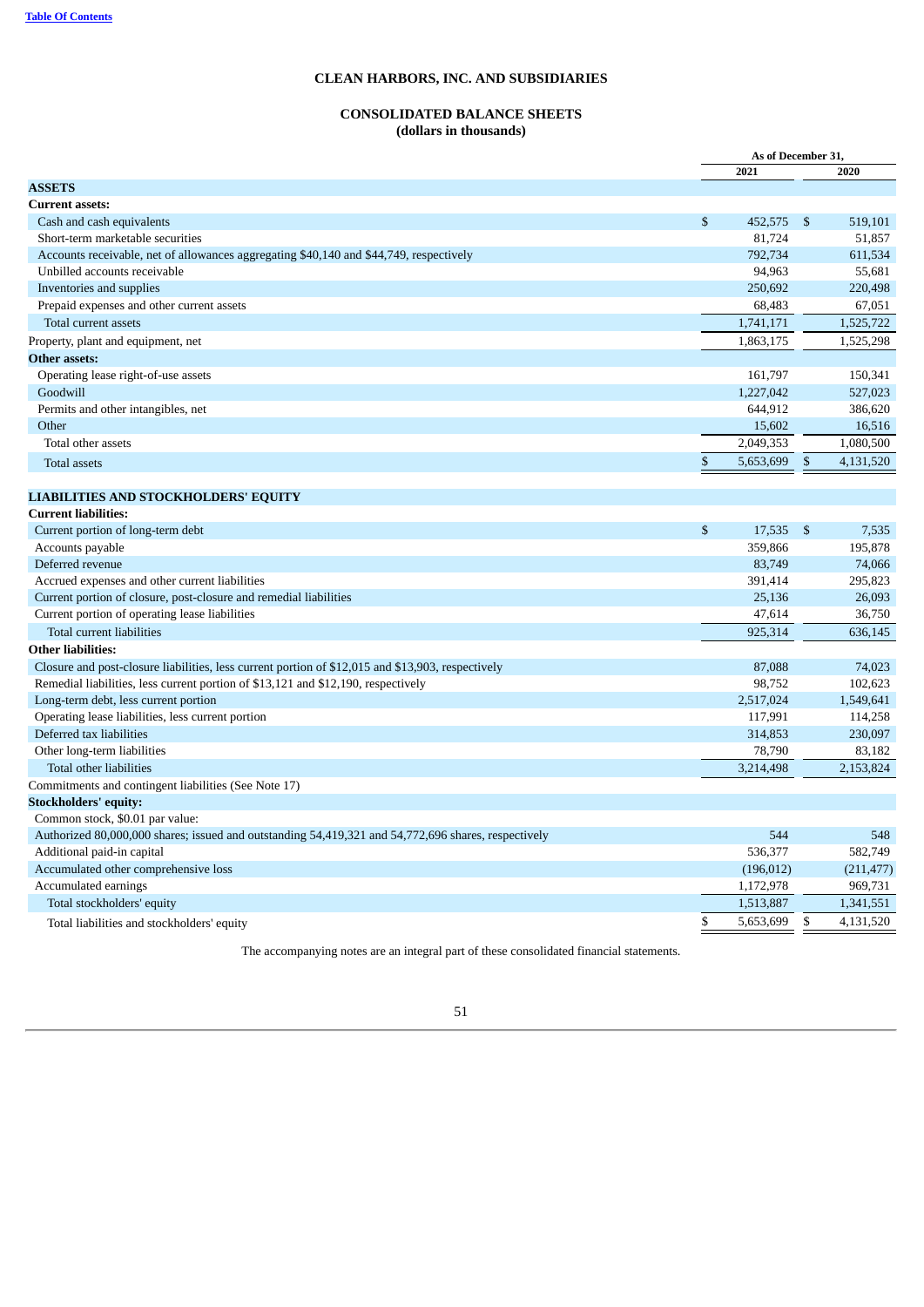# **CONSOLIDATED STATEMENTS OF OPERATIONS (in thousands except per share amounts)**

|                                                                                        | For the years ended December 31, |           |    |           |      |           |  |
|----------------------------------------------------------------------------------------|----------------------------------|-----------|----|-----------|------|-----------|--|
|                                                                                        |                                  | 2021      |    | 2020      |      | 2019      |  |
| <b>Revenues:</b>                                                                       |                                  |           |    |           |      |           |  |
| Service revenues                                                                       | \$                               | 3,048,019 | \$ | 2,724,584 | - \$ | 2,842,881 |  |
| Product revenues                                                                       |                                  | 757,547   |    | 419,513   |      | 569,309   |  |
| Total revenues                                                                         |                                  | 3,805,566 |    | 3,144,097 |      | 3,412,190 |  |
| Cost of revenues: (exclusive of items shown separately below)                          |                                  |           |    |           |      |           |  |
| Service revenues                                                                       |                                  | 2,105,043 |    | 1,786,718 |      | 1,945,021 |  |
| <b>Product revenues</b>                                                                |                                  | 504,794   |    | 351,033   |      | 442,798   |  |
| Total cost of revenues                                                                 |                                  | 2,609,837 |    | 2,137,751 |      | 2,387,819 |  |
| Selling, general and administrative expenses                                           |                                  | 537,962   |    | 451,044   |      | 484,054   |  |
| Accretion of environmental liabilities                                                 |                                  | 11,745    |    | 11,051    |      | 10,136    |  |
| Depreciation and amortization                                                          |                                  | 298,135   |    | 292,915   |      | 300,725   |  |
| <b>Income from operations</b>                                                          |                                  | 347,887   |    | 251,336   |      | 229,456   |  |
| Other (expense) income, net                                                            |                                  | (515)     |    | (290)     |      | 2,897     |  |
| Loss on early extinguishment of debt                                                   |                                  |           |    |           |      | (6, 131)  |  |
| (Loss) gain on sale of businesses                                                      |                                  |           |    | (3,376)   |      | 687       |  |
| Interest expense, net of interest income of \$2,218, \$3,462 and \$4,227, respectively |                                  | (77, 657) |    | (73, 120) |      | (78, 670) |  |
| Income before provision for income taxes                                               |                                  | 269,715   |    | 174,550   |      | 148,239   |  |
| Provision for income taxes                                                             |                                  | 66.468    |    | 39,713    |      | 50,499    |  |
| <b>Net income</b>                                                                      | \$                               | 203,247   | \$ | 134,837   | \$   | 97,740    |  |
| <b>Earnings per share:</b>                                                             |                                  |           |    |           |      |           |  |
| <b>Basic</b>                                                                           | \$                               | 3.73      | \$ | 2.43      | \$   | 1.75      |  |
| Diluted                                                                                | \$                               | 3.71      | S  | 2.42      | S    | 1.74      |  |
| Shares used to compute earnings per share - Basic                                      |                                  | 54,514    |    | 55,479    |      | 55,845    |  |
| Shares used to compute earnings per share - Diluted                                    |                                  | 54,761    |    | 55,690    |      | 56,129    |  |

<span id="page-53-0"></span>The accompanying notes are an integral part of these consolidated financial statements.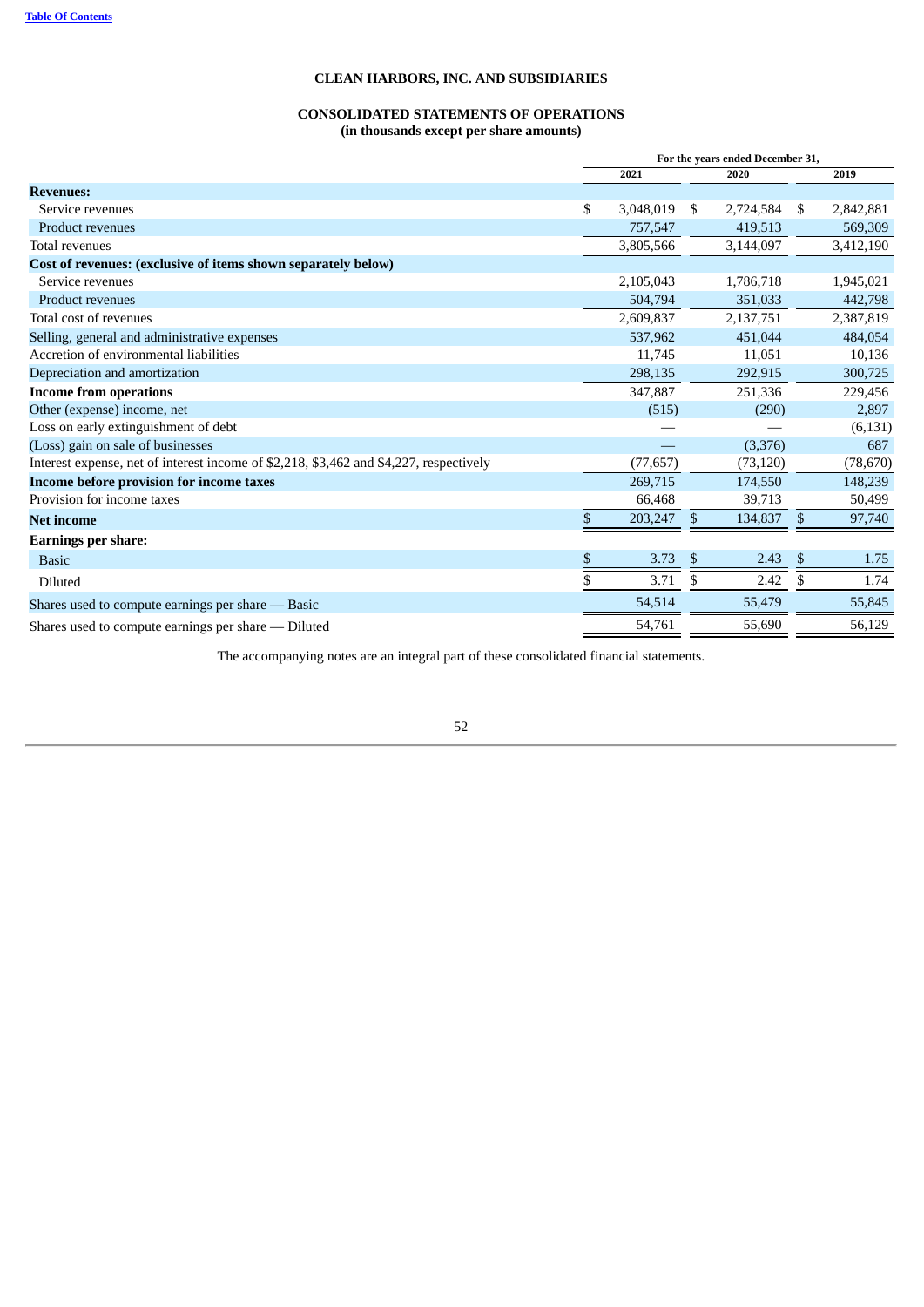# **CONSOLIDATED STATEMENTS OF COMPREHENSIVE INCOME (in thousands)**

|                                                                                              |   | For the years ended December 31, |          |           |  |           |  |  |
|----------------------------------------------------------------------------------------------|---|----------------------------------|----------|-----------|--|-----------|--|--|
|                                                                                              |   | 2021                             |          | 2020      |  | 2019      |  |  |
| Net income                                                                                   | æ | 203,247                          | <b>S</b> | 134,837   |  | 97,740    |  |  |
| Other comprehensive income (loss), net of tax:                                               |   |                                  |          |           |  |           |  |  |
| Unrealized loss on available-for-sale securities                                             |   | (285)                            |          | (8)       |  | (120)     |  |  |
| Reclassification adjustment for loss on available-for-sale securities included in net income |   |                                  |          |           |  | 332       |  |  |
| Unrealized gain (loss) on interest rate hedge                                                |   | 6,235                            |          | (20, 970) |  | (14, 401) |  |  |
| Reclassification adjustment for loss on interest rate hedge included in net income           |   | 10,011                           |          | 8.180     |  | 2,335     |  |  |
| Unrealized gain (loss) on net pension liability                                              |   | 1,094                            |          | (189)     |  | 44        |  |  |
| Foreign currency translation adjustments                                                     |   | (1,590)                          |          | 11,561    |  | 25,130    |  |  |
| Other comprehensive income (loss), net of tax                                                |   | 15,465                           |          | (1,426)   |  | 13,320    |  |  |
| Comprehensive income                                                                         |   | 218,712                          |          | 133,411   |  | 111,060   |  |  |

<span id="page-54-0"></span>The accompanying notes are an integral part of these consolidated financial statements.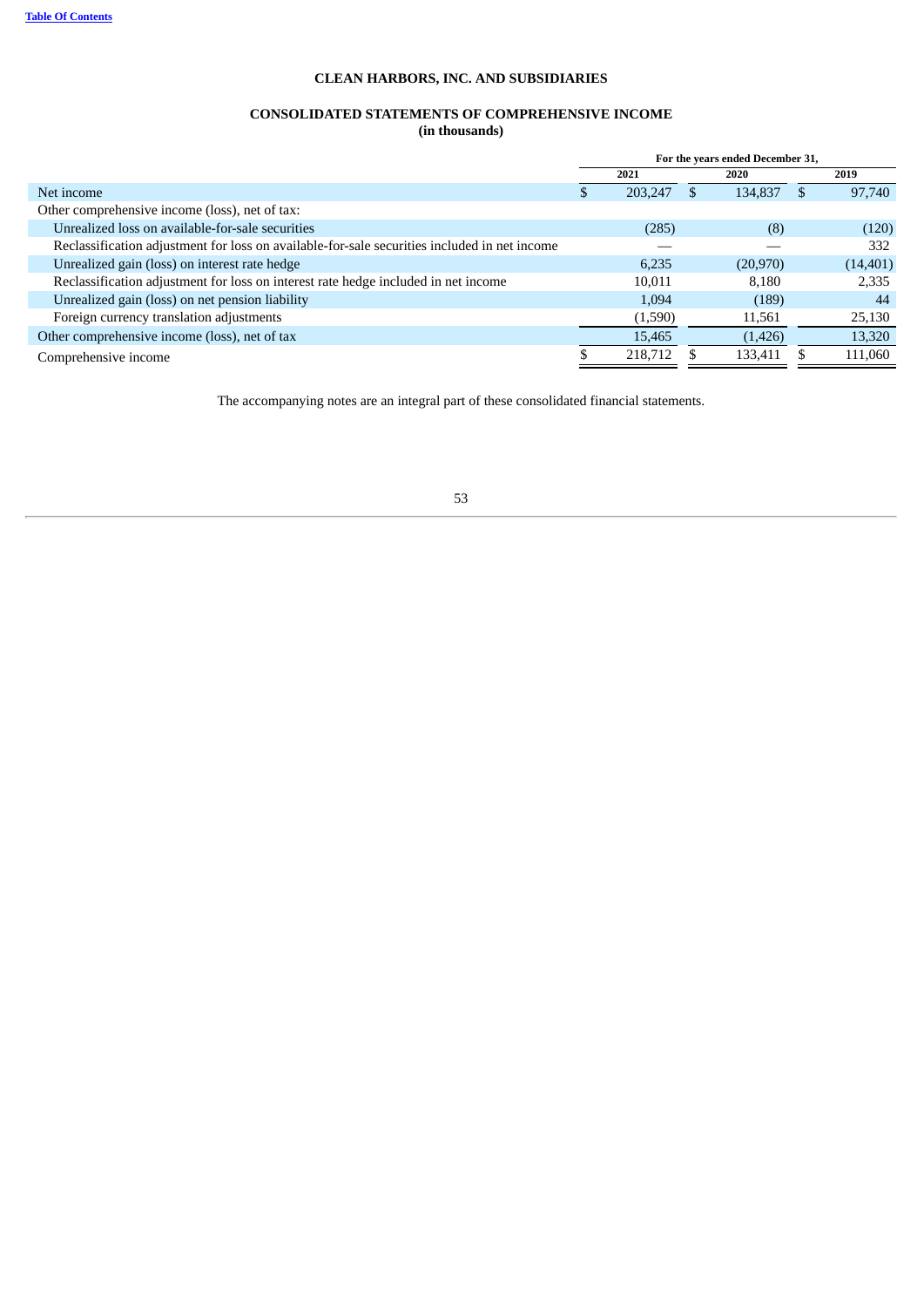# **CLEAN HARBORS, INC. AND SUBSIDIARIES CONSOLIDATED STATEMENTS OF CASH FLOWS (in thousands)**

|                                                                            | For the years ended December 31, |                  |    |                  |    |            |  |  |
|----------------------------------------------------------------------------|----------------------------------|------------------|----|------------------|----|------------|--|--|
|                                                                            |                                  | 2021             |    | 2020             |    | 2019       |  |  |
| Cash flows from operating activities:                                      |                                  |                  |    |                  |    |            |  |  |
| Net income                                                                 | \$                               | 203,247          | \$ | 134,837          | \$ | 97,740     |  |  |
| Adjustments to reconcile net income to net cash from operating activities: |                                  |                  |    |                  |    |            |  |  |
| Depreciation and amortization                                              |                                  | 298,135          |    | 292,915          |    | 300,725    |  |  |
| Allowance for doubtful accounts                                            |                                  | 8,018            |    | 10,133           |    | 2,408      |  |  |
| Amortization of deferred financing costs and debt discount                 |                                  | 4,245            |    | 3,666            |    | 3,809      |  |  |
| Accretion of environmental liabilities                                     |                                  | 11,745           |    | 11,051           |    | 10,136     |  |  |
| Changes in environmental liability estimates                               |                                  | 2,979            |    | 10,698           |    | (332)      |  |  |
| Deferred income taxes                                                      |                                  | 1,482            |    | (9,748)          |    | 8,005      |  |  |
| Other expense (income), net                                                |                                  | 515              |    | 290              |    | (2,897)    |  |  |
| Stock-based compensation                                                   |                                  | 18,839           |    | 18,502           |    | 17,816     |  |  |
| Loss (gain) on sale of businesses                                          |                                  |                  |    | 3,376            |    | (687)      |  |  |
| Loss on early extinguishment of debt                                       |                                  |                  |    |                  |    | 6,131      |  |  |
| Environmental expenditures                                                 |                                  | (15,506)         |    | (12, 401)        |    | (18,701)   |  |  |
| Changes in assets and liabilities, net of acquisitions:                    |                                  |                  |    |                  |    |            |  |  |
| Accounts receivable and unbilled accounts receivable                       |                                  | (96, 551)        |    | 22,422           |    | (33, 271)  |  |  |
| Inventories and supplies                                                   |                                  | (31,689)         |    | (7,933)          |    | (15,869)   |  |  |
| Other current and non-current assets                                       |                                  | 9,268            |    | (12,602)         |    | (14, 421)  |  |  |
| Accounts payable                                                           |                                  | 108,398          |    | (80, 328)        |    | 7,153      |  |  |
| Other current and long-term liabilities                                    |                                  | 22,872           |    | 45,719           |    | 45,447     |  |  |
| Net cash from operating activities                                         |                                  | 545,997          |    | 430,597          |    | 413,192    |  |  |
| Cash flows used in investing activities:                                   |                                  |                  |    |                  |    |            |  |  |
| Additions to property, plant and equipment                                 |                                  | (241, 856)       |    | (196, 256)       |    | (216, 324) |  |  |
| Proceeds from sale and disposal of fixed assets                            |                                  | 22,156           |    | 9,623            |    | 11,655     |  |  |
| Acquisitions, net of cash acquired                                         |                                  | (1,253,232)      |    | (8,839)          |    | (29, 363)  |  |  |
| Additions to intangible assets including costs to obtain or renew permits  |                                  | (3, 848)         |    | (2,029)          |    | (3,904)    |  |  |
| Purchases of available-for-sale securities                                 |                                  | (129, 234)       |    | (70, 891)        |    | (35, 836)  |  |  |
| Proceeds from sale of available-for-sale securities                        |                                  | 98,412           |    | 61,220           |    | 51,202     |  |  |
| Proceeds from sale of businesses, net of transactional costs               |                                  |                  |    | 7,712            |    | 4,714      |  |  |
| Net cash used in investing activities                                      |                                  | (1,507,602)      |    | (199, 460)       |    | (217, 856) |  |  |
| Cash flows from (used in) financing activities:                            |                                  |                  |    |                  |    |            |  |  |
| Change in uncashed checks                                                  |                                  | (1,806)          |    | 5,404            |    | (3,705)    |  |  |
| Tax payments related to withholdings on vested restricted stock            |                                  | (10, 805)        |    | (5, 331)         |    | (7, 429)   |  |  |
| Repurchases of common stock                                                |                                  | (54, 410)        |    | (74, 844)        |    | (21, 390)  |  |  |
| Deferred financing costs paid                                              |                                  | (13, 737)        |    | (2,171)          |    | (10,079)   |  |  |
| Payments on finance leases                                                 |                                  | (8, 458)         |    | (4,469)          |    | (586)      |  |  |
| Premiums paid on early extinguishment of debt                              |                                  |                  |    |                  |    | (2,701)    |  |  |
| Principal payments on debt                                                 |                                  | (7,535)          |    | (7,535)          |    | (852, 535) |  |  |
| Proceeds from issuance of debt, net of discount                            |                                  | 995,000          |    |                  |    | 845,000    |  |  |
| Borrowings from revolving credit facility                                  |                                  |                  |    | 150,000          |    |            |  |  |
| Payments on revolving credit facility                                      |                                  |                  |    | (150,000)        |    |            |  |  |
| Net cash from (used in) financing activities                               |                                  | 898,249          |    | (88, 946)        |    | (53, 425)  |  |  |
| Effect of exchange rate change on cash                                     |                                  | (3, 170)         |    | 4,919            |    | 3,573      |  |  |
| (Decrease) increase in cash and cash equivalents                           |                                  | (66, 526)        |    | 147,110          |    | 145,484    |  |  |
| Cash and cash equivalents, beginning of year                               |                                  | 519,101          |    | 371,991          |    | 226,507    |  |  |
| Cash and cash equivalents, end of year                                     | \$                               | 452,575          | \$ | 519,101 \$       |    | 371,991    |  |  |
| Supplemental information:                                                  |                                  |                  |    |                  |    |            |  |  |
| Cash payments for interest and income taxes:                               |                                  |                  |    |                  |    |            |  |  |
| Interest paid                                                              |                                  |                  |    |                  |    |            |  |  |
| Income taxes paid, net of refunds                                          | \$                               | 73,440<br>65,192 | \$ | 72,535<br>53,123 | \$ | 60,852     |  |  |
| Non-cash investing activities:                                             |                                  |                  |    |                  |    | 27,035     |  |  |
| Property, plant and equipment accrued                                      |                                  | 19,264           |    | 3,536            |    | 30,964     |  |  |
|                                                                            |                                  |                  |    |                  |    |            |  |  |

<span id="page-55-0"></span>The accompanying notes are an integral part of these consolidated financial statements.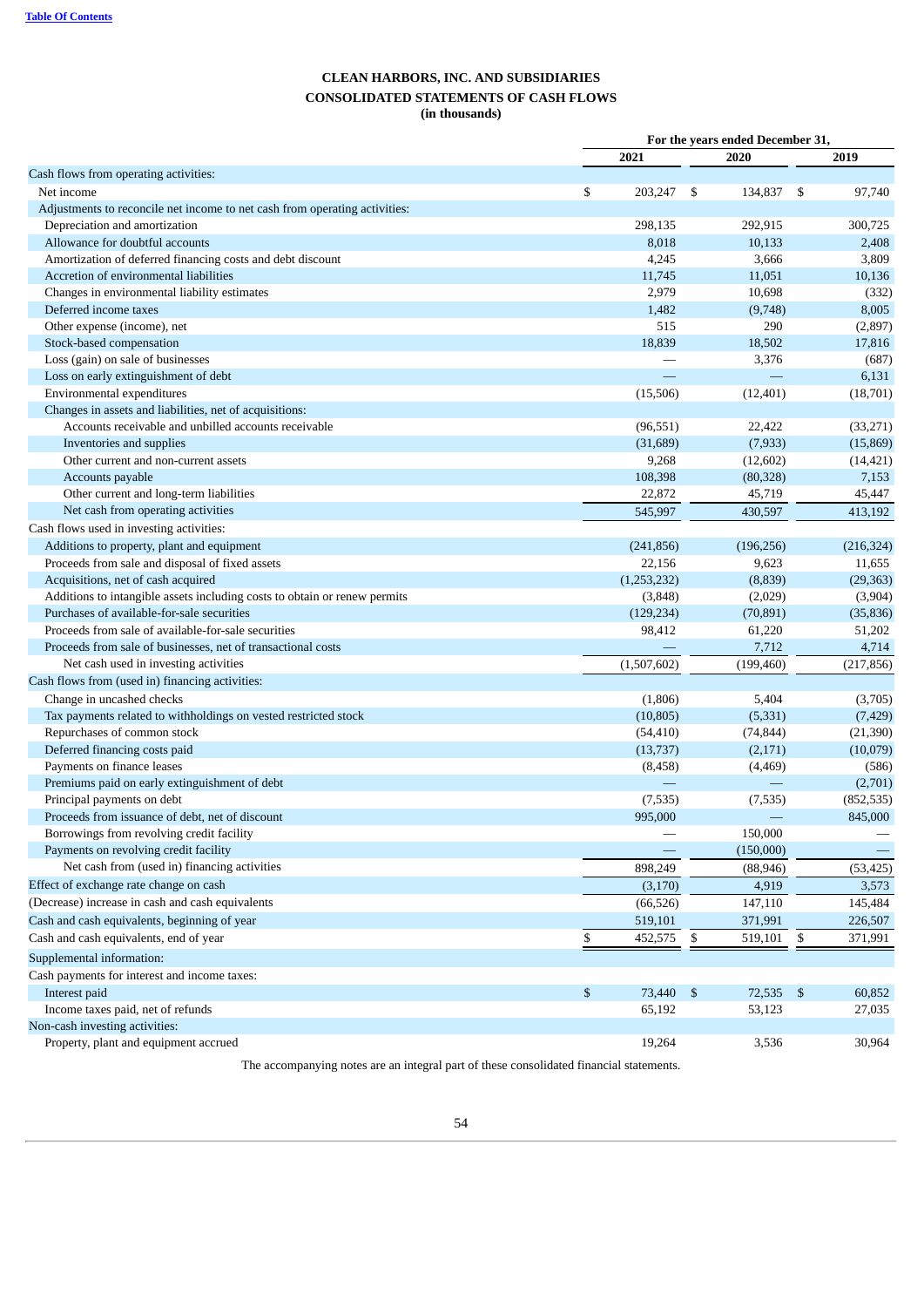# **CONSOLIDATED STATEMENTS OF STOCKHOLDERS' EQUITY (in thousands)**

|                                                                                            | <b>Common Stock</b>        |                            |                                                | <b>Accumulated</b>             |                                       |              |                                                |
|--------------------------------------------------------------------------------------------|----------------------------|----------------------------|------------------------------------------------|--------------------------------|---------------------------------------|--------------|------------------------------------------------|
|                                                                                            | Number of<br><b>Shares</b> | \$0.01 Par<br><b>Value</b> | <b>Additional</b><br>Paid-in<br><b>Capital</b> | Other<br>Comprehensive<br>Loss | <b>Accumulated</b><br><b>Earnings</b> |              | <b>Total</b><br>Stockholders'<br><b>Equity</b> |
| <b>Balance at January 1, 2019</b>                                                          | 55,847                     | \$<br>558                  | $\sqrt[6]{\frac{1}{2}}$<br>655,415             | -\$<br>$(223,371)$ \$          | 737,154                               | $\mathbb{S}$ | 1,169,756                                      |
| Net income                                                                                 |                            |                            |                                                |                                | 97,740                                |              | 97,740                                         |
| Other comprehensive income                                                                 |                            |                            |                                                | 13,320                         |                                       |              | 13,320                                         |
| Stock-based compensation                                                                   |                            |                            | 17,816                                         |                                |                                       |              | 17,816                                         |
| Issuance of common stock for restricted share<br>vesting, net of employee tax withholdings | 249                        | 3                          | (7, 432)                                       |                                |                                       |              | (7, 429)                                       |
| Repurchases of common stock                                                                | (298)                      | (3)                        | (21, 387)                                      |                                |                                       |              | (21,390)                                       |
| <b>Balance at December 31, 2019</b>                                                        | 55,798                     | 558                        | 644,412                                        | (210, 051)                     | 834,894                               |              | 1,269,813                                      |
| Net income                                                                                 |                            |                            |                                                |                                | 134,837                               |              | 134,837                                        |
| Other comprehensive loss                                                                   |                            |                            |                                                | (1,426)                        |                                       |              | (1,426)                                        |
| Stock-based compensation                                                                   |                            |                            | 18,502                                         |                                |                                       |              | 18,502                                         |
| Issuance of common stock for restricted share<br>vesting, net of employee tax withholdings | 179                        | $\overline{2}$             | (5,333)                                        |                                |                                       |              | (5,331)                                        |
| Repurchases of common stock                                                                | (1,204)                    | (12)                       | (74, 832)                                      |                                |                                       |              | (74, 844)                                      |
| <b>Balance at December 31, 2020</b>                                                        | 54,773                     | 548                        | 582,749                                        | (211, 477)                     | 969,731                               |              | 1,341,551                                      |
| Net income                                                                                 |                            |                            |                                                |                                | 203,247                               |              | 203,247                                        |
| Other comprehensive income                                                                 |                            |                            |                                                | 15,465                         |                                       |              | 15,465                                         |
| Stock-based compensation                                                                   |                            |                            | 18,839                                         |                                |                                       |              | 18,839                                         |
| Issuance of common stock for restricted share<br>vesting, net of employee tax withholdings | 235                        | $\overline{2}$             | (10, 807)                                      |                                |                                       |              | (10, 805)                                      |
| Repurchases of common stock                                                                | (589)                      | (6)                        | (54, 404)                                      |                                |                                       |              | (54, 410)                                      |
| <b>Balance at December 31, 2021</b>                                                        | 54,419                     | \$<br>544                  | $\mathbb{S}$<br>536,377                        | $(196, 012)$ \$<br>\$          | 1,172,978                             | \$           | 1,513,887                                      |

<span id="page-56-0"></span>The accompanying notes are an integral part of these consolidated financial statements.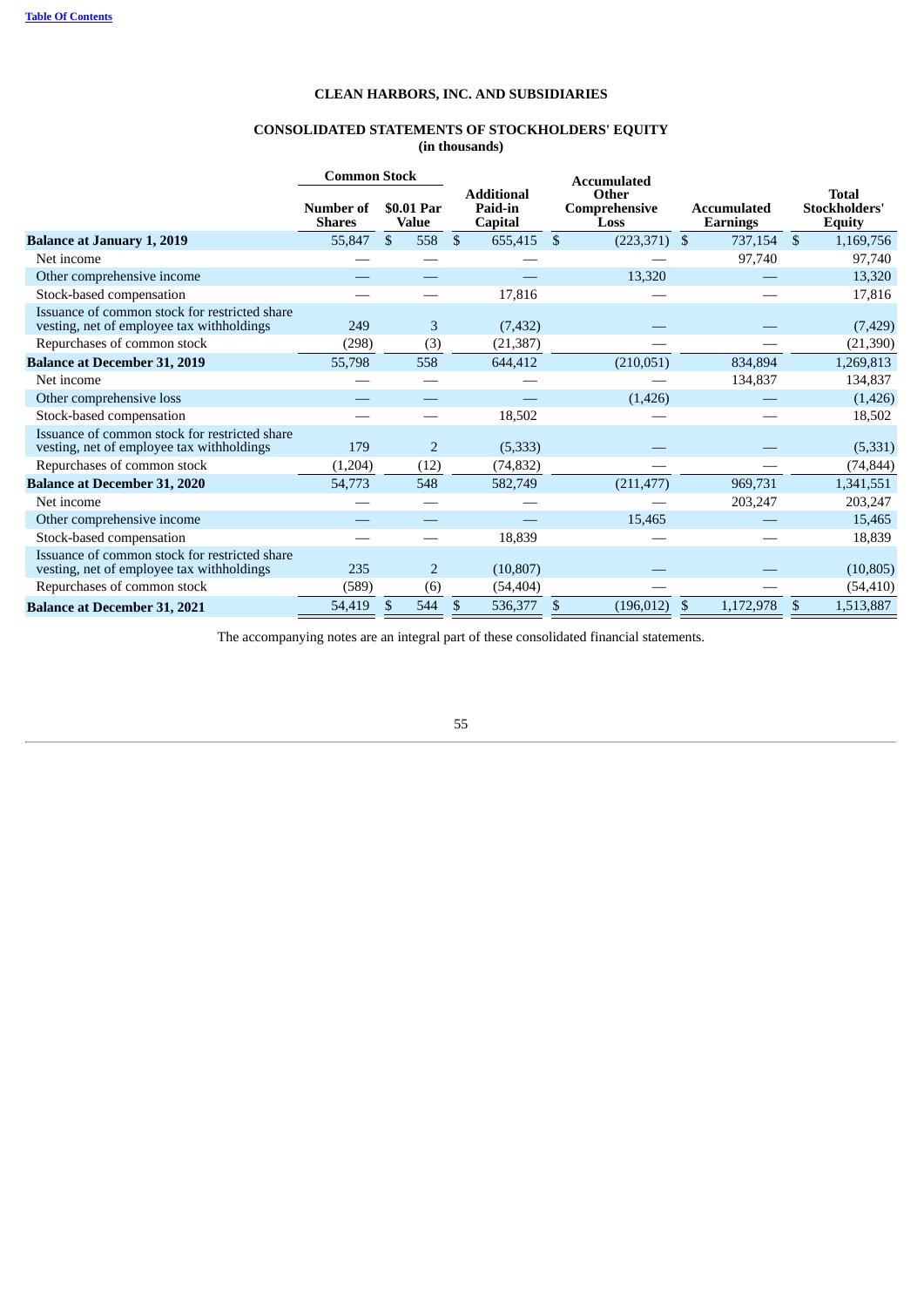# **NOTES TO CONSOLIDATED FINANCIAL STATEMENTS**

# <span id="page-57-0"></span>**(1) OPERATIONS**

Clean Harbors, Inc., through its subsidiaries (collectively, the "Company"), is a leading provider of environmental and industrial services throughout North America. The Company is also the largest re-refiner and recycler of used oil and the premier provider of parts cleaning and related environmental services to commercial, industrial and automotive customers in North America.

# <span id="page-57-1"></span>**(2) SIGNIFICANT ACCOUNTING POLICIES**

The accompanying consolidated financial statements of the Company reflect the application of certain significant accounting policies as described below:

### *Principles of Consolidation*

The accompanying consolidated financial statements include the accounts of Clean Harbors, Inc. and its majority-owned subsidiaries. All intercompany accounts and transactions have been eliminated in consolidation.

#### *Use of Estimates*

The preparation of consolidated financial statements in conformity with accounting principles generally accepted in the United States of America requires management to make estimates and assumptions, which are evaluated on an ongoing basis, that affect the amounts reported in the Company's consolidated financial statements and accompanying notes. Management bases its estimates on historical experience and on various other assumptions it believes to be reasonable at the time under the circumstances, the results of which form the basis for making judgments about the carrying values of assets and liabilities and disclosure, if any, of contingent assets and liabilities and reported amounts of revenues and expenses. Actual results could differ from those estimates and judgments.

### *Changes in Operating Segments*

During the first quarter of 2021, the Company reorganized its Safety-Kleen business. The collection services for waste oil, used oil filters, antifreeze and related items and bulk blended oil sales operations were combined with the Safety-Kleen Oil business to form the Safety-Kleen Sustainability Solutions business. Under this structure, Safety-Kleen Sustainability Solutions will encompass both sides of the spread that the Company manages in its rerefinery business. Concurrently with this change, the Company consolidated the Safety-Kleen branches' core offerings, including containerized waste, parts washer and vacuum services, into the legacy Clean Harbors Environmental Services sales and service operations.

In restructuring the operations of the Company in this manner, the information that the chief operating decision maker regularly reviews for purposes of allocating resources and assessing performance changed to conform to this new operating structure of the business and the Company reevaluated the identification of its operating segments. In accordance with ASC 280, *Segment Reporting,* Environmental Services and Safety-Kleen Sustainability Solutions are the Company's operating segments and reportable segments starting in the first quarter of 2021, with the operations not managed through the Company's operating segments described above continuing to be recorded as Corporate Items. Segment financial information has been retrospectively adjusted to reflect these changes. The impact of the segment change has been reflected throughout our financial statements and related disclosures, including here in Note 2, "Significant Accounting Policies," as well as in Note 3, "Revenues," Note 4, "Business Combinations," Note 7, "Goodwill and Other Intangible Assets" and Note 19, "Segment Reporting."

#### *Cash, Cash Equivalents and Uncashed Checks*

Cash consists primarily of cash on deposit and money market accounts. Marketable securities with maturities of three months or less from the date of purchase are classified as cash equivalents. The Company's cash management program with its revolving credit lender allows for the maintenance of a zero balance in the U.S. bank disbursement accounts that are used to issue vendor and payroll checks. When checks are presented to the bank for payment, cash deposits in amounts sufficient to fund the checks are made, at the Company's discretion, either from funds provided by other accounts or under the terms of the Company's revolving credit facility. Checks that have been written to vendors or employees but have not yet been presented for payment at the Company's bank are classified as uncashed checks as part of accounts payable and changes in the balance are reported as a financing activity in the consolidated statements of cash flows.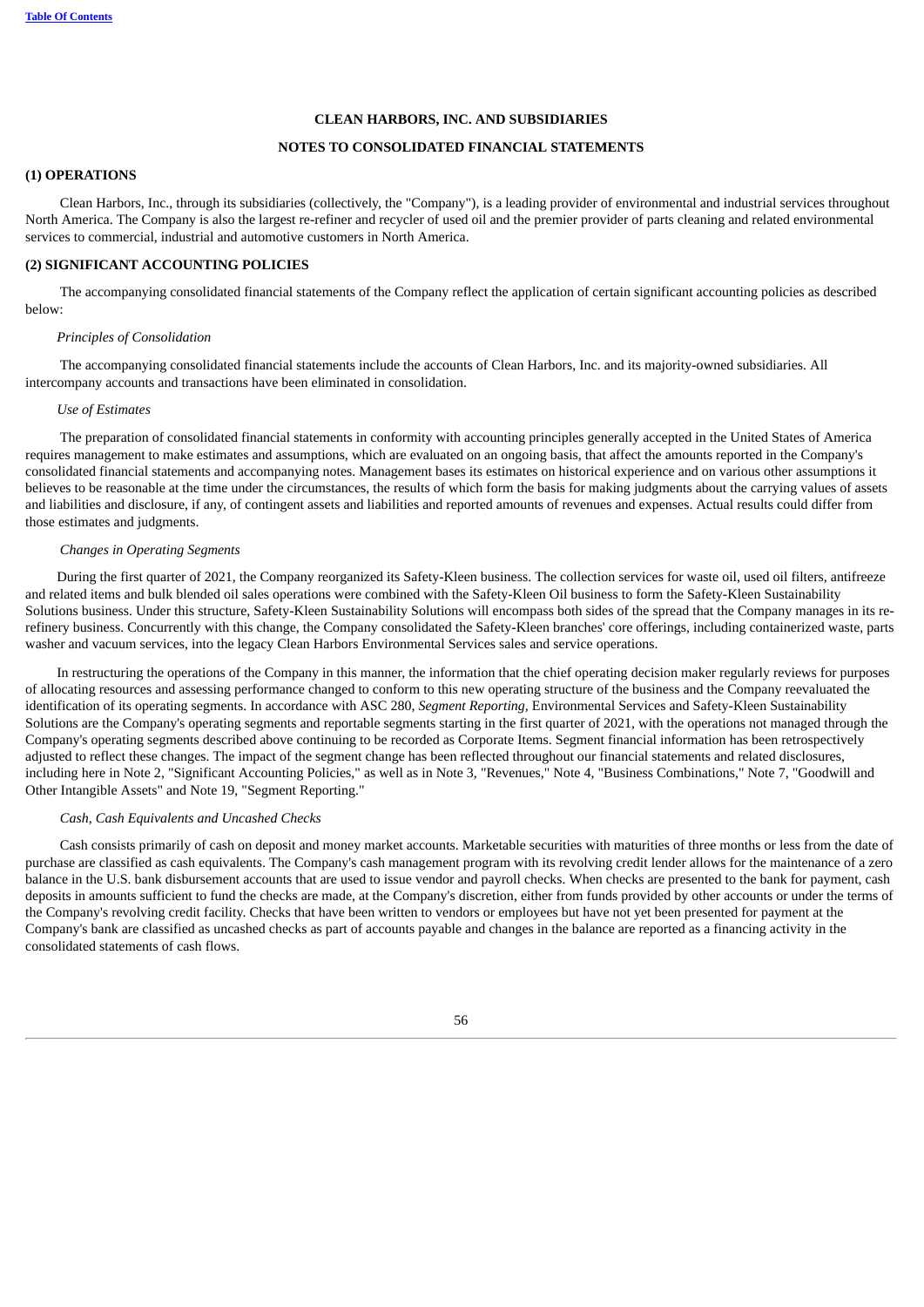#### **NOTES TO CONSOLIDATED FINANCIAL STATEMENTS (Continued)**

#### *Marketable Securities*

The Company, through its wholly-owned captive insurance subsidiary, invests in marketable securities consisting of U.S. Treasury securities, corporate notes and bonds as well as commercial paper. As of December 31, 2021 and 2020, the Company had total marketable securities as follows (in thousands):

|                             | <b>December 31, 2021</b> |        |  | <b>December 31, 2020</b> |  |  |
|-----------------------------|--------------------------|--------|--|--------------------------|--|--|
| U.S. Treasury securities    |                          | 901    |  | 28,901                   |  |  |
| Municipal bonds             |                          | 1,978  |  |                          |  |  |
| Corporate notes and bonds   |                          | 57,685 |  | 22,956                   |  |  |
| Commercial paper            |                          | 21.160 |  |                          |  |  |
| Total marketable securities |                          | 81,724 |  | 51,857                   |  |  |

Realized gains and losses on sales of available-for-sale marketable securities in the years presented were immaterial. The majority of the marketable securities have a remaining maturity of less than one year and fair value approximates cost.

#### *Allowance for Doubtful Accounts and Revenue Allowance*

On a regular basis, the Company evaluates its accounts receivable and establishes the allowance for doubtful accounts based on an evaluation of certain criteria and evidence of collection uncertainty including historical collection trends, reasonable expectations of future collections, current economic trends and changes in customer payment patterns. Past-due receivable balances are written off when the Company's collection efforts have been deemed unsuccessful in collecting the outstanding balance due.

Due to the nature of the Company's businesses and the invoices that result from the services provided, customers may withhold payments and attempt to renegotiate amounts invoiced. In addition, for some of the services provided, the Company's invoices are based on quotes that, in limited instances can result in adjustments to revenue subsequent to billing. Based on industry knowledge and historical trends, the Company records a revenue allowance in anticipation of these expected adjustments. This practice causes the volume of activity flowing through the revenue allowance during the year to be higher than the balance at the end of the year. The revenue allowance is intended to cover the net amount of revenue adjustments that may need to be credited to customers' accounts in future periods. Management determines the appropriate total revenue allowance by evaluating the following factors on an invoiceby-invoice basis as well as on a consolidated level: trends in adjustments to previously billed amounts, existing economic conditions, communications with customers and other information as deemed applicable. Revenue allowance estimates can differ from the actual adjustments, but historically the revenue allowance has been sufficient to cover the net amount of the reserve adjustments issued in subsequent reporting periods.

The following table reflects the activity in the allowance for doubtful accounts and revenue allowance (in thousands):

|                                             |                      |  | <b>Allowance for Doubtful Accounts</b> |  | <b>Revenue Allowance</b> |  |          |      |           |  |           |
|---------------------------------------------|----------------------|--|----------------------------------------|--|--------------------------|--|----------|------|-----------|--|-----------|
|                                             | 2021<br>2020<br>2019 |  |                                        |  | 2021                     |  |          | 2020 | 2019      |  |           |
| Balance at January 1,                       | 24,634               |  | 22,493                                 |  | 26,368                   |  | 20,115   |      | 16,218    |  | 17,947    |
| Additions charged to earnings               | 8.018                |  | 10,133                                 |  | 2,408                    |  | 34.319   |      | 45,784    |  | 35,549    |
| Deductions from reserves, net of recoveries | (8,516)              |  | (7,992)                                |  | (6,283)                  |  | (38,430) |      | (41, 887) |  | (37, 278) |
| Balance at December 31,                     | 24.136               |  | 24.634                                 |  | 22,493                   |  | 16.004   |      | 20,115    |  | 16,218    |

### *Credit Concentration*

Concentration of credit risks in accounts receivable is limited due to the large number of customers comprising the Company's customer base throughout North America. The Company maintains policies over credit extension that include credit evaluations, credit limits and collection monitoring procedures on a customer-by-customer basis. However, the Company generally does not require collateral before services are performed. No individual customer accounted for more than 10% of accounts receivable or more than 10% of total direct revenues in the periods presented.

#### *Inventories and Supplies*

Inventories are stated at the lower of cost or market. The cost of oil and oil products as well as the cost of supplies and drums, solvent and solution and other inventories is principally determined on a first-in, first-out ("FIFO") basis. The Company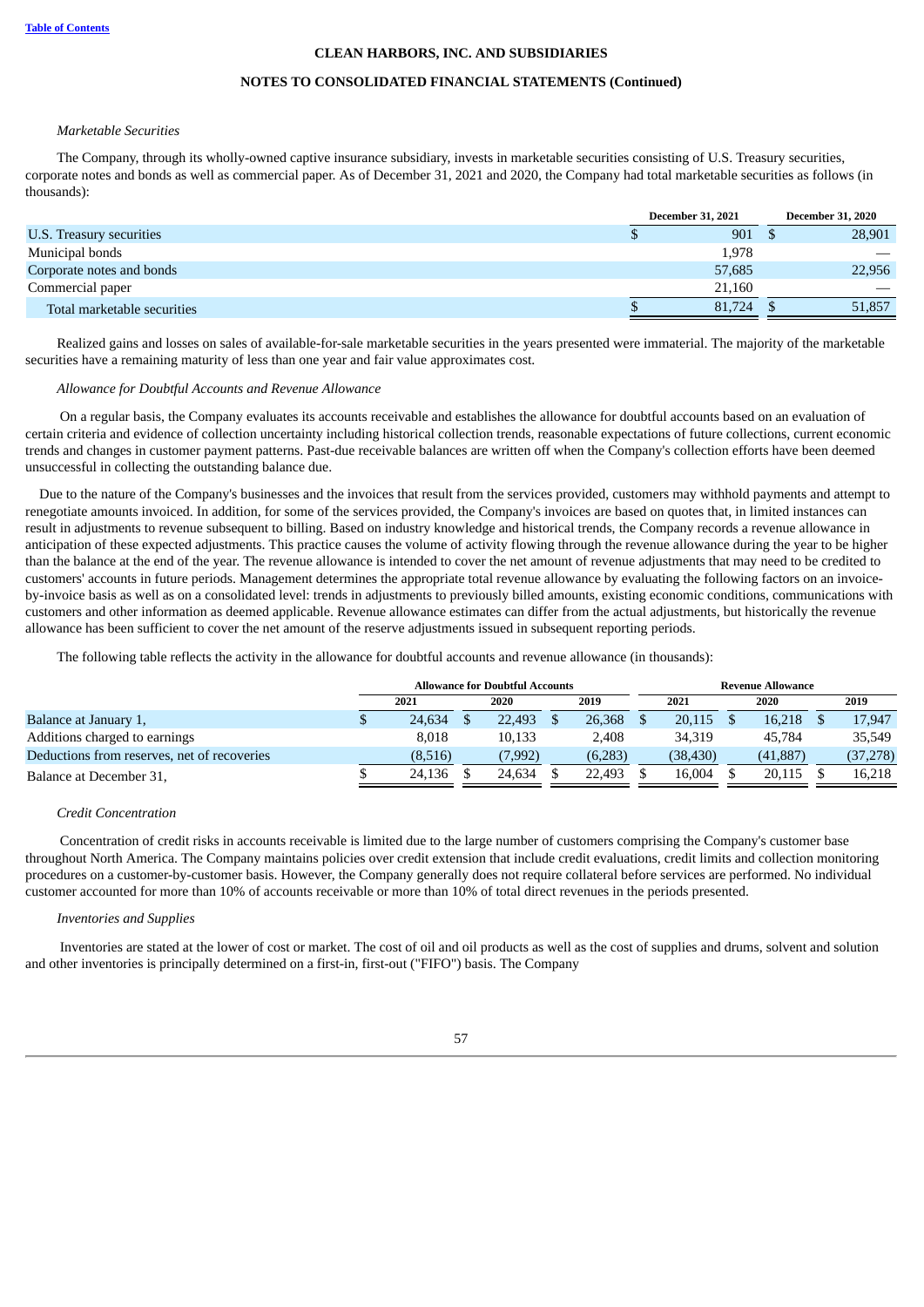#### **NOTES TO CONSOLIDATED FINANCIAL STATEMENTS (Continued)**

continually reviews its inventories for obsolete or unsalable items and adjusts its carrying value to reflect estimated realizable values.

# *Property, Plant and Equipment, net (excluding landfill assets and finance lease right-of-use assets)*

Property, plant and equipment, net is stated at cost less accumulated depreciation. Expenditures for major renewals and improvements which extend the life or usefulness of the asset are capitalized. Items of an ordinary repair or maintenance nature are charged directly to operating expense as incurred. Gains and losses on the sale of property, plant and equipment are included in other (expense) income, net. During the construction and development period of an asset, the costs incurred are classified as construction-in-progress. When the asset is ready for its intended use, the asset is reclassified to an appropriate asset classification and depreciation or amortization commences. The Company depreciates and amortizes the capitalized cost of these assets, using the straight-line method as follows:

| <b>Asset Classification</b>                 | <b>Estimated Useful Life</b> |
|---------------------------------------------|------------------------------|
| Buildings and building improvements         |                              |
| <b>Buildings</b>                            | $20-42$ years                |
| Leasehold and building improvements         | 2-45 years                   |
| Camp and lodging equipment                  | 8-15 years                   |
| <b>Vehicles</b>                             | $2-15$ years                 |
| Equipment                                   |                              |
| Capitalized software and computer equipment | 3-5 years                    |
| Containers and railcars                     | 8-16 years                   |
| All other equipment                         | 4-30 years                   |
| Furniture and fixtures                      | 5-8 years                    |

The Company tests asset groups for impairment whenever events or changes in circumstances indicate that the carrying value may not be recoverable. An impairment in the carrying value of long-lived assets is recognized if the expected future undiscounted cash flows derived from the assets, or group of assets, are less than their carrying value. The Company did not record any impairment charges related to long-lived assets in the periods presented.

### *Business Combinations*

In accordance with the acquisition method of accounting, the purchase price paid for an acquisition is allocated to the assets and liabilities acquired based upon their estimated fair values as of the acquisition date, with the excess of the purchase price over the net assets acquired recorded as goodwill. As required, a preliminary fair value is determined once a business is acquired, with the final determination of the fair value being completed no later than one year from the date of acquisition.

# *Goodwill*

Goodwill is comprised of the purchase price of business acquisitions in excess of the fair value of the net assets acquired. Goodwill is reviewed for impairment annually as of December 31 or when events or changes in the business environment indicate the carrying value of a reporting unit may exceed its fair value. This review is performed by comparing the fair value of each reporting unit to its carrying value, including goodwill. If the fair value is less than the carrying amount, a loss is recorded for the excess of the carrying value over the fair value up to the carrying amount of goodwill.

We determine our reporting units by identifying the components of each operating segment. As of December 31, 2021, using our segment conclusions then in place, we had three reporting units consisting of, Environmental Sales and Service, Environmental Facilities and Safety-Kleen Sustainability Solutions. See Note 7, "Goodwill and Other Intangible Assets," for additional information related to the Company's goodwill impairment tests.

### *Permits and Other Intangibles*

Costs related to acquiring licenses, permits and intangible assets, such as legal fees, site surveys, engineering costs and other expenditures are capitalized. Other intangible assets consist primarily of customer and supplier relationships, trademarks and trade names and developed technology.

Permits relating to landfills are amortized on a units-of-consumption basis. All other permits are amortized over periods

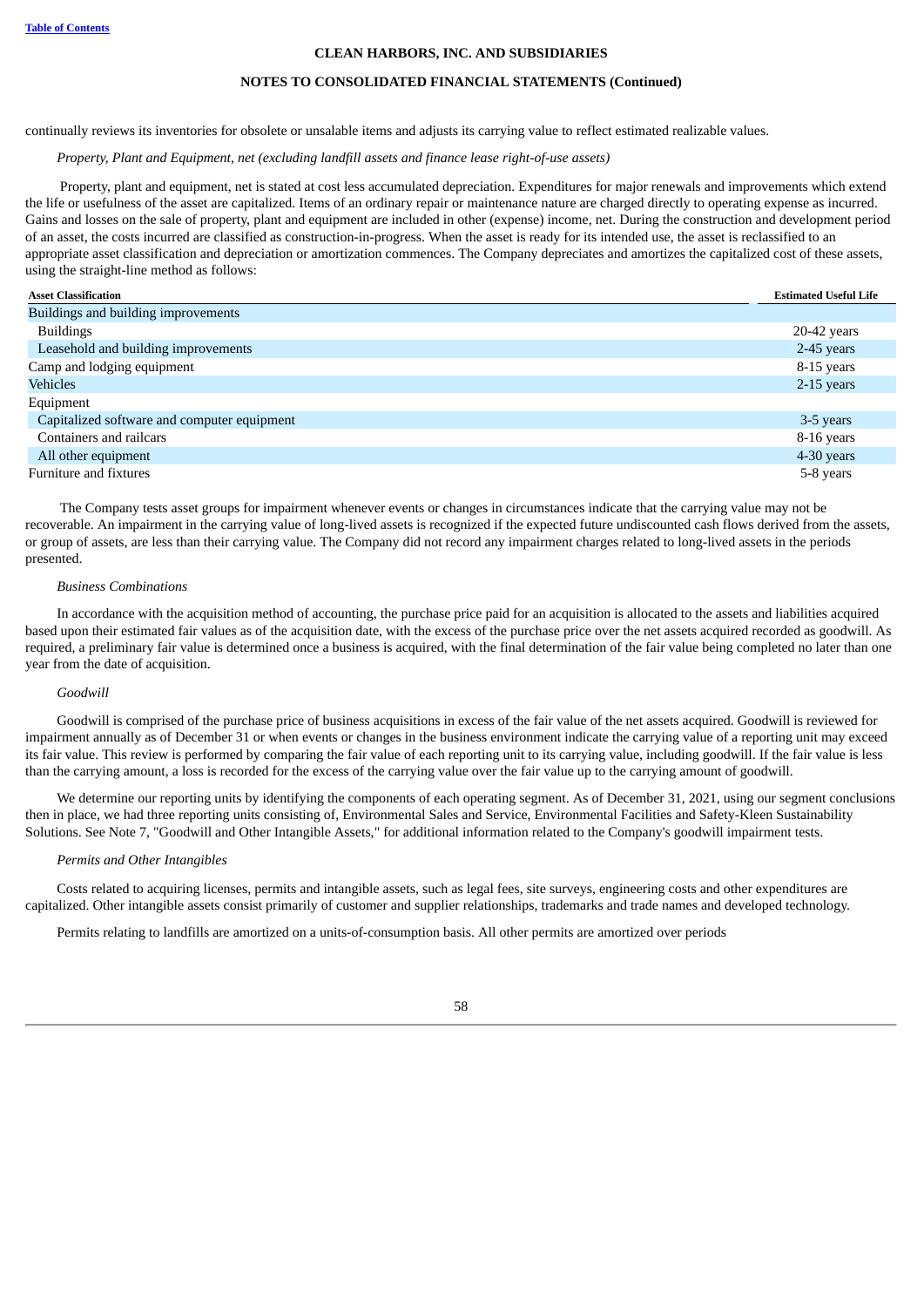# **NOTES TO CONSOLIDATED FINANCIAL STATEMENTS (Continued)**

ranging from five to 30 years on a straight-line basis. Finite-lived other intangible assets are amortized on a straight-line basis over their respective useful lives, which range from two to 25 years.

All finite-lived intangible assets are reviewed for impairment whenever events or changes in circumstances indicate that the carrying value may not be recoverable. When such factors and circumstances exist, management compares the projected undiscounted future cash flows associated with the related asset or group of assets to the carrying amount. The impairment loss, if any, is measured as the excess of the carrying amount over the fair value of the asset or group of assets.

Indefinite-lived intangible assets are not amortized but are reviewed for impairment annually as of December 31, or when events or changes in the business environment indicate that the carrying value may be impaired. If the fair value of the asset is less than the carrying amount, the impairment loss is measured as the excess of the carrying value of the asset over its fair value.

# *Landfill Accounting*

The Company amortizes landfill improvements and certain landfill-related permits over the estimated useful lives. The units-of-consumption method is used to amortize land, landfill cell construction, asset retirement costs and remaining landfill cells and sites. The Company also utilizes the units-ofconsumption method to record closure and post-closure obligations for landfill cells and sites. Under the units-of-consumption method, the Company includes future estimated construction and asset retirement costs, as well as costs incurred to date, in the amortization base of the landfill assets. Additionally, where appropriate, as described below, the Company includes probable expansion airspace that has yet to be permitted in the calculation of the total remaining useful life of the landfill. If it is determined that expansion capacity should no longer be considered in calculating the recoverability of a landfill asset, the Company may be required to recognize an asset impairment or incur significantly higher amortization expense. If at any time the Company makes the decision to abandon the expansion effort, the capitalized costs related to the expansion effort are expensed immediately.

*Landfill assets*—Landfill assets include the costs of landfill site acquisition, permits and cell construction incurred to date. These amounts are recorded at cost, which includes capitalized interest as applicable. Landfill assets, net of amortization, are combined with management's estimate of the costs required to complete construction of the landfill to determine the amount to be amortized over the remaining estimated useful economic life of a site. Amortization of landfill assets is recorded on a units-of-consumption basis, such that the landfill assets should be completely amortized at the date the landfill ceases accepting waste. Amortization totaled \$13.7 million, \$10.9 million and \$12.3 million for the years ended December 31, 2021, 2020 and 2019, respectively. Changes in the determination of when the landfill will cease accepting waste, either through a business decision by the Company, determination that expansion capacity should no longer be considered probable or changes in estimates on annual airspace consumption, will impact the amortization expense of the landfill assets. Changes in estimated costs to complete construction are applied prospectively to the amortization rate.

*Landfill capacity*—Landfill capacity, which is the basis for the amortization of landfill assets and for the accrual of final closure and post-closure obligations, represents total permitted airspace plus unpermitted airspace that management believes is highly probable of ultimately being permitted. As of December 31, 2021, there were no unpermitted expansions included in the Company's landfill accounting model. If actual expansion airspace is significantly different from management's estimate of expansion airspace, the amortization rates used for the units-of-consumption method would change, therefore impacting our profitability.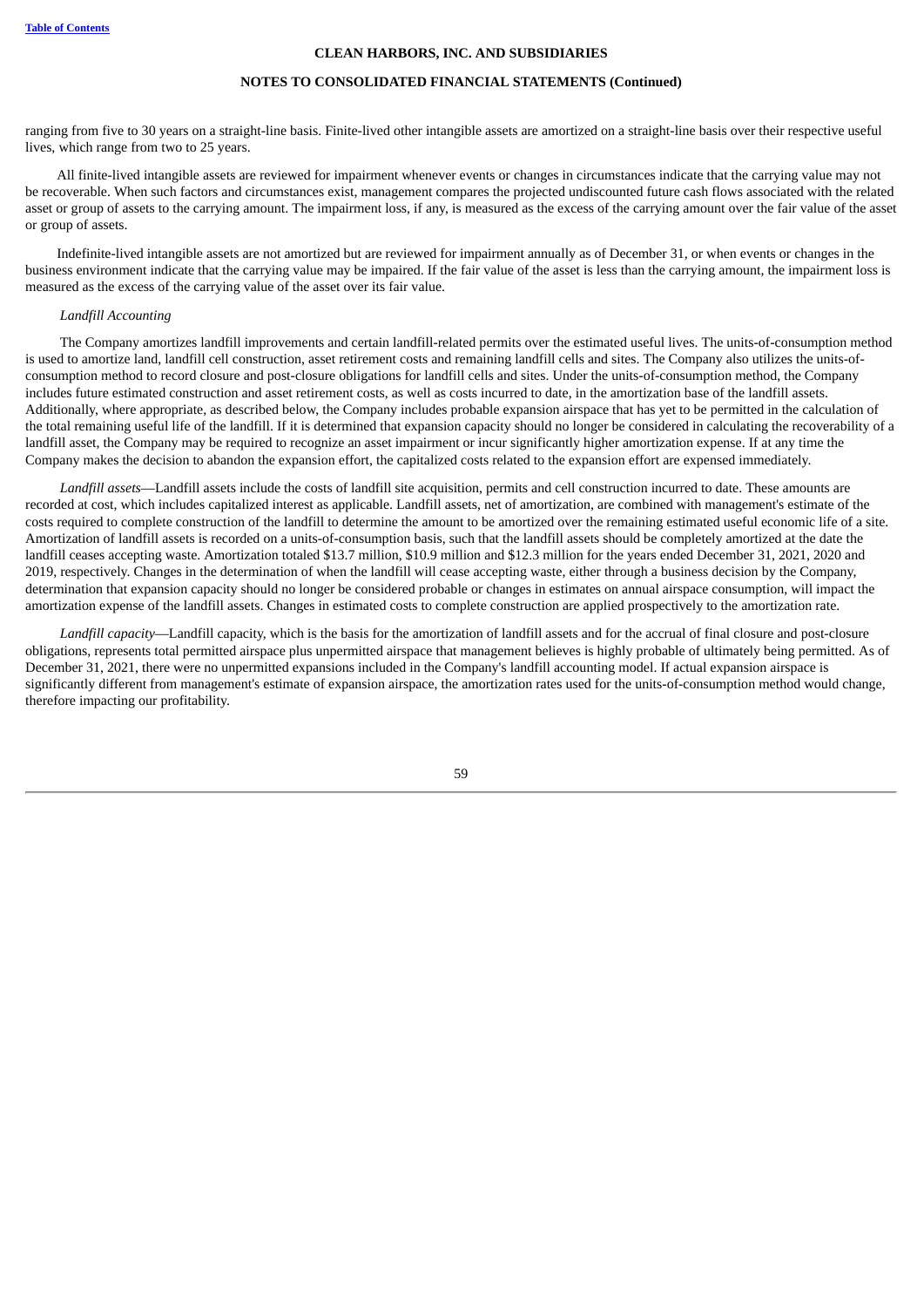### **NOTES TO CONSOLIDATED FINANCIAL STATEMENTS (Continued)**

As of December 31, 2021, the Company had 9 active landfill sites (including the Company's two non-commercial landfills), which have estimated remaining lives (based on anticipated waste volumes and remaining highly probable airspace) as follows:

| <b>Facility Name</b>   | Location        | Remaining<br>Lives<br>(Years) | <b>Permitted Remaining Highly</b><br>Probable Airspace<br>(cubic yards) (in thousands) |
|------------------------|-----------------|-------------------------------|----------------------------------------------------------------------------------------|
| <b>Buttonwillow</b>    | California      | 21                            | 5,500                                                                                  |
| Deer Park              | Texas           |                               | 32                                                                                     |
| Deer Trail             | Colorado        | 26                            | 1,572                                                                                  |
| <b>Grassy Mountain</b> | Utah            | 40                            | 4,608                                                                                  |
| Kimball                | Nebraska        | 5                             | 120                                                                                    |
| Lambton                | Ontario, Canada | 48                            | 4,534                                                                                  |
| Lone Mountain          | <b>Oklahoma</b> | 16                            | 3,617                                                                                  |
| Ryley                  | Alberta, Canada | 3                             | 455                                                                                    |
| Sawyer                 | North Dakota    | 84                            | 3,346                                                                                  |
|                        |                 |                               | 23,784                                                                                 |

At December 31, 2021 and 2020, the Company had no cubic yards of permitted, but not highly probable, airspace.

The following table presents the remaining highly probable airspace from January 1, 2019 through December 31, 2021 (in thousands of cubic yards):

|        | 2020    | 2019    |
|--------|---------|---------|
| 24,716 | 28,494  | 29,760  |
|        | (2,962) |         |
| (932)  | (816)   | (1,266) |
| 23.784 | 24,716  | 28.494  |
|        | 2021    |         |

The Company is in the process of closing two commercial landfill sites, Altair and Westmorland. These landfills are classified as inactive with no airspace at either landfill being consumed in 2021. During 2020, the Altair landfill, a non-hazardous landfill, reached permitted capacity. Airspace consumed from the Altair landfill in the years ended December 31, 2020 and 2019 was 25 and 132 thousand cubic yards, respectively. During 2020, the Company also decided to close the Westmorland landfill, a hazardous landfill, due to the costs of obtaining and maintaining permits and operating the landfill. No airspace had been consumed at the Westmorland landfill in any period presented. The change in the highly probable airspace, net in 2020 is predominately the result of the Company's decision to close the Westmorland and Altair landfills.

*Amortization of cell construction costs and accrual of cell closure obligations*—Landfills are typically comprised of a number of cells, which are constructed within a defined acreage (or footprint). The cells are typically discrete units, which require both separate construction and separate capping and closure procedures. Cell construction costs are the costs required to excavate and construct the landfill cell. These costs are typically amortized on a unitsof-consumption basis, such that they are completely amortized when the specific cell ceases accepting waste. In some instances, the Company has landfills that are engineered and constructed as "progressive trenches." In progressive trench landfills, a number of contiguous cells form a progressive trench. In those instances, the Company amortizes cell construction costs over the airspace within the entire trench, such that the cell construction costs will be fully amortized at the end of the trench useful life.

The design and construction of a landfill does not create a landfill asset retirement obligation. Rather, the asset retirement obligation for cell closure (the cost associated with capping each cell) is incurred in relatively small increments as waste is placed in the landfill. Therefore, the cost required to construct the cell cap is capitalized as an asset retirement cost and a liability of an equal amount is established, based on the discounted cash flow associated with each capping event, as airspace is consumed. Spending for cell capping is reflected as environmental expenditures within operating activities in the consolidated statements of cash flows.

*Landfill final closure and post-closure liabilities*—The balance of landfill final closure and post-closure liabilities at December 31, 2021 and 2020 was \$53.4 million and \$48.4 million, respectively. The Company has material financial commitments for the costs associated with requirements of the Environmental Protection Agency ("EPA") and the comparable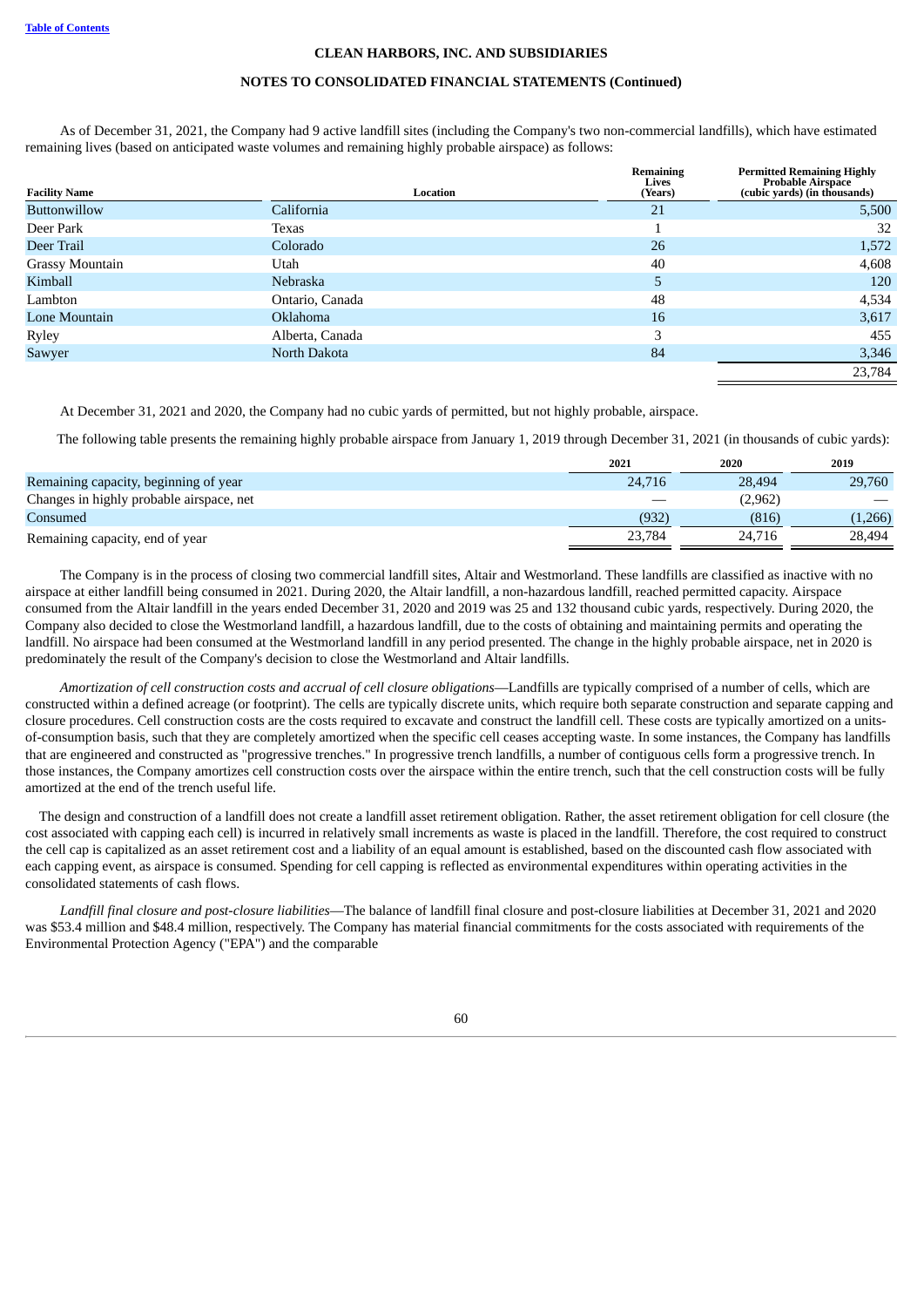# **NOTES TO CONSOLIDATED FINANCIAL STATEMENTS (Continued)**

regulatory agency in Canada for landfill final closure and post-closure activities. The Company develops estimates for the cost of these activities based on an evaluation of site-specific facts and circumstances, including the Company's interpretation of current regulatory requirements and proposed regulatory changes. Such estimates may change in the future due to various circumstances including, but not limited to, permit modifications, changes in legislation or regulations, technological changes and results of environmental studies.

Final closure costs are the costs incurred after the site ceases to accept waste, but before the landfill is certified as closed by the applicable state regulatory agency. These costs generally include the costs required to cap the final cell of the landfill (if not included in cell closure), the costs required to dismantle certain structures for landfills and other landfill improvements, and regulation-mandated groundwater monitoring and leachate management. Post-closure costs involve the maintenance and monitoring of a landfill site that has been certified closed by the applicable regulatory agency. These costs generally include groundwater monitoring and leachate management. Regulatory post-closure periods are generally 30 years after landfill closure. Final closure and post-closure obligations are accrued on a units-of-consumption basis, such that the present value of the final closure and post-closure obligations are fully accrued at the date the landfill ceases accepting waste.

Cell closure, final closure and post-closure costs (also referred to as "asset retirement obligations") are calculated by estimating the total obligation in current dollars, adjusted for inflation (1.02% during both 2021 and 2020) and discounted at the Company's credit-adjusted risk-free interest rate (4.84% and 5.60% during 2021 and 2020, respectively).

#### *Non-Landfill Closure and Post-Closure Liabilities*

The balance of non-landfill closure and post-closure liabilities at December 31, 2021 and 2020 was \$45.7 million and \$39.5 million, respectively. Non-landfill closure and post-closure obligations arise when the Company commences non-landfill facility operations and include costs required to dismantle and decontaminate certain structures and other costs incurred during the closure process. Post-closure costs, if required, include associated maintenance and monitoring costs as required by the closure permit. Post-closure periods are performance-based and are not typically specified in terms of years in the closure permit, but generally range from 10 to 30 years or more.

The Company records its non-landfill closure and post-closure liability by: (i) estimating the current cost of closing a non-landfill facility and the post-closure care of that facility, if required, based upon the closure plan that the Company is required to follow under its operating permit, or in the event the facility operates with a permit that does not contain a closure plan, based upon legally enforceable closure commitments made by the Company to various government agencies; (ii) estimates as to when future operations may cease; (iii) cost estimates of closing the non-landfill facility using the inflation rate to the time of closing; and (iv) discounting the future value back to the present using the credit-adjusted risk-free interest rate.

The estimates for non-landfill closure and post-closure liabilities are inherently uncertain due to the possibility that permit and regulatory requirements will change in the future, impacting the estimation of total costs and the timing of the expenditures. Management reviews non-landfill closure and post-closure liabilities for changes to key assumptions that would impact the amount of the recorded liabilities. Changes that would prompt management to revise a liability estimate include changes in legal requirements that impact the Company's expected closure plan or scope of work, in the market price of a significant cost item, in the estimate as to when future operations at a location might cease or in the expected timing of the costs. Changes in estimates for non-landfill closure and post-closure events immediately impact the liability and the value of the corresponding asset. If a change is made to a fully-amortized asset, the adjustment is charged immediately to expense. When a change in estimate relates to an asset that has not been fully amortized, the adjustment to the asset is recognized in income prospectively as a component of amortization. Historically, changes to non-landfill closure and post-closure estimates have not been material.

#### *Remedial Liabilities*

The balance of remedial liabilities at December 31, 2021 and 2020 was \$111.9 million and \$114.8 million, respectively. Remedial liabilities, including Superfund liabilities, include the costs of removal or containment of contaminated material, treatment of potentially contaminated groundwater and maintenance and monitoring costs necessary to comply with regulatory requirements. Most of the Company's remedial liabilities relate to the active and inactive hazardous waste treatment and disposal facilities which the Company acquired and Superfund sites owned by third parties for which the Company, or the prior owners of certain of the Company's facilities for which the Company may have certain indemnification obligations, have been identified as potentially responsible parties ("PRPs") or potential PRPs. The Company's estimate of remedial liabilities involves an analysis of such factors as: (i) the nature and extent of environmental contamination (if any); (ii) the terms of applicable permits and agreements with regulatory authorities as to cleanup procedures and whether modifications to such permits and agreements will likely need to be negotiated; (iii) the cost of performing anticipated cleanup activities based upon current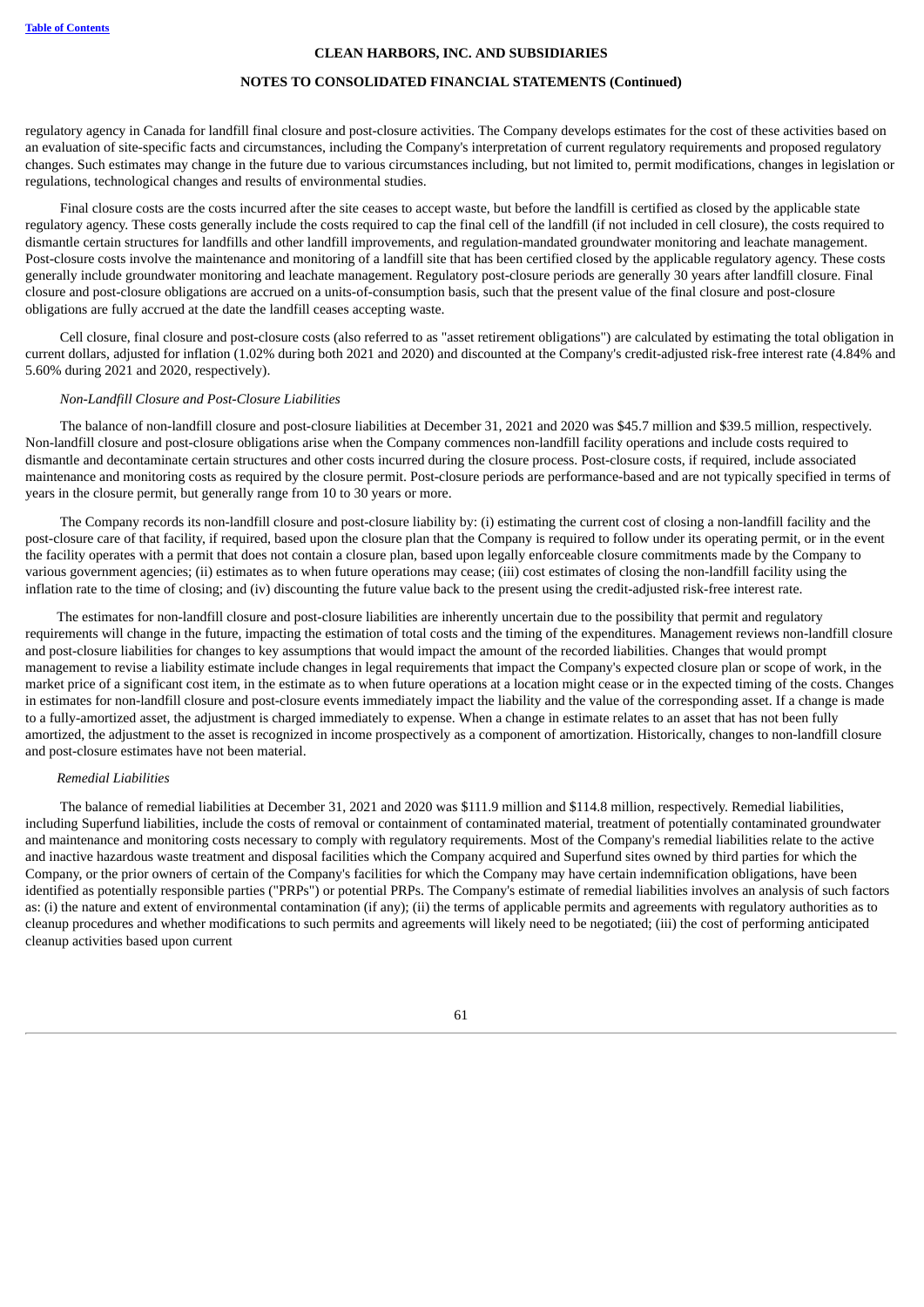# **NOTES TO CONSOLIDATED FINANCIAL STATEMENTS (Continued)**

technology; and (iv) in the case of Superfund and other sites where other parties will also be responsible for a portion of the cleanup costs, the likely allocation of such costs and the ability of such other parties to pay their share. The measurement of remedial liabilities is reviewed at least quarterly and changes in estimates are recognized in the consolidated statements of operations when identified.

The Company periodically evaluates potential remedial liabilities at sites that it owns or operates or to which the Company or the sellers of the Chemical Services Division of Safety-Kleen ("CSD") assets (or the respective predecessors of the Company or such sellers) transported or disposed of waste, including 131 Superfund sites as of December 31, 2021. The Company periodically reviews and evaluates sites requiring remediation giving consideration to the nature (i.e., owner, operator, arranger, transporter or generator) and the extent (i.e., amount and nature of waste hauled to the location, number of years of site operations or other relevant factors) of the Company's (or such sellers') alleged connection with the site, the extent (if any) to which the Company believes it may have an obligation to indemnify cleanup costs in connection with the site, the regulatory context surrounding the site, the accuracy and strength of evidence connecting the Company (or such sellers) to the location, the number, connection and financial ability of other named and unnamed PRPs and the nature and estimated cost of the likely remedy. Where the Company concludes that it is probable that a liability has been incurred and an amount can be estimated, a liability is recognized.

Remedial liabilities are inherently difficult to estimate. Estimating remedial liabilities requires that the existing environmental contamination be understood. There are risks that the actual quantities of contaminants differ from the results of the site investigation, and that contaminants exist that have not been previously identified. In addition, the amount of remedial liabilities recorded is dependent on the remedial method selected. There is a risk that funds will be expended on a remedial solution that is not successful, which could result in the Company incurring the incremental costs of an alternative solution. Such estimates, which are subject to change, are subsequently revised if and when additional or new information becomes available.

Remedial liabilities are discounted when the timing of the payments is determinable and the amounts are estimable. In the case of remedial liabilities assumed in connection with acquisitions, acquired liabilities are recorded at fair value as of the dates of the acquisitions calculated by inflating costs in current dollars using an estimate of future inflation rates as of the respective acquisition dates until the expected time of payment, and then discounting the amount of the payments to their present value using a risk-free discount rate as of the acquisition dates. Discount rates used in the present value determination of the Company's remedial liabilities range from 1.37% to 4.90%.

#### *Self-Insurance Liabilities*

The Company self-insures a significant portion of expected losses related to workers' compensation, employee medical, comprehensive general liability and vehicle liability. Liabilities associated with these losses are recorded based on the Company's estimates of the ultimate cost to settle incurred claims. These recorded liabilities are estimated based on independent actuarial estimates and judgments which consider the frequency and settlement amount of historical claims data.

#### *Revenue Recognition*

The Company generates service and product revenues through the following operating segments: Environmental Services and Safety-Kleen Sustainability Solutions. The Company's Environmental Services operating segment generally has four sources of revenue and the Safety-Kleen Sustainability Solutions operating segment has two sources of revenue.

The Company recognizes revenue when control of the promised goods or services is transferred to the Company's customers, in an amount that reflects the consideration the Company expects to be entitled to in exchange for those goods or services. The majority of the Company's revenues are for services, which are recognized based on time and materials incurred at contractually agreed-upon rates. Product revenues are recognized when the products are delivered and control transfers to the customer. The Company's payment terms vary by the type of customers and the products or services offered. The periods between invoicing and when payments are due are not significant. Amounts billed to customers related to shipping and handling are classified as revenue, and the Company's shipping and handling costs are included in costs of revenues. In the course of operations, the Company collects sales tax and other excise taxes from its customers and recognizes a current liability, which is then relieved when the taxes are remitted to the appropriate government authorities. The Company excludes sales and other excise taxes that it collects from customers from its revenues.

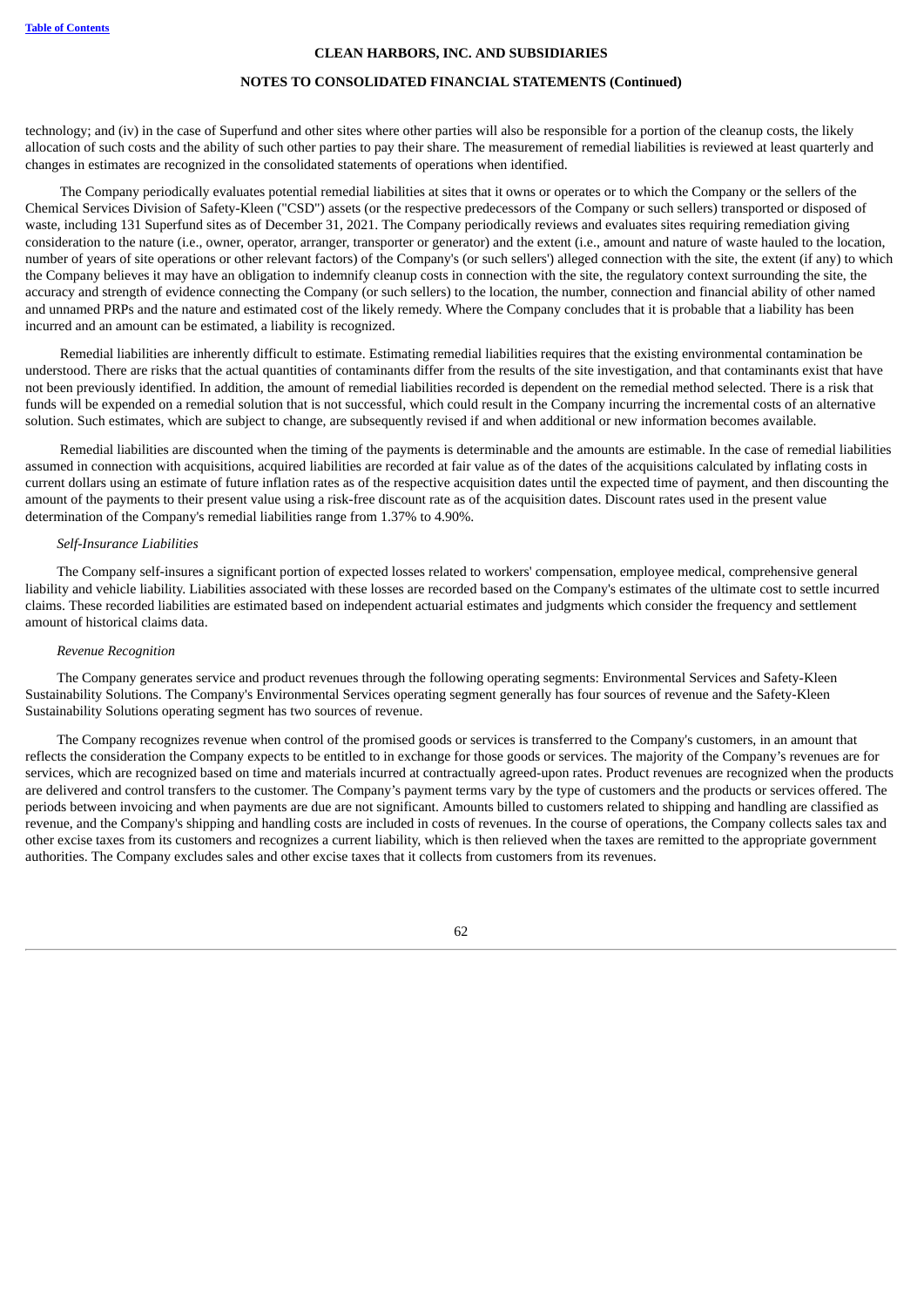#### **NOTES TO CONSOLIDATED FINANCIAL STATEMENTS (Continued)**

#### *Foreign Currency*

The Company has international operations, substantially all of which are located in Canada from an operational perspective with more limited administrative support services located in India. The functional currencies of foreign operations are the local currency and therefore assets and liabilities of those foreign operations are translated to U.S. Dollars at the exchange rate in effect at the balance sheet date and revenue and expenses at the average exchange rate for the period. Gains and losses from the translation of the consolidated financial statements of foreign subsidiaries into U.S. Dollars are included in stockholders' equity as a component of accumulated other comprehensive loss. Gains and losses from transactions not denominated in the functional currency of an entity are recognized in the consolidated statements of operations. Recorded balances that are denominated in a currency other than the functional currency are remeasured to the functional currency using the exchange rate at the balance sheet date and gains or losses are recorded in the consolidated statements of operations.

#### *Defined Contribution Plan*

The Company has defined contribution plans under which eligible employees may contribute up to the maximum amount as provided by law. The Company matches a portion of these employee contributions and contributed \$20.5 million, \$18.6 million and \$14.6 million in 2021, 2020 and 2019 respectively.

#### *Advertising Expense*

Advertising costs are expensed as incurred. Advertising expense was \$6.0 million in 2021, \$9.0 million in 2020 and \$9.8 million in 2019.

#### *Government Grants*

On March 27, 2020, the Coronavirus Aid, Relief and Economic Security Act ("CARES Act") was signed into law in response to the widespread economic impact of the COVID-19 pandemic, providing companies, among other things, tax credits for a portion of wages paid to qualifying employees. Additionally, the Canadian government enacted the Canada Emergency Wage Subsidy ("CEWS") to help employers offset a portion of their employee wages. These programs (collectively referred to as "Government Programs") were extended in 2021.

The Company recorded the benefits from the Government Programs as an offset to the related operating expenses in either cost of revenues or selling, general and administrative expenses. During the year ended December 31, 2021, the Company recognized \$9.2 million and \$2.9 million of Government Program benefits in cost of revenues and selling, general and administrative expenses, respectively. During the year ended December 31, 2020, the Company recognized \$29.1 million and \$13.2 million of Government Program benefits in cost of revenues and selling, general and administrative expenses, respectively. The benefits received under the Government Programs do not require repayment.

#### *Stock-Based Compensation*

Stock-based compensation cost is measured at the grant date based on the fair value of the award and is recognized as expense over the requisite service period, which generally represents the vesting period. In addition, the Company issues awards with performance targets established prior to or at the grant date. The expense for these awards is recognized over the requisite service period when management believes it is probable those performance targets will be achieved. The fair value of the Company's grants are based on the closing price of the Company's common stock on the respective dates of grant. Forfeitures are recognized as they occur. Stock-based compensation is recognized in selling, general and administrative expense.

#### *Income Taxes*

Current income tax expense approximates cash to be paid or refunded for taxes for the applicable period. Deferred tax expense or benefit is the result of changes between deferred tax assets and liabilities. Deferred tax assets and liabilities are determined based upon the temporary differences between the financial statement basis and tax basis of assets and liabilities as well as from net operating loss and tax credit carryforwards as measured by the enacted tax rates which will be in effect when these differences reverse. The effect of a change in tax rates on deferred tax assets and liabilities is generally recognized in income in the period that includes the enactment date. The Company evaluates the recoverability of future tax deductions and credits and a valuation allowance is established by tax jurisdiction when, based on an evaluation of both positive and negative objective verifiable evidence, it is more likely than not that some portion or all of deferred tax assets will not be realized.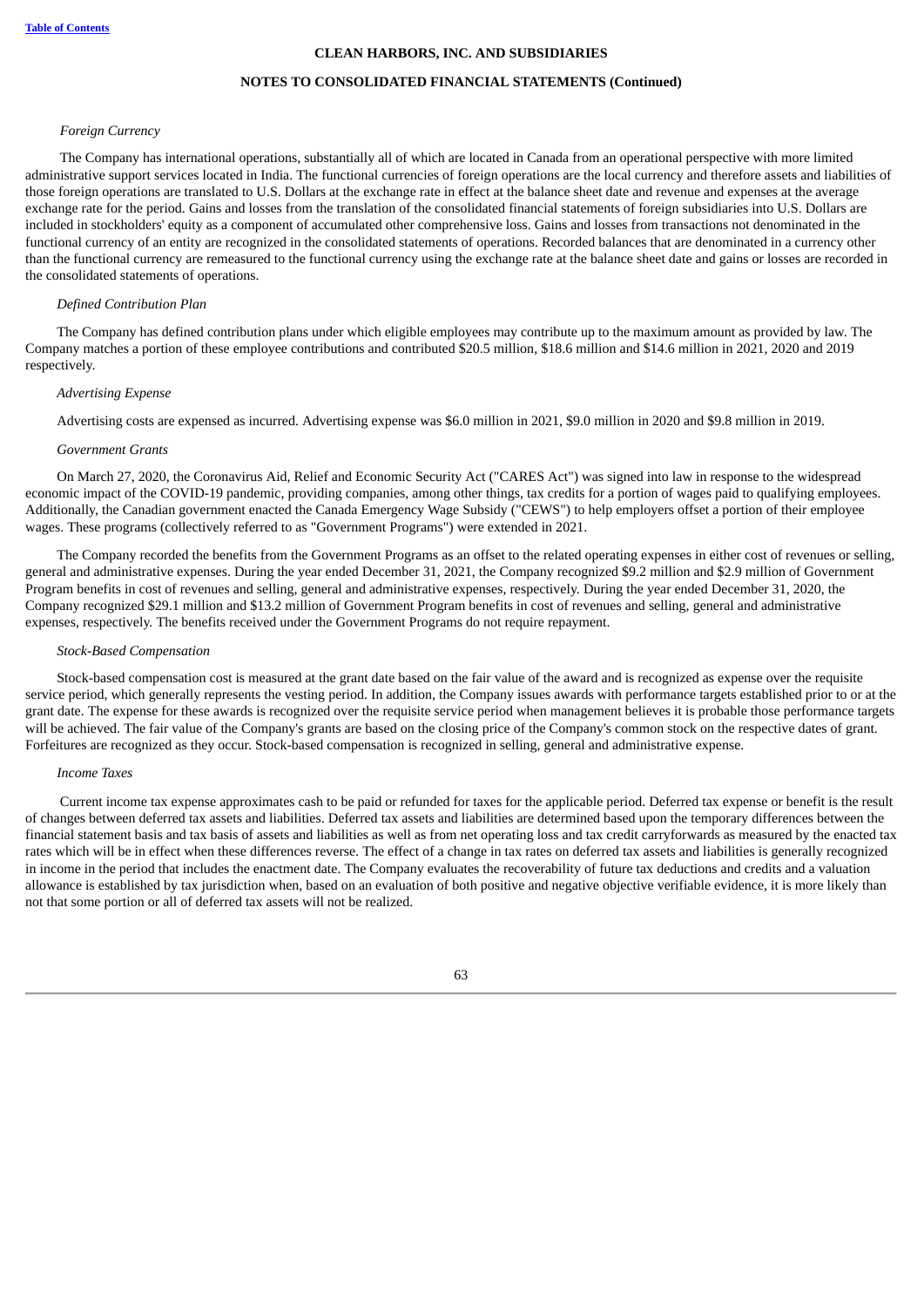#### **NOTES TO CONSOLIDATED FINANCIAL STATEMENTS (Continued)**

The Company recognizes and measures a tax benefit from uncertain tax positions when it is more likely than not that the tax position will be sustained upon examination by the taxing authorities, based on the technical merits of the position. The Company recognizes a liability for unrecognized tax benefits resulting from uncertain tax positions taken or expected to be taken in a tax return. The Company adjusts these liabilities when its judgment changes as a result of the evaluation of new information not previously available. Due to the complexity of some of these uncertainties, the ultimate resolution may result in a payment that is materially different from the current estimate or future recognition of an unrecognized benefit. These differences will be reflected as increases or decreases to income tax expense in the period in which they are determined. Liabilities for unrecognized tax benefits are included within other long-term liabilities in the consolidated balance sheets.

The Company recognizes interest and penalties related to unrecognized tax benefits within the provision for income taxes line in the consolidated statements of operations. Accrued interest and penalties are included within the other long-term liabilities line in the consolidated balance sheets.

### *Earnings per Share ("EPS")*

Basic EPS is calculated by dividing net income by the weighted average number of common shares outstanding during the period. Diluted EPS gives effect to all potentially dilutive common shares that were outstanding during the period.

#### *Leases*

The Company's leases predominately relate to real estate, equipment, such as vehicles and industrial equipment utilized in operations, and rail cars utilized in connection with the Company's transportation needs. Contracts are reviewed at inception to determine if the arrangement is a lease and, if so, whether it is an operating or finance lease. For all of its leases, the Company has elected not to separate lease and nonlease components, such as common area maintenance.

The Company generally enters into long-term real estate leases with three to ten-year terms and long-term non-real estate leases with two to eightyear terms. In the normal course of business, the Company also enters into short-term leases having terms of less than one-year. These leases are generally equipment leases entered into for short periods of time (e.g. daily, weekly or monthly) to satisfy immediate and/or short-term operational needs of the business which can arise based upon the nature of particular services performed or seasonality factors. The Company has elected not to recognize right-ofuse ("ROU") assets and lease liabilities for these short-term leases. Expense for all such short-term leases is disclosed as short-term lease cost as shown in Note 18, "Leases."

Operating and finance leases with terms exceeding one year are recognized as ROU assets and lease liabilities and measured based on the present value of the future lease payments over the lease term at commencement date. When applicable, the ROU asset includes any lease payments made at or before the commencement date and initial direct costs incurred and is reduced by lease incentives received under the lease agreement.

Certain of the Company's real estate leases contain escalating future lease payments. Escalating lease payments that are based upon explicit amounts contained in the lease or an index (e.g., consumer price index) are included in the Company's determination of future lease payments to determine the ROU asset and lease liability recognized at the commencement date. Any differences in the future lease payments from initial recognition are not anticipated to be material and will be recorded as variable lease cost in the period incurred. The variable lease cost will also include the Company's portion of property tax, utilities and common area maintenance. A significant portion of the Company's real estate lease agreements include renewal periods at the Company's option. The Company includes these renewal periods in the lease term only when renewal is reasonably certain based upon facts and circumstances specific to the lease and known by the Company. Certain of the equipment and rail car leases transfer ownership upon the conclusion of the lease term and as such, are classified as finance leases. Leases containing purchase options are classified as finance leases only when it is reasonably certain that the Company will execute such options.

The Company uses its incremental borrowing rate on collateralized debt based on the information available at the lease commencement date in determining the present value of future lease payments as the implicit rate is typically not readily determinable.

<span id="page-65-0"></span>For operating leases, lease cost is recognized on a straight-line basis over the lease term and is included in cost of revenues or selling, general and administrative expenses depending on the use of the asset. For finance leases, ROU assets are amortized on a straight-line basis over the shorter of the lease term or the estimated useful life of the leased asset and interest expense is recognized based on the incremental borrowing rate. Amortization and interest expense for finance leases are included in depreciation and amortization and interest expense, net of interest income, respectively.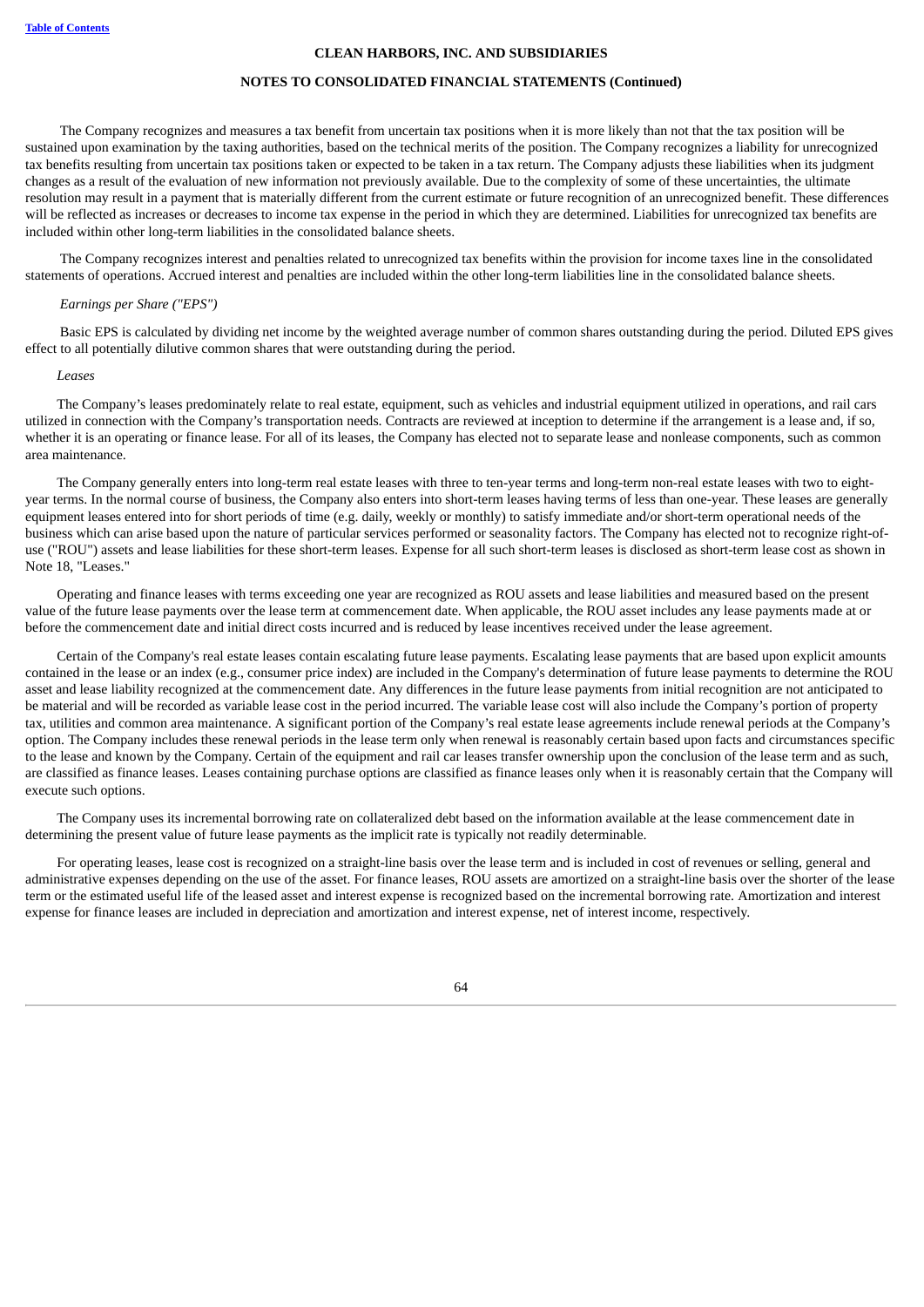#### **NOTES TO CONSOLIDATED FINANCIAL STATEMENTS (Continued)**

#### **(3) REVENUES**

We disaggregate the Company's third-party revenues by geographic location and source of revenue as we believe these categories depict how revenue and cash flows are affected by economic factors. The Company's significant sources of revenue include:

*Technical Services*—Technical Services contribute to the revenues of the Environmental Services operating segment. Revenues for these services are generated from fees charged for waste material management and disposal services including onsite environmental management services, collection and transportation, packaging, recycling, treatment and disposal of waste. Revenue is primarily generated by short-term projects, most of which are governed by master service agreements that are long-term in nature. These master service agreements are typically entered into with the Company's larger customers and outline the pricing and legal frameworks for such arrangements. Services are provided based on purchase orders or agreements with the customer and include prices based upon units of volume of waste, and transportation and other fees. Collection and transportation revenues are recognized over time, as the customer receives and consumes the benefits of the services as they are being performed and the Company has a right to payment for performance completed to date. The Company uses the input method to recognize revenue over time, based on time and materials incurred as a basis for measuring the satisfaction of the performance obligation. Revenues for treatment and disposal of waste are recognized upon completion of treatment, final disposition in a landfill or incineration, or when the waste is shipped to a third-party for processing and disposal. The Company periodically enters into bundled arrangements for the collection and transportation and disposal of waste. For such arrangements, transportation and disposal are considered distinct performance obligations and the Company allocates revenue to each based on the relative standalone selling price (i.e., the estimated price that a customer would pay for the services on a standalone basis). Revenues and the related costs from waste that is not yet completely processed and disposed of are deferred. The deferred revenues and costs are recognized when the services are completed. The period between collection and transportation and the final processing and disposal ranges depending on the location of the customer, but generally is measured in days.

*Field and Emergency Response Services*—Field and Emergency Response Services contribute to the revenues of the Environmental Services operating segment. Field Services revenues are generated from cleanup services at customer sites, including those managed by municipalities and utility providers, or other locations on a scheduled or emergency response basis. Services include confined space entry for tank cleaning, site decontamination, large remediation projects, demolition, spill cleanup on land and water, railcar cleaning, hydro excavation, manhole/vault clean outs, product recovery and transfer and vacuum services. Additional services include filtration and water treatment services. Response services for environmental, contamination or pandemic related emergencies include any scale from man-made disasters such as oil spills, to natural disasters such as hurricanes. More recently, demand has increased for projects involving contagion disinfection, decontamination and disposal services in response to the COVID-19 pandemic. Field and emergency response services are provided based on purchase orders or agreements with customers and include prices generally based upon daily, hourly or job rates for equipment, materials and personnel. The Company recognizes revenue for these services over time, as the customer receives and consumes the benefits of the service as they are being performed and the Company has a right to payment for performance completed to date. The Company uses the input method to recognize revenue over time, based on time and materials incurred. The duration of such services can be over a number of hours, several days or even months for larger scale projects.

*Industrial Services and Other*—Industrial Services contribute to the revenues of the Environmental Services operating segment. These revenues are primarily generated from industrial and specialty services provided to refineries, mines, upgraders, chemical plants, pulp and paper mills, manufacturing facilities, power generation facilities and other industrial customers throughout North America. Services include in-plant cleaning and maintenance services, plant outage and turnaround services, specialty cleaning services including chemical cleaning, pigging and high and ultra-high pressure water cleaning, leak detection and repair, daylighting, production services and upstream energy services. Services are provided based on purchase orders or agreements with the customer and include prices based upon daily, hourly or job rates for equipment, materials and personnel. The Company recognizes revenue for these services over time, as the customer receives and consumes the benefits of the services as they are being performed and the Company has a right to payment for performance completed to date. The Company uses the input method to recognize revenue over time, based on time and materials incurred.

*Safety-Kleen Environmental Services*—Safety-Kleen Environmental Services revenues contribute both to the Environmental Services operating segment and the Safety-Kleen Sustainability Solutions operating segment depending upon the nature of such revenues and operating responsibilities relative to driving these revenues. Revenues from providing containerized waste handling and disposal services, parts washer services and vacuum services, referred to collectively as the Safety-Kleen branches' core service offerings, contribute to the revenues of the Environmental Services operating segment. In

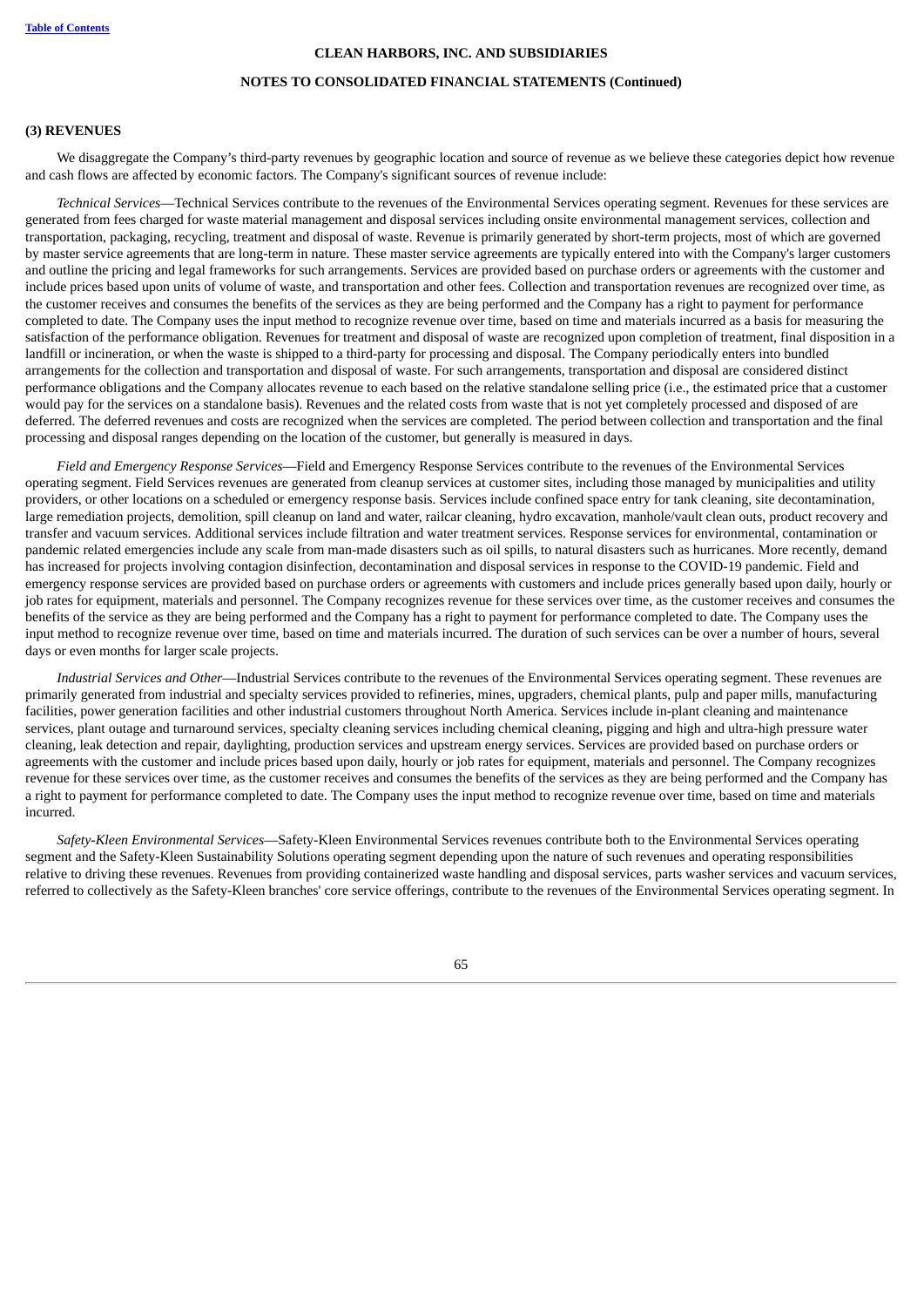$\overline{\phantom{a}}$  , where  $\overline{\phantom{a}}$ 

# **CLEAN HARBORS, INC. AND SUBSIDIARIES**

# **NOTES TO CONSOLIDATED FINANCIAL STATEMENTS (Continued)**

addition, sales of packaged blended oil products and other complementary product sales contribute to the revenues of the Environmental Services operating segment. Revenues generated from waste oil, anti-freeze and oil filter collection services, sales of bulk blended oil products and sales of bulk automotive fluids contribute to the Safety-Kleen Sustainability Solutions operating segment.

Generally, the revenue from services is recognized over time, as the customer receives and consumes the benefits of the services as they are being performed and the Company has a right to payment for performance completed to date. The duration of such services can be over a number of hours or several days. The Company uses the input method to recognize revenue over time, based on time and materials incurred. Product revenue is recognized upon the transfer of control whereby control transfers when the products are delivered to the customer. Containerized waste services consist of profiling, collecting, transporting and recycling or disposing of a wide variety of waste. Related collection and transportation revenues are recognized over time, as the customer receives and consumes the benefits of the services as they are being performed and the Company has a right to payment for performance completed to date. Parts washer services include customer use of our parts washer equipment, cleaning and maintenance of the parts washer equipment and removal and replacement of used cleaning fluids. Parts washer services are considered a single performance obligation due to the highly integrated and interdependent nature of the arrangement. Revenue from parts washer services is recognized over the service interval as the customer receives the benefit of the services.

*Safety-Kleen Oil*—Safety-Kleen Oil related sales contribute to the revenues of the Safety-Kleen Sustainability Solutions segment. These revenues are generated from sales of high-quality base and blended lubricating oils to third-party distributors, government agencies, fleets, railroads and industrial customers. The business also sells recycled fuel oil to asphalt plants, industrial plants and pulp and paper companies. The used oil is also processed into vacuum gas oil which can be further re-refined into lubricant base oils or sold directly into the marine diesel oil fuel market. Revenue for oil products is recognized at a point in time, upon the transfer of control. Control transfers when the products are delivered to the customer.

The following tables present the Company's third-party revenue disaggregated by source of revenue and geography (in thousands):

|                                                      | For the year ended December 31, 2021 |                |                                                 |                          |           |     |               |           |  |  |
|------------------------------------------------------|--------------------------------------|----------------|-------------------------------------------------|--------------------------|-----------|-----|---------------|-----------|--|--|
|                                                      | <b>Environmental Services</b>        |                | Safetv-Kleen<br><b>Sustainability Solutions</b> |                          | Corporate |     |               | Total     |  |  |
| <b>Primary Geographical Markets</b>                  |                                      |                |                                                 |                          |           |     |               |           |  |  |
| <b>United States</b>                                 | \$                                   | 2,631,112      | \$                                              | 693,542                  | -S        | 299 | \$            | 3,324,953 |  |  |
| Canada                                               |                                      | 394,795        |                                                 | 85,818                   |           |     |               | 480,613   |  |  |
| Total third-party revenues                           |                                      | 3,025,907      |                                                 | 779,360                  | S.        | 299 |               | 3,805,566 |  |  |
|                                                      |                                      |                |                                                 |                          |           |     |               |           |  |  |
| <b>Sources of Revenue</b>                            |                                      |                |                                                 |                          |           |     |               |           |  |  |
| <b>Technical Services</b>                            | \$                                   | $1,209,624$ \$ |                                                 | $\overline{\phantom{a}}$ | \$        |     | <sup>\$</sup> | 1,209,624 |  |  |
| Field and Emergency Response Services <sup>(1)</sup> |                                      | 466,380        |                                                 |                          |           |     |               | 466,380   |  |  |
| Industrial Services and Other <sup>(2)</sup>         |                                      | 705,999        |                                                 |                          |           | 299 |               | 706,298   |  |  |
| Safety-Kleen Environmental Services                  |                                      | 643,904        |                                                 | 161,587                  |           |     |               | 805,491   |  |  |
| Safety-Kleen Oil                                     |                                      |                |                                                 | 617,773                  |           |     |               | 617,773   |  |  |
| Total third-party revenues                           |                                      | 3,025,907      |                                                 | 779,360                  | \$        | 299 |               | 3,805,566 |  |  |

(1) Includes \$28.4 million of third-party revenues generated from the operations of the HydroChemPSC business

(2) Includes \$137.7 million of third-party revenues generated from the operations of the HydroChemPSC business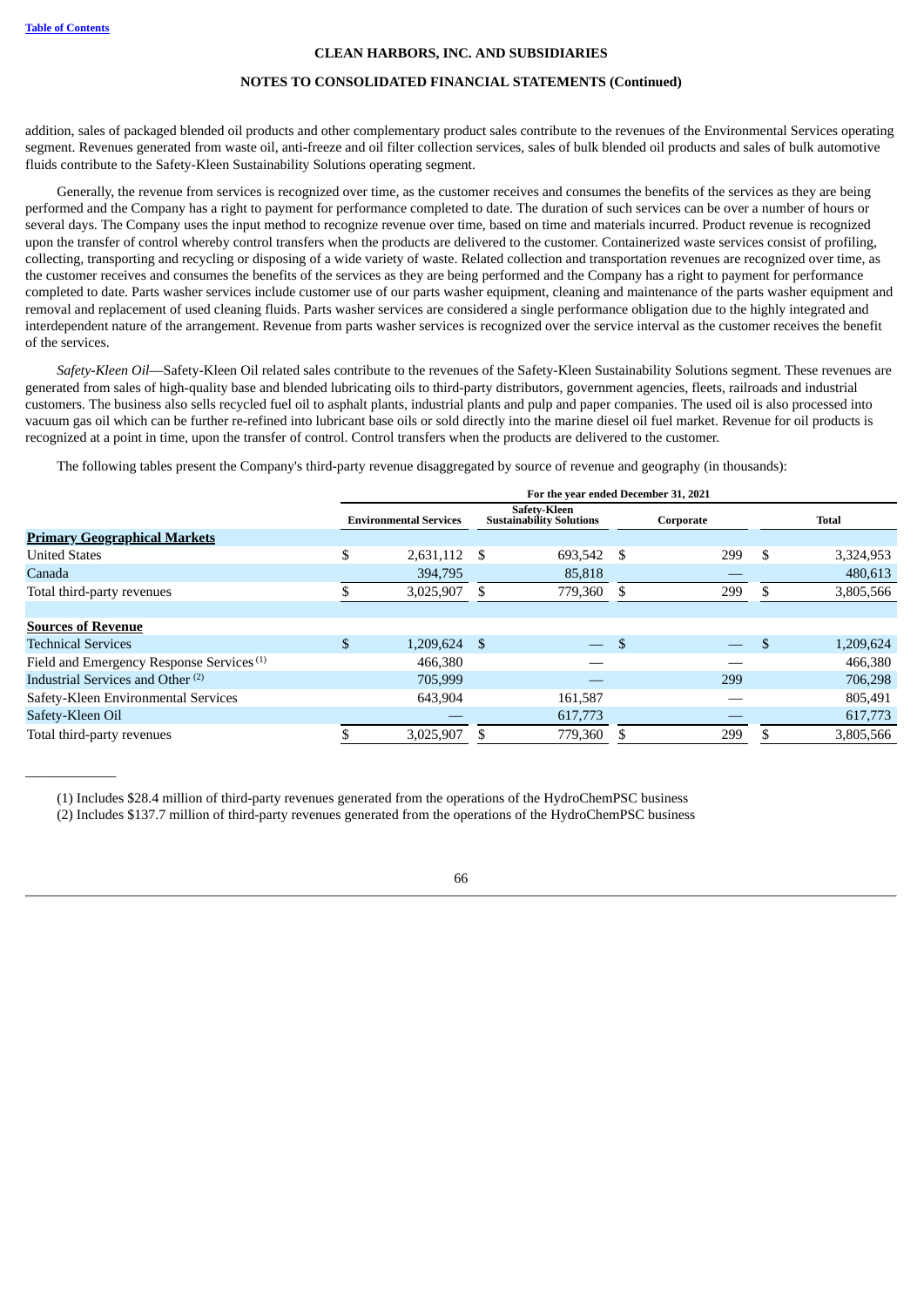# **NOTES TO CONSOLIDATED FINANCIAL STATEMENTS (Continued)**

|                                       | For the year ended December 31, 2020 |                               |    |                                                 |     |           |     |           |  |  |  |
|---------------------------------------|--------------------------------------|-------------------------------|----|-------------------------------------------------|-----|-----------|-----|-----------|--|--|--|
|                                       |                                      | <b>Environmental Services</b> |    | Safetv-Kleen<br><b>Sustainability Solutions</b> |     | Corporate |     | Total     |  |  |  |
| <b>Primary Geographical Markets</b>   |                                      |                               |    |                                                 |     |           |     |           |  |  |  |
| <b>United States</b>                  | \$                                   | 2,287,796                     | \$ | 452,435 \$                                      |     | (674)     | -S  | 2,739,557 |  |  |  |
| Canada                                |                                      | 349,845                       |    | 53,731                                          |     | 964       |     | 404,540   |  |  |  |
| Total third-party revenues            |                                      | 2,637,641                     |    | 506,166                                         | S   | 290       | S   | 3,144,097 |  |  |  |
|                                       |                                      |                               |    |                                                 |     |           |     |           |  |  |  |
| <b>Sources of Revenue</b>             |                                      |                               |    |                                                 |     |           |     |           |  |  |  |
| <b>Technical Services</b>             | \$                                   | $1,062,714$ \$                |    | $\overline{\phantom{0}}$                        | \$. |           | \$  | 1,062,714 |  |  |  |
| Field and Emergency Response Services |                                      | 461,036                       |    |                                                 |     |           |     | 461,036   |  |  |  |
| <b>Industrial Services and Other</b>  |                                      | 480,331                       |    |                                                 |     | 290       |     | 480.621   |  |  |  |
| Safety-Kleen Environmental Services   |                                      | 633,560                       |    | 175,676                                         |     |           |     | 809,236   |  |  |  |
| Safety-Kleen Oil                      |                                      |                               |    | 330,490                                         |     |           |     | 330,490   |  |  |  |
| Total third-party revenues            | J.                                   | 2.637.641                     |    | 506.166                                         | \$. | 290       | \$. | 3.144.097 |  |  |  |

|                                       | For the year ended December 31, 2019 |                               |                                                 |                          |     |           |               |              |
|---------------------------------------|--------------------------------------|-------------------------------|-------------------------------------------------|--------------------------|-----|-----------|---------------|--------------|
|                                       |                                      | <b>Environmental Services</b> | Safetv-Kleen<br><b>Sustainability Solutions</b> |                          |     | Corporate |               | <b>Total</b> |
| <b>Primary Geographical Markets</b>   |                                      |                               |                                                 |                          |     |           |               |              |
| <b>United States</b>                  | \$                                   | 2,390,718                     | \$                                              | 550,700                  | \$. | (586)     | S.            | 2,940,832    |
| Canada                                |                                      | 411,964                       |                                                 | 57,672                   |     | 1,722     |               | 471,358      |
| Total third-party revenues            |                                      | 2,802,682                     |                                                 | 608,372                  | \$. | 1,136     |               | 3,412,190    |
|                                       |                                      |                               |                                                 |                          |     |           |               |              |
| <b>Sources of Revenue</b>             |                                      |                               |                                                 |                          |     |           |               |              |
| <b>Technical Services</b>             | \$                                   | $1,120,043$ \$                |                                                 | $\overline{\phantom{0}}$ | \$  |           | $\mathcal{S}$ | 1,120,043    |
| Field and Emergency Response Services |                                      | 340,906                       |                                                 |                          |     |           |               | 340,906      |
| <b>Industrial Services and Other</b>  |                                      | 631,414                       |                                                 |                          |     | 1,136     |               | 632,550      |
| Safety-Kleen Environmental Services   |                                      | 710,319                       |                                                 | 141,201                  |     |           |               | 851,520      |
| Safety-Kleen Oil                      |                                      |                               |                                                 | 467,171                  |     |           |               | 467,171      |
| Total third-party revenues            |                                      | 2,802,682                     |                                                 | 608,372                  |     | 1,136     |               | 3,412,190    |

# **Contract Balances**

| (in thousands)                          | <b>December 31, 2021</b> |         | <b>December 31, 2020</b> |  |  |
|-----------------------------------------|--------------------------|---------|--------------------------|--|--|
| <b>Receivables</b>                      |                          | 792,734 | 611.534                  |  |  |
| Contract assets (unbilled receivables)  |                          | 94,963  | 55,681                   |  |  |
| Contract liabilities (deferred revenue) |                          | 83,749  | 74,066                   |  |  |

The timing of revenue recognition, billings and cash collections results in billed accounts receivable, unbilled receivables (contract assets) and customer advances and deposits or deferred revenue (contract liabilities) on the consolidated balance sheet. Generally, billing occurs subsequent to revenue recognition, as a right to payment is not just subject to passage of time, resulting in contract assets. Contract assets are generally classified as current. The Company sometimes receives advances or deposits from its customers before revenue is recognized, resulting in contract liabilities. These assets and liabilities are reported on the consolidated balance sheet on a contract-by-contract basis at the end of each reporting period. The contract liability balances at the beginning of each period presented were generally fully recognized in the subsequent three-month period.

# **Variable Consideration**

The nature of the Company's contracts give rise to certain types of variable consideration, including in limited cases volume discounts. Accordingly, management establishes a revenue allowance to cover the estimated amounts of revenue that may need to be credited to customers' accounts in future periods. The Company estimates the amount of variable consideration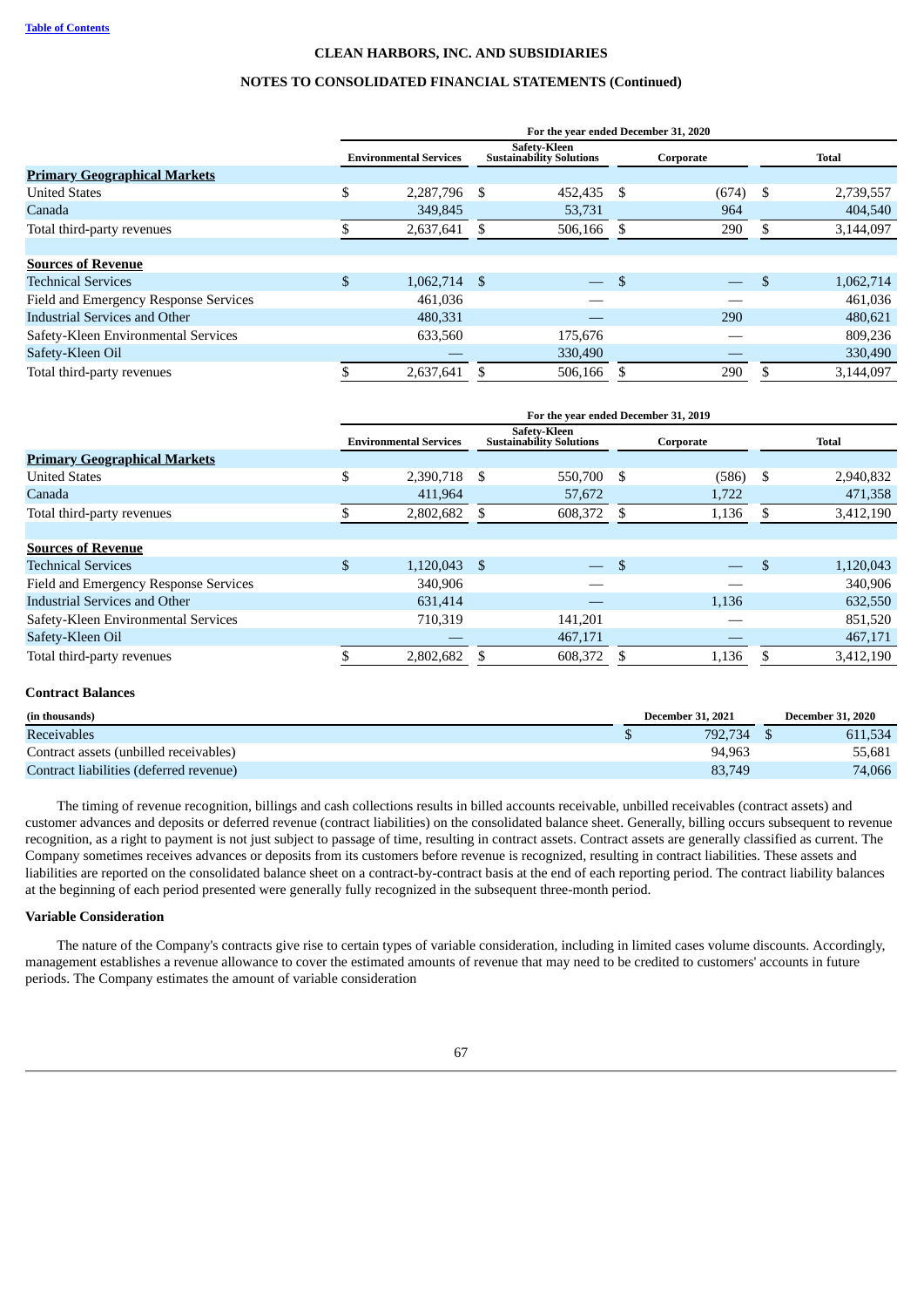# **NOTES TO CONSOLIDATED FINANCIAL STATEMENTS (Continued)**

to include in the estimated transaction price based on historical experience, anticipated performance and management's best judgment at the time and to the extent it is probable that a significant reversal of cumulative revenue recognized will not occur when the uncertainty associated with the variable consideration is resolved. There have been no material changes in estimates of variable consideration in the periods presented.

#### **Contract Costs**

Contract costs include direct and incremental costs to obtain or fulfill a contract. Parts washer costs include costs of solvent, commissions paid relating to revenue generated from parts washer services, and transportation costs associated with transferring the product picked up from the services as it is returned to the Company's facilities or a third-party site. Costs related to the treatment of waste include costs for waste receiving, drum movement and storage, waste consolidation and transportation between facilities.

The Company's contract costs that are subject to capitalization are comprised of costs associated with parts washer services and costs associated with the treatment and disposal of waste. As of December 31, 2021 and 2020, the Company's deferred contract costs totaled \$26.4 million and \$22.8 million, respectively. Deferred parts washer costs are recognized over the service interval as the customer receives the benefit of the services, and deferred costs related to treatment and disposal of waste are recognized when the corresponding waste is disposed. Deferred costs are included within total current assets in the Company's consolidated balance sheets. The deferred contract cost balances at the beginning of each period presented were fully recognized in cost of revenue in the subsequent three-month period.

# <span id="page-69-0"></span>**(4) BUSINESS COMBINATIONS**

### *HydroChemPSC*

On October 8, 2021, the Company completed its previously announced acquisition of LJ Energy Services Intermediate Holding Corp. and its subsidiaries (collectively, "HydroChemPSC"), a privately owned company. HydroChemPSC is a leading U.S. provider of industrial cleaning, specialty maintenance and utilities services with annual revenues of \$715.3 million in 2020. The acquired operations, including more than 4,500 employees, over 240 service locations and a fleet of specialized vehicles and equipment, will enhance the Company's Environmental Services Segment.

The Company paid an all-cash purchase price for HydroChemPSC of approximately \$1.23 billion. The Company incurred acquisition, severance and integration related costs of approximately \$6.0 million in connection with the transaction which are included in selling, general and administrative expenses in the consolidated statements of operations for the year ended December 31, 2021. The Company financed the purchase with net proceeds from the Company's issuance of \$1.0 billion of senior secured term loans on October 8, 2021. The remainder of the purchase price was funded through existing cash. See Note 11, "Financing Arrangements" for additional information regarding the issuance of the term loans.

The acquisition of HydroChemPSC has been accounted for as a business combination and is included in the Company's consolidated financial statements commencing October 8, 2021. The fair value of all the acquired assets and liabilities summarized below is provisional pending finalization of the Company's acquisition accounting. The Company retained the services of third-party valuation specialists in determining the fair value of certain tangible and intangible assets, under the supervision of management. The Company believes that such preliminary allocations provide a reasonable basis for estimating the fair values of assets acquired and liabilities assumed but the Company is waiting for additional information necessary to finalize fair value. The Company expects to finalize the valuation and complete the purchase price allocation as soon as practicable but no later than one year from the acquisition date. Final determination of the fair value may result in further adjustments to the amounts presented below. Measurement period adjustment will reflect new information obtained about facts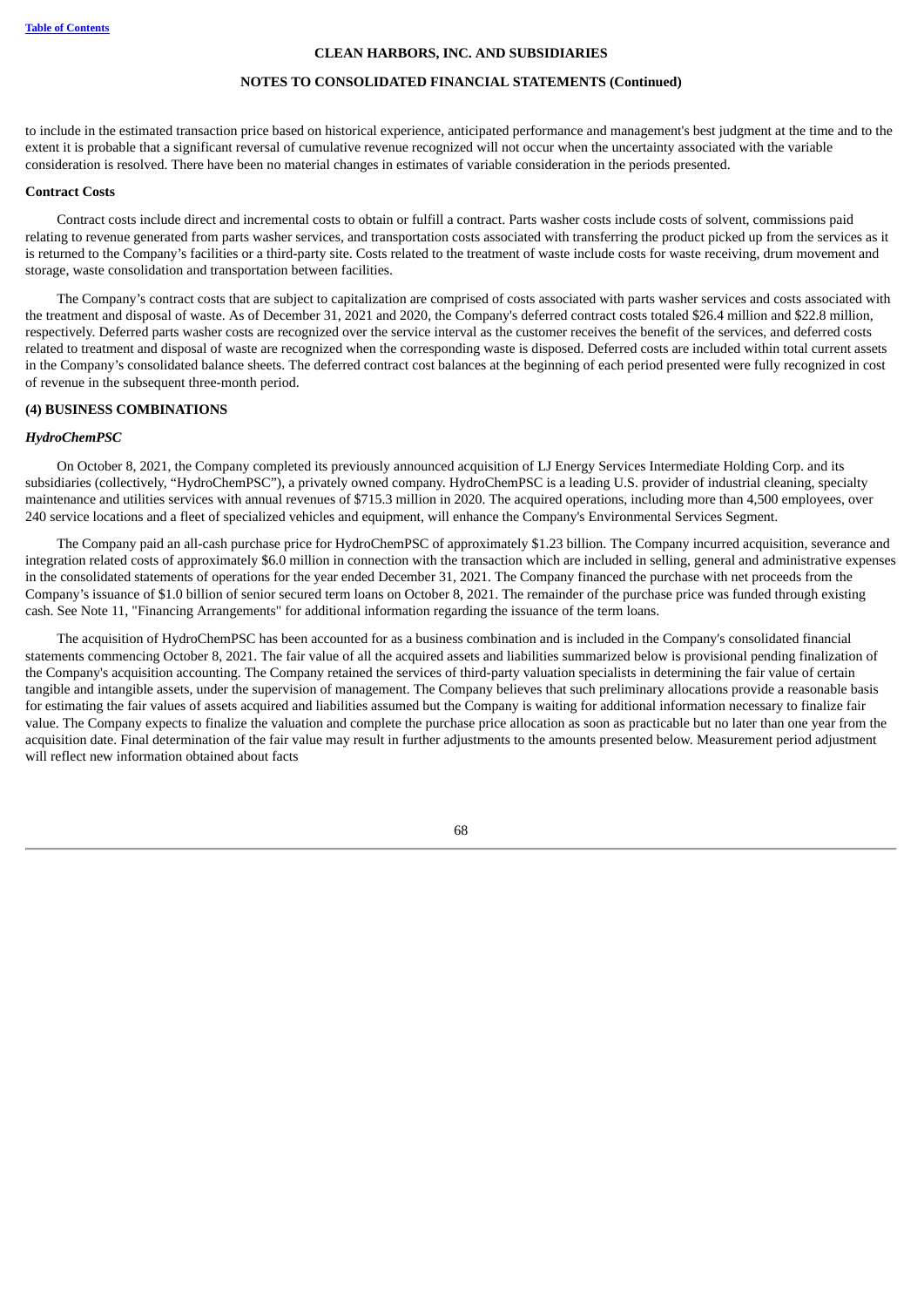\_\_\_\_\_\_\_\_\_\_\_\_\_

# **CLEAN HARBORS, INC. AND SUBSIDIARIES**

#### **NOTES TO CONSOLIDATED FINANCIAL STATEMENTS (Continued)**

and circumstances that existed as of the acquisition date. The following table summarizes the preliminary determination and recognition of assets acquired and liabilities assumed (in thousands):

|                                                     | At October 8, 2021 |
|-----------------------------------------------------|--------------------|
| Accounts receivable, including unbilled receivables | 131,924            |
| Inventories and supplies                            | 3,162              |
| Prepaid expenses and other current assets           | 16,016             |
| Property, plant and equipment                       | 313,540            |
| Other intangibles                                   | 289,000            |
| Operating lease right-of-use assets                 | 34,347             |
| Other non-current assets                            | 1,045              |
| Current liabilities                                 | (115,704)          |
| Current portion of operating lease liabilities      | (11, 659)          |
| Operating lease liabilities, less current portion   | (26, 128)          |
| Deferred tax liabilities                            | (85,908)           |
| Other long-term liabilities                         | (2,685)            |
| Total identifiable net assets                       | 546,950            |
| Goodwill <sup>(i)</sup>                             | 683,463            |
| Total purchase price                                | 1,230,413          |

(i) Goodwill represents the excess of the fair value of the net assets acquired over the purchase price. Goodwill of \$683.5 million was assigned to the Environmental Sales & Service reporting unit and is attributable to the future economic benefits arising from the acquired operations, synergies and the acquired workforce of HydroChemPSC. None of the goodwill related to this acquisition will be deductible for tax purposes.

Of the \$289.0 million of acquired intangibles, the Company recorded a customer relationship intangible for \$215.0 million with an estimated useful life of 25 years, an intangible asset for developed technology for \$65.0 million with a useful life of 10 years and a trademark/tradename intangible asset for \$9.0 million with an estimated useful life of 2 years. The fair values of the acquired intangibles were determined by using discounted cash flow valuation methods with significant estimates and assumptions related to future cash flows driven by estimated revenue growth, operational performance, customer attrition and royalty rates.

The Company's consolidated statement of operations for the year ended December 31, 2021 includes \$166.1 million of direct revenues and \$166.4 million of expense, including \$12.3 million of incremental depreciation and amortization related to the operations of the operations of the acquired business and the \$6.0 million of severance and integration costs subsequent to its acquisition on October 8, 2021.

# *Unaudited Pro Forma Financial Information*

The following table presents unaudited pro forma combined summary financial information for the years ended December 31, 2021 and December 31, 2020, respectively, and assumes the acquisition of HydroChemPSC occurred on January 1, 2020 (in thousands):

|                               | 2021      | 2020      |
|-------------------------------|-----------|-----------|
| Pro forma combined revenues   | 4.380.724 | 3,859,430 |
| Pro forma combined net income | 229.807   | 149,219   |

The pro forma results do not include any costs incurred directly attributable to the acquisition of HydroChemPSC. The pro forma results do reflect impacts resulting from the issuance of \$1.0 billion senior secured term loans issued in connection with the acquisition assuming interest rates in effect at the time of the acquisition.

This pro forma financial information is not necessarily indicative of the Company's consolidated operating results that would have been reported had the transactions been completed as described herein, nor is such information necessarily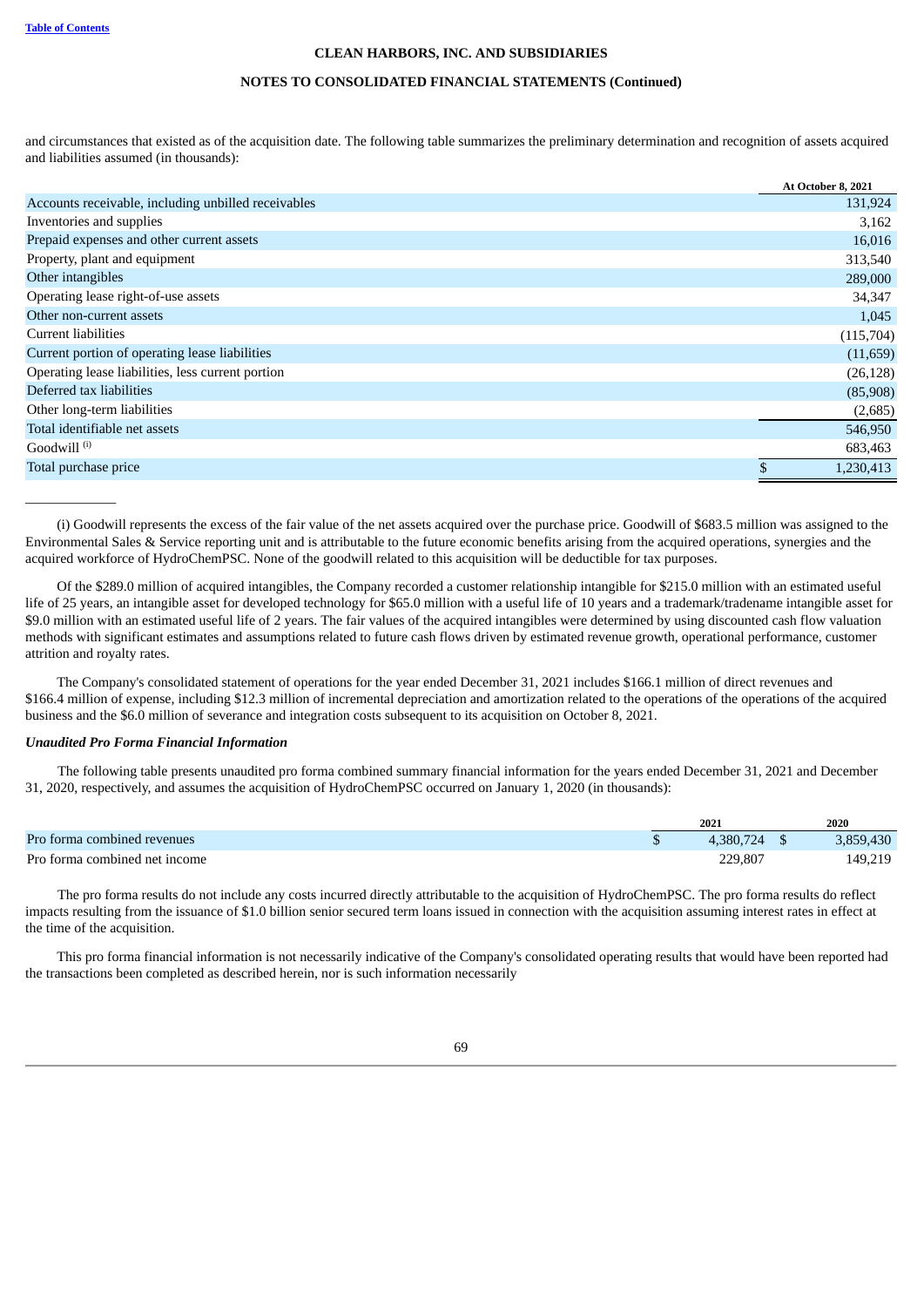#### **NOTES TO CONSOLIDATED FINANCIAL STATEMENTS (Continued)**

indicative of the Company's consolidated results for any future period. Interest expense used in calculating the pro forma net income in both periods did not contemplate the interest rate swap that the Company put in place in early 2022. See Note 11, "Financing Arrangements."

#### *Other 2021 Acquisition Activity*

On March 27, 2021, the Company acquired a privately-owned business for \$22.8 million cash consideration. The acquired company increases the Safety-Kleen Sustainability Solutions segment's network within the south central United States. In connection with this acquisition, a preliminary goodwill amount of \$16.3 million was recognized. The results of operations for this acquired business were not material in 2021.

On June 29, 2021, the Company signed a definitive agreement with Vertex Energy, Inc. ("Vertex") to acquire certain assets related to Vertex's used motor oil collection and re-refinery business in an all-cash transaction for \$140.0 million, subject to working capital and other adjustments. On January 25, 2022, Vertex and the Company mutually agreed to terminate the planned acquisition. In connection with the termination, in early 2022, Vertex paid Clean Harbors a breakup fee of \$3.0 million pursuant to the agreement.

#### *2020 Acquisition*

On April 17, 2020, the Company acquired a privately-owned business for \$8.8 million cash consideration. The acquired company expands the Safety-Kleen Sustainability Solutions segment's oil re-refining operations to the northeast United States. In connection with this acquisition, goodwill of \$1.4 million was recognized. The results of operations of this acquired business were not material in 2020.

#### *2019 Acquisitions*

On May 31, 2019, the Company acquired a privately-owned business for \$14.8 million cash consideration. The acquired company expands the environmental services and hazardous materials management services of the Company and the operations of this acquisition are included in the Environmental Services segment. In connection with this acquisition, a goodwill amount of \$7.4 million was recognized.

On March 1, 2019, the Company acquired certain assets of a privately-owned business for \$10.4 million cash consideration. The acquired business has components included in both the Environmental Services and Safety-Kleen Sustainability Solutions segments. In connection with this acquisition, a goodwill amount of \$5.2 million was recognized.

# <span id="page-71-0"></span>**(5) INVENTORIES AND SUPPLIES**

Inventories and supplies consisted of the following (in thousands):

|                                | <b>December 31, 2021</b> |         | <b>December 31, 2020</b> |
|--------------------------------|--------------------------|---------|--------------------------|
| Oil and oil related products   |                          | 101.965 | 76,209                   |
| <b>Supplies</b>                |                          | 126.602 | 120,007                  |
| Solvent and solutions          |                          | 8,099   | 8,812                    |
| Other                          |                          | 14.026  | 15.470                   |
| Total inventories and supplies |                          | 250,692 | 220,498                  |

<span id="page-71-1"></span>Supplies inventories consist primarily of critical spare parts to support the Company's incinerator and re-refinery operations, personal protective equipment and other general supplies used in our normal day-to-day operations. Other inventories consist primarily of parts washer components, cleaning fluids, absorbents and automotive fluids, such as windshield washer fluid and antifreeze.

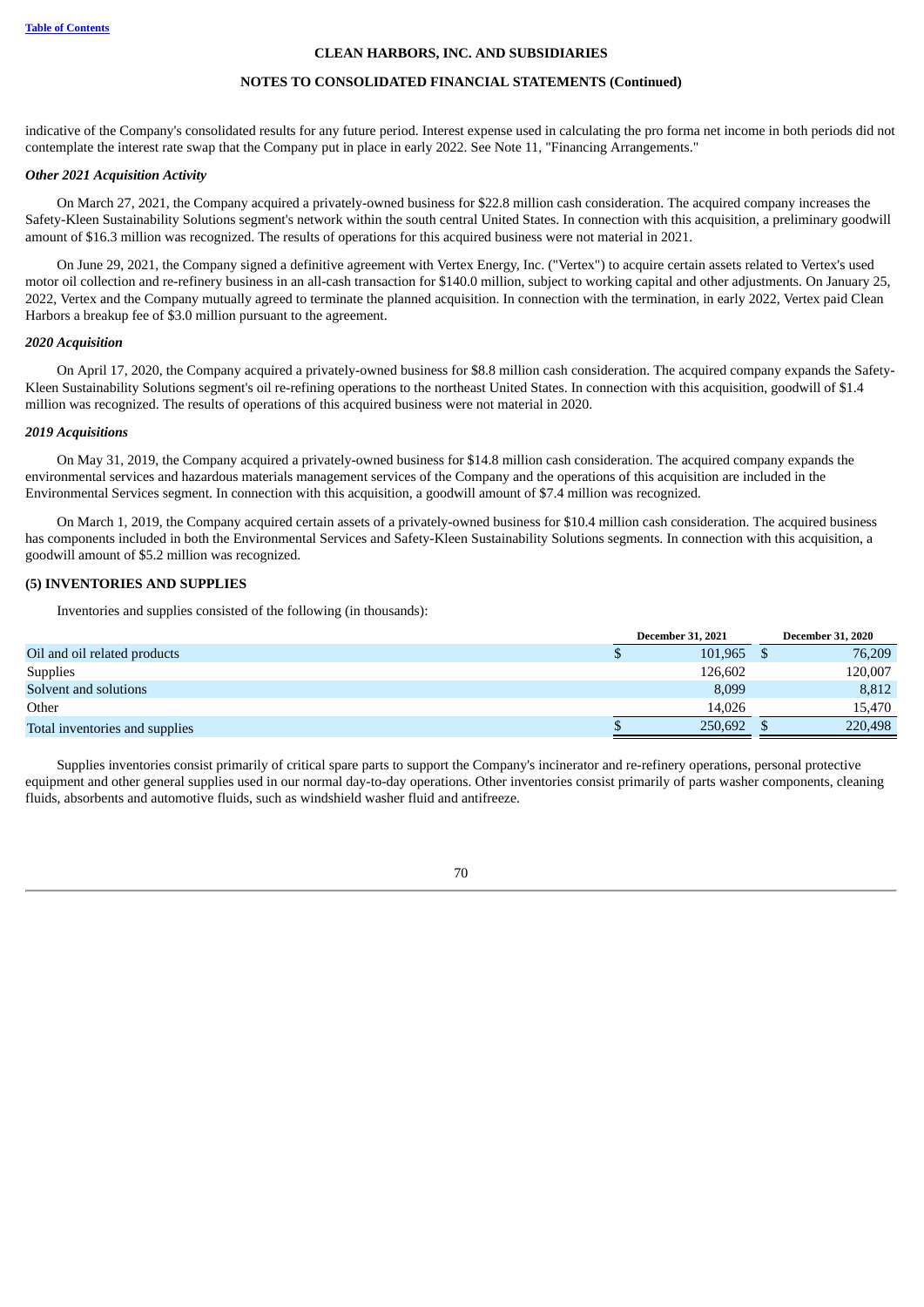# **NOTES TO CONSOLIDATED FINANCIAL STATEMENTS (Continued)**

#### **(6) PROPERTY, PLANT AND EQUIPMENT**

Property, plant and equipment consisted of the following (in thousands):

| <b>December 31, 2021</b> | <b>December 31, 2020</b> |
|--------------------------|--------------------------|
|                          | 139,776                  |
| 19,105                   | 16,407                   |
| 205,873                  | 191,687                  |
| 551,795                  | 509,804                  |
| 127,680                  | 159,021                  |
| 912.836                  | 844,026                  |
| 2,092,395                | 1,807,235                |
| 6.444                    | 7,082                    |
| 60,447                   | 24,378                   |
| 4,141,585                | 3,699,416                |
| 2,278,410                | 2,174,118                |
| 1,863,175                | 1,525,298                |
|                          | 165,010 \$               |

(1) Balances inclusive of gross ROU assets classified as finance leases of \$8.9 million in both periods.

(2) Balances inclusive of gross ROU assets classified as finance leases of \$77.7 million and \$47.2 million, respectively.

(3) Balances inclusive of gross ROU assets classified as finance leases of \$9.3 million both periods.

Depreciation expense, inclusive of landfill and finance lease amortization was \$263.4 million, \$257.1 million and \$265.5 million for the years ended December 31, 2021, 2020 and 2019, respectively.

# **(7) GOODWILL AND OTHER INTANGIBLE ASSETS**

\_\_\_\_\_\_\_\_\_\_\_\_\_\_\_\_\_\_\_\_\_\_\_\_\_\_\_\_\_\_\_\_\_\_\_

In connection with the *Changes in Operating Segments* discussed in Note 2 "Significant Accounting Policies," the Company changed its operating segments in accordance with ASC 280, *Segment Reporting*. In addition, the Company concluded that it now has three reporting units. The Environmental Services operating segment has two reporting units consisting of (i) Environmental Sales and Service which now includes the legacy Environmental Sales and Service reporting unit and certain operations previously included within Safety-Kleen Environmental Services including the core service offerings of containerized waste, parts washers and vacuum services and (ii) Environmental Facilities, unchanged from prior year. The Safety-Kleen Sustainability Solutions operating segment is a single reporting unit which includes the legacy Safety-Kleen Oil reporting unit and the remaining operations of the legacy Safety-Kleen Environmental Services reporting unit primarily consisting of collection services for waste oil, anti-freeze and used oil filters as well as the sale of bulk blended re-refined oil and other automotive related fluid finished products. The Company allocated goodwill to the newly identified reporting units using a relative fair value approach. The table below has been recast to align with this new presentation.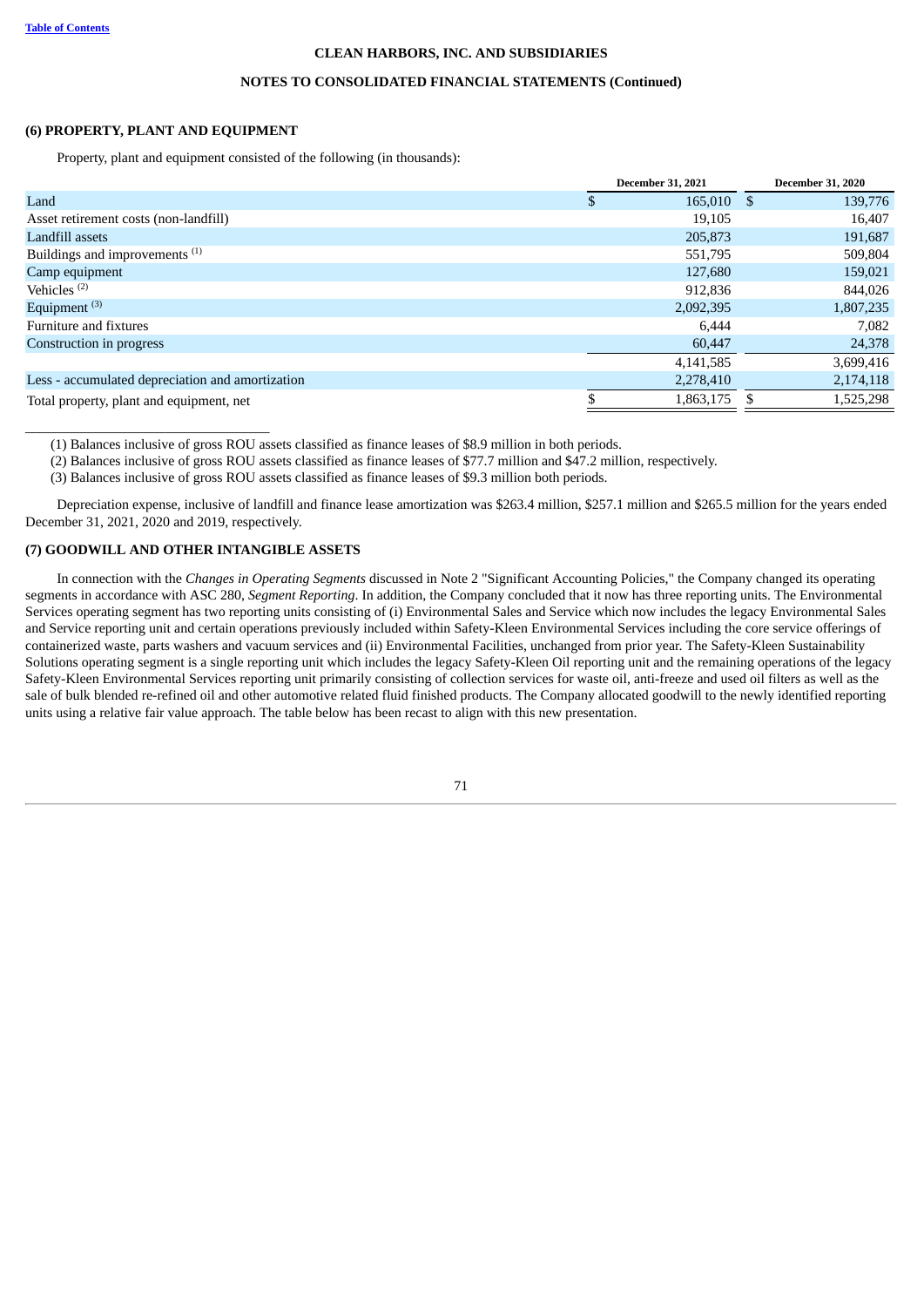#### **NOTES TO CONSOLIDATED FINANCIAL STATEMENTS (Continued)**

The changes in goodwill for the years ended December 31, 2021 and 2020 were as follows (in thousands):

|                                                               | Environmental<br><b>Services</b> |           |   | Safety-Kleen<br>Sustainability<br><b>Solutions</b> |    | <b>Totals</b> |
|---------------------------------------------------------------|----------------------------------|-----------|---|----------------------------------------------------|----|---------------|
| Balance at January 1, 2020                                    |                                  | 401,680   |   | 123,333                                            | -8 | 525,013       |
| Increase from current period acquisition                      |                                  |           |   | 1,439                                              |    | 1,439         |
| Measurement period adjustments from prior period acquisitions |                                  | 23        |   |                                                    |    | 23            |
| Decrease from disposition of business                         |                                  | (674)     |   |                                                    |    | (674)         |
| Foreign currency translation                                  |                                  | 889       |   | 333                                                |    | 1,222         |
| Balance at December 31, 2020                                  |                                  | 401.918   | S | 125.105                                            | -S | 527,023       |
| Increase from current period acquisitions                     |                                  | 683,463   |   | 16,349                                             |    | 699,812       |
| Foreign currency translation                                  |                                  | 153       |   | 54                                                 |    | 207           |
| Balance at December 31, 2021                                  |                                  | 1,085,534 |   | 141,508                                            |    | 1.227.042     |

The Company regularly assesses goodwill for impairment when it is more likely than not that events or changes in the business environment ("triggering events") would reduce the fair value of a reporting unit below its carrying value. The Company did not identify any triggering events in the years presented.

Goodwill impairment is also tested annually. The Company conducted its annual impairment test of goodwill as of December 31, 2021 and determined that no adjustment to the carrying value of goodwill for any reporting unit was then necessary because the fair values of the reporting units exceeded their respective carrying values. The fair value of all reporting units was determined using an income approach based upon estimates of future discounted cash flows. The resulting estimates of fair value were validated through the consideration of other factors such as the fair value of comparable companies to the reporting units and a reconciliation of the sum of all estimated fair values of the reporting units to the Company's overall market capitalization. In all cases, the estimated fair values of the reporting units significantly exceeded the respective carrying values.

Significant judgments and unobservable inputs, categorized as Level 3 in the fair value hierarchy, are inherent in the impairment tests performed and include assumptions about the amount and timing of expected future cash flows, growth rates, and the determination of appropriate discount rates. Level 3 inputs are unobservable inputs for the asset or liability in which there is little, if any, market activity for the asset or liability at the measurement date. The Company believes that the assumptions used in its impairment tests are reasonable, but variations in any of the assumptions may result in different measurements of fair values.

The impacts of any adverse business and market conditions which may impact the overall performance of the Company's reporting units will continue to be monitored. If the Company's reporting units do not achieve the financial performance that the Company expects, or if there is a significant prolonged change in demand for our products and services, it is possible that goodwill impairment charges may result. There can therefore be no assurance that future events will not result in an impairment of goodwill.

As of December 31, 2021 and 2020, the Company's finite-lived and indefinite-lived intangible assets consisted of the following (in thousands):

|                                                       | <b>December 31, 2021</b> |         |  |                                           |  |         | <b>December 31, 2020</b> |         |  |                             |  |         |
|-------------------------------------------------------|--------------------------|---------|--|-------------------------------------------|--|---------|--------------------------|---------|--|-----------------------------|--|---------|
|                                                       |                          | Cost    |  | Accumulated<br><b>Net</b><br>Amortization |  |         |                          | Cost    |  | Accumulated<br>Amortization |  | Net     |
| Permits                                               |                          | 187,519 |  | 102,408 \$                                |  | 85,111  |                          | 183,766 |  | 95,033                      |  | 88,733  |
| Customer and supplier relationships                   |                          | 576.474 |  | 214,776                                   |  | 361.698 |                          | 382,083 |  | 211,895                     |  | 170,188 |
| Other intangible assets                               |                          | 94,271  |  | 19,359                                    |  | 74,912  |                          | 39,287  |  | 34,744                      |  | 4,543   |
| Total amortizable permits and other intangible assets |                          | 858,264 |  | 336,543                                   |  | 521,721 |                          | 605,136 |  | 341,672                     |  | 263,464 |
| Trademarks and trade names                            |                          | 123.191 |  |                                           |  | 123,191 |                          | 123,156 |  |                             |  | 123,156 |
| Total permits and other intangible assets             |                          | 981,455 |  | 336,543                                   |  | 644.912 |                          | 728.292 |  | 341,672                     |  | 386,620 |
|                                                       |                          |         |  |                                           |  |         |                          |         |  |                             |  |         |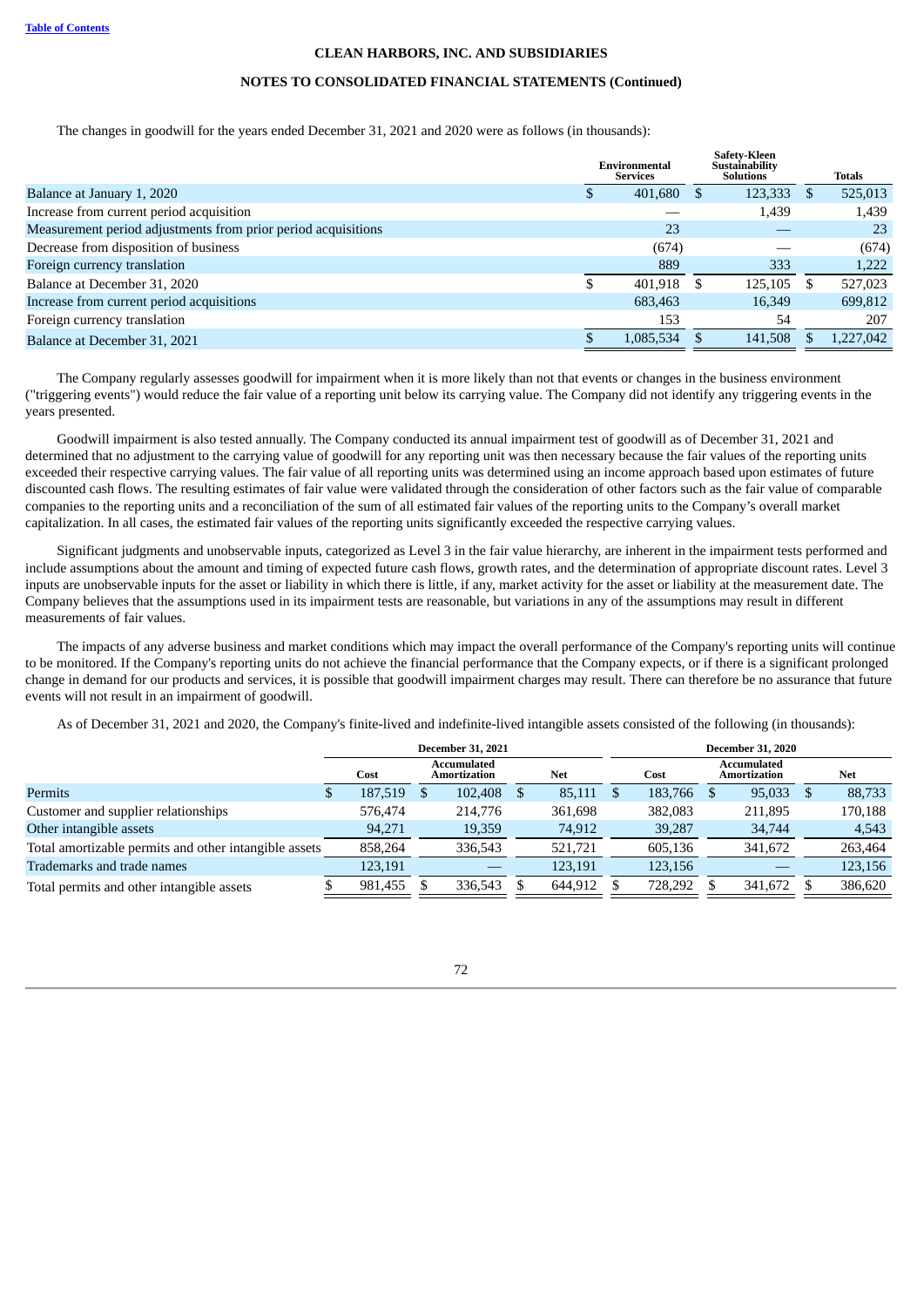#### **NOTES TO CONSOLIDATED FINANCIAL STATEMENTS (Continued)**

The Company regularly monitors and assesses whether events or changes in circumstances relative to the Company's business might indicate that future cash flows attributable to the Company's asset groups may not be sufficient to recover the current value of those assets. During the periods presented, there were no events or changes in circumstances which would indicate that the carrying values of the Company's asset groups would not be recoverable and thus no impairment charge was recorded related to the Company's long-lived assets. If expectations of future cash flows were to decrease in the future as a result of worse than expected or prolonged periods of depressed activity, future impairments may become evident.

Amortization expense of permits and other intangible assets for the years ended December 31, 2021, 2020 and 2019 were \$34.7 million, \$35.8 million and \$35.2 million, respectively. During the year, the Company wrote off fully amortized intangible assets with a cost of \$39.9 million during the year ended December 31, 2021.

The expected amortization of the net carrying amount of finite-lived intangible assets at December 31, 2021 is as follows (in thousands):

| <b>Years ending December 31,</b> | <b>Expected</b><br>Amortization |
|----------------------------------|---------------------------------|
| 2022                             | 48,845                          |
| 2023                             | 44,595                          |
| 2024                             | 40,342                          |
| 2025                             | 38,485                          |
| 2026                             | 36,684                          |
| Thereafter                       | 312,770                         |
|                                  | 521,721                         |

## **(8) ACCRUED EXPENSES**

Accrued expenses consisted of the following (in thousands):

|                                                    | <b>December 31, 2021</b> | <b>December 31, 2020</b> |
|----------------------------------------------------|--------------------------|--------------------------|
| Accrued insurance                                  | 102,853                  | 77,514                   |
| Accrued interest                                   | 19,785                   | 19,697                   |
| Accrued compensation and benefits                  | 133,604                  | 81,437                   |
| Accrued income, real estate, sales and other taxes | 29.954                   | 25,843                   |
| Interest rate swap liability                       | 17,383                   | 33,630                   |
| Accrued other                                      | 87,835                   | 57,702                   |
|                                                    | 391,414                  | 295,823                  |

As of December 31, 2021 and 2020, accrued insurance included employee medical insurance costs of \$18.6 million and \$9.4 million, respectively, and accruals for losses under our workers' compensation, comprehensive general liability and vehicle liability self-insurance programs of \$82.8 million and \$65.6 million, respectively. The increase in accrued insurance was predominately due to incremental balances from the acquisition of HydroChemPSC.

Accrued compensation and benefits increased from the comparable period in 2020 primarily due to an increase in accrued bonus and incremental balances from the acquisition of HydroChemPSC. The majority of the increase in Accrued other is also due to the incremental balances from the acquisition of HydroChemPSC.

The decrease in the fair value of the interest rate swap liability from December 31, 2020 is mainly due to the passage of time and changes in future interest rate expectation. For additional information relating to the derivative liability, see Note 11, "Financing Arrangements."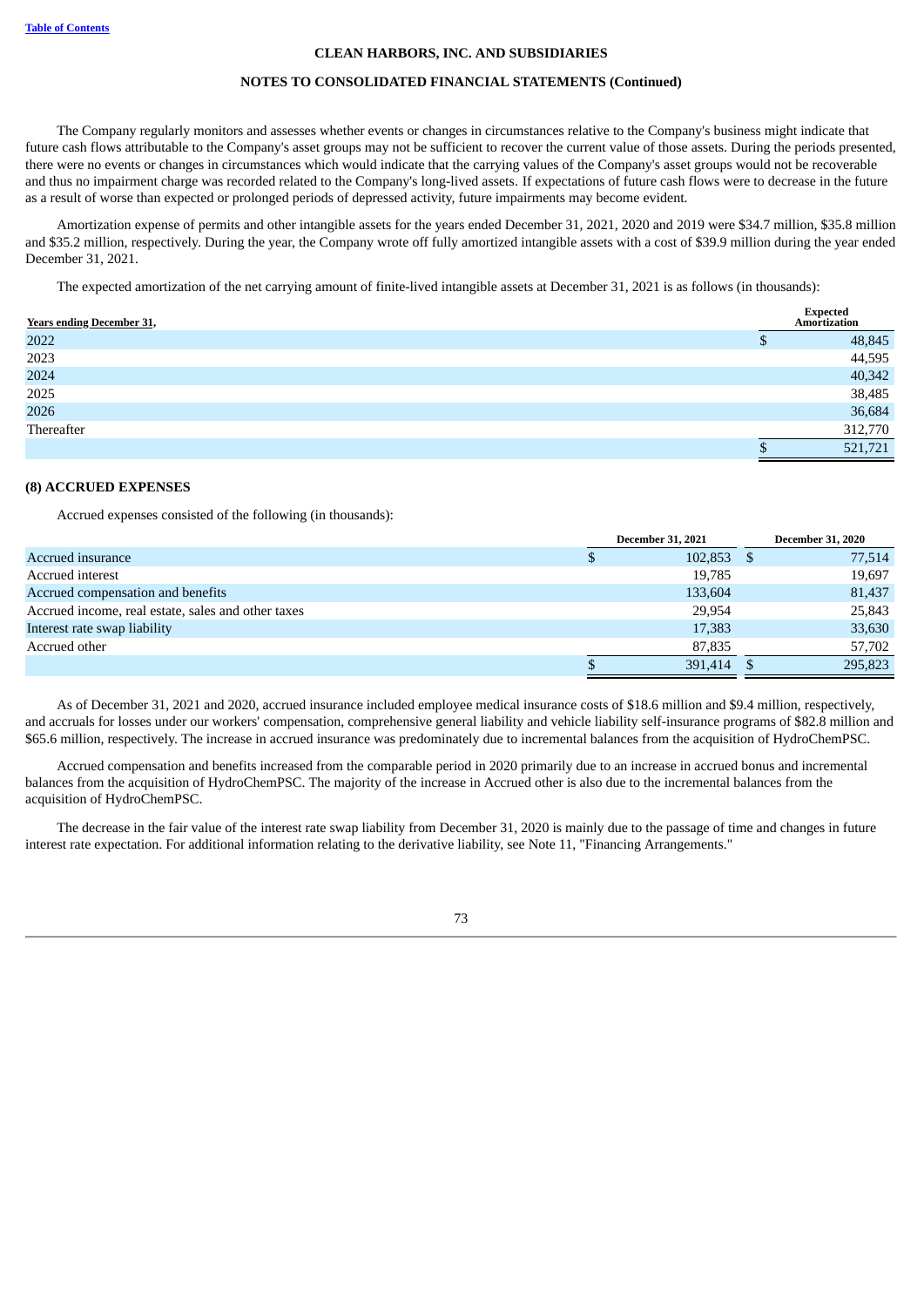# **NOTES TO CONSOLIDATED FINANCIAL STATEMENTS (Continued)**

# **(9) CLOSURE AND POST-CLOSURE LIABILITIES**

The changes to closure and post-closure liabilities (also referred to as "asset retirement obligations") from January 1, 2020 through December 31, 2021 were as follows (in thousands):

|                                                                       |    | Landfill<br><b>Retirement</b><br>Liability |              | <b>Non-Landfill</b><br>Retirement<br><b>Liability</b> |      | <b>Total</b> |
|-----------------------------------------------------------------------|----|--------------------------------------------|--------------|-------------------------------------------------------|------|--------------|
| Balance at January 1, 2020                                            | \$ | 39,401                                     | -\$          | 36,250                                                | - \$ | 75,651       |
| Liabilities assumed in acquisitions                                   |    |                                            |              | 265                                                   |      | 265          |
| New asset retirement obligations                                      |    | 2,101                                      |              |                                                       |      | 2,101        |
| Accretion                                                             |    | 3,254                                      |              | 3,399                                                 |      | 6,653        |
| Changes in estimates recorded to consolidated statement of operations |    | 6,465                                      |              | 103                                                   |      | 6,568        |
| Changes in estimates recorded to consolidated balance sheet           |    | 481                                        |              | 201                                                   |      | 682          |
| <b>Expenditures</b>                                                   |    | (3, 445)                                   |              | (753)                                                 |      | (4, 198)     |
| Currency translation and other                                        |    | 155                                        |              | 49                                                    |      | 204          |
| Balance at December 31, 2020                                          |    | 48,412                                     |              | 39,514                                                |      | 87,926       |
| Liabilities assumed in acquisitions                                   |    |                                            |              | 1,446                                                 |      | 1,446        |
| New asset retirement obligations                                      |    | 2,443                                      |              |                                                       |      | 2,443        |
| Accretion                                                             |    | 3,655                                      |              | 3,702                                                 |      | 7,357        |
| Changes in estimates recorded to consolidated statement of operations |    | 2,287                                      |              | 396                                                   |      | 2,683        |
| Changes in estimates recorded to consolidated balance sheet           |    | 2,297                                      |              | 1,415                                                 |      | 3,712        |
| <b>Expenditures</b>                                                   |    | (5,818)                                    |              | (784)                                                 |      | (6,602)      |
| Currency translation and other                                        |    | 149                                        |              | (11)                                                  |      | 138          |
| Balance at December 31, 2021                                          | Ъ  | 53,425                                     | <sup>S</sup> | 45,678                                                |      | 99,103       |

During 2020, the Company took actions to begin the closure of two of its commercial landfill sites. The Altair landfill reached its permitted capacity and the Westmorland landfill was closed due to the costs of obtaining and maintaining permits and operating the landfill. The changes in estimate recorded to the consolidated statement of operations includes \$2.3 million and \$6.8 million in 2021 and 2020, respectively, related to the closure of these two commercial landfills.

Anticipated payments (based on current estimated costs and anticipated timing of necessary regulatory approvals to commence work on closure and post-closure activities) for each of the next five years and thereafter are as follows (in thousands):

**Years ending December 31,**

| 2022                                                                                                    | 12,612     |
|---------------------------------------------------------------------------------------------------------|------------|
| 2023                                                                                                    | 11,452     |
| 2024                                                                                                    | 13,460     |
| 2025                                                                                                    | 10,791     |
| 2026                                                                                                    | 8,143      |
| Thereafter                                                                                              | 276,236    |
| Undiscounted closure and post-closure liabilities                                                       | 332,694    |
| Less: Discount at credit-adjusted risk-free rate                                                        | (158, 941) |
| Less: Undiscounted estimated closure and post-closure liabilities relating to airspace not yet consumed | (74, 650)  |
| Present value of closure and post-closure liabilities                                                   | 99,103     |
|                                                                                                         |            |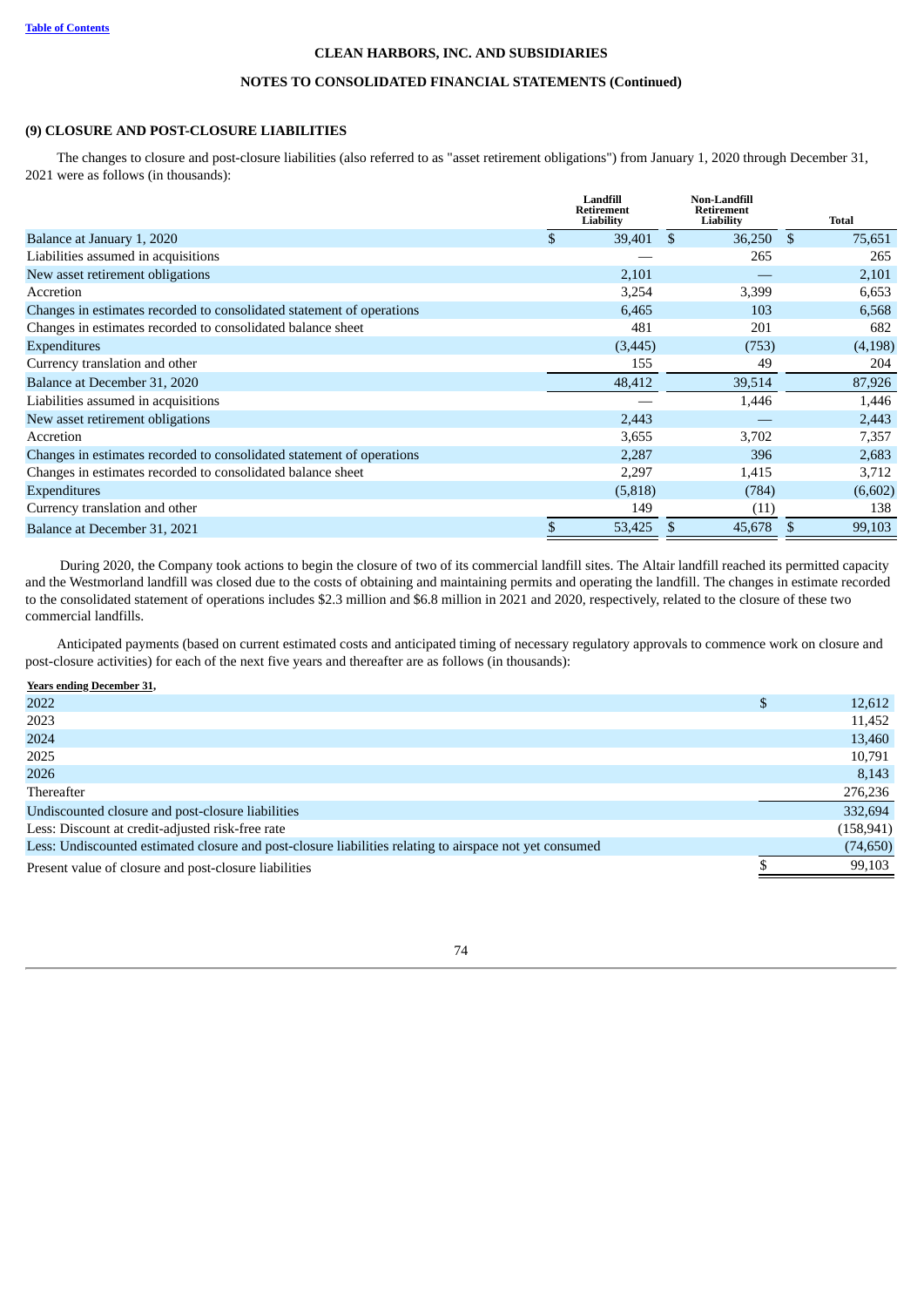# **NOTES TO CONSOLIDATED FINANCIAL STATEMENTS (Continued)**

# **(10) REMEDIAL LIABILITIES**

The changes to remedial liabilities from January 1, 2020 through December 31, 2021 were as follows (in thousands):

|                                                                       |               | Remedial<br>Remedial<br><b>Liabilities for</b><br><b>Liabilities for</b><br>Landfill Sites<br><b>Inactive Sites</b> |     |         | Remedial<br>Liabilities<br>(Including<br>Superfund) for<br>Non-Landfill<br><b>Operations</b> |         |      | Total   |
|-----------------------------------------------------------------------|---------------|---------------------------------------------------------------------------------------------------------------------|-----|---------|----------------------------------------------------------------------------------------------|---------|------|---------|
| Balance at January 1, 2020                                            | <sup>\$</sup> | 1,851                                                                                                               | \$. | 61,991  | \$                                                                                           | 50,331  | - \$ | 114,173 |
| Accretion                                                             |               | 90                                                                                                                  |     | 2,607   |                                                                                              | 1,701   |      | 4,398   |
| Changes in estimates recorded to consolidated statement of operations |               | (15)                                                                                                                |     | 2,873   |                                                                                              | 1,272   |      | 4,130   |
| Expenditures                                                          |               | (61)                                                                                                                |     | (4,332) |                                                                                              | (3,810) |      | (8,203) |
| Currency translation and other                                        |               |                                                                                                                     |     | (79)    |                                                                                              | 394     |      | 315     |
| Balance at December 31, 2020                                          |               | 1,865                                                                                                               |     | 63,060  |                                                                                              | 49,888  |      | 114,813 |
| Liabilities assumed in acquisitions                                   |               |                                                                                                                     |     |         |                                                                                              | 1,216   |      | 1,216   |
| Accretion                                                             |               | 90                                                                                                                  |     | 2,614   |                                                                                              | 1.684   |      | 4,388   |
| Changes in estimates recorded to consolidated statement of operations |               | (126)                                                                                                               |     | (178)   |                                                                                              | 600     |      | 296     |
| Expenditures                                                          |               | (49)                                                                                                                |     | (4,889) |                                                                                              | (3,966) |      | (8,904) |
| Currency translation and other                                        |               |                                                                                                                     |     | (820)   |                                                                                              | 884     |      | 64      |
| Balance at December 31, 2021                                          |               | 1,780                                                                                                               |     | 59,787  |                                                                                              | 50,306  |      | 111,873 |

In 2021, there were no significant charges or benefits resulting from changes in estimates for remedial liabilities. During 2020, the Company increased its remedial liabilities for an inactive site and a Superfund site by \$3.3 million and \$1.8 million, respectively, due to updated regulatory remediation requirements received during the year.

Anticipated payments at December 31, 2021 (based on current estimated costs and anticipated timing of necessary regulatory approvals to commence work on remedial activities) for each of the next five years and thereafter were as follows (in thousands):

| <b>Years ending December 31,</b>  |              |
|-----------------------------------|--------------|
| 2022                              | \$<br>14,416 |
| 2023                              | 17,530       |
| 2024                              | 12,098       |
| 2025                              | 7,769        |
| 2026                              | 6,002        |
| Thereafter                        | 73,185       |
| Undiscounted remedial liabilities | 131,000      |
| Less: Discount at risk free rates | (19, 127)    |
| Total remedial liabilities        | 111,873      |
|                                   |              |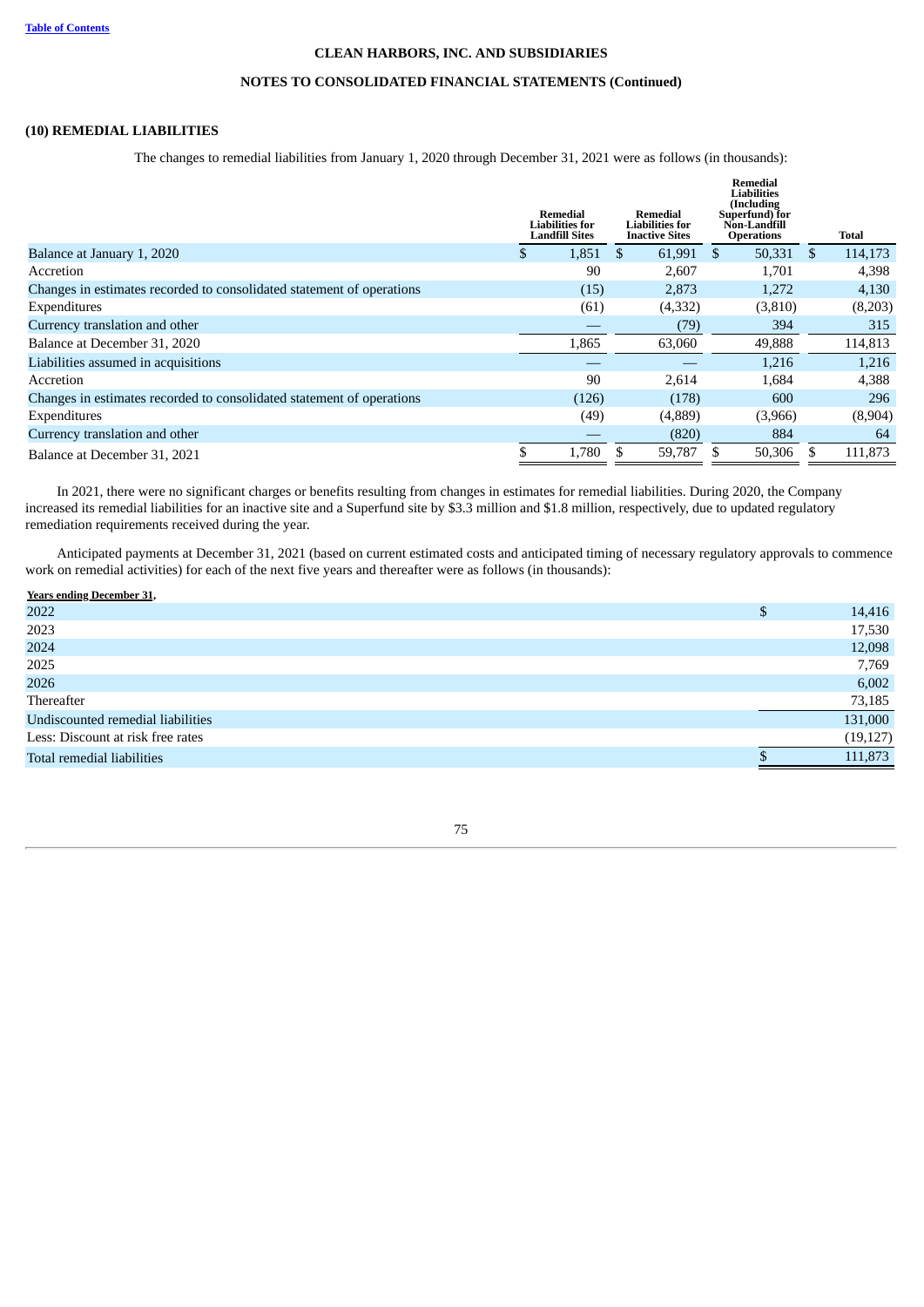\_\_\_\_\_\_\_\_\_\_\_\_\_\_\_\_\_\_\_\_\_\_\_\_\_\_\_\_\_\_\_\_\_\_\_

\_\_\_\_\_\_\_\_\_\_\_\_\_\_\_\_\_\_\_\_\_\_\_\_\_\_\_\_\_\_\_\_\_

# **CLEAN HARBORS, INC. AND SUBSIDIARIES**

# **NOTES TO CONSOLIDATED FINANCIAL STATEMENTS (Continued)**

The following table presents the Company's estimated remedial liabilities and reasonably possible additional liabilities as of December 31, 2021 disaggregated by facility/site type (in thousands, except percentages):

| <b>Type of Facility or Site</b>                                                                                                                                                                    | Remedial<br><b>Liabilities</b> | % of Total   | Reasonably<br><b>Possible</b><br><b>Additional</b><br>Liabilities $(1)$ |
|----------------------------------------------------------------------------------------------------------------------------------------------------------------------------------------------------|--------------------------------|--------------|-------------------------------------------------------------------------|
| Facilities now used in active conduct of the Company's business (44 facilities)                                                                                                                    | 42,875                         | $38.3\%$ \$  | 8,520                                                                   |
| Inactive facilities not now used in active conduct of the Company's business but most of which<br>were acquired because the assumption of remedial liabilities for such facilities was part of the |                                |              |                                                                         |
| purchase price for the CSD assets (24 facilities)                                                                                                                                                  | 59,801                         | 53.5         | 11,237                                                                  |
| Superfund sites (16 sites)                                                                                                                                                                         | 9,197                          | 8.2          | 1,380                                                                   |
| Total                                                                                                                                                                                              | 111,873                        | $100.0\%$ \$ | 21,137                                                                  |

(1) Amounts represent the high end of the range of management's best estimate of the reasonably possible additional liabilities.

The following table presents the Company's estimated remedial liabilities and reasonably possible additional liabilities as of December 31, 2021 disaggregated by facilities/sites which represent at least 5% of the total and with all other facilities/ sites combined (in thousands, except percentages):

| Location        | <b>Type of Facility or Site</b>                                                                           |   | Remedial<br>$\rm Liabilities^{(1)}$ | % of Total    | <b>Reasonably</b><br><b>Possible</b><br><b>Additional</b><br>$\mathbf{Liabilities}^{(2)}$ |
|-----------------|-----------------------------------------------------------------------------------------------------------|---|-------------------------------------|---------------|-------------------------------------------------------------------------------------------|
| Baton Rouge, LA | Closed incinerator and landfill                                                                           | D | 25,761                              | $23.0\%$ \$   | 4,306                                                                                     |
| Bridgeport, NJ  | Closed incinerator                                                                                        |   | 17,792                              | 15.9          | 3,605                                                                                     |
| Mercier, Quebec | Idled incinerator and legal proceedings                                                                   |   | 11,460                              | 10.3          | 1,729                                                                                     |
| Linden, NJ      | Operating solvent recycling center                                                                        |   | 6.974                               | 6.2           | 1,460                                                                                     |
| <b>Various</b>  | All other incinerators, landfills, wastewater treatment facilities<br>and service centers (64 facilities) |   | 40.689                              | 36.4          | 8,657                                                                                     |
| Various         | Superfund sites (each representing less than 5% of total<br>liabilities) (16 sites)                       |   | 9,197                               | 8.2           | 1,380                                                                                     |
| Total           |                                                                                                           |   | 111,873                             | $100.0 \%$ \$ | 21,137                                                                                    |
|                 |                                                                                                           |   |                                     |               |                                                                                           |

(1) \$24.1 million of the \$111.9 million remedial liabilities include estimates related to the legal and administrative proceedings discussed in Note 17, "Commitments and Contingencies," as well as other such estimated remedial liabilities.

(2) Amounts represent the high end of the range of management's best estimate of the reasonably possible additional liabilities.

Revisions to remediation reserve requirements may result in upward or downward adjustments to income from operations in any given period. The Company believes that its extensive experience in the environmental services business, as well as its involvement with a large number of sites, provides a reasonable basis for estimating its aggregate liability. It is possible, however, that future changes in available technology, regulatory or enforcement developments, the results of environmental studies or other factors could necessitate the recording of additional liabilities or the revision of currently recorded liabilities that could be material. Since the Company's satisfaction of the liabilities will occur over many years, the Company cannot reasonably predict the nature or extent of possible future events or the impact that those events, if any, might have on the current estimates of remedial liabilities.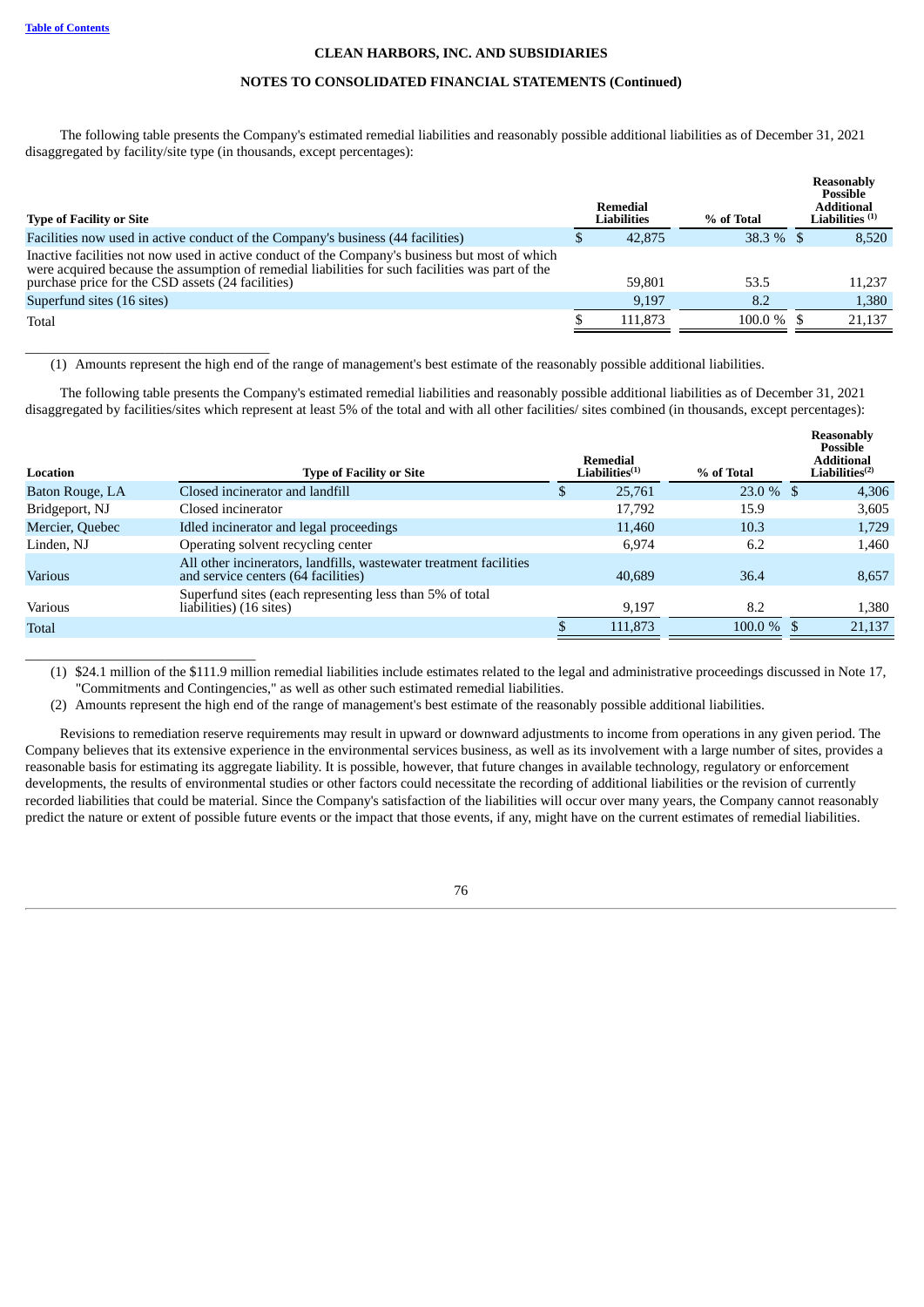#### **NOTES TO CONSOLIDATED FINANCIAL STATEMENTS (Continued)**

#### **(11) FINANCING ARRANGEMENTS**

### **Long-term Debt**

The following table is a summary of the Company's long-term debt (in thousands):

| <b>Current Portion of Long-Term Debt:</b>                           | <b>December 31, 2021</b> |           |      | <b>December 31, 2020</b> |
|---------------------------------------------------------------------|--------------------------|-----------|------|--------------------------|
| Secured senior term loans                                           |                          | 17,535    |      | 7,535                    |
|                                                                     |                          |           |      |                          |
| <b>Long-Term Debt:</b>                                              |                          |           |      |                          |
| Secured senior term loans due June 30, 2024 ("2024 Term Loans")     |                          | 712.091   | - \$ | 719,626                  |
| Secured senior term loans due October 8, 2028 ("2028 Term Loans")   |                          | 990,000   |      |                          |
| Unsecured senior notes, at 4.875%, due July 15, 2027 ("2027 Notes") |                          | 545,000   |      | 545,000                  |
| Unsecured senior notes, at 5.125%, due July 15, 2029 ("2029 Notes") |                          | 300,000   |      | 300,000                  |
| Long-term debt, at par                                              |                          | 2,547,091 |      | 1,564,626                |
| Unamortized debt issuance costs and discount, net                   |                          | (30,067)  |      | (14, 985)                |
| Long-term debt, at carrying value                                   |                          | 2,517,024 |      | 1,549,641                |

*Secured Senior Term Loans.* On October 8, 2021, the Company, and substantially all of the Company's domestic subsidiaries as guarantors, entered into Incremental Facility Amendment No. 2 to the Company's existing Credit Agreement dated as of June 30, 2017 (the "Term Loan Agreement"). Incremental Facility Amendment No. 2 provides for the 2028 Term Loans in the aggregate principal amount of \$1.0 billion which will mature on October 8, 2028. Proceeds from the issuance of the 2028 Term Loans were \$981.3 million after debt discount and debt issuance costs and were used to fund the acquisition of HydroChemPSC. The 2028 Term Loans are in addition to the aggregate of \$719.6 million of 2024 Term Loans which are also outstanding under the Term Loan Agreement and which will mature on June 30, 2024 (collectively referred to as the "Term Loans.") The 2028 Term Loans may be prepaid at any time without premium or penalty other than customary breakage costs with respect to Eurodollar based loans or if the Company engages in certain repricing transactions before April 9, 2022, in which event a 1.0% prepayment premium would be due. The 2024 Term Loans may be prepaid at any point without premium or penalty other than customary breakage costs. The Company's obligations under the Term Loan Agreement with respect to both the 2024 Term Loans and the 2028 Term Loans are guaranteed by all of the Company's domestic restricted subsidiaries and secured by liens on substantially all of the assets of the Company and the guarantors.

The 2028 Term Loans under the Term Loan Agreement bear interest, at the Company's election, at either of the following rates: (a) the sum of the Eurodollar Rate (as defined in the Term Loan Agreement) plus 2.00%, or (b) the sum of the Base Rate (as defined in the Term Loan Agreement) plus 1.00%, with the Eurodollar Rate being subject to a floor of 0.00% and the Base Rate being subject to a floor of 1.00%. The applicable interest rate margins for the 2024 Term Loans are 1.75% for Eurocurrency borrowings and 0.75% for base rate borrowings. Interest is paid monthly. The effective annual interest rate on December 31, 2021 was 2.04%. The Term Loan Agreement was also amended to adopt a LIBOR successor rate.

*Unsecured Senior Notes.* On July 2, 2019, the Company completed a private placement of \$545.0 million aggregate principal amount of 2027 Notes and \$300.0 million aggregate principal amount of 2029 Notes (collectively, the "Notes"). The 2027 Notes will mature on July 15, 2027, and the 2029 Notes will mature on July 15, 2029. Interest payments on each series of the Notes are paid semiannually on January 15 and July 15.

The Company may redeem all or any portion of the 2027 Notes prior to July 15, 2022 or the 2029 Notes prior to July 15, 2024 at a redemption price equal to 100% of the principal amount redeemed plus a make whole premium as of the date of redemption including accrued and unpaid interest, if any, up to the date of redemption. Additionally, prior to July 15, 2022 for the 2027 Notes and July 15, 2024 for the 2029 Notes, the Company may use cash proceeds of one or more equity offerings to redeem up to 35% in aggregate principal of the 2027 Notes or the 2029 Notes at a redemption price equal to 104.875% or 105.125%, respectively, plus accrued and unpaid interest thereon, if any, up to the date of redemption.

After the dates in the preceding paragraph, the Company may redeem all or any portion of the Notes which remain outstanding at any time upon proper notice at the following redemption prices if redeemed during the twelve-month period commencing on July 15 of the years set forth below plus accrued and unpaid interest, if any, up to the date of redemption:

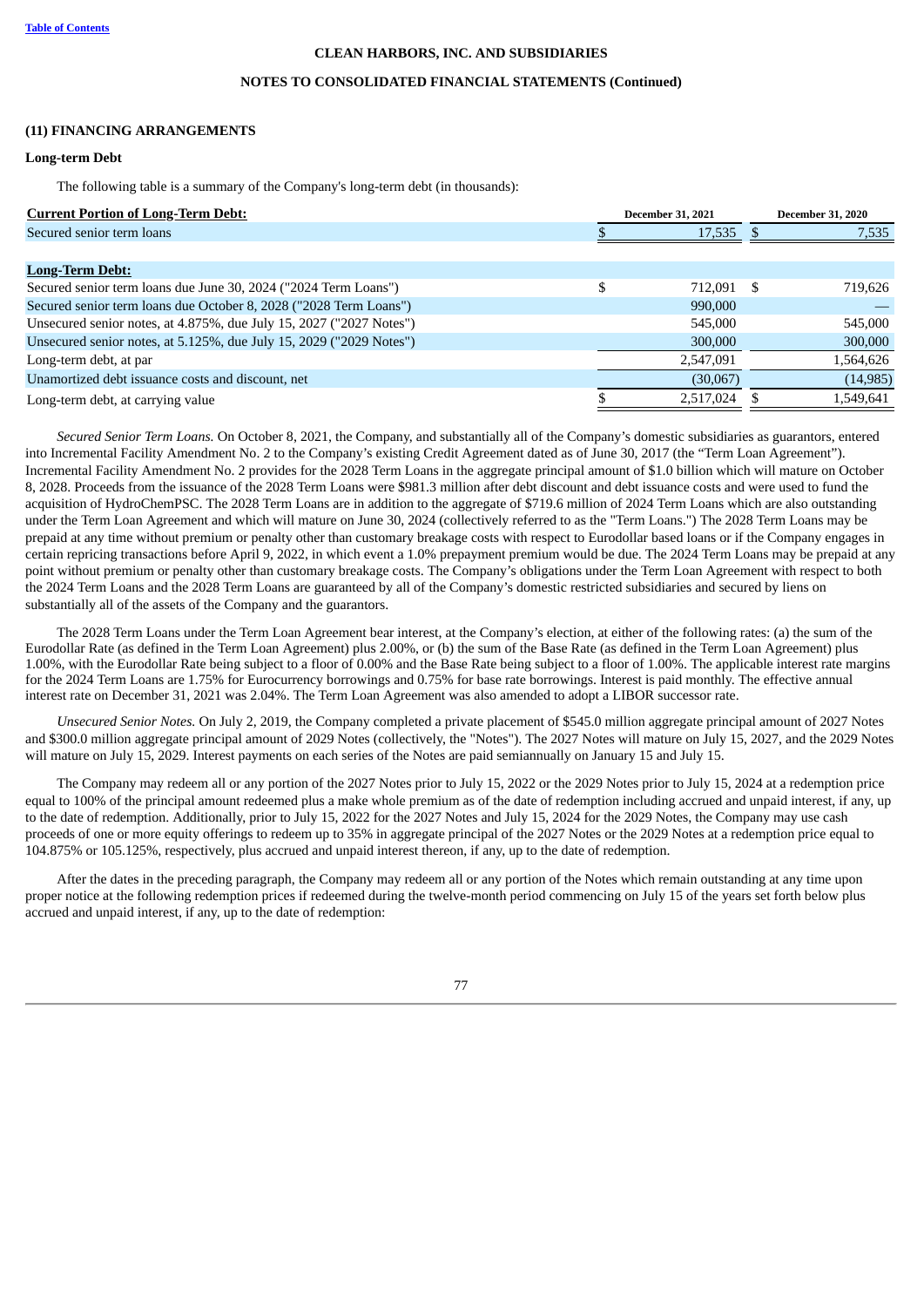#### **NOTES TO CONSOLIDATED FINANCIAL STATEMENTS (Continued)**

| 2027 Notes          |            |
|---------------------|------------|
| Year                | Percentage |
| 2022                | 102.438 %  |
| 2023                | 101.219 %  |
| 2024 and thereafter | 100.000 %  |
| 2029 Notes          |            |
| Year                | Percentage |
| 2024                | 102.563 %  |
| 2025                | 101.281 %  |
| 2026 and thereafter | 100.000 %  |

Concurrently with the closing of the Notes in July 2019, the Company repurchased an aggregate principal amount of \$845.0 million of previously outstanding notes due in 2021 ("2021 Notes") using a combination of the net proceeds from the sale of the Notes and available cash. The total amount paid in repurchasing the 2021 Notes was \$850.2 million, including \$4.0 million of accrued interest. In connection with this repurchase of the 2021 Notes, the Company recorded a loss on early extinguishment of debt of \$6.1 million during the year ended December 31, 2019.

The Notes and the related indenture contain various customary non-financial covenants and are guaranteed by substantially all of the Company's current and future domestic subsidiaries. The Notes are effectively subordinated to the loan agreement under which the Company's Term Loans are outstanding, revolving credit facility and finance lease obligations to the extent of the value of the assets securing such secured indebtedness. The Notes are also effectively subordinated to all indebtedness and other liabilities of the Company's subsidiaries that are not guarantors of the Notes.

As of December 31, 2021 and 2020, the estimated fair value of the Company's outstanding long-term debt, including the current portion, was \$2.6 billion and \$1.6 billion, respectively. The Company's estimates of the fair value of its long-term debt, including the current portion, are based on quoted market prices or other available market data which are considered Level 2 measures according to the fair value hierarchy. Level 2 utilizes quoted market prices in markets that are not active, broker or dealer quotation, or alternative pricing sources with reasonable levels of price transparency for similar assets and liabilities.

*Revolving Credit Facility.* On October 28, 2020, the Company and one of the Company's subsidiaries (the "Canadian Borrower") entered into an amended and restated credit agreement for the Company's revolving credit facility with Bank of America, N.A. ("BofA"), as agent for the lenders under the facility (the "Agent"). Under the amended and restated facility, the Company has the right to obtain revolving loans and letters of credit for a combined maximum of up to \$350.0 million (with a sub-limit of \$250.0 million for letters of credit) and the Canadian Borrower has the right to obtain revolving loans and letters of credit for a combined maximum of up to \$50.0 million. Availability under the U.S. line is subject to a borrowing base primarily comprised of 85% of the eligible accounts receivable of the Company and its U.S. subsidiaries plus 100% of cash deposited in a controlled account with the Agent, and availability under the Canadian line is subject to a borrowing base primarily comprised of 85% of the eligible accounts receivable of the Company's Canadian subsidiaries plus 100% of cash deposited in a controlled account with the Agent's Canadian affiliate. Subject to certain conditions, the revolving credit facility will expire on October 28, 2025.

Borrowings under the revolving credit facility bear interest at a rate of, at the Company's option, either (i) LIBOR plus an applicable margin ranging from 1.50% to 1.75% per annum based primarily on the level of the Company's average liquidity for the most recent 30 day period or (ii) BofA's base rate plus an applicable margin ranging from 0.50% to 0.75% per annum based primarily on such average liquidity. There is also an unused line fee, calculated on the then unused portion of the lenders' \$400.0 million maximum commitments, ranging from 0.25% to 0.375% per annum of the unused commitment. For outstanding letters of credit, the Company pays to the lenders a fee equal to the then applicable LIBOR margin described above, and to the issuing banks a standard fronting fee and customary fees and charges in connection with all amendments, extensions, draws and other actions with respect to letters of credit. In the event that LIBOR ceases to be available during the term of the revolving credit facility, the amended and restated credit agreement provides procedures to determine a LIBOR successor rate.

The Company utilizes letters of credit issued under the revolving credit facility primarily as security for our insurance program that includes casualty and financial assurance.

The Company's obligations under the revolving credit facility (including revolving loans and reimbursement obligations for outstanding letters of credit) are guaranteed by substantially all of the Company's U.S. subsidiaries and secured by a first lien on the Company's and its U.S. subsidiaries' accounts receivable. The Canadian Borrower's obligations under the facility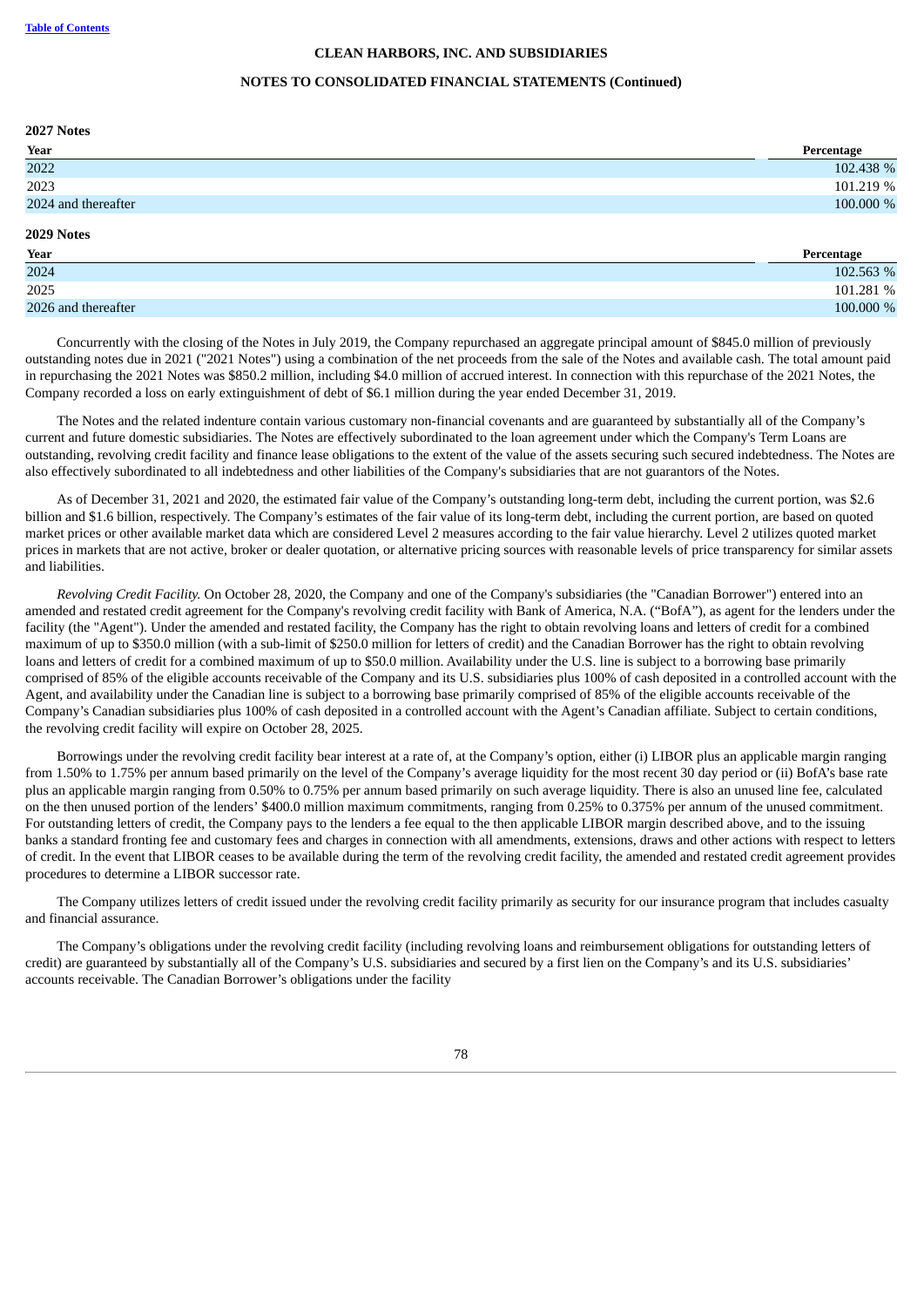#### **NOTES TO CONSOLIDATED FINANCIAL STATEMENTS (Continued)**

are guaranteed by substantially all of the Company's Canadian subsidiaries and secured by a first lien on the accounts receivable of the Canadian subsidiaries.

On March 31, 2020, the Company borrowed \$150.0 million under the revolving credit facility. The Company repaid the full amount of the borrowing during 2020. The revolving credit facility had no outstanding loan balances at December 31, 2021 and 2020 and had availability of \$261.4 million and outstanding letters of credit of \$138.6 million at December 31, 2021.

# **Cash Flow Hedges**

The Company's strategy to hedge against fluctuations in variable interest rates involves entering into interest rate derivative agreements.

Although the interest rates on the Term Loans are variable, the Company has effectively fixed the interest rate on \$350.0 million principal of the outstanding 2024 Term Loans by entering into interest rate swap agreements in 2018 with a notional amount of \$350.0 million ("2018 Swaps"). Under the terms of the interest rate swap agreements, the Company receives interest based on the one-month LIBOR index and pays interest at a weighted average rate of approximately 2.92%, resulting in an effective annual interest rate of approximately 4.67%.

The Company recognizes derivative instruments as either assets or liabilities on the consolidated balance sheet at fair value. No ineffectiveness has been identified on these swaps and, therefore the change in fair value is recorded in stockholders' equity as a component of accumulated other comprehensive loss. Amounts are reclassified from accumulated other comprehensive loss into interest expense on the consolidated statement of operations in the same period or periods during which the hedged transactions affect earnings.

As of December 31, 2021 and 2020, the Company recorded a derivative liability with a fair value of \$17.4 million and \$33.6 million, respectively, within accrued expenses in connection with the 2018 Swap cash flow hedges.

The fair value of the interest rate swaps is calculated using discounted cash flow valuation methodologies based upon the one-month LIBOR yield curves that are observable at commonly quoted intervals for the full term of the interest rate swaps and as such is considered a Level 2 measure according to the fair value hierarchy.

In January 2022, the Company entered into interest rate swap agreements ("2022 Swaps") with a notional amount of \$600.0 million to effectively fix the interest rate on \$600.0 million principal of the outstanding 2028 Term Loans. Under the terms of the 2022 Swaps' agreements, the Company will receive interest based upon the variable rates on the 2028 Term Loans and pay a fixed amount of interest. The fixed rate on these instruments is 0.931% through June 30, 2023 and then increases to 1.9645% from July 1, 2023 through September 30, 2027. The variable rate on these instruments is designed to both mirror the current 2028 Term Loan interest payments and the successor rate upon the eventual sunsetting of the LIBOR rate. The Company will apply cash flow hedge accounting to these instruments which will begin being presented in the financial statements in the first quarter of 2022.

## **(12) INCOME TAXES**

The domestic and foreign components of income before provision for income taxes were as follows (in thousands):

| For the years ended December 31, |         |      |         |    |         |  |  |
|----------------------------------|---------|------|---------|----|---------|--|--|
|                                  | 2021    | 2020 |         |    | 2019    |  |  |
| w                                | 223,438 |      | 168,117 |    | 156,571 |  |  |
|                                  | 46,277  |      | 6.433   |    | (8,332) |  |  |
|                                  | 269,715 |      | 174,550 | ۰D | 148,239 |  |  |
|                                  |         |      |         |    |         |  |  |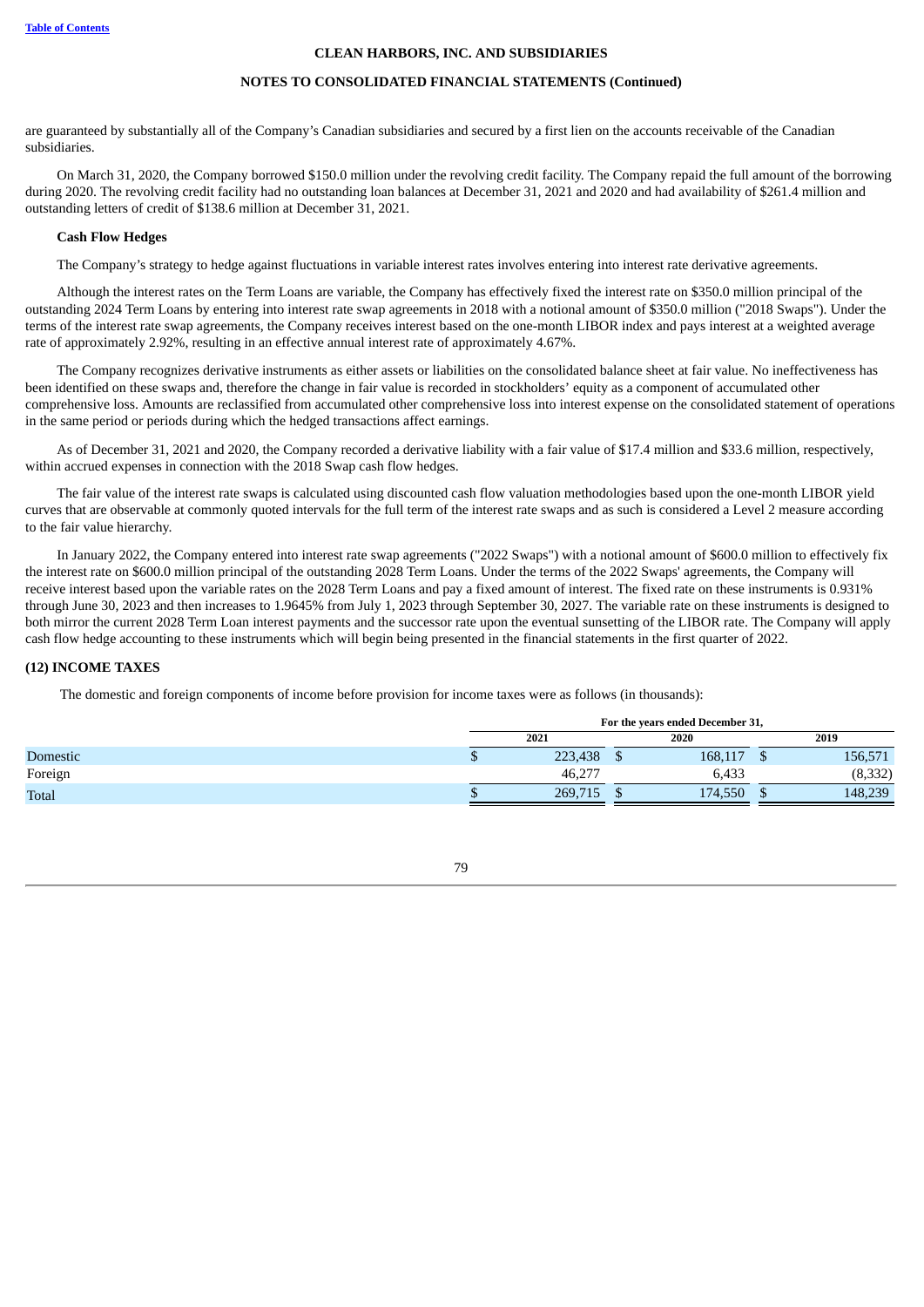# **NOTES TO CONSOLIDATED FINANCIAL STATEMENTS (Continued)**

The provision for income taxes consisted of the following (in thousands, except percentages):

|                            | For the years ended December 31, |         |              |                         |  |  |  |
|----------------------------|----------------------------------|---------|--------------|-------------------------|--|--|--|
|                            |                                  | 2021    | 2020         | 2019                    |  |  |  |
| Current:                   |                                  |         |              |                         |  |  |  |
| Federal                    | \$                               | 42,480  | \$<br>33,327 | \$<br>20,482            |  |  |  |
| <b>State</b>               |                                  | 18,126  | 14,575       | 14,564                  |  |  |  |
| Foreign                    |                                  | 4,380   | 1,559        | 7,448                   |  |  |  |
|                            |                                  | 64,986  | 49,461       | 42,494                  |  |  |  |
| Deferred                   |                                  |         |              |                         |  |  |  |
| Federal                    |                                  | 2,275   | (965)        | 7,933                   |  |  |  |
| <b>State</b>               |                                  | (4,777) | (2,506)      | 550                     |  |  |  |
| Foreign                    |                                  | 3,984   | (6,277)      | (478)                   |  |  |  |
|                            |                                  | 1,482   | (9,748)      | 8,005                   |  |  |  |
| Provision for income taxes |                                  | 66,468  | 39,713<br>\$ | 50,499<br><sup>\$</sup> |  |  |  |
|                            |                                  |         |              |                         |  |  |  |
| Effective tax rate         |                                  | 24.6%   | 22.8%        | 34.1%                   |  |  |  |

The Company's effective income tax rate varied from the amount computed using the statutory federal income tax rate of 21% as follows (in thousands):

|                                               | For the years ended December 31, |          |      |           |      |        |  |  |
|-----------------------------------------------|----------------------------------|----------|------|-----------|------|--------|--|--|
|                                               |                                  | 2021     | 2020 |           |      | 2019   |  |  |
| Tax expense at US statutory rate              |                                  | 56,640   | -S   | 36,655    | - \$ | 31,130 |  |  |
| State income taxes, net of federal benefit    |                                  | 12,101   |      | 9,837     |      | 10,597 |  |  |
| Foreign rate differential                     |                                  | 1,922    |      | 1,256     |      | 276    |  |  |
| Valuation allowance                           |                                  | (9, 139) |      | (11, 339) |      | 4,459  |  |  |
| Uncertain tax position interest and penalties |                                  | 263      |      | (712)     |      | 474    |  |  |
| Tax credits expired (used)                    |                                  | 2.530    |      | 2,039     |      | (50)   |  |  |
| Non-deductible compensation                   |                                  | 2,326    |      | 1,406     |      | 1,922  |  |  |
| Other                                         |                                  | (175)    |      | 571       |      | 1,691  |  |  |
| Provision for income taxes                    |                                  | 66,468   |      | 39,713    |      | 50,499 |  |  |

The valuation allowance benefits recognized in 2021 and 2020 are predominately related to taxable earnings in certain Canadian entities that benefited from the wage subsidy received under CEWS. In addition, foreign tax credits that expired in 2021 and 2020 had full valuation allowances which were also written off, contributing to the valuation allowance benefits in the table above. The foreign tax credit expirations and associated valuation allowance write offs had no net impact to the provision for income taxes in either year.

During the year ended December 31, 2020, the Company recorded \$1.3 million of tax benefits related to tax deductible foreign currency losses to accumulated other comprehensive loss and as such these benefits are not included within the provision for income taxes. See Note 15, "Accumulated Other Comprehensive Loss," for additional information related to these transactions.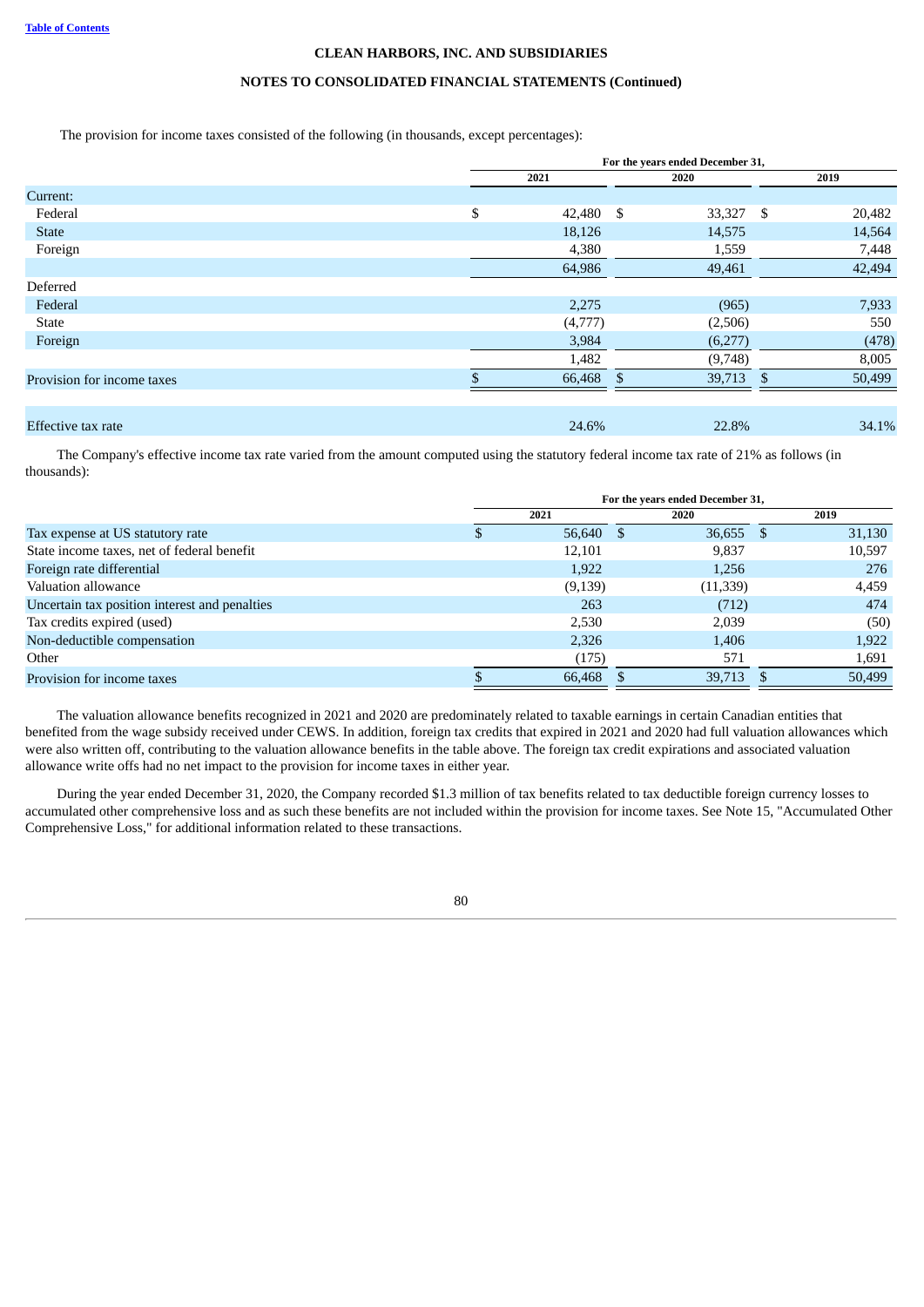\_\_\_\_\_\_\_\_\_\_\_\_\_\_\_\_\_\_\_\_\_\_\_\_\_\_\_\_\_\_\_\_\_\_\_

## **CLEAN HARBORS, INC. AND SUBSIDIARIES**

# **NOTES TO CONSOLIDATED FINANCIAL STATEMENTS (Continued)**

The components of the total net deferred tax assets and liabilities as of December 31, 2021 and 2020 were as follows (in thousands):

|                                                             | 2021            | 2020            |
|-------------------------------------------------------------|-----------------|-----------------|
| Deferred tax assets:                                        |                 |                 |
| Provision for doubtful accounts                             | \$<br>10,188    | 10,305<br>S     |
| Closure, post-closure and remedial liabilities              | 28,206          | 28,665          |
| Operating lease liabilities                                 | 42,218          | 38,151          |
| Accrued expenses                                            | 20,455          | 16,797          |
| Accrued compensation and benefits                           | 24,504          | 11,372          |
| Net operating loss carryforwards $(1)$                      | 68,381          | 50,433          |
| Tax credit carryforwards <sup>(2)</sup>                     | 12,368          | 14,471          |
| Interest rate swap liability                                | 5,215           | 10,089          |
| Stock-based compensation                                    | 2,705           | 3,040           |
| Other                                                       | 5,635           | 5,553           |
| Total deferred tax assets                                   | 219,875         | 188,876         |
| Deferred tax liabilities:                                   |                 |                 |
| Property, plant and equipment                               | (273, 883)      | (194, 604)      |
| Operating lease right-of-use assets                         | (41,260)        | (38,018)        |
| Permits and other intangible assets                         | (138, 241)      | (95, 492)       |
| Prepaid expenses                                            | (10,212)        | (9,660)         |
| Total deferred tax liabilities                              | (463, 596)      | (337,774)       |
| Total net deferred tax liability before valuation allowance | (243, 721)      | (148, 898)      |
| Less valuation allowance                                    | (69, 806)       | (77, 044)       |
| Net deferred tax liabilities                                | \$<br>(313,527) | (225, 942)<br>S |

(1) As of December 31, 2021, the net operating loss carryforwards included (i) state net operating loss carryforwards of \$280.6 million which will begin to expire in 2022, (ii) federal net operating loss carryforwards of \$124.1 million which will begin to expire in 2024 and (iii) foreign net operating loss carryforwards of \$116.0 million which will begin to expire in 2022. The increases in the state net operating loss carryforwards and federal net operating loss carryforwards are due to balances acquired in the HydroChemPSC acquisition.

(2) As of December 31, 2021, the foreign tax credit carryforwards of \$11.0 million will expire between 2022 and 2024.

The Company has not accrued for any remaining undistributed foreign earnings. These amounts continue to be indefinitely reinvested in foreign operations and the amount of tax associated with the earnings is not expected to be material.

A valuation allowance is required to be established when, based on an evaluation of available evidence, it is more likely than not that some portion or all of the deferred tax assets will not be realized. The components of the total valuation allowance as of December 31, 2021 and 2020 were as follows (in thousands):

|                                              | 2021   | 2020   |
|----------------------------------------------|--------|--------|
| Allowance related to:                        |        |        |
| Foreign tax credits                          | 11,047 | 14,127 |
| Federal net operating losses                 | 3,788  | 779    |
| State net operating loss carryforwards       | 12,053 | 10,429 |
| Foreign net operating loss carryforwards     | 26,697 | 29,839 |
| Deferred tax assets of a Canadian subsidiary | 10,701 | 11,468 |
| Realized and unrealized capital losses       | 5,520  | 10,402 |
| Total valuation allowance                    | 69,806 | 77,044 |
|                                              |        |        |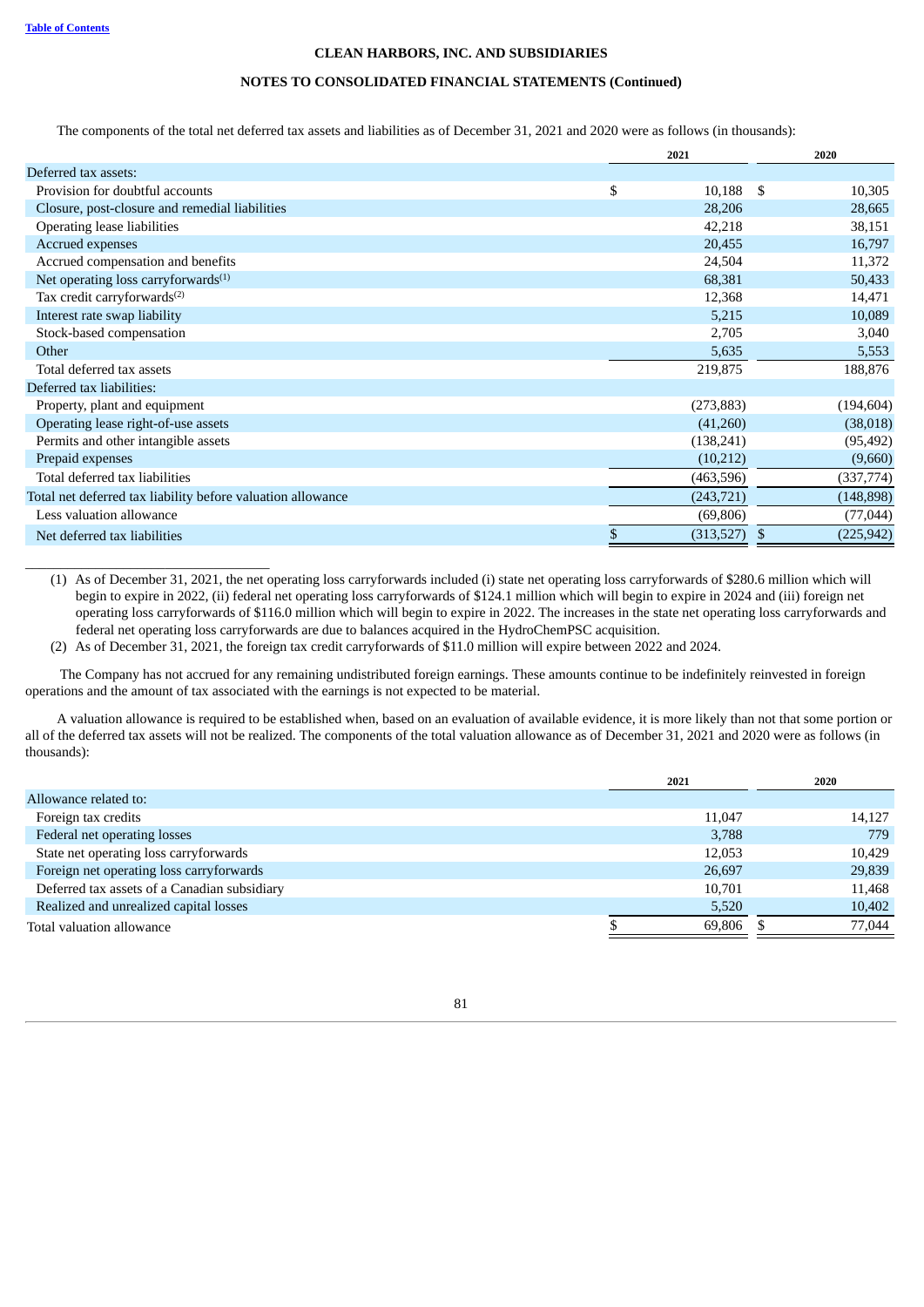### **NOTES TO CONSOLIDATED FINANCIAL STATEMENTS (Continued)**

The changes to unrecognized tax benefits (excluding related penalties and interest) from January 1, 2019 through December 31, 2021, were as follows (in thousands):

|                                                    | 2021  | 2020  | 2019  |
|----------------------------------------------------|-------|-------|-------|
| Unrecognized tax benefits, beginning of year       | 5.490 | 6.414 | 3,159 |
| (Reductions) additions to prior year tax positions |       | (833) | 3,354 |
| <b>Expirations</b>                                 |       | (203) | (209) |
| Foreign currency translation                       |       | 112   | 110   |
| Unrecognized tax benefits, end of year             | 5.496 | 5.490 | 6,414 |

The unrecognized tax benefits at December 31, 2021 if and when recognized will affect the annual effective tax rate. However, the balance at December 31, 2021 included \$3.2 million of unrecognized tax benefits for Canadian Revenue Agency transfer pricing adjustments. Should these be recognized, the Company would request relief from double taxation. Therefore, an offsetting benefit of \$3.2 million would also recognized resulting in no net effect on the annual effective tax rate.

Due to expiring statute of limitation periods, the Company believes that total unrecognized tax benefits will decrease by approximately \$0.3 million within the next 12 months.

At December 31, 2021, 2020 and 2019, the Company had accrued interest of \$2.3 million, \$2.1 million and \$1.7 million, respectively, relative to unrecognized tax benefits. Interest expense and penalties relative to unrecognized tax benefits for the years ended December 31, 2021, 2020 and 2019 were immaterial.

The Company files U.S. federal income tax returns as well as income tax returns in various states and foreign jurisdictions. The Company may be subject to examination by the Internal Revenue Service for calendar years 2016 through 2020. The Company may be subject to examination by Canadian federal and provincial authorities for calendar years 2014 through 2020 and by state and local revenue authorities for calendar years 2015 through 2020. The Company has ongoing U.S. state and local jurisdictional audits, as well as Canadian federal and provincial audits, all of which the Company believes will not result in material liabilities.

# **(13) EARNINGS PER SHARE**

The following are computations of basic and diluted earnings per share (in thousands, except for per share amounts):

|                                                     | For the years ended December 31, |         |      |         |      |        |  |  |
|-----------------------------------------------------|----------------------------------|---------|------|---------|------|--------|--|--|
|                                                     |                                  | 2021    | 2020 |         | 2019 |        |  |  |
| Numerator for basic and diluted earnings per share: |                                  |         |      |         |      |        |  |  |
| Net income                                          | \$                               | 203,247 | S    | 134,837 | - \$ | 97,740 |  |  |
| Denominator:                                        |                                  |         |      |         |      |        |  |  |
| Weighted basic shares outstanding                   |                                  | 54,514  |      | 55,479  |      | 55,845 |  |  |
| Dilutive effect of equity-based compensation awards |                                  | 247     |      | 211     |      | 284    |  |  |
| Weighted dilutive shares outstanding                |                                  | 54,761  |      | 55,690  |      | 56,129 |  |  |
|                                                     |                                  |         |      |         |      |        |  |  |
| Basic earnings per share                            |                                  | 3.73    |      | 2.43    |      | 1.75   |  |  |
| Diluted earnings per share                          |                                  | 3.71    |      | 2.42    |      | 1.74   |  |  |

For the years ended December 31, 2021, 2020 and 2019, all then outstanding performance awards and restricted stock awards were included in the calculation of diluted earnings per share except for 14,237, 53,667 and 122,785 respectively, of performance stock awards for which the performance criteria were not attained at the reporting dates and 67,981, 8,878 and 16,304 respectively, of restricted stock awards and performance stock awards which were excluded as their inclusion would have had an antidilutive effect.

# **(14) STOCKHOLDERS' EQUITY**

The Company's board of directors has authorized the repurchase of up to \$600.0 million of the Company's common stock. The repurchase program authorizes the Company to purchase the Company's common stock on the open market or in privately negotiated transactions periodically in a manner that complies with applicable U.S. securities laws. The number of shares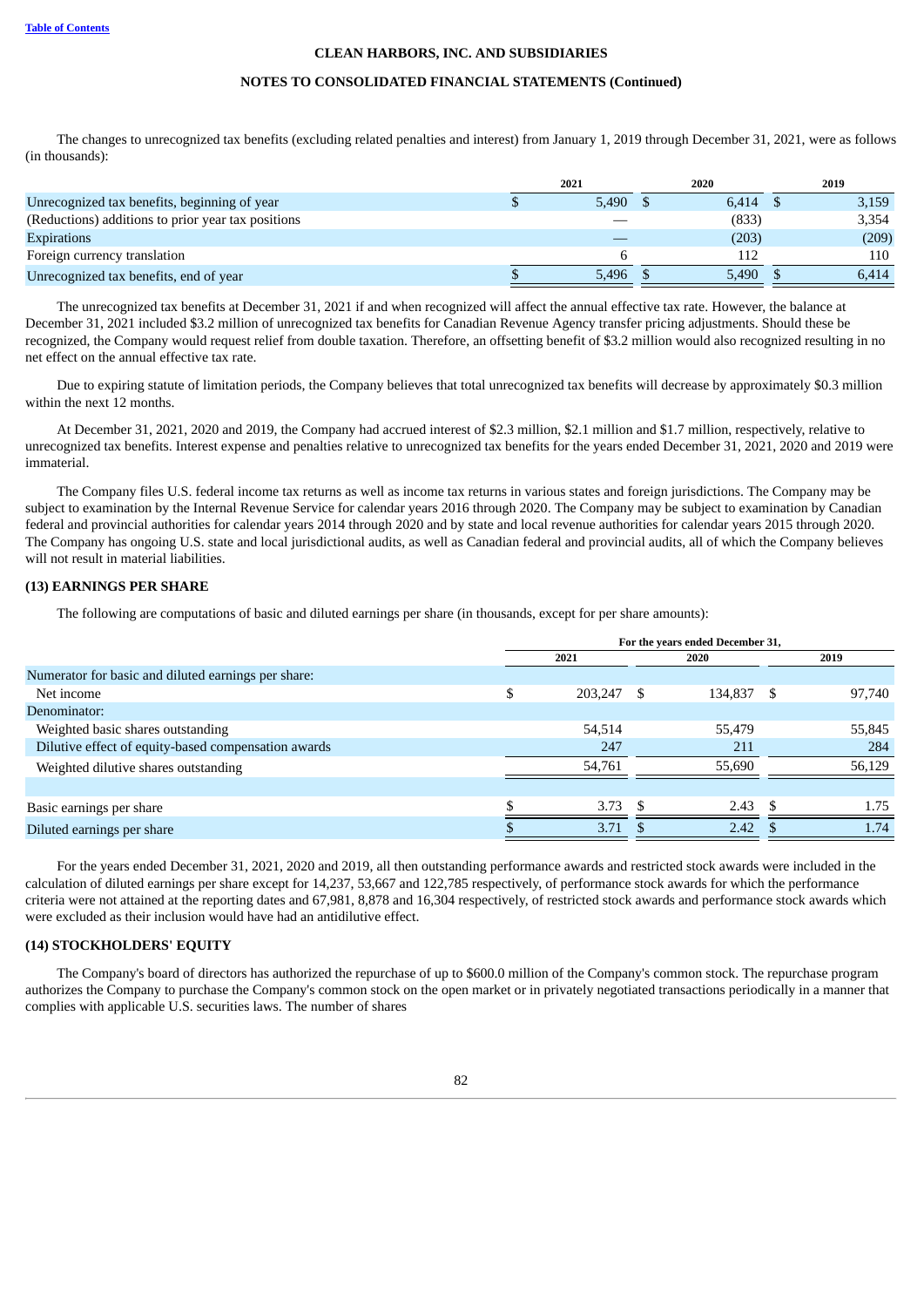#### **NOTES TO CONSOLIDATED FINANCIAL STATEMENTS (Continued)**

purchased and the timing of the purchases have depended and will depend on a number of factors including share price, cash required for future business plans, trading volume and other conditions. The Company has no obligation to repurchase stock under this program and may suspend or terminate the repurchase program at any time.

During the years ended December 31, 2021, 2020 and 2019, the Company repurchased and retired a total of 0.6 million, 1.2 million and 0.3 million shares, respectively, of the Company's common stock for total costs of \$54.4 million, \$74.8 million and \$21.4 million, respectively. As of December 31, 2021, an additional \$155.4 million remained available to repurchase shares under this program.

# **(15) ACCUMULATED OTHER COMPREHENSIVE LOSS**

The changes in accumulated other comprehensive loss by component and related tax impacts for the years ended December 31, 2021, 2020 and 2019 were as follows (in thousands):

|                                                                  | Foreign<br>Currency<br>Translation<br><b>Adjustments</b> | <b>Unrealized (loss)</b><br>gain on<br>Available-for-<br><b>Sale Securities</b> | <b>Unrealized loss</b><br>on Interest Rate<br>Hedge |      | <b>Unrealized (loss)</b><br>gain on<br>unfunded<br>pension liability | Total      |
|------------------------------------------------------------------|----------------------------------------------------------|---------------------------------------------------------------------------------|-----------------------------------------------------|------|----------------------------------------------------------------------|------------|
| <b>Balance at January 1, 2019</b>                                | $(212, 925)$ \$                                          | $(69)$ \$                                                                       | (8,773)                                             | - \$ | $(1,604)$ \$                                                         | (223, 371) |
| Other comprehensive income (loss) before reclassifications       | 25,130                                                   | (70)                                                                            | (14, 401)                                           |      | 60                                                                   | 10,719     |
| Amounts reclassified out of accumulated other comprehensive loss |                                                          | 332                                                                             | 2,335                                               |      |                                                                      | 2,667      |
| Tax expense                                                      |                                                          | (50)                                                                            |                                                     |      | (16)                                                                 | (66)       |
| Other comprehensive income (loss)                                | 25,130                                                   | 212                                                                             | (12,066)                                            |      | 44                                                                   | 13,320     |
| <b>Balance at December 31, 2019</b>                              | (187, 795)                                               | 143                                                                             | (20, 839)                                           |      | (1,560)                                                              | (210,051)  |
| Other comprehensive income (loss) before reclassifications       | 10,212                                                   | (10)                                                                            | (20, 970)                                           |      | (255)                                                                | (11,023)   |
| Amounts reclassified out of accumulated other comprehensive loss |                                                          |                                                                                 | 8,180                                               |      |                                                                      | 8,180      |
| Tax benefit                                                      | 1,349                                                    | 2                                                                               |                                                     |      | 66                                                                   | 1,417      |
| Other comprehensive income (loss)                                | 11,561                                                   | (8)                                                                             | (12,790)                                            |      | (189)                                                                | (1,426)    |
| <b>Balance at December 31, 2020</b>                              | (176, 234)                                               | 135                                                                             | (33, 629)                                           |      | (1,749)                                                              | (211, 477) |
| Other comprehensive (loss) income before reclassifications       | (1,590)                                                  | (361)                                                                           | 6,235                                               |      | 1,411                                                                | 5,695      |
| Amounts reclassified out of accumulated other comprehensive loss |                                                          |                                                                                 | 10,011                                              |      |                                                                      | 10,011     |
| Tax benefit (expense)                                            |                                                          | 76                                                                              |                                                     |      | (317)                                                                | (241)      |
| Other comprehensive (loss) income                                | (1,590)                                                  | (285)                                                                           | 16,246                                              |      | 1,094                                                                | 15,465     |
| <b>Balance at December 31, 2021</b>                              | (177, 824)                                               | (150)                                                                           | (17, 383)                                           |      | (655)                                                                | (196, 012) |
|                                                                  |                                                          |                                                                                 |                                                     |      |                                                                      |            |

During the year ended December 31, 2020, the Company converted an intercompany loan with a foreign subsidiary to equity, which resulted in a deductible tax loss. The loan had been historically treated as a component of the Company's investment in that subsidiary, and as a result, foreign currency gains and losses on the loan had been accumulated as a component of other comprehensive (loss) income. The tax benefit of \$1.3 million, which was triggered by the conversions was therefore allocated to other comprehensive loss rather than net income.

The amounts reclassified out of accumulated other comprehensive loss into the consolidated statement of operations, with presentation location, during the years ended December 31, 2021, 2020 and 2019 were as follows (in thousands):

|                                                  |                                 | For the years ended December 31, |      |                                                  |
|--------------------------------------------------|---------------------------------|----------------------------------|------|--------------------------------------------------|
| <b>Other Comprehensive Income Components</b>     | 2021                            | 2020                             | 2019 | Location                                         |
| Unrealized loss on available-for-sale securities | $\hspace{0.1mm}-\hspace{0.1mm}$ | $-$ S                            |      | (332) Other (expense) income, net                |
| Unrealized loss on interest rate hedge           | (10,011)                        | (8,180)                          |      | (2,335) Interest expense, net of interest income |

#### **(16) STOCK-BASED COMPENSATION**

#### *Stock-Based Compensation*

In 2020, our shareholders approved the Clean Harbors, Inc. 2020 Stock Incentive Plan (the "2020 Plan"). The 2020 Plan provides for future awards of up to 2.5 million shares of the Company's common stock (subject to certain anti-dilution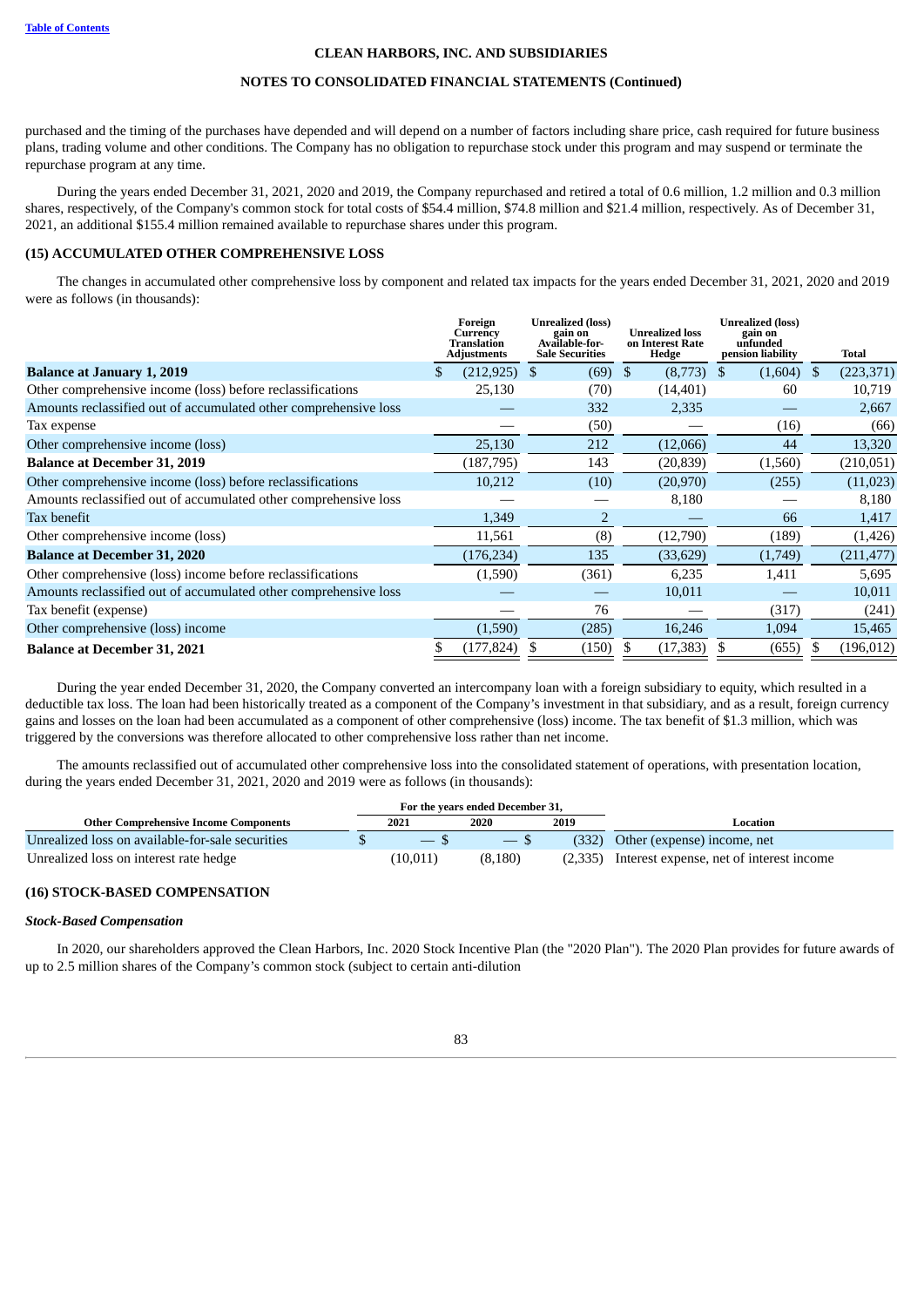#### **NOTES TO CONSOLIDATED FINANCIAL STATEMENTS (Continued)**

adjustments) in the form of stock options, stock appreciation rights, restricted stock, restricted stock units and other stock-based awards. The 2020 Plan is administered by the Compensation Committee of the Company's Board of Directors.

The Company grants restricted stock awards and performance stock awards. The restricted stock awards generally vest over three to five years subject to continued employment. The performance stock awards vest depending on the satisfaction of certain performance conditions typically based on revenue, Adjusted EBITDA, Adjusted EBITDA margin, Adjusted free cash flow, return on invested capital and a measure of workplace safety. In addition, performance stock awards include continued service conditions subsequent to the attainment of any performance conditions.

Total stock-based compensation expense for the years ended December 31, 2021, 2020 and 2019 was \$18.8 million, \$18.5 million and \$17.8 million, respectively. The total income tax benefit recognized in the consolidated statements of operations from stock-based compensation expense was \$3.5 million, \$4.2 million and \$3.1 million for the years ended December 31, 2021, 2020 and 2019, respectively.

#### *Restricted Stock Awards*

The following table summarizes information about restricted stock awards for the year ended December 31, 2021:

| <b>Restricted Stock</b>      | Number of<br><b>Shares</b> | <b>Weighted Average</b><br><b>Grant-Date</b><br><b>Fair Value</b> |       |
|------------------------------|----------------------------|-------------------------------------------------------------------|-------|
| Balance at January 1, 2021   | 493,879                    |                                                                   | 59.74 |
| Granted                      | 205,984                    |                                                                   | 96.69 |
| <b>Vested</b>                | (194, 178)                 |                                                                   | 58.12 |
| Forfeited                    | (53, 488)                  |                                                                   | 63.01 |
| Balance at December 31, 2021 | 452,197                    |                                                                   | 76.88 |

As of December 31, 2021, there was \$25.8 million of total unrecognized compensation cost arising from restricted stock awards. This cost is expected to be recognized over a weighted average period of 2.8 years. The total fair value of restricted stock vested during 2021, 2020 and 2019 was \$17.7 million, \$13.3 million and \$16.8 million, respectively.

#### *Performance Stock Awards*

The following table summarizes information about performance stock awards for the year ended December 31, 2021:

| <b>Performance Stock</b>     | Number of<br><b>Shares</b> | <b>Weighted Average</b><br>Grant-Date<br><b>Fair Value</b> |
|------------------------------|----------------------------|------------------------------------------------------------|
| Balance at January 1, 2021   | 254,449                    | 61.75                                                      |
| Granted                      | 135,373                    | 92.94                                                      |
| <b>Vested</b>                | (158, 634)                 | 61.52                                                      |
| Forfeited                    | (61, 431)                  | 65.28                                                      |
| Balance at December 31, 2021 | 169,757                    | 85.56                                                      |

As of December 31, 2021, there was \$7.3 million of total unrecognized compensation cost arising from performance stock awards whereby the performance conditions either had been or were probable of being met. The total fair value of performance awards vested during 2021, 2020 and 2019 was \$15.0 million, \$3.5 million and \$8.1 million, respectively.

# **(17) COMMITMENTS AND CONTINGENCIES**

#### *Legal and Administrative Proceedings*

The Company and its subsidiaries are subject to legal proceedings and claims arising in the ordinary course of business. Actions filed against the Company arise from commercial and employment-related claims including alleged class actions related to sales practices and wage and hour claims. The plaintiffs in these actions may be seeking damages or injunctive relief or both. These actions are in various jurisdictions and stages of proceedings, and some are covered in part by insurance. In addition, the Company's waste management services operations are regulated by federal, state, provincial and local laws enacted to regulate discharge of materials into the environment, remediation of contaminated soil and groundwater or otherwise protect the environment. This ongoing regulation results in the Company frequently becoming a party to legal or administrative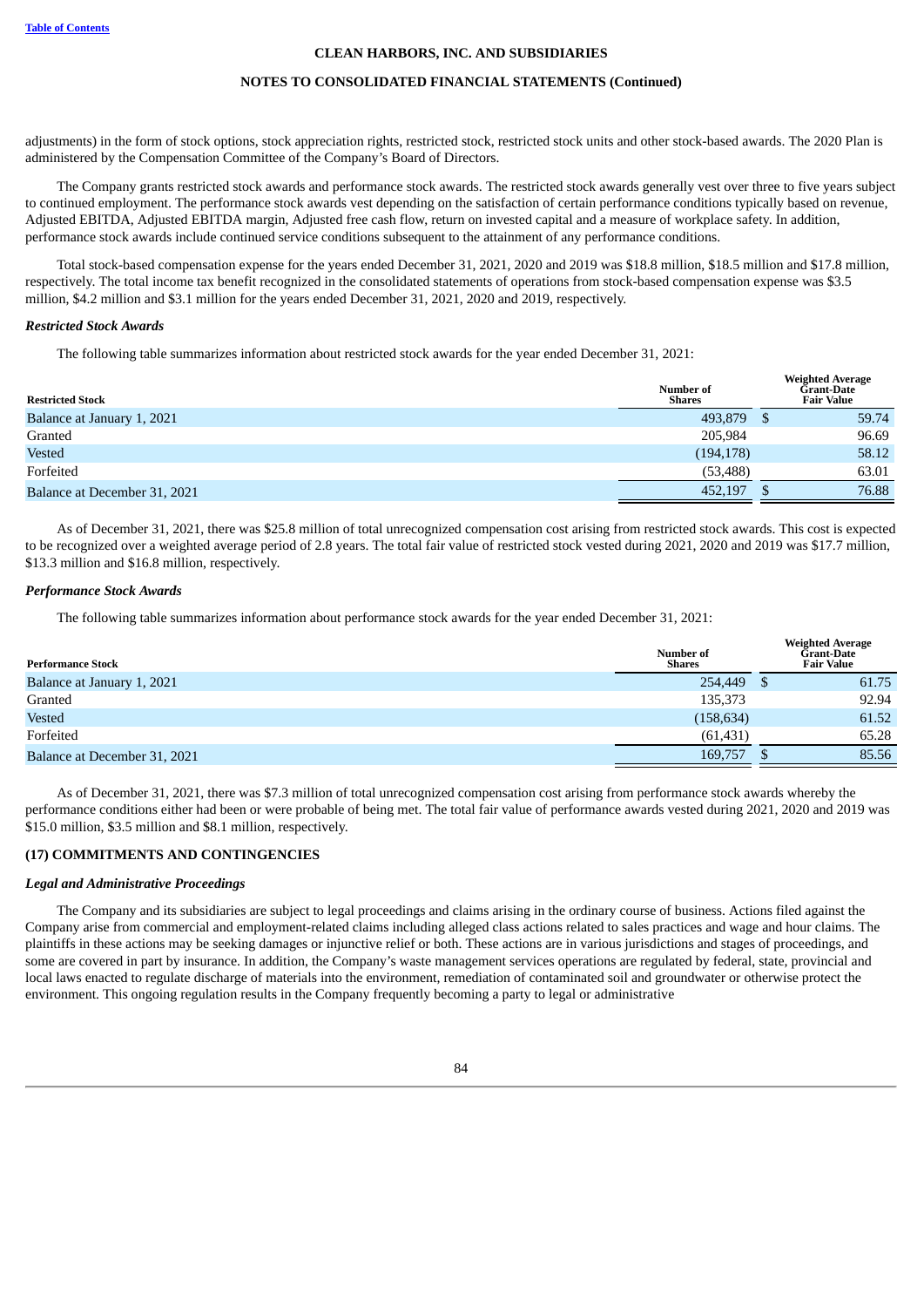# **NOTES TO CONSOLIDATED FINANCIAL STATEMENTS (Continued)**

proceedings involving all levels of government authorities and other interested parties. The issues involved in such proceedings generally relate to alleged violations of existing permits and licenses or alleged responsibility under federal or state Superfund laws to remediate contamination at properties owned either by the Company or by other parties ("third-party sites") to which either the Company or the prior owners of certain of the Company's facilities shipped waste.

At December 31, 2021 and 2020, the Company had recorded reserves of \$36.1 million and \$29.8 million, respectively, for actual or probable liabilities related to the legal and administrative proceedings in which the Company was then involved, the principal of which are described below. In management's opinion, it is not reasonably possible that the potential liability beyond what has been recorded, if any, that may result from these actions, either individually or collectively, will have a material effect on our financial position, results of operations or cash flows. The Company periodically adjusts the aggregate amount of these reserves when actual or probable liabilities are paid or otherwise discharged, new claims arise, or additional relevant information about existing or probable claims becomes available. As of December 31, 2021 and 2020, the \$36.1 million and \$29.8 million, respectively, of reserves consisted of (i) \$24.1 million and \$24.0 million, respectively, related to pending legal or administrative proceedings, including Superfund liabilities, which were included in remedial liabilities on the consolidated balance sheets, and (ii) \$12.0 million and \$5.8 million, respectively, primarily related to federal, state and provincial enforcement actions, which were included in accrued expenses on the consolidated balance sheets.

As of December 31, 2021, the principal legal and administrative proceedings in which the Company was involved, or which had been terminated during 2021, were as follows:

*Ville Mercier.* In September 2002, the Company acquired the stock of a subsidiary (the "Mercier Subsidiary") which owns a hazardous waste incinerator in Ville Mercier, Quebec (the "Mercier Facility"). The property adjacent to the Mercier Facility, which is also owned by the Mercier Subsidiary, is now contaminated as a result of actions dating back to 1968, when the Government of Quebec issued to a company unrelated to the Mercier Subsidiary two permits to dump organic liquids into lagoons on the property. In 1999, Ville Mercier and three neighboring municipalities filed separate legal proceedings against the Mercier Subsidiary and the Government of Quebec. In 2012, the municipalities amended their existing statement of claim to seek \$2.9 million (CAD \$) in general damages and \$10.0 million (CAD \$) in punitive damages, plus interest and costs, as well as injunctive relief. Both the Government of Quebec and the Company have filed summary judgment motions against the municipalities. The parties are attempting to negotiate a resolution and hearings on the motions have been delayed. In September 2007, the Quebec Minister of Sustainable Development, Environment and Parks issued a notice pursuant to Section 115.1 of the Environment Quality Act, superseding notices issued in 1992, which are the subject of the pending litigation. The more recent notice notifies the Mercier Subsidiary that, if the Mercier Subsidiary does not take certain remedial measures at the site, the Minister intends to undertake those measures at the site and claim direct and indirect costs related to such measures. The Company has accrued for costs expected to be incurred relative to the resolution of this matter and believes this matter will not have future material effect on its financial position or results of operations.

*Safety-Kleen Legal Proceedings.* On December 28, 2012, the Company acquired Safety-Kleen, Inc. ("Safety-Kleen") and thereby became subject to the legal proceedings in which Safety-Kleen was a party on that date. In addition to certain Superfund proceedings in which Safety-Kleen has been named as a potentially responsible party as described below under "Superfund Proceedings," the principal such legal proceedings involving Safety-Kleen which were outstanding as of December 31, 2021 were as follows:

*Product Liability Cases.* Safety-Kleen has been named as a defendant in various lawsuits that are currently pending in various courts and jurisdictions throughout the United States, including approximately 61 proceedings (excluding cases which have been settled but not formally dismissed) as of December 31, 2021, wherein persons claim personal injury resulting from the use of Safety-Kleen's parts cleaning equipment or cleaning products. These proceedings typically involve allegations that the solvent used in Safety-Kleen's parts cleaning equipment contains contaminants and/or that Safety-Kleen's recycling process does not effectively remove the contaminants that become entrained in the solvent during their use. In addition, certain claimants assert that Safety-Kleen failed to warn adequately the product user of potential risks, including a historic failure to warn that solvent contains trace amounts of toxic or hazardous substances such as benzene.

The Company maintains insurance that it believes will provide coverage for these product liability claims (over amounts accrued for self-insured retentions and deductibles in certain limited cases), except for punitive damages to the extent not insurable under state law or excluded from insurance coverage. The Company also believes that these claims lack merit and has historically vigorously defended, and intends to continue to vigorously defend, itself and the safety of its products against all of these claims. Such matters are subject to many uncertainties and outcomes are not predictable with assurance. Consequently, the Company is unable to ascertain the ultimate aggregate amount of monetary liability or financial impact with respect to these matters as of December 31, 2021. From January 1, 2021 to December 31, 2021, 21 product liability claims were settled or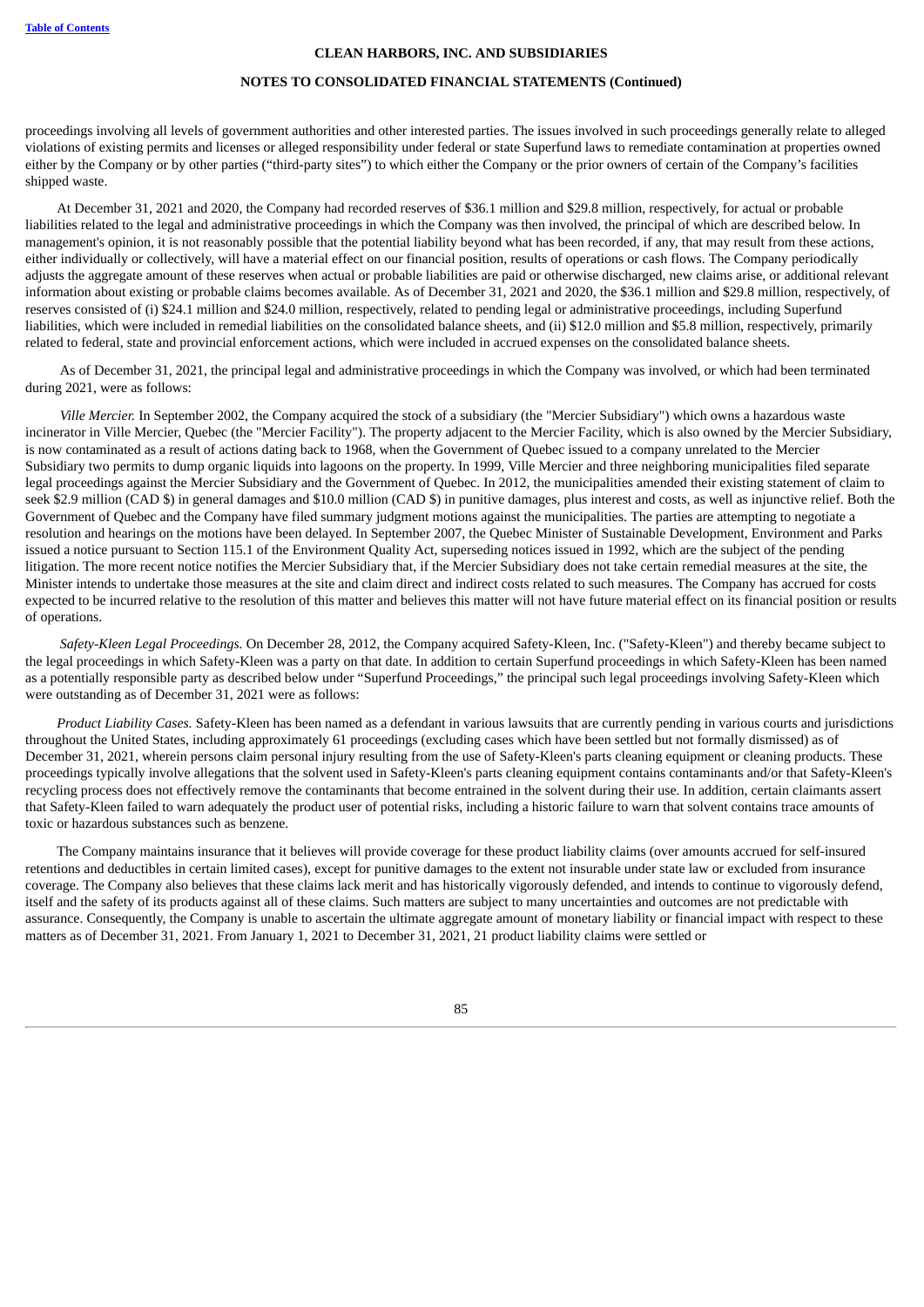## **NOTES TO CONSOLIDATED FINANCIAL STATEMENTS (Continued)**

dismissed. Due to the nature of these claims and the related insurance, the Company did not incur any expense as insurance provided coverage in full for all such claims. Safety-Kleen may be named in similar, additional lawsuits in the future, including claims for which insurance coverage may not be available.

#### *Superfund Proceedings*

The Company has been notified that either the Company (which, since December 28, 2012, has included Safety-Kleen) or the prior owners of certain of the Company's facilities for which the Company may have certain indemnification obligations have been identified as PRPs or potential PRPs in connection with 131 sites which are subject to or are proposed to become subject to proceedings under federal or state Superfund laws. Of the 131 Superfund related sites, six (including the BR Facility described below) involve facilities that are now owned or leased by the Company and 125 involve third-party sites to which either the Company or the prior owners of certain of the Company's facilities shipped waste. Of the 125 third-party sites, 30 are now settled, 15 are currently requiring expenditures on remediation and 80 are not currently requiring expenditures on remediation.

In connection with each site, the Company has estimated the extent, if any, to which it may be subject, either directly or as a result of any indemnification obligations, for cleanup and remediation costs, related legal and consulting costs associated with PRP investigations, settlements, and related legal and administrative proceedings. The amount of such actual and potential liability is inherently difficult to estimate because of, among other relevant factors, uncertainties as to the legal liability (if any) of the Company or the prior owners of certain of the Company's facilities to contribute a portion of the cleanup costs, the assumptions that must be made in calculating the estimated cost and timing of remediation, the identification of other PRPs and their respective capability and obligation to contribute to remediation efforts, and the existence and legal standing of indemnification agreements (if any) with prior owners, which may either benefit the Company or subject the Company to potential indemnification obligations. The Company believes its potential monetary liability could exceed \$1.0 million at each of three of the 131 Superfund related sites.

*BR Facility.* The Company acquired in 2002 a former hazardous waste incinerator and landfill in Baton Rouge (the "BR Facility"), for which operations had been previously discontinued by the prior owner. In September 2007, the EPA issued a special notice letter to the Company related to the Devil's Swamp Lake Site ("Devil's Swamp") in East Baton Rouge Parish, Louisiana. Devil's Swamp includes a lake located downstream of an outfall ditch where wastewater and storm water have been discharged, and Devil's Swamp is proposed to be included on the National Priorities List due to the presence of Contaminants of Concern ("COC") cited by the EPA. These COCs include substances of the kind found in wastewater and storm water discharged from the BR Facility in past operations. The EPA originally requested COC generators to submit a good faith offer to conduct a remedial investigation feasibility study directed towards the eventual remediation of the site. In 2018, the Company completed performing corrective actions at the BR Facility under an order issued by the Louisiana Department of Environmental Quality, and completed conducting the remedial investigation and feasibility study for Devil's Swamp, at which point the feasibility study, with several remedial alternatives, was submitted to the EPA for review. During the year ended December 31, 2020, the EPA signed a Record of Decision which defines the remediation alternative selected and approved by the EPA. Based upon this Record of Decision, the Company increased the estimated remedial liability for this inactive site by \$3.3 million. As of December 31, 2021, the Company has recorded its best estimate of the costs to execute upon this remediation alternative. Changes in the natural landscape and/or new information identified during the remediation could impact this estimate, but are not expected to have a future material effect on the Company's financial position, liquidity or results of operation.

*Third-Party Sites.* Of the 125 third-party sites at which the Company has been notified it is a PRP or potential PRP or may have indemnification obligations, Clean Harbors has an indemnification agreement at 11 of these sites with ChemWaste, a former subsidiary of Waste Management, Inc., and at six additional of these third-party sites, Safety-Kleen has a similar indemnification agreement with McKesson Corporation. These agreements indemnify the Company (which now includes Safety-Kleen) with respect to any liability at the 17 sites for waste disposed prior to the Company's (or Safety-Kleen's) acquisition of the former subsidiaries of Waste Management and McKesson which had shipped waste to those sites. Accordingly, Waste Management or McKesson are paying all costs of defending those subsidiaries in those 17 cases, including legal fees and settlement costs. However, there can be no guarantee that the Company's ultimate liabilities for those sites will not exceed the amount recorded or that indemnities applicable to any of these sites will be available to pay all or a portion of related costs. Except for the indemnification agreements which the Company holds from ChemWaste, McKesson and one other entity, the Company does not have an indemnity agreement with respect to any of the 125 third-party sites discussed above.

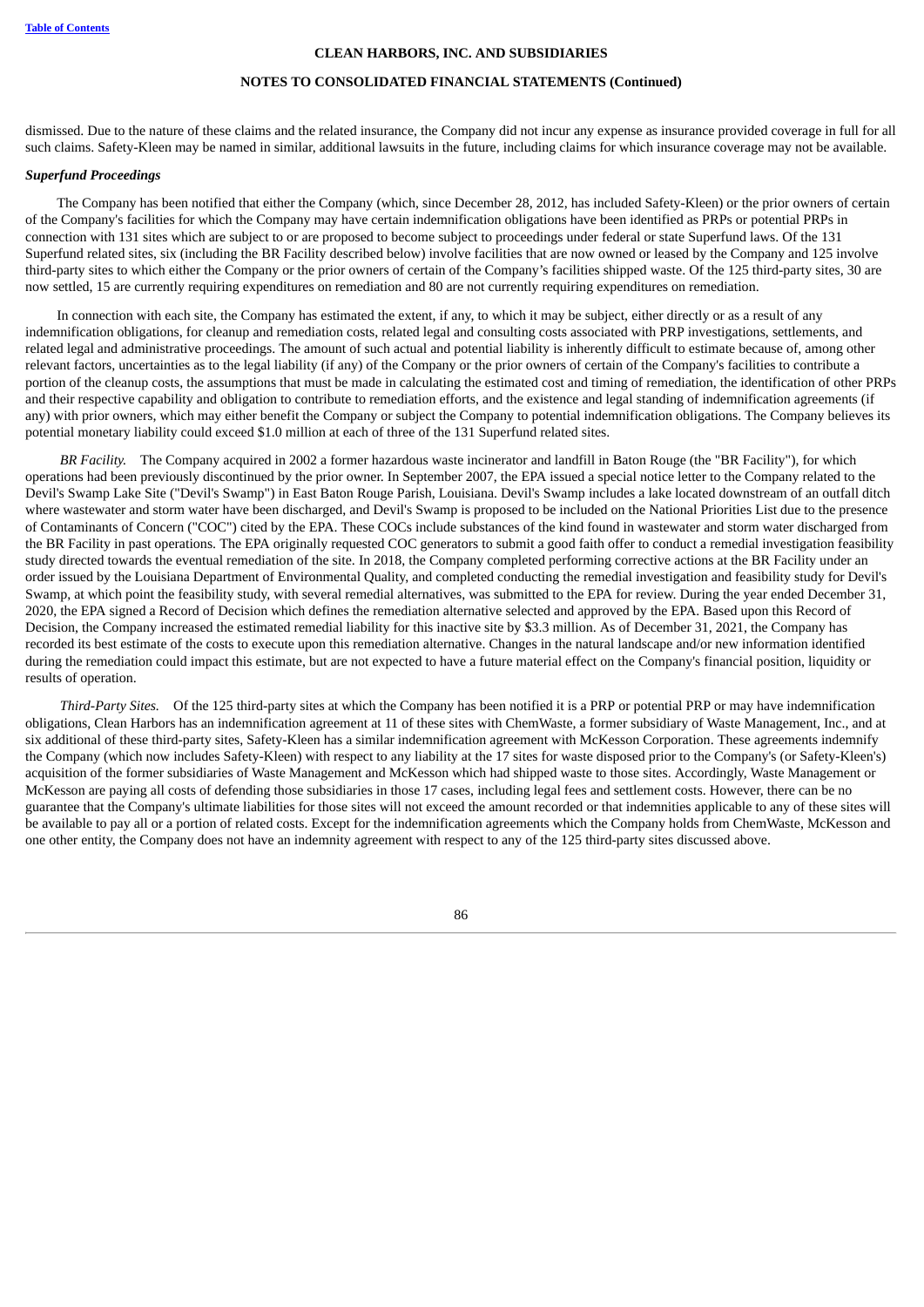#### **NOTES TO CONSOLIDATED FINANCIAL STATEMENTS (Continued)**

#### *Federal, State and Provincial Enforcement Actions*

From time to time, the Company pays fines or penalties in regulatory proceedings relating primarily to waste treatment, storage or disposal facilities. As of December 31, 2021, there were two proceedings for which the Company believes it is possible that the sanctions could equal or exceed \$1.0 million. The Company believes that the fines or other penalties in these or any of the other regulatory proceedings will, individually or in the aggregate, not have a material effect on its financial condition, results of operations or cash flows.

## *Self-Insurance Liabilities*

Under the Company's insurance programs, coverage is obtained for catastrophic exposures, as well as those risks required to be insured by law or contract. The Company's policy is to retain a significant portion of certain expected losses related to workers' compensation, employee medical, comprehensive general liability and vehicle liability. A portion of these self-insured liabilities are managed through its wholly-owned captive insurance subsidiary.

Provisions for losses expected under these programs are recorded based upon the Company's estimates of the aggregate liability for claims. The current deductible per participant per year for the employee medical insurance policy is \$0.9 million. The current deductible per occurrence for workers' compensation is \$1.0 million, general liability is \$2.0 million and vehicle liability is \$2.0 million. The retention per claim for the environmental impairment policy is \$1.0 million. The Company maintains umbrella insurance to limit our exposure to certain catastrophic claim costs, including general liability and vehicle claim costs, which includes a \$5.0 million annual aggregate self-insured corridor retention. At December 31, 2021 and 2020, the Company had accrued \$82.8 million and \$65.6 million, respectively, for its self-insurance liabilities (exclusive of employee medical insurance) using a risk-free discount rate of 0.97% and 0.29%, respectively.

Anticipated payments for contingencies related to workers' compensation, comprehensive general liability and vehicle liability related claims at December 31, 2021 for each of the next five years and thereafter were as follows (in thousands):

**Years ending December 31,**

| 2022                                                            | 29,956  |
|-----------------------------------------------------------------|---------|
| 2023                                                            | 17,569  |
| 2024                                                            | 12,113  |
| 2025                                                            | 8,003   |
| 2026                                                            | 6,250   |
| Thereafter                                                      | 9,930   |
| Undiscounted self-insurance liabilities                         | 83,821  |
| Less: Discount                                                  | (1,051) |
| Total self-insurance liabilities (included in accrued expenses) | 82,770  |
|                                                                 |         |

#### **(18) LEASES**

The Company's lease portfolio is predominately operating leases for real estate, vehicles and industrial equipment utilized in operations and rail cars. The Company presents operating lease balances separately on the consolidated balance sheets. The Company's finance leases relate to equipment, rail cars and certain real estate. The following table presents our finance lease balances and their classification on the consolidated balance sheets (in thousands):

| <b>Finance Lease Balances (Classification)</b>                       |  | <b>December 31, 2021</b> | <b>December 31, 2020</b> |
|----------------------------------------------------------------------|--|--------------------------|--------------------------|
| ROU assets (Property, plant and equipment, net)                      |  | 81,267                   | 60.271                   |
| Current portion of lease liabilities (Accrued expenses)              |  | 10,893                   | 5.840                    |
| Long-term portion of lease liabilities (Other long-term liabilities) |  | 72,051                   | 55,038                   |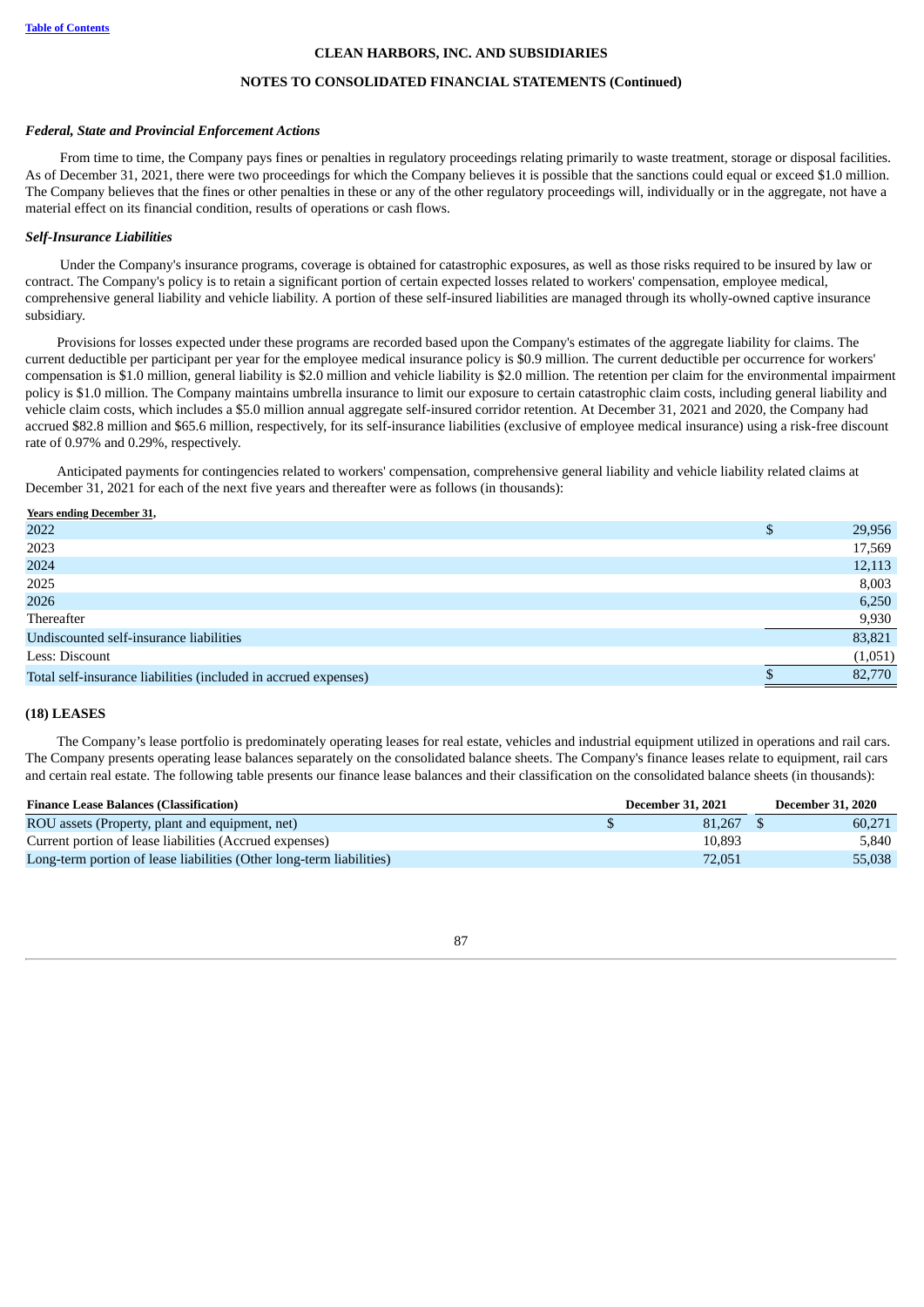# **NOTES TO CONSOLIDATED FINANCIAL STATEMENTS (Continued)**

The Company's lease expense was as follows (in thousands):

|                               | For the years ended December 31, |         |     |           |  |         |  |  |
|-------------------------------|----------------------------------|---------|-----|-----------|--|---------|--|--|
|                               |                                  | 2021    |     | 2020      |  | 2019    |  |  |
| <b>Operating lease cost</b>   |                                  | 50,264  | - S | 53,194 \$ |  | 55,402  |  |  |
| Finance lease cost:           |                                  |         |     |           |  |         |  |  |
| Amortization of ROU assets    |                                  | 9,504   |     | 4,966     |  | 1,142   |  |  |
| Interest on lease liabilities |                                  | 2,544   |     | 1,523     |  | 1,415   |  |  |
| Total finance lease cost      |                                  | 12,048  |     | 6,489     |  | 2,557   |  |  |
| Short-term lease cost         |                                  | 102.913 |     | 70,692    |  | 84.749  |  |  |
| Variable lease cost           |                                  | 3,546   |     | 3,691     |  | 6,702   |  |  |
| Total lease cost              |                                  | 168,771 |     | 134,066   |  | 149,410 |  |  |

Other information related to leases was as follows:

\_\_\_\_\_\_\_\_\_\_\_\_\_

| <b>Weighted Average Remaining Lease Term (years)</b> | <b>December 31, 2021</b> | <b>December 31, 2020</b> |
|------------------------------------------------------|--------------------------|--------------------------|
| <b>Operating leases</b>                              | 4.4                      |                          |
| Finance leases                                       | 8.1                      | 9.3                      |
|                                                      |                          |                          |
| <b>Weighted Average Discount Rate</b>                | <b>December 31, 2021</b> | <b>December 31, 2020</b> |
| <b>Operating leases</b>                              | 4.35 $%$                 | 4.89 %                   |

|                                                                                | For the years ended December 31, |             |        |     |        |  |  |  |  |  |
|--------------------------------------------------------------------------------|----------------------------------|-------------|--------|-----|--------|--|--|--|--|--|
| <b>Supplemental Cash Flow Related Disclosures (in thousands)</b>               |                                  | 2021        | 2020   |     | 2019   |  |  |  |  |  |
| Cash paid for amounts related to lease liabilities:                            |                                  |             |        |     |        |  |  |  |  |  |
| Operating cash flows from operating leases                                     |                                  | $50,963$ \$ | 53,498 | - S | 56.240 |  |  |  |  |  |
| Operating cash flows from finance leases                                       |                                  | 2,544       | 1,523  |     | 1,415  |  |  |  |  |  |
| Financing cash flows from finance leases                                       |                                  | 8.458       | 4.469  |     | 586    |  |  |  |  |  |
| ROU assets obtained in exchange for operating lease liabilities <sup>(1)</sup> |                                  | 55,556      | 34,358 |     | 17,699 |  |  |  |  |  |
| ROU assets obtained in exchange for finance lease liabilities                  |                                  | 30,476      | 32.526 |     | 33,449 |  |  |  |  |  |

(1) Includes \$34.3 million of operating leases acquired with the HydroChemPSC business

At December 31, 2021, the Company's future lease payments under non-cancelable leases that have lease terms in excess of one year were as follows (in thousands):

|                                  | <b>December 31, 2021</b> |                       |
|----------------------------------|--------------------------|-----------------------|
| <b>Years ending December 31,</b> | <b>Operating Leases</b>  | <b>Finance Leases</b> |
| 2022                             | \$<br>56,124 \$          | 14,442                |
| 2023                             | 44,515                   | 12,915                |
| 2024                             | 32,302                   | 12,253                |
| 2025                             | 20,599                   | 11,578                |
| 2026                             | 13,735                   | 11,591                |
| Thereafter                       | 17,233                   | 34,077                |
| Total future lease payments      | 184,508                  | 96,856                |
| Amount representing interest     | (18,903)                 | (13, 912)             |
| Total lease liabilities          | 165,605                  | 82,944                |
|                                  |                          |                       |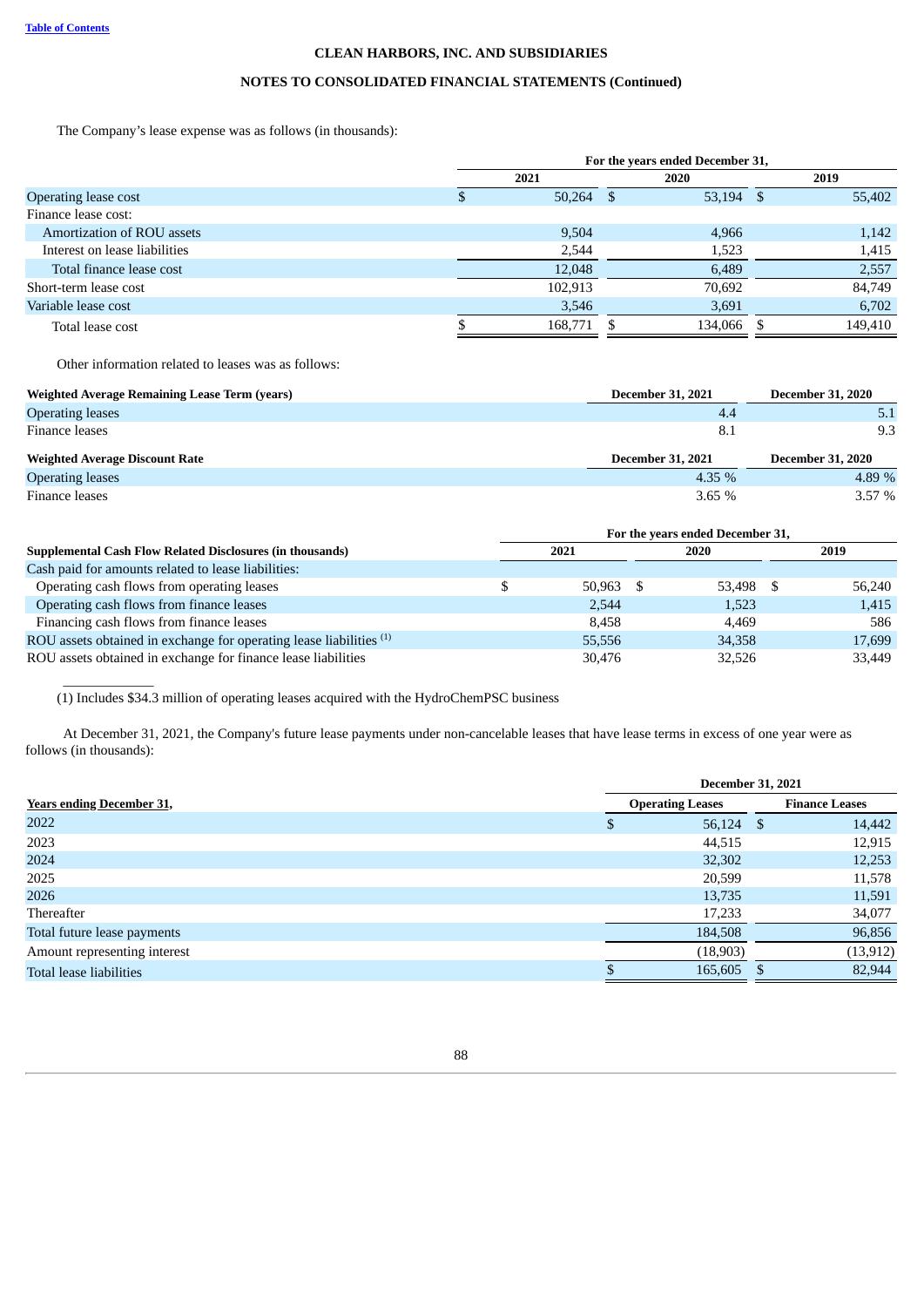# **NOTES TO CONSOLIDATED FINANCIAL STATEMENTS (Continued)**

At December 31, 2021, none of the Company's executed leases that had not yet commenced will create significant rights or obligations in the future and sublease transactions are not material. Additionally, the Company does not have any related party leases, and there were no restrictions or covenants imposed by its leases.

#### **(19) SEGMENT REPORTING**

Segment reporting is prepared on the same basis that the Company's chief executive officer, who is the Company's chief operating decision maker, manages the business, makes operating decisions and assesses performance. As described in Note 2, during the first quarter of 2021, certain of the Company's businesses undertook a reorganization which included changes to the underlying business and management structures. The Company's chief operating decision maker also requested changes in the information that he regularly reviews for purposes of allocating resources and assessing performance so that information would align with the new operating structure of the business. Due to these changes, the Company reassessed its determination of operating segments in the first quarter of 2021 which resulted in a change in the operating segments. The Company consolidated the core services of Safety-Kleen Environmental Services into its Environmental Services segment, eliminated its Safety-Kleen segment and created the Safety-Kleen Sustainability Solutions segment. In addition, certain intercompany transactions previously recorded as Corporate Items have been allocated to the segments. All the historical balances presented below have been recast to reflect the impact of these changes.

Third-party revenue is revenue billed to outside customers by a particular segment. Direct revenues is revenue allocated to the segment providing the product or service. Intersegment revenues represent the sharing of third-party revenues among the segments based on products and services provided by each segment as if the products and services were sold directly to the third-party. The intersegment revenues are shown net. The operations not managed through the Company's operating segments described above are recorded as "Corporate Items."

The following tables reconcile third-party revenues to direct revenues for the years ended December 31, 2021, 2020 and 2019 (in thousands):

|                            | For the year ended December 31, 2021 |                                  |  |                                                    |  |                    |  |               |
|----------------------------|--------------------------------------|----------------------------------|--|----------------------------------------------------|--|--------------------|--|---------------|
|                            |                                      | Environmental<br><b>Services</b> |  | Safety-Kleen<br>Sustainability<br><b>Solutions</b> |  | Corporate<br>Items |  | <b>Totals</b> |
| Third-party revenues       |                                      | 3.025.907                        |  | 779.360                                            |  | 299                |  | 3,805,566     |
| Intersegment revenues, net |                                      | 6.547                            |  | (6,547)                                            |  |                    |  |               |
| Direct revenues            |                                      | 3.032.454                        |  | 772,813                                            |  | 299                |  | 3,805,566     |

|                            | For the year ended December 31, 2020 |                                  |  |                                             |  |                    |  |               |  |
|----------------------------|--------------------------------------|----------------------------------|--|---------------------------------------------|--|--------------------|--|---------------|--|
|                            |                                      | Environmental<br><b>Services</b> |  | Safetv-Kleen<br>Sustainability<br>Solutions |  | Corporate<br>Items |  | <b>Totals</b> |  |
| Third-party revenues       | ч                                    | 2,637,641                        |  | 506,166                                     |  | 290                |  | 3,144,097     |  |
| Intersegment revenues, net |                                      | (1,740)                          |  | 1.740                                       |  |                    |  |               |  |
| Direct revenues            |                                      | 2,635,901                        |  | 507,906                                     |  | 290                |  | 3,144,097     |  |

|                            | For the year ended December 31, 2019 |  |                                             |  |                    |  |               |  |  |
|----------------------------|--------------------------------------|--|---------------------------------------------|--|--------------------|--|---------------|--|--|
|                            | Environmental<br><b>Services</b>     |  | Safety-Kleen<br>Sustainability<br>Solutions |  | Corporate<br>Items |  | <b>Totals</b> |  |  |
| Third-party revenues       | 2,802,682                            |  | 608,372                                     |  | 1.136              |  | 3,412,190     |  |  |
| Intersegment revenues, net | (6,688)                              |  | 6,688                                       |  | __                 |  |               |  |  |
| Direct revenues            | 2,795,994                            |  | 615,060                                     |  | 1.136              |  | 3,412,190     |  |  |

The primary financial measure by which the Company evaluates the performance of its segments is Adjusted EBITDA, which consists of net income plus accretion of environmental liabilities, stock-based compensation, depreciation and amortization, net interest expense, loss on early extinguishment of debt and provision for income taxes and excludes other gains, losses and non-cash charges not deemed representative of fundamental segment results and other expense (income), net. Transactions between the segments are accounted for at the Company's best estimate based on similar transactions with outside customers.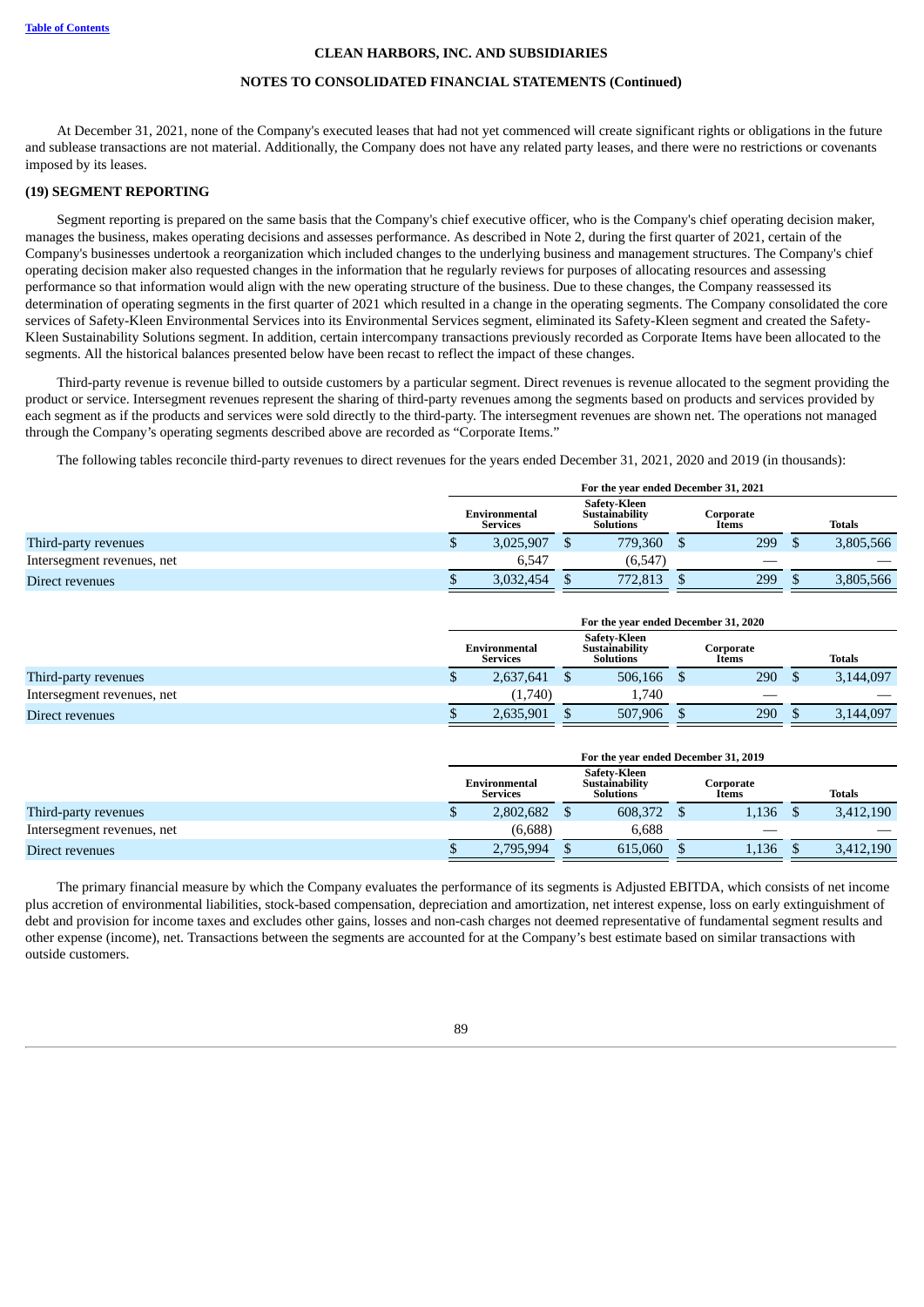# **NOTES TO CONSOLIDATED FINANCIAL STATEMENTS (Continued)**

The following table presents Adjusted EBITDA information used by management by reported segment (in thousands):

|                                                          | For the years ended December 31, |  |            |    |            |  |
|----------------------------------------------------------|----------------------------------|--|------------|----|------------|--|
|                                                          | 2021                             |  | 2020       |    | 2019       |  |
| <b>Adjusted EBITDA:</b>                                  |                                  |  |            |    |            |  |
| <b>Environmental Services</b>                            | \$<br>659,718 \$                 |  | 665,918    | -S | 600,413    |  |
| Safety-Kleen Sustainability Solutions                    | 227,354                          |  | 83,214     |    | 128,249    |  |
| Corporate Items                                          | (210, 466)                       |  | (175, 328) |    | (170, 529) |  |
| Total                                                    | 676,606                          |  | 573,804    |    | 558,133    |  |
| Reconciliation to Consolidated Statements of Operations: |                                  |  |            |    |            |  |
| Accretion of environmental liabilities                   | 11,745                           |  | 11,051     |    | 10,136     |  |
| Stock-based compensation                                 | 18,839                           |  | 18,502     |    | 17,816     |  |
| Depreciation and amortization                            | 298,135                          |  | 292,915    |    | 300,725    |  |
| Income from operations                                   | 347,887                          |  | 251,336    |    | 229,456    |  |
| Other expense (income), net                              | 515                              |  | 290        |    | (2,897)    |  |
| Loss on early extinguishment of debt                     |                                  |  |            |    | 6,131      |  |
| Loss (gain) on sale of businesses                        |                                  |  | 3,376      |    | (687)      |  |
| Interest expense, net of interest income                 | 77,657                           |  | 73,120     |    | 78,670     |  |
| Income from operations before provision for income taxes | 269,715                          |  | 174,550    | £. | 148,239    |  |

The following table presents assets by reported segment and in the aggregate (in thousands):

|                                                        | <b>December 31, 2021</b> |                |      | <b>December 31, 2020</b> |
|--------------------------------------------------------|--------------------------|----------------|------|--------------------------|
| Property, plant and equipment, net                     |                          |                |      |                          |
| <b>Environmental Services</b>                          | \$                       | 1,374,913      | - \$ | 1,068,910                |
| Safety-Kleen Sustainability Solutions                  |                          | 373,721        |      | 366,160                  |
| Corporate Items                                        |                          | 114,541        |      | 90,228                   |
| Total property, plant and equipment, net               | \$                       | 1,863,175      | \$   | 1,525,298                |
| <b>Goodwill and Permits and other intangibles, net</b> |                          |                |      |                          |
| <b>Environmental Services</b>                          |                          |                |      |                          |
| Goodwill                                               | \$                       | $1,085,534$ \$ |      | 401,918                  |
| Permits and other intangibles, net                     |                          | 498,739        |      | 228,237                  |
| <b>Total Environmental Services</b>                    |                          | 1,584,273      |      | 630,155                  |
| Safety-Kleen Sustainability Solutions                  |                          |                |      |                          |
| Goodwill                                               | \$                       | 141,508 \$     |      | 125,105                  |
| Permits and other intangibles, net                     |                          | 146,173        |      | 158,383                  |
| Total Safety-Kleen Sustainability Solutions            |                          | 287,681        |      | 283,488                  |
|                                                        |                          |                |      |                          |
| Total                                                  |                          | 1,871,954      | \$   | 913,643                  |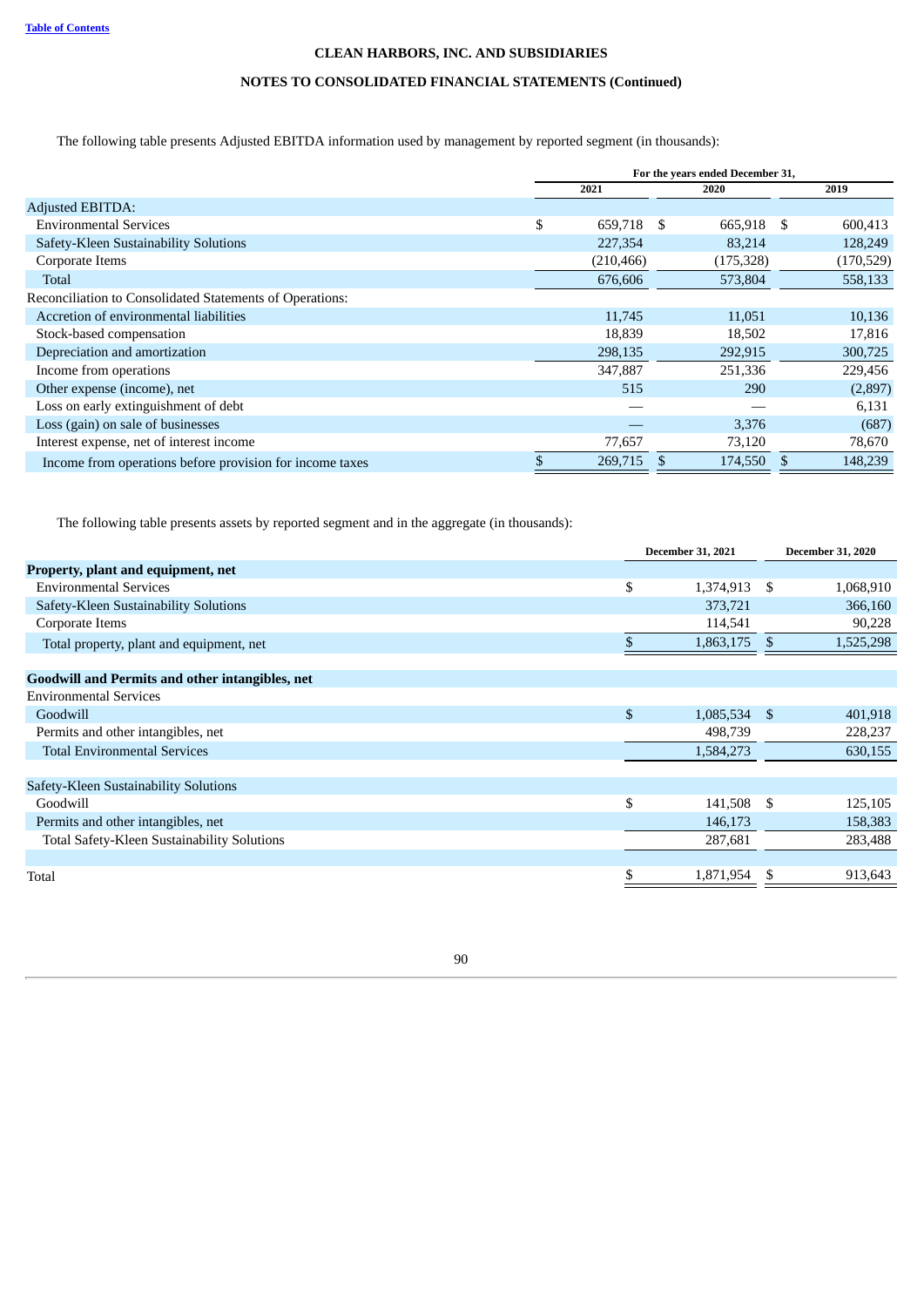# **NOTES TO CONSOLIDATED FINANCIAL STATEMENTS (Continued)**

# **Geographic Information**

As of December 31, 2021 and 2020, the Company had property, plant and equipment, net of depreciation and amortization and permits and other intangible assets, net of amortization in the following geographic locations (in thousands):

|                                          |                                     |           | <b>December 31, 2021</b> |  |            | <b>December 31, 2020</b> |
|------------------------------------------|-------------------------------------|-----------|--------------------------|--|------------|--------------------------|
|                                          | % of Total<br><b>Total</b><br>Total |           |                          |  | % of Total |                          |
| Property, plant and equipment, net       |                                     |           |                          |  |            |                          |
| <b>United States</b>                     | \$                                  | 1,610,402 | $86.4\%$ \$              |  | 1,246,758  | 81.7 %                   |
| Canada and other foreign                 |                                     | 252,773   | 13.6                     |  | 278,540    | 18.3                     |
| Total property, plant and equipment, net |                                     | 1,863,175 | $100.0\%$ \$             |  | 1,525,298  | 100.0%                   |
|                                          |                                     |           |                          |  |            |                          |
| Permits and other intangibles, net       |                                     |           |                          |  |            |                          |
| <b>United States</b>                     | $\mathbb{S}$                        | 604.076   | $93.7\%$ \$              |  | 342,787    | 88.7 %                   |
| Canada and other foreign                 |                                     | 40,836    | 6.3                      |  | 43,833     | 11.3                     |
| Total permits and other intangibles, net |                                     | 644,912   | $100.0\%$ \$             |  | 386,620    | 100.0%                   |

The following table presents the total assets by geographical area (in thousands):

|                          | <b>December 31, 2021</b> | <b>December 31, 2020</b> |
|--------------------------|--------------------------|--------------------------|
| <b>United States</b>     | 5,077,585                | 3,447,811                |
| Canada and other foreign | 576.114                  | 683,709                  |
| <b>Total</b>             | 5,653,699                | 1,520                    |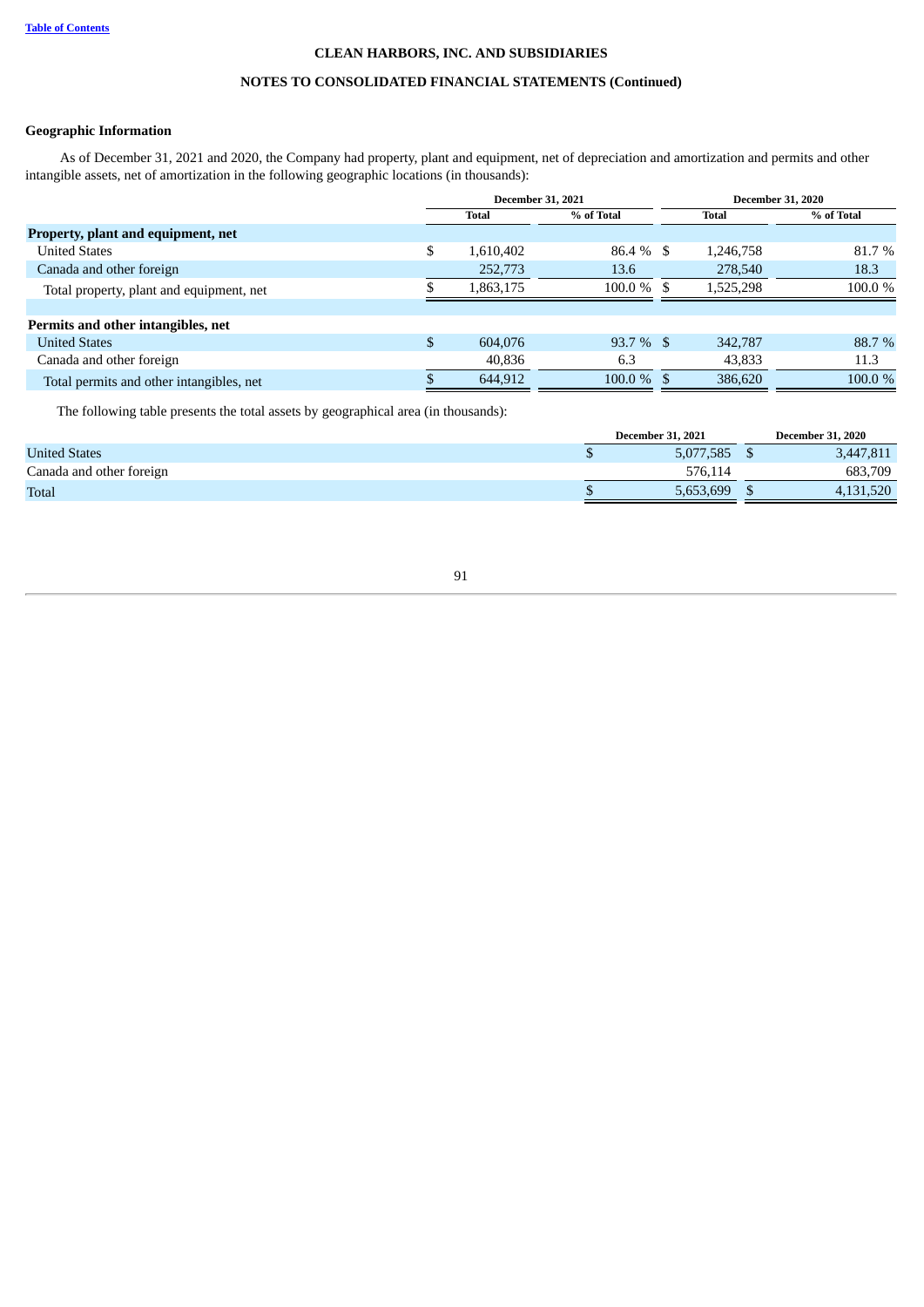# **ITEM 9. CHANGES IN AND DISAGREEMENTS WITH ACCOUNTANTS ON ACCOUNTING AND FINANCIAL DISCLOSURE**

None.

### **ITEM 9A. CONTROLS AND PROCEDURES**

#### **Evaluation of Disclosure Controls and Procedures**

Based on an evaluation under the supervision and with the participation of our Chief Executive Officer and Chief Financial Officer, as of the end of the period covered by this Annual Report on Form 10-K, our Chief Executive Officer and Chief Financial Officer have concluded that our disclosure controls and procedures (as defined under Rule 13a-15(e) and 15d-15(e) under the Securities Exchange Act of 1934, as amended (the "Exchange Act")) were effective as of December 31, 2021 to ensure that information required to be disclosed by us in reports that we file or submit under the Exchange Act is recorded, processed, summarized and reported within the time periods specified in Securities and Exchange Commission rules and forms and is accumulated and communicated to our management, including our Chief Executive Officer and Chief Financial Officer, as appropriate to allow timely decisions regarding required disclosure.

### **Management's Annual Report on Internal Control Over Financial Reporting**

The Company's management is responsible for establishing and maintaining adequate internal control over financial reporting, as that term is defined in Exchange Act Rule 13a-15(f). Under the supervision and with the participation of the Company's management, including the Chief Executive Officer and Chief Financial Officer, the Company conducted an evaluation of its internal control over financial reporting based on the framework in *Internal Control—Integrated Framework (2013)* issued by the Committee of Sponsoring Organizations of the Treadway Commission.

The Company's management evaluated the effectiveness of Clean Harbors internal control over financial reporting as of December 31, 2021. Based on their evaluation under the framework in *Internal Control—Integrated Framework (2013)*, the Company's management concluded that the Company maintained effective internal control over financial reporting as of December 31, 2021 based on the criteria in the *Internal Control—Integrated Framework (2013)*.

As permitted by the rules of the Securities and Exchange Commission, management has excluded HydroChemPSC, which we acquired on October 8, 2021, from its evaluation of the effectiveness of our internal controls over financial reporting as of December 31, 2021. In the aggregate, HydroChemPSC represented 10.2% of the total assets (excluding acquired goodwill and intangibles) and 4.4% of total revenue of the Company as of and for the year ended December 31, 2021.

Deloitte & Touche LLP, the independent registered public accounting firm that audited the Company's consolidated financial statements, has issued an attestation report on the effectiveness of the Company's internal control over financial reporting as of December 31, 2021, which is included below in this Item 9A of this Annual Report on Form 10-K.

# **Changes in Internal Control over Financial Reporting**

There were no changes in the Company's internal control over financial reporting identified in connection with the evaluation required by paragraph (d) of Exchange Act Rules 13a-15 or 15d-15 that was conducted during the quarter ended December 31, 2021 that have materially affected, or are reasonably likely to materially affect, the Company's internal control over financial reporting.

#### **Limitations on the Effectiveness of Controls**

The Company's management, including the Chief Executive Officer and Chief Financial Officer, does not expect that the Company's disclosure controls and procedures or the Company's internal control over financial reporting will prevent all errors and all fraud.

A company's internal control over financial reporting is a process designed to provide reasonable assurance regarding the reliability of financial reporting and the preparation of financial statements for external purposes in accordance with generally accepted accounting principles. A company's internal control over financial reporting includes those policies and procedures that (i) pertain to the maintenance of records that, in reasonable detail, accurately and fairly reflect the transactions and dispositions of the assets of the company; (ii) provide reasonable assurance that transactions are recorded as necessary to permit preparation of financial statements in accordance with generally accepted accounting principles, and that receipts and expenditures of the company are being made only in accordance with authorizations of management and directors of the company; and (iii) provide reasonable assurance regarding prevention or timely detection of unauthorized acquisition, use, or disposition of the company's assets that could have a material effect on the financial statements.

Because of its inherent limitations, internal control over financial reporting may not prevent or detect misstatements. Also, projections of any evaluation of effectiveness to future periods are subject to the risk that controls may become inadequate because of changes in conditions, or that the degree of compliance with the policies or procedures may deteriorate.

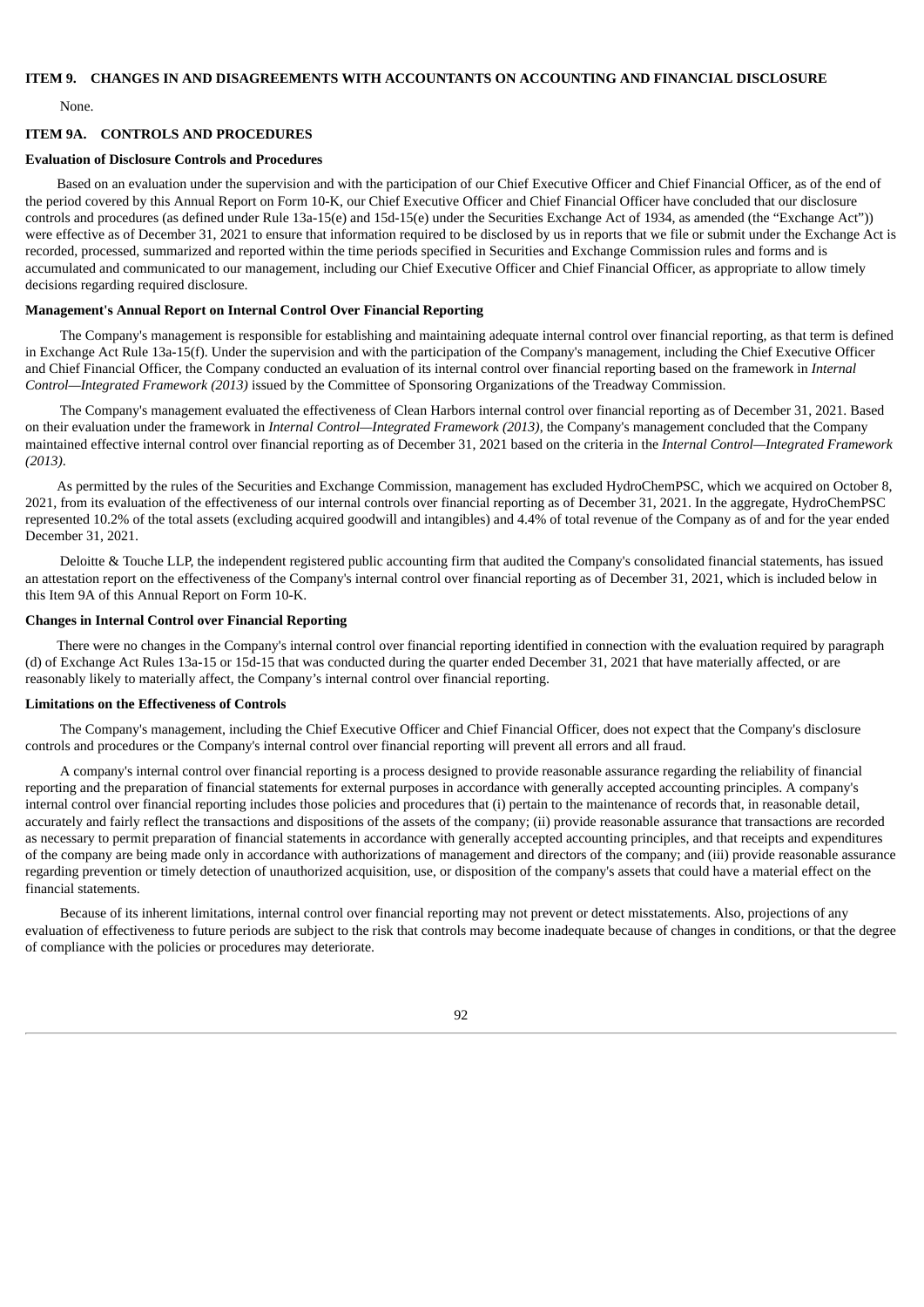Further, the design of disclosure controls and procedures and internal control over financial reporting must reflect the fact that there are resource constraints, and the benefits of controls must be considered relative to their costs. Because of the inherent limitations of controls and procedures and internal control over financial reporting, no evaluation of controls can provide absolute assurance that all control issues and instances of fraud, if any, within the Company have been detected.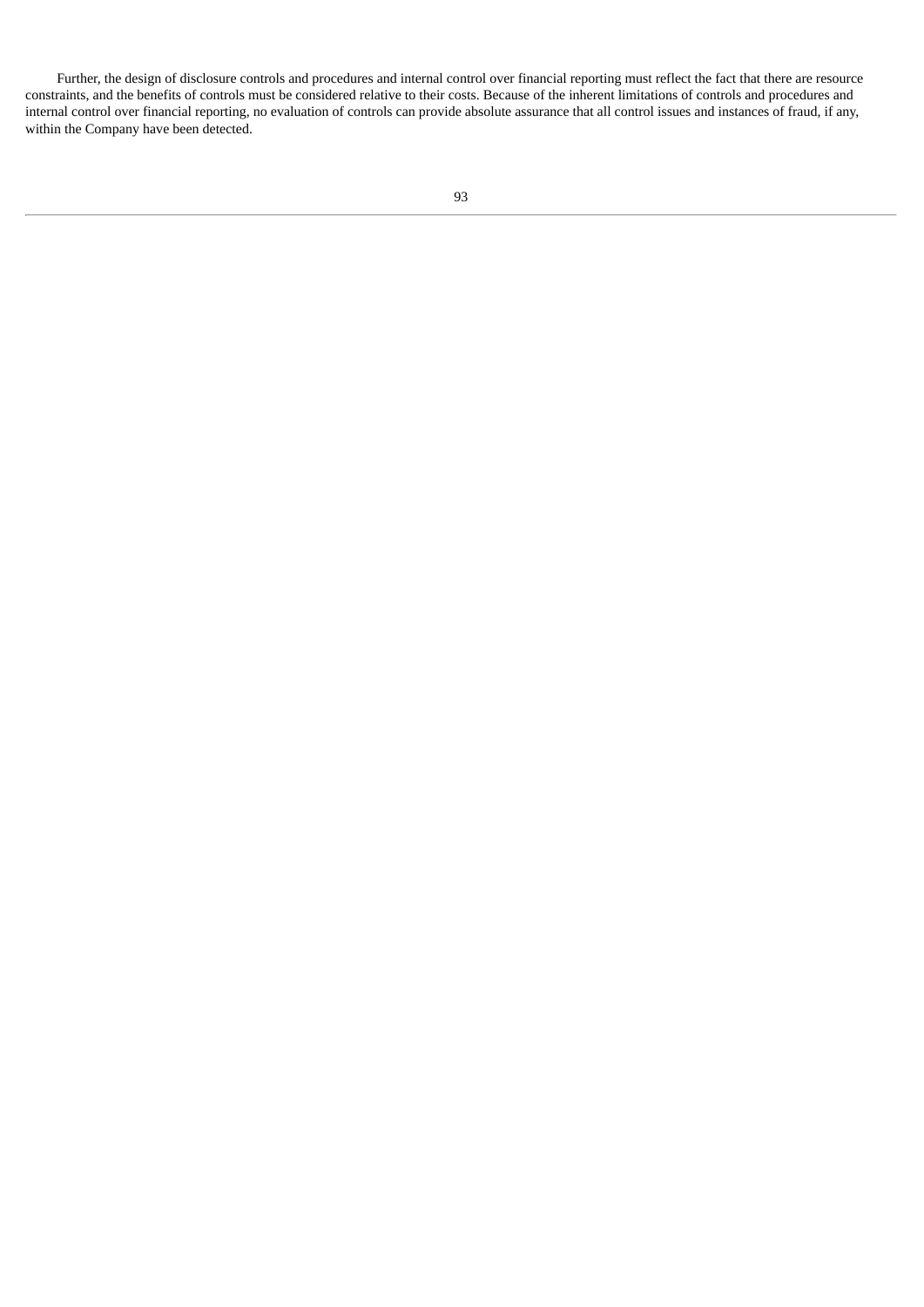# **REPORT OF INDEPENDENT REGISTERED PUBLIC ACCOUNTING FIRM**

To the stockholders and the Board of Directors of Clean Harbors, Inc.

## **Opinion on Internal Control over Financial Reporting**

We have audited the internal control over financial reporting of Clean Harbors, Inc. and subsidiaries (the "Company") as of December 31, 2021, based on criteria established in *Internal Control - Integrated Framework (2013)* issued by the Committee of Sponsoring Organizations of the Treadway Commission (COSO). In our opinion, the Company maintained, in all material respects, effective internal control over financial reporting as of December 31, 2021, based on criteria established in *Internal Control - Integrated Framework (2013)* issued by COSO.

We have also audited, in accordance with the standards of the Public Company Accounting Oversight Board (United States) (PCAOB), the consolidated financial statements as of and for the year ended December 31, 2021, of the Company and our report dated February 23, 2022 expressed an unqualified opinion on those financial statements.

As described in Management's Annual Report on Internal Control Over Financial Reporting, management excluded from its assessment the internal control over financial reporting at HydroChemPSC, which was acquired on October 8, 2021 and whose financial statements constitute 10.2% of total assets (excluding goodwill and intangibles which are included within the scope of management's assessment) and 4.4% of total revenue of the consolidated financial statement amounts as of and for the year ended December 31, 2021. Accordingly, our audit did not include the internal control over financial reporting at HydroChemPSC.

## **Basis for Opinion**

The Company's management is responsible for maintaining effective internal control over financial reporting and for its assessment of the effectiveness of internal control over financial reporting, included in the accompanying *Management's Annual Report on Internal Control over Financial Reporting*. Our responsibility is to express an opinion on the Company's internal control over financial reporting based on our audit. We are a public accounting firm registered with the PCAOB and are required to be independent with respect to the Company in accordance with the U.S. federal securities laws and the applicable rules and regulations of the Securities and Exchange Commission and the PCAOB.

We conducted our audit in accordance with the standards of the PCAOB. Those standards require that we plan and perform the audit to obtain reasonable assurance about whether effective internal control over financial reporting was maintained in all material respects. Our audit included obtaining an understanding of internal control over financial reporting, assessing the risk that a material weakness exists, testing and evaluating the design and operating effectiveness of internal control based on the assessed risk, and performing such other procedures as we considered necessary in the circumstances. We believe that our audit provides a reasonable basis for our opinion.

# **Definition and Limitations of Internal Control over Financial Reporting**

A company's internal control over financial reporting is a process designed to provide reasonable assurance regarding the reliability of financial reporting and the preparation of financial statements for external purposes in accordance with generally accepted accounting principles. A company's internal control over financial reporting includes those policies and procedures that (1) pertain to the maintenance of records that, in reasonable detail, accurately and fairly reflect the transactions and dispositions of the assets of the company; (2) provide reasonable assurance that transactions are recorded as necessary to permit preparation of financial statements in accordance with generally accepted accounting principles, and that receipts and expenditures of the company are being made only in accordance with authorizations of management and directors of the company; and (3) provide reasonable assurance regarding prevention or timely detection of unauthorized acquisition, use, or disposition of the company's assets that could have a material effect on the financial statements.

Because of its inherent limitations, internal control over financial reporting may not prevent or detect misstatements. Also, projections of any evaluation of effectiveness to future periods are subject to the risk that controls may become inadequate because of changes in conditions, or that the degree of compliance with the policies or procedures may deteriorate.

/s/ Deloitte & Touche LLP

Boston, Massachusetts February 23, 2022

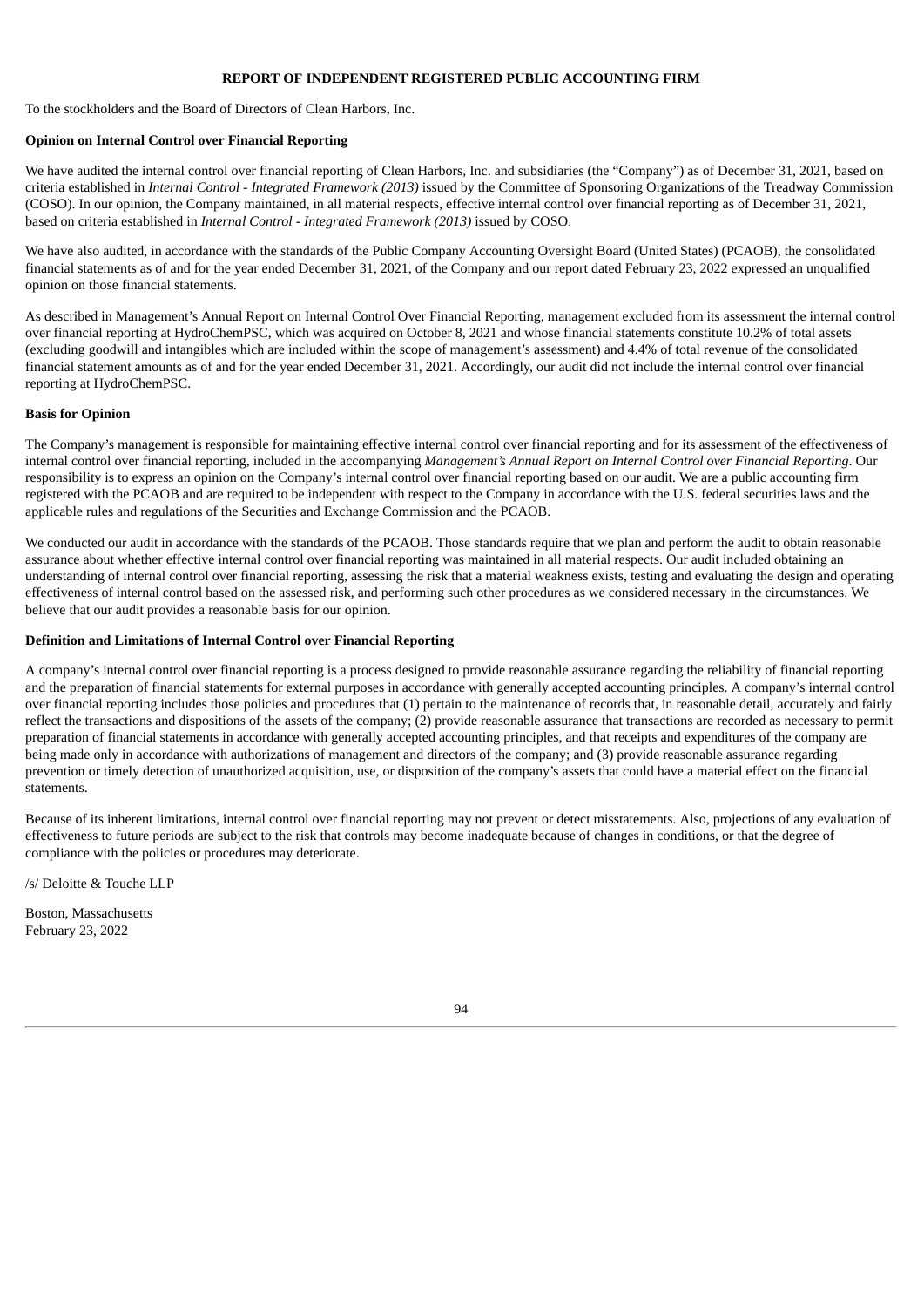### **ITEM 9B. OTHER INFORMATION**

\_\_\_\_\_\_\_\_\_\_\_\_\_\_\_\_\_\_\_\_\_\_\_\_\_\_\_\_\_\_\_\_\_\_\_\_\_\_\_\_\_\_\_

Not applicable.

# **ITEM 9C. DISCLOSURE REGARDING FOREIGN JURISDICTIONS THAT PREVENT INSPECTIONS**

Not applicable.

#### **PART III**

Except for the information set forth below under Item 12 with respect to securities authorized for issuance under the registrant's equity compensation plans, the information called for by Item 10 (Directors, Executive Officers and Corporate Governance), Item 11 (Executive Compensation), Item 12 (Security Ownership of Certain Beneficial Owners and Management and Related Stockholder Matters), Item 13 (Certain Relationships and Related Transactions and Director Independence) and Item 14 (Principal Accountant Fees and Services) is incorporated herein by reference to the registrant's definitive proxy statement for its 2022 annual meeting of shareholders, which definitive proxy statement will be filed with the Securities and Exchange Commission by April 15, 2022.

For the purpose of calculating the aggregate market value of the voting stock of the registrant held by non-affiliates as shown on the cover page of this report, it has been assumed that the directors and executive officers of the registrant, as will be set forth in the Company's definitive proxy statement for its 2022 annual meeting of shareholders, are the only affiliates of the registrant. However, this should not be deemed to constitute an admission that all of such persons are, in fact, affiliates or that there are not other persons who may be deemed affiliates of the registrant.

# **ITEM 12. SECURITY OWNERSHIP OF CERTAIN BENEFICIAL OWNERS AND MANAGEMENT AND RELATED STOCKHOLDER MATTERS**

In addition to the information about the security ownership of certain beneficial owners and management and related stockholder matters which is incorporated herein by reference to the Company's definitive proxy statement for the Company's 2022 annual meeting of shareholders, the following table includes information as of December 31, 2021 regarding shares of common stock authorized for issuance under the Company's equity compensation plan. The Company's shareholders previously approved the plan.

| <b>Plan Category</b>                                        | Number of securities to<br>be issued upon exercise<br>of outstanding options<br>and rights(a) | Weighted average exercise<br>price of outstanding<br>options and rights(b) | Number of securities<br>remaining available<br>for future issuance<br>under equity<br>compensation plan<br>excluding securities)<br>reflected in column<br>$(a))$ (c) |
|-------------------------------------------------------------|-----------------------------------------------------------------------------------------------|----------------------------------------------------------------------------|-----------------------------------------------------------------------------------------------------------------------------------------------------------------------|
| Equity compensation plan approved by security holders $(1)$ |                                                                                               |                                                                            | 1,887,578                                                                                                                                                             |

(1) Includes the Company's 2020 Stock Incentive Plan (the "2020 Plan") under which there were no outstanding options but 1,887,578 shares were available for grant of stock options, stock appreciation rights, restricted stock, restricted stock units and certain other stock-based awards as of December 31, 2021. See Note 16, "Stock-Based Compensation," to the Company's consolidated financial statements included in Item 8, "Financial Statements and Supplementary Data," in this report.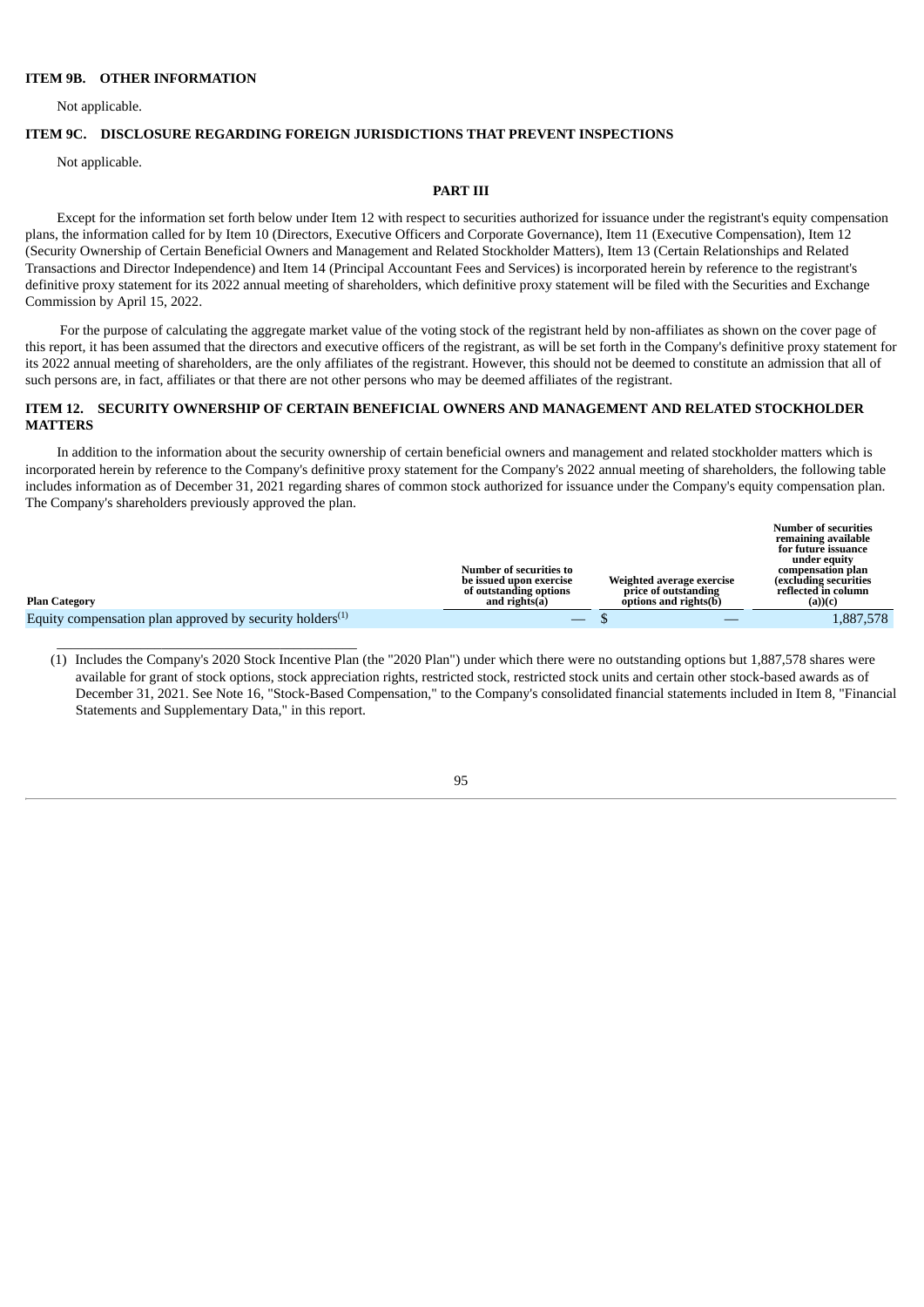**Page**

# **ITEM 15. EXHIBITS AND FINANCIAL STATEMENT SCHEDULES**

*(a) Documents Filed as a Part of this Report*

|    |                                                                                                    | rage      |
|----|----------------------------------------------------------------------------------------------------|-----------|
| 1. | <b>Financial Statements:</b>                                                                       |           |
|    | Report of Independent Registered Public Accounting Firm                                            | 48        |
|    | Consolidated Balance Sheets as of December 31, 2021 and 2020                                       | 51        |
|    | Consolidated Statements of Operations for the Three Years Ended December 31, 2021                  | 52        |
|    | <u>Consolidated Statements of Comprehensive Income for the Three Years Ended December 31, 2021</u> | 53        |
|    | Consolidated Statements of Cash Flows for the Three Years Ended December 31, 2021                  | 54        |
|    | Consolidated Statements of Stockholders' Equity for the Three Years Ended December 31, 2021        | 55        |
|    | <b>Notes to Consolidated Financial Statements</b>                                                  | <u>56</u> |

All other schedules are omitted because they are not applicable, not required, or because the required information is included in the financial statements or notes thereto.

### 2. Exhibits:

The list of exhibits filed as part of this annual report on Form 10-K is set forth on the Exhibit Index immediately following the signature page to this report, and such Exhibit Index is incorporated herein by reference.

Exhibits to this annual report on Form 10-K have been included only with the copies of the Form 10-K filed with the Securities and Exchange Commission. Upon request to the Company and payment of a reasonable fee, copies of the individual exhibits will be furnished. The Company undertakes to furnish to the Commission upon request copies of instruments (in addition to the exhibits listed below) relating to the Company's acquisitions and longterm debt.

# **ITEM 16. FORM 10-K SUMMARY**

None

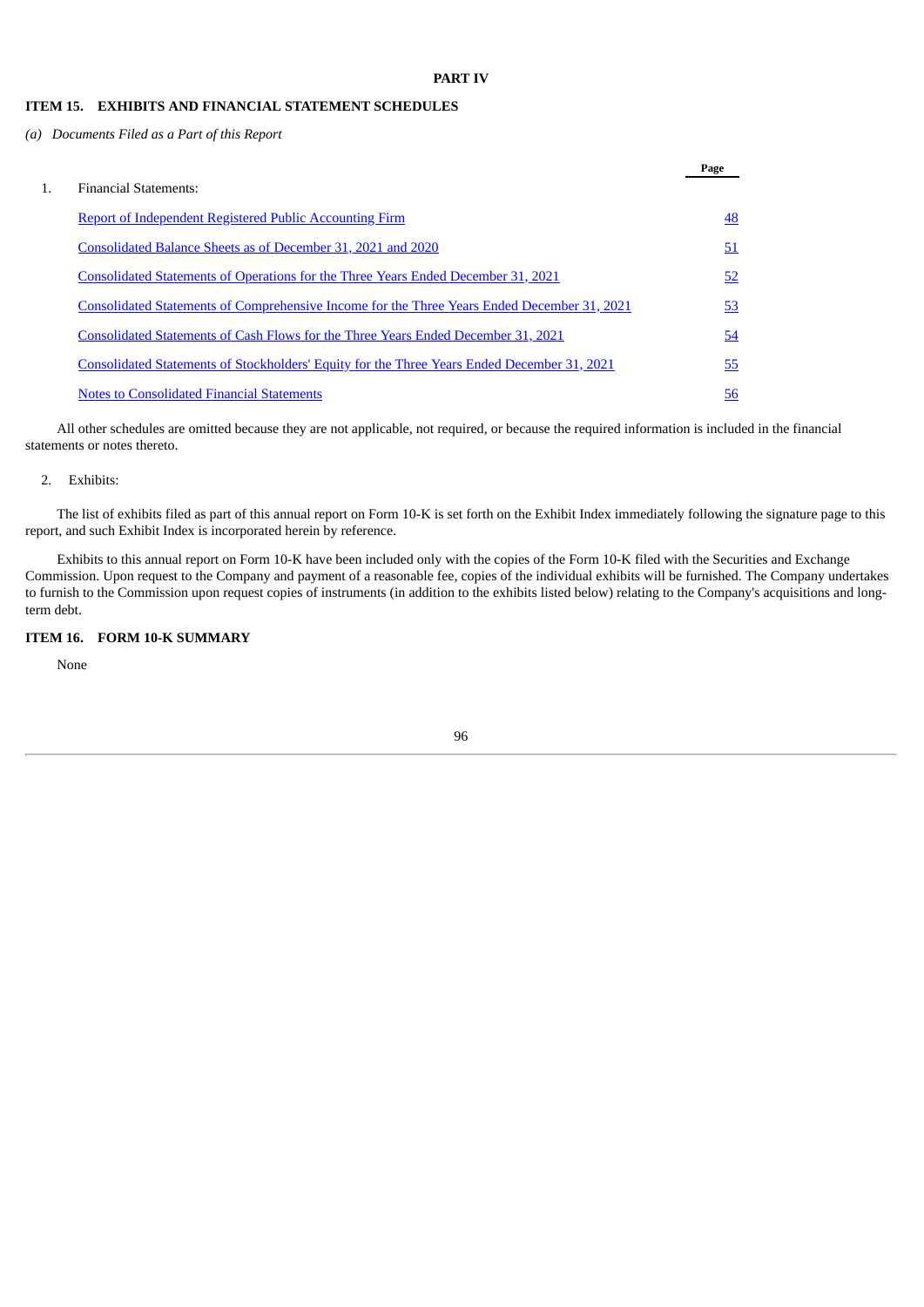# **SIGNATURES**

Pursuant to the requirements of Section 13 or 15(d) of the Securities Exchange Act of 1934, the registrant has duly caused this Form 10-K to be signed on its behalf by the undersigned, thereunto duly authorized on February 23, 2022.

CLEAN HARBORS, INC.

By: /s/ ALAN S. MCKIM Alan S. McKim *Chief Executive Officer*

Pursuant to the requirements of the Securities Exchange Act of 1934, this Form 10-K has been signed below by the following persons on behalf of the registrant and in the capacities and on the dates indicated.

|        | <b>Signature</b>                 | <b>Title</b>                                                   |      | <b>Date</b>  |
|--------|----------------------------------|----------------------------------------------------------------|------|--------------|
|        | /s/ ALAN S. MCKIM                | Chairman, President and Chief Executive Officer                | 2022 | February 23, |
|        | Alan S. McKim                    |                                                                |      |              |
|        | /s/ MICHAEL L.<br><b>BATTLES</b> | Executive Vice President and Chief Financial Officer           | 2022 | February 23, |
|        | Michael L. Battles               |                                                                |      |              |
|        | /s/ ERIC J. DUGAS                | Senior Vice President, Finance and Chief Accounting<br>Officer | 2022 | February 23, |
|        | Eric J. Dugas                    |                                                                |      |              |
|        | $\ast$                           | Director                                                       | 2022 | February 23, |
|        | Eugene Banucci                   |                                                                |      |              |
|        |                                  | Director                                                       | 2022 | February 23, |
|        | Edward G. Galante                |                                                                |      |              |
|        | $\ast$                           | Director                                                       | 2022 | February 23, |
|        | John T. Preston                  |                                                                |      |              |
|        | $\ast$                           | Director                                                       | 2022 | February 23, |
|        | Marcy L. Reed                    |                                                                |      |              |
|        |                                  | Director                                                       | 2022 | February 23, |
|        | Andrea Robertson                 |                                                                |      |              |
|        |                                  | Director                                                       | 2022 | February 23, |
|        | Thomas J. Shields                |                                                                |      |              |
|        | $\ast$                           | Director                                                       | 2022 | February 23, |
|        | Lauren C. States                 |                                                                |      |              |
|        | $\ast$                           | Director                                                       | 2022 | February 23, |
|        | John R. Welch                    |                                                                |      |              |
|        | $\ast$                           | Director                                                       | 2022 | February 23, |
|        | Robert Willett                   |                                                                |      |              |
| $*By:$ | /s/ ALAN S. MCKIM                |                                                                |      |              |

Alan S. McKim *Attorney-in-Fact*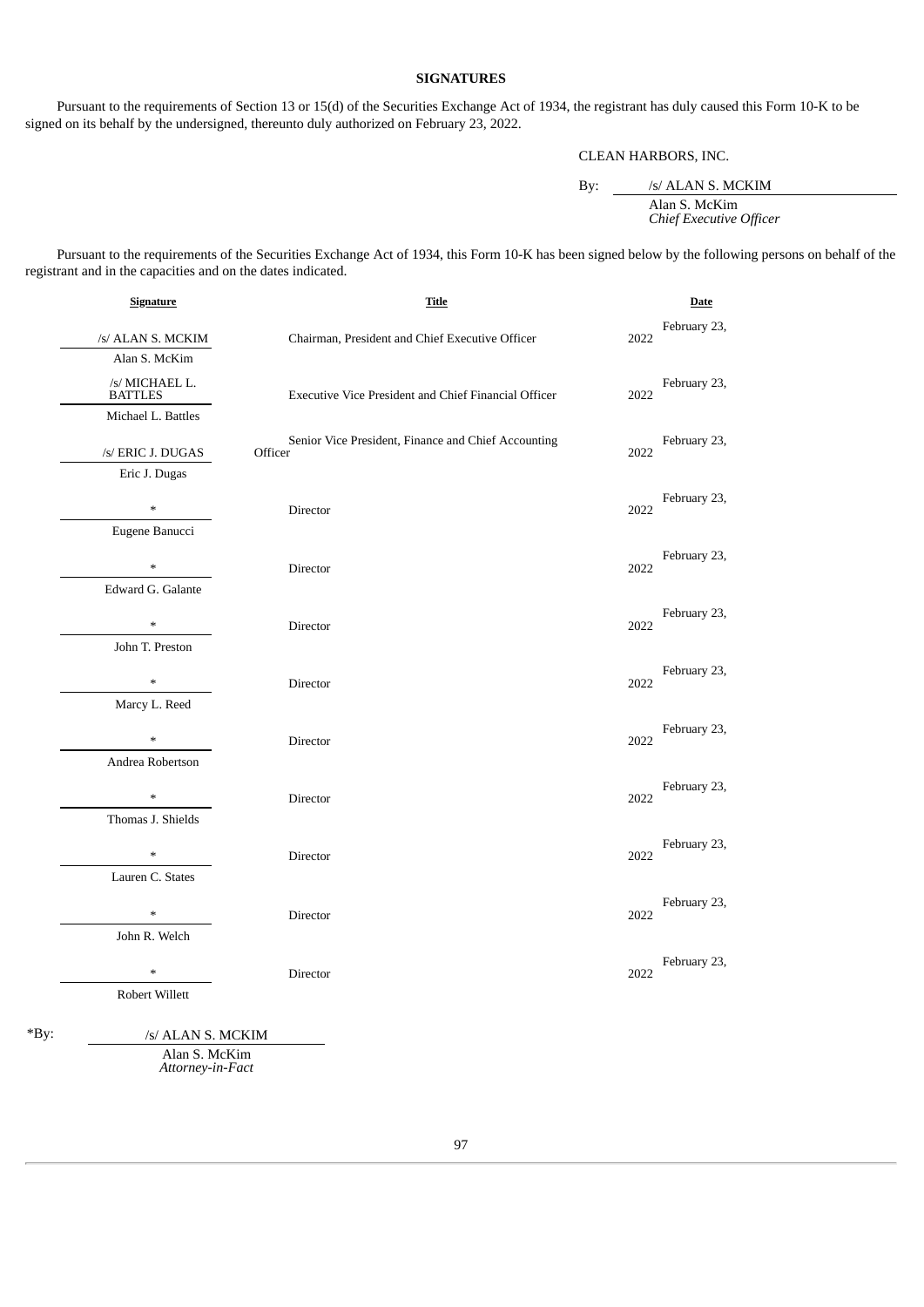# **EXHIBIT INDEX**

| Item No. | <b>Description</b>                                                                                                                                                                                                                                                                                                                                                                                                                                                                             | Location |
|----------|------------------------------------------------------------------------------------------------------------------------------------------------------------------------------------------------------------------------------------------------------------------------------------------------------------------------------------------------------------------------------------------------------------------------------------------------------------------------------------------------|----------|
| 2.1      | Acquisition Agreement by and between Safety-Kleen Services, Inc., as Seller, and Clean<br>Harbors, Inc., as Purchaser, dated as of February 22, 2002                                                                                                                                                                                                                                                                                                                                           | (1)      |
| 2.2      | First Amendment to Acquisition Agreement by and between Safety-Kleen Services, Inc., as<br>Seller, and Clean Harbors, Inc., as Purchaser, dated as of March 8, 2002                                                                                                                                                                                                                                                                                                                            | (2)      |
| 2.3      | Second Amendment to Acquisition Agreement by and between Safety-Kleen Services, Inc. as<br>Seller, and Clean Harbors, Inc. as Purchaser, dated as of April 30, 2002                                                                                                                                                                                                                                                                                                                            | (3)      |
| 2.4      | Third Amendment to Acquisition Agreement by and between Safety-Kleen Services, Inc., as<br>Seller, and Clean Harbors, Inc., as Purchaser, dated as of September 6, 2002                                                                                                                                                                                                                                                                                                                        | (4)      |
| 2.5      | Fourth Amendment to Acquisition Agreement by and between Safety-Kleen Services, Inc., as<br>Seller and Clean Harbors, Inc., as Purchaser, dated as of July 14, 2003                                                                                                                                                                                                                                                                                                                            | (5)      |
| 2.6      | Agreement and Plan of Merger dated as of October 26, 2012 among Safety-Kleen, Inc., Clean<br>Harbors, Inc., and CH Merger Sub, Inc.                                                                                                                                                                                                                                                                                                                                                            | (6)      |
| 2.7      | Stock Purchase Agreement by and among Clean Harbors, Inc., LJ Energy Services Holdings<br>LLC, and LJ Energy Services Intermediate Holding Corp. dated August 3, 2021                                                                                                                                                                                                                                                                                                                          | (7)      |
| 3.1A     | Restated Articles of Organization of Clean Harbors, Inc.                                                                                                                                                                                                                                                                                                                                                                                                                                       | (8)      |
| 3.1B     | Articles of Amendment [as filed on May 9, 2011] to Restated Articles of Organization of<br>Clean Harbors, Inc.                                                                                                                                                                                                                                                                                                                                                                                 | (9)      |
| 3.4D     | Amended and Restated By-Laws of Clean Harbors, Inc.                                                                                                                                                                                                                                                                                                                                                                                                                                            | (10)     |
| 3.4E     | Description of rights of holders of Clean Harbors, Inc. common stock                                                                                                                                                                                                                                                                                                                                                                                                                           | (11)     |
| 4.34     | <b>Sixth Amended and Restated Credit Agreement dated as of October 28, 2020 among Clean</b><br>Harbors, Inc., as the U.S. Borrower, Clean Harbors Industrial Services Canada, Inc., as the<br>Canadian Borrower, Bank of America, N.A., as Administrative Agent, and the Lenders party<br>thereto                                                                                                                                                                                              | (12)     |
| 4.34B    | Amended and Restated Security Agreement (Canadian Domiciled Loan Parties) dated as of<br>November 1, 2016 among Clean Harbors Industrial Services Canada, Inc., as the Canadian<br>Borrower and a Grantor, the subsidiaries of Clean Harbors, Inc. listed on Annex A thereto or<br>that thereafter become a party thereto as Grantors, and Bank of America, N.A., as Agent                                                                                                                     | (13)     |
| 4.34C    | <b>Amended and Restated Guarantee (U.S. Domiciled Loan Parties-U.S. Facility Obligations)</b><br>dated as of November 1, 2016 executed by the U.S. Domiciled Subsidiaries of Clean Harbors,<br>Inc. named therein in favor of Bank of America, N.A., as Agent for itself and the other U.S.<br><b>Facility Secured Parties</b>                                                                                                                                                                 | (13)     |
| 4.34D    | Amended and Restated Guarantee (Canadian Domiciled Loan Parties-Canadian Facility<br>Obligations) dated as of November 1, 2016 executed by the Canadian Domiciled Subsidiaries<br>of Clean Harbors, Inc. named therein in favor of Bank of America, N.A., as Agent for itself<br>and the other Canadian Facility Secured Parties                                                                                                                                                               | (13)     |
| 4.34E    | Amended and Restated Guarantee (U.S. Domiciled Loan Parties-Canadian Facility<br>Obligations) dated as of November 1, 2016 executed by Clean Harbors, Inc. and the U.S.<br>Domiciled Subsidiaries of Clean Harbors, Inc. named therein in favor of Bank of America,<br>N.A., as Agent for itself and the other Canadian Facility Secured Parties                                                                                                                                               | (13)     |
| 4.34G    | Second Amended and Restated Security Agreement (U.S. Domiciled Loan Parties) dated as<br>of June 30, 2017, among Clean Harbors, Inc., as the U.S. Borrower and a Grantor, the<br><u>subsidiaries of Clean Harbors, Inc. listed on Annex A thereto or that thereafter become a</u><br>party thereto as Grantors, and Bank of America, N.A., as Agent                                                                                                                                            | (14)     |
| 4.34K    | Amended and Restated Confirmation and Ratification of Ancillary Loan Documents dated as<br>of October 28, 2020 among Clean Harbors, Inc., as the U.S. Borrower, Clean Harbors<br>Industrial Services Canada, Inc., as the Canadian Borrower, the subsidiaries of Clean<br>Harbors, Inc. listed on Annex A thereto or that thereafter become a party thereto as Grantors,<br>and Bank of America, N.A., as Agent for its own benefit and the benefit of the other Lenders<br>and Credit Parties | (12)     |
| 4.43     | Credit Agreement dated as of June 30, 2017, among the Financial Institutions party thereto,<br>as Lenders, Goldman Sachs Lending Partners LLC, as Administrative Agent and Collateral<br><u>Agent, Clean Harbors, Inc., as Borrower, and the Loan Guarantors from time to time party</u><br>thereto                                                                                                                                                                                            | (14)     |
| 4.43A    | Security Agreement dated as of June 30, 2017, among Clean Harbors, Inc. and its subsidiaries<br>listed on Annex A thereto or that become a party thereto as the Grantors, and Goldman Sachs<br>Lending Partners LLC, as the Agent                                                                                                                                                                                                                                                              | (14)     |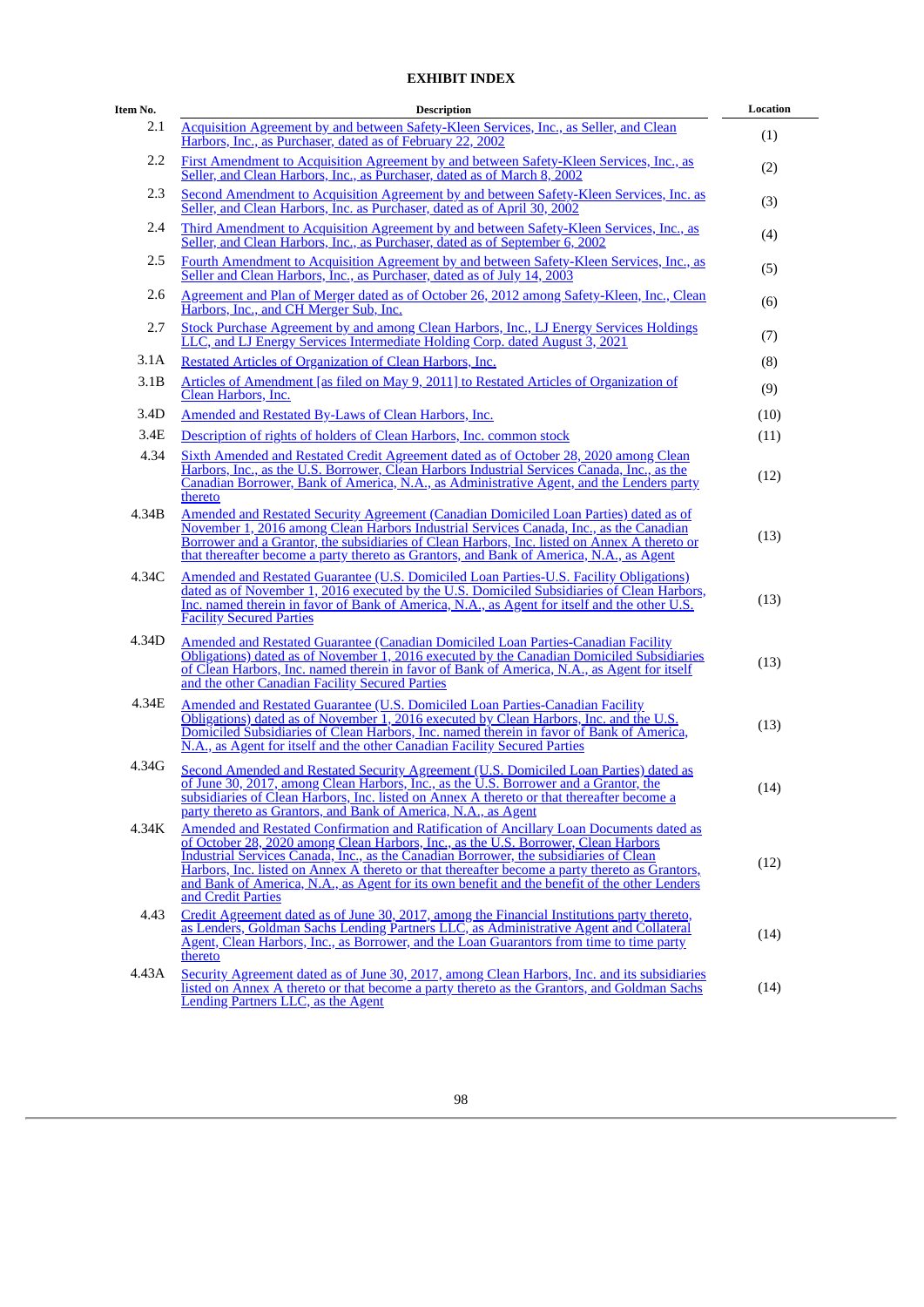| Item No.  | <b>Description</b>                                                                                                                                                                                                                                                                                                                                                                                                                                                                                                      | Location       |
|-----------|-------------------------------------------------------------------------------------------------------------------------------------------------------------------------------------------------------------------------------------------------------------------------------------------------------------------------------------------------------------------------------------------------------------------------------------------------------------------------------------------------------------------------|----------------|
| 4.43B     | First Amendment to Credit Agreement dated as of April 17, 2018, among the Financial<br>Institutions party thereto, as Lenders, Goldman Sachs Lending Partners LLC, as<br><u>Administrative Agent and Collateral Agent, Clean Harbors, Inc., as Borrower, and the Loan</u><br>Guarantors from time to time party thereto                                                                                                                                                                                                 | (15)           |
| 4.43C     | Incremental Facility Amendment dated July 19, 2018, to Credit Agreement dated as of June<br>30, 2017, among the Financial Institutions party thereto, as Lenders, Goldman Sachs Lending<br>Partners LLC, as Administrative Agent and Collateral Agent, Clean Harbors, Inc., as<br>Borrower, and the Loan Guarantors from time to time party thereto                                                                                                                                                                     | (16)           |
| 4.43D     | Incremental Facility Amendment No. 2 to Credit Agreement, dated as of October 8, 2021, to                                                                                                                                                                                                                                                                                                                                                                                                                               |                |
|           | Credit Agreement dated as of June 30, 2017, as previously amended, among Clean Harbors,<br>Inc., as the Borrower, each of the entities listed as an Incremental Lender on the signature<br>pages thereto, Goldman Sachs Lending Partners LLC, as Administrative Agent and Collateral<br>Agent, and the other Loan Parties as of the date thereof                                                                                                                                                                        | (17)           |
| 4.44      | Intercreditor Agreement dated as of June 30, 2017, among Clean Harbors, Inc., and the<br>subsidiaries of Clean Harbors, Inc. listed on the signature pages thereto (together with any<br>subsidiary that becomes a party thereto after the date thereof), Bank of America, N.A., as the<br>Initial ABL Agent, and Goldman Sachs Lending Partners LLC, as agent under the Term Loan<br>Agreement                                                                                                                         | (14)           |
| 4.45      | Indenture dated as of July 2, 2019, among Clean Harbors, Inc., as Issuer, the subsidiaries of<br>Clean Harbors, Inc. named therein as Guarantors, and U.S. Bank National Association, as<br><b>Trustee</b>                                                                                                                                                                                                                                                                                                              | (18)           |
| $10.43*$  | <b>Key Employee Retention Plan</b>                                                                                                                                                                                                                                                                                                                                                                                                                                                                                      | (19)           |
| $10.43A*$ | Form of Severance Agreement under Key Employee Retention Plan with Confidentiality and<br><b>Non-Competition Agreement</b>                                                                                                                                                                                                                                                                                                                                                                                              | (20)           |
| 10.52C*   | Clean Harbors, Inc. Management Incentive Plan [as amended and restated effective January<br>1, 2017]                                                                                                                                                                                                                                                                                                                                                                                                                    | (21)           |
| $10.52D*$ | Clean Harbors, Inc. Amended and Restated Management Incentive Plan                                                                                                                                                                                                                                                                                                                                                                                                                                                      | (22)           |
| 10.56*    | Mike Battles accepted offer letter effective as of January 6, 2016                                                                                                                                                                                                                                                                                                                                                                                                                                                      | (23)           |
| $10.57*$  | Clean Harbors, Inc. 2019 CEO Annual Incentive Bonus Plan                                                                                                                                                                                                                                                                                                                                                                                                                                                                | (25)           |
| 10.58*    | Clean Harbors, Inc. 2020 Stock Incentive Plan                                                                                                                                                                                                                                                                                                                                                                                                                                                                           | (26)           |
| 10.58A*   | Form of Restricted Stock Award Agreement [Non-Employee Director] [for use under 2020<br><b>Stock Incentive Plan</b>                                                                                                                                                                                                                                                                                                                                                                                                     | (25)           |
| 10.58B*   | <u>Form of Restricted Stock Award Agreement [Employee] [for use under Clean Harbors, Inc.</u><br>2020 Stock Incentive Plan                                                                                                                                                                                                                                                                                                                                                                                              | (26)           |
| 10.58C*   | Form of Performance-Based Restricted Stock Award Agreement [for use under Clean<br>Harbors, Inc. 2020 Stock Incentive Plan]                                                                                                                                                                                                                                                                                                                                                                                             | (26)           |
| 21        | <b>Subsidiaries</b>                                                                                                                                                                                                                                                                                                                                                                                                                                                                                                     | Filed herewith |
| 23        | <b>Consent of Independent Registered Public Accounting Firm</b>                                                                                                                                                                                                                                                                                                                                                                                                                                                         | Filed herewith |
| 24        | <b>Power of Attorney</b>                                                                                                                                                                                                                                                                                                                                                                                                                                                                                                | Filed herewith |
| 31.1      | Rule 13a-14a/15d-14(a) Certification of the CEO Alan S. McKim                                                                                                                                                                                                                                                                                                                                                                                                                                                           | Filed herewith |
| 31.2      | Rule 13a-14a/15d-14(a) Certification of the CFO Michael L. Battles                                                                                                                                                                                                                                                                                                                                                                                                                                                      | Filed herewith |
| 32        | <b>Section 1350 Certifications</b>                                                                                                                                                                                                                                                                                                                                                                                                                                                                                      | Filed herewith |
| 101       | The following materials from the Company's Annual Report on Form 10-K for the fiscal year<br>ended December 31, 2021, formatted in iXBRL (Inline eXtensible Business Reporting<br>Language): (i) Consolidated Balance Sheets, (ii) Consolidated Statements of Operations, (iii)<br>Consolidated Statements of Comprehensive Income, (iv) Consolidated Statements of Cash<br>Flows, (v) Consolidated Statements of Stockholders' Equity and (vi) Notes to Consolidated<br>Financial Statements, tagged as blocks of text | (27)           |
|           |                                                                                                                                                                                                                                                                                                                                                                                                                                                                                                                         |                |

104 Cover page from the Company's Annual Report on Form 10-K for the fiscal year ended December 31, 2021, formatted in iXBRL and contained in Exhibit 101.

\_\_\_\_\_\_\_\_\_\_\_\_\_\_\_\_\_\_\_\_\_\_\_\_\_\_\_\_\_\_\_\_\_\_\_\_\_\_\_\_\_\_\_\_\_\_\_

<sup>\*</sup> A "management contract or compensatory plan or arrangement" filed as an exhibit to this report pursuant to Item 15(a)(3) of Form 10-K.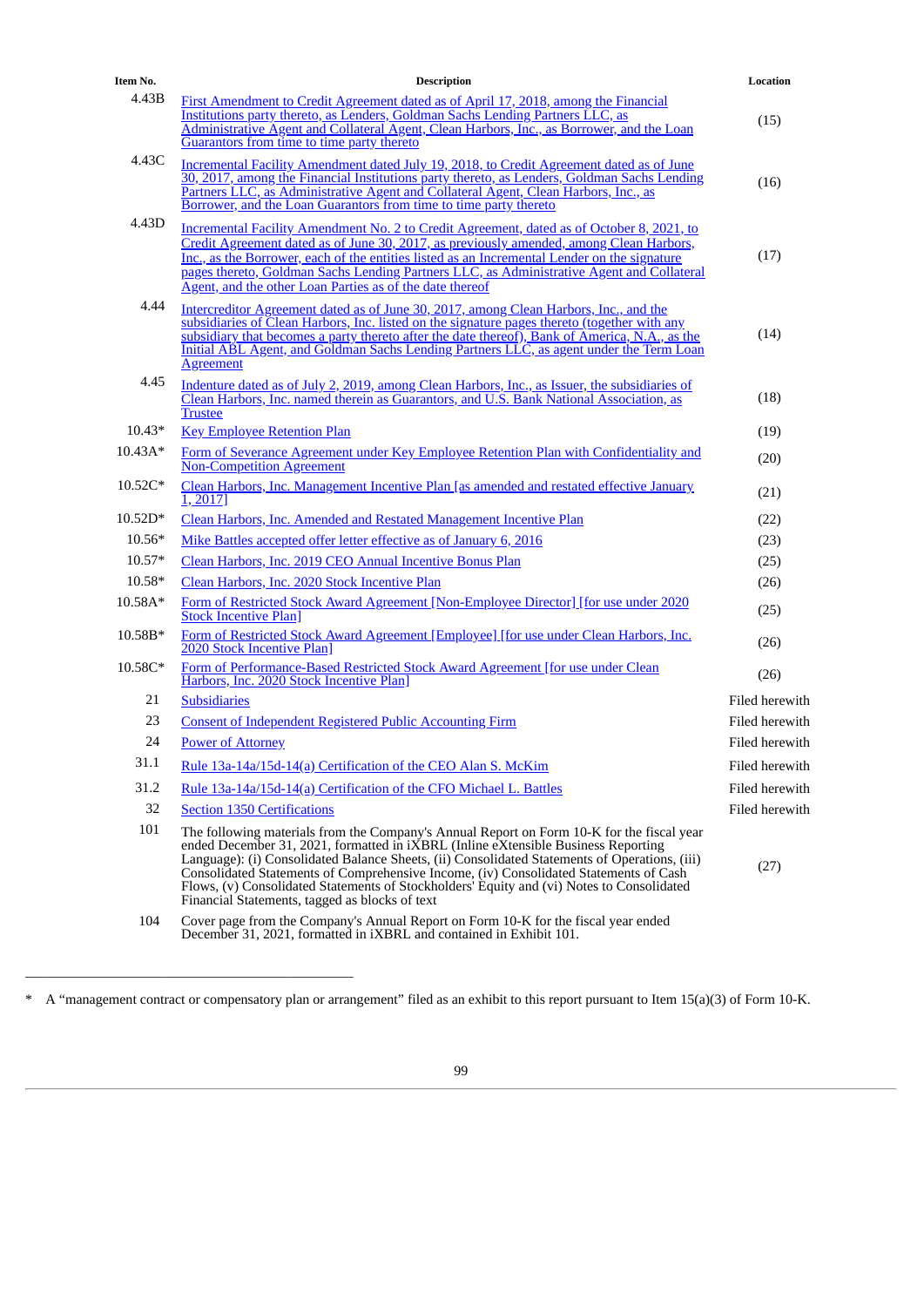- (1) Incorporated by reference to the similarly numbered exhibit to the Company's Form 8-K Report filed on February 28, 2002.
- (2) Incorporated by reference to the similarly numbered exhibit to the Company's Form 10-K Annual Report for the Year ended December 31, 2001.
- (3) Incorporated by reference to the similarly numbered exhibit to the Company's Form 10-Q Quarterly Report for the Quarterly Period ended March 31, 2002.
- (4) Incorporated by reference to the similarly numbered exhibit to the Company's Form 8-K Report filed on September 25, 2002.
- (5) Incorporated by reference to the similarly numbered exhibit to the Company's Form 10-Q Quarterly Report for the Quarterly Period ended June 30, 2003.
- (6) Incorporated by reference to the similarly numbered exhibit to the Company's Form 8-K Report filed on October 31, 2012.
- (7) Incorporated by reference to the similarly numbered exhibit to the Company's Form 8-K Report filed on August 4, 2021.
- (8) Incorporated by reference to the similarly numbered exhibit to the Company's Form 8-K Report filed on May 19, 2005.
- (9) Incorporated by reference to the similarly numbered exhibit to the Company's Form 8-K Report filed on May 12, 2011.
- (10) Incorporated by reference to the similarly numbered exhibit to the Company's Form 8-K Report filed on April 6, 2021.
- (11) Incorporated by reference to prospectus supplement dated November 28, 2012 filed on November 28, 2012 under the Company's Registration Statement on Form S-3 (File No. 333-185141).
- (12) Incorporated by reference to the similarly numbered exhibit to the Company's Form 8-K Report filed on October 30, 2020.
- (13) Incorporated by reference to the similarly numbered exhibit to the Company's Form 8-K Report filed on November 2, 2016.
- (14) Incorporated by reference to the similarly numbered exhibit to the Company's Form 8-K Report filed on June 30, 2017.
- (15) Incorporated by reference to the similarly numbered exhibit to the Company's Form 8-K Report filed on April 17, 2018.
- (16) Incorporated by reference to the similarly numbered exhibit to the Company's Report on Form 8-K filed on July 20, 2018.
- (17) Incorporated by reference to the similarly numbered exhibit to the Company's Form 8-K Report filed on October 12, 2021.
- (18) Incorporated by reference to the similarly numbered exhibit to the Company's Form 8-K Report filed on July 3, 2019.
- (19) Incorporated by reference to the similarly numbered exhibit to the Company's Form 10-Q Quarterly Report for the quarterly period ended March 31, 1999.
- (20) Incorporated by reference to the similarly numbered exhibit to the Company's Form 10-K Annual Report for the Year ended December 31, 2010.
- (21) Incorporated by reference to Appendix B to the Company's definitive proxy statement for its 2017 annual meeting of shareholders filed on April 26, 2017.
- (22) Incorporated by reference to Appendix A to the Company's definitive proxy statement for its 2021 annual meeting of shareholders filed on April 23, 2021.
- (23) Incorporated by reference to the similarly numbered exhibit to the Company's Form 8-K Report filed on January 11, 2016.
- (24) Incorporated by reference to Appendix A to the Company's definitive proxy statement for its 2019 annual meeting of shareholders filed on April 24, 2019.

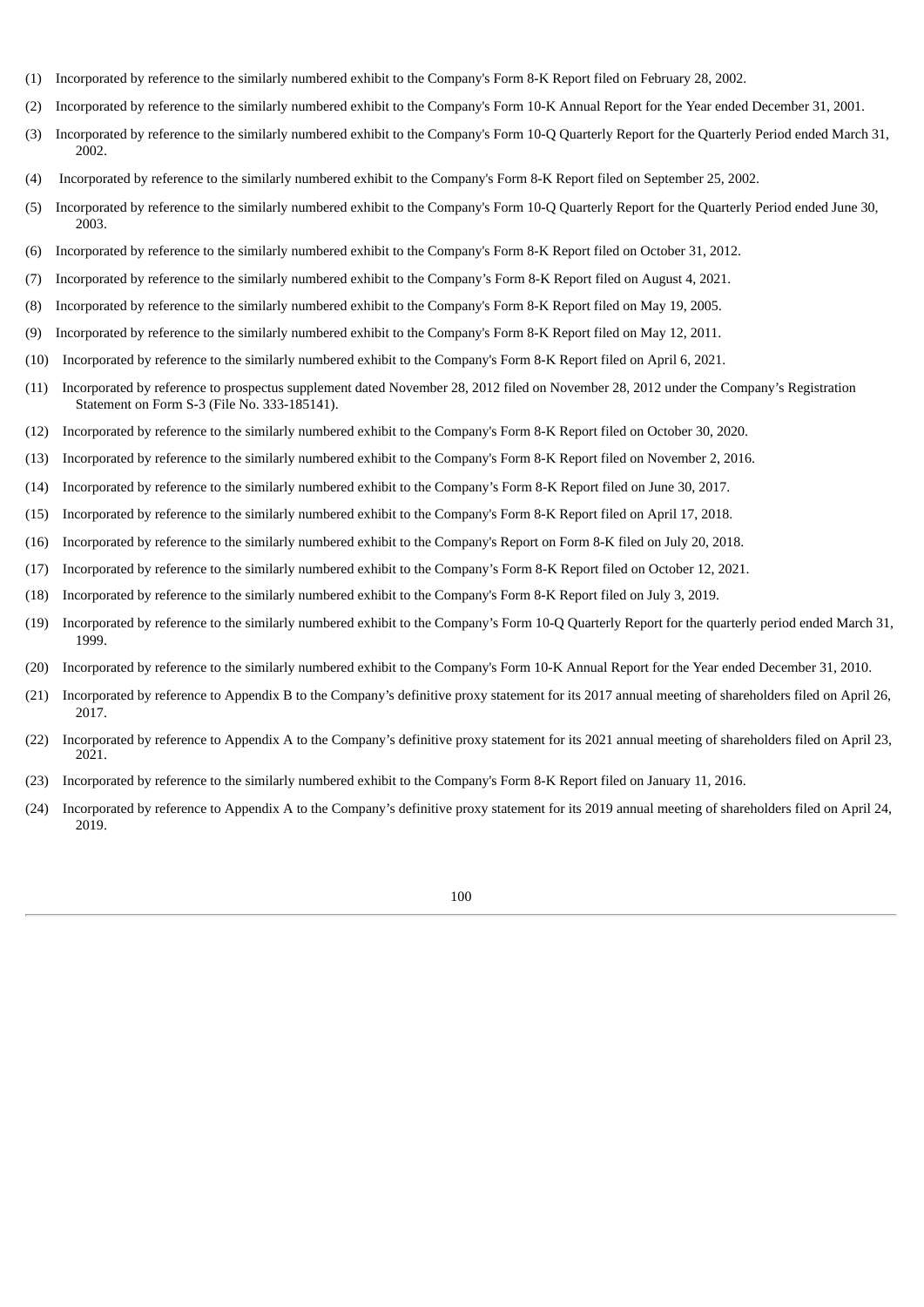- (25) Incorporated by reference to Appendix A to the Company's definitive proxy statement for its 2020 annual meeting of shareholders filed on April 24, 2020.
- (26) Incorporated by reference to the similarly numbered exhibit to the Company's Form 8-K Report filed on June 3, 2020.
- (27) These interactive data files are furnished herewith and deemed not filed or part of a registration statement or prospectus for purposes of Sections 11 or 12 of the Securities Act of 1933, as amended, are deemed not filed for purposes of Section 18 of the Securities Exchange Act of 1934, as amended, and otherwise are not subject to liability under those sections.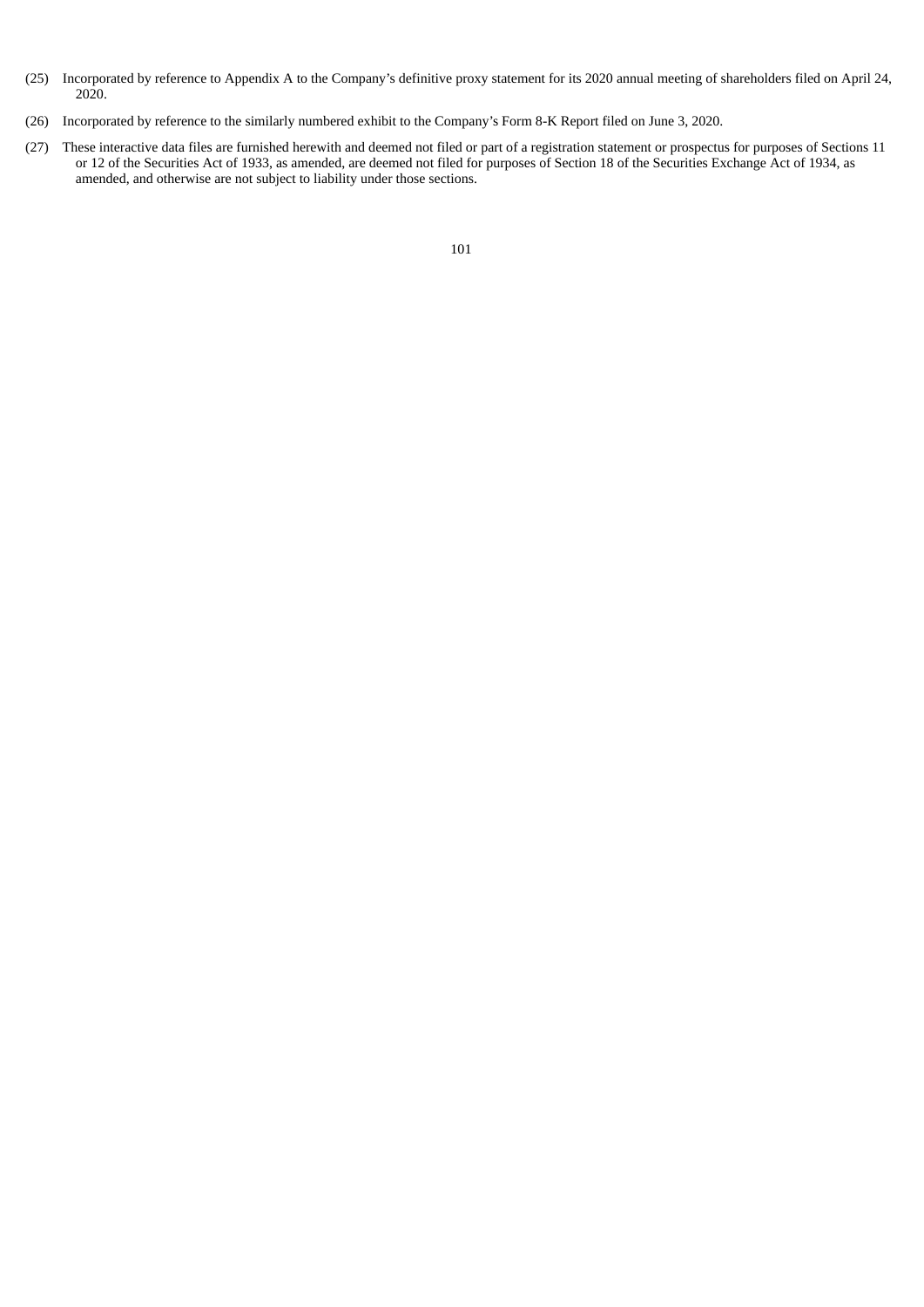# **Subsidiaries of Clean Harbors, Inc.**

<span id="page-103-0"></span>

| <b>Subsidiary</b>                                   | <b>Jurisdiction of Organization</b> |
|-----------------------------------------------------|-------------------------------------|
| Ace/Allwaste Environmental Services of Indiana, LLC | Illinois                            |
| Altair Disposal Services, LLC                       | Delaware                            |
| <b>Aquilex Finance LLC</b>                          | Delaware                            |
| Aquilex Intermediate Corporate Holdings LLC         | Delaware                            |
| Aquilex Intermediate Holdings LLC                   | Delaware                            |
| Aquilex LLC                                         | Delaware                            |
| Baton Rouge Disposal, LLC                           | Delaware                            |
| Bridgeport Disposal, LLC                            | Delaware                            |
| <b>CARBER Holdings, Inc.</b>                        | Delaware                            |
| Car-Ber Investments Inc.*                           | Ontario                             |
| CB Canada Acquisition, Inc.*                        | Ontario                             |
| CB Canada Holdings, Inc.*                           | Ontario                             |
| CB US Holdings, Inc.                                | Delaware                            |
| CH International Holdings, LLC                      | Delaware                            |
| Clean Harbors Andover, LLC                          | Delaware                            |
| Clean Harbors Aragonite, LLC                        | Delaware                            |
| Clean Harbors Arizona, LLC                          | Delaware                            |
| Clean Harbors Baton Rouge, LLC                      | Delaware                            |
| Clean Harbors BDT, LLC                              | Delaware                            |
| Clean Harbors Buttonwillow, LLC                     | Delaware                            |
| Clean Harbors Canada, Inc.*                         | New Brunswick                       |
| Clean Harbors Caribe, Inc.*                         | <b>Puerto Rico</b>                  |
| Clean Harbors Chattanooga, LLC                      | Delaware                            |
| Clean Harbors Clive, LLC                            | Delaware                            |
| Clean Harbors Coffeyville, LLC                      | Delaware                            |
| Clean Harbors Colfax, LLC                           | Delaware                            |
| Clean Harbors Deer Park, LLC                        | Delaware                            |
| Clean Harbors Deer Trail, LLC                       | Delaware                            |
| Clean Harbors Development, LLC                      | Delaware                            |
| Clean Harbors Disposal Services, Inc.               | Delaware                            |
| Clean Harbors El Dorado, LLC                        | Delaware                            |
| Clean Harbors Energy and Industrial Services Corp.* | Alberta                             |
| Clean Harbors Energy and Industrial Services LP*    | Alberta                             |
| Clean Harbors Energy and Industrial Western Ltd.*   | Alberta                             |
| Clean Harbors Energy Services, ULC*                 | Alberta                             |
| Clean Harbors Environmental Services, Inc.          | Massachusetts                       |
| Clean Harbors Exploration Services LP*              | Alberta                             |
| Clean Harbors Exploration Services, Inc.            | Nevada                              |
| Clean Harbors Exploration Services, ULC*            | Alberta                             |
| Clean Harbors Florida, LLC                          | Delaware                            |
| Clean Harbors Grassy Mountain, LLC                  | Delaware                            |
| Clean Harbors India LLP*                            | India                               |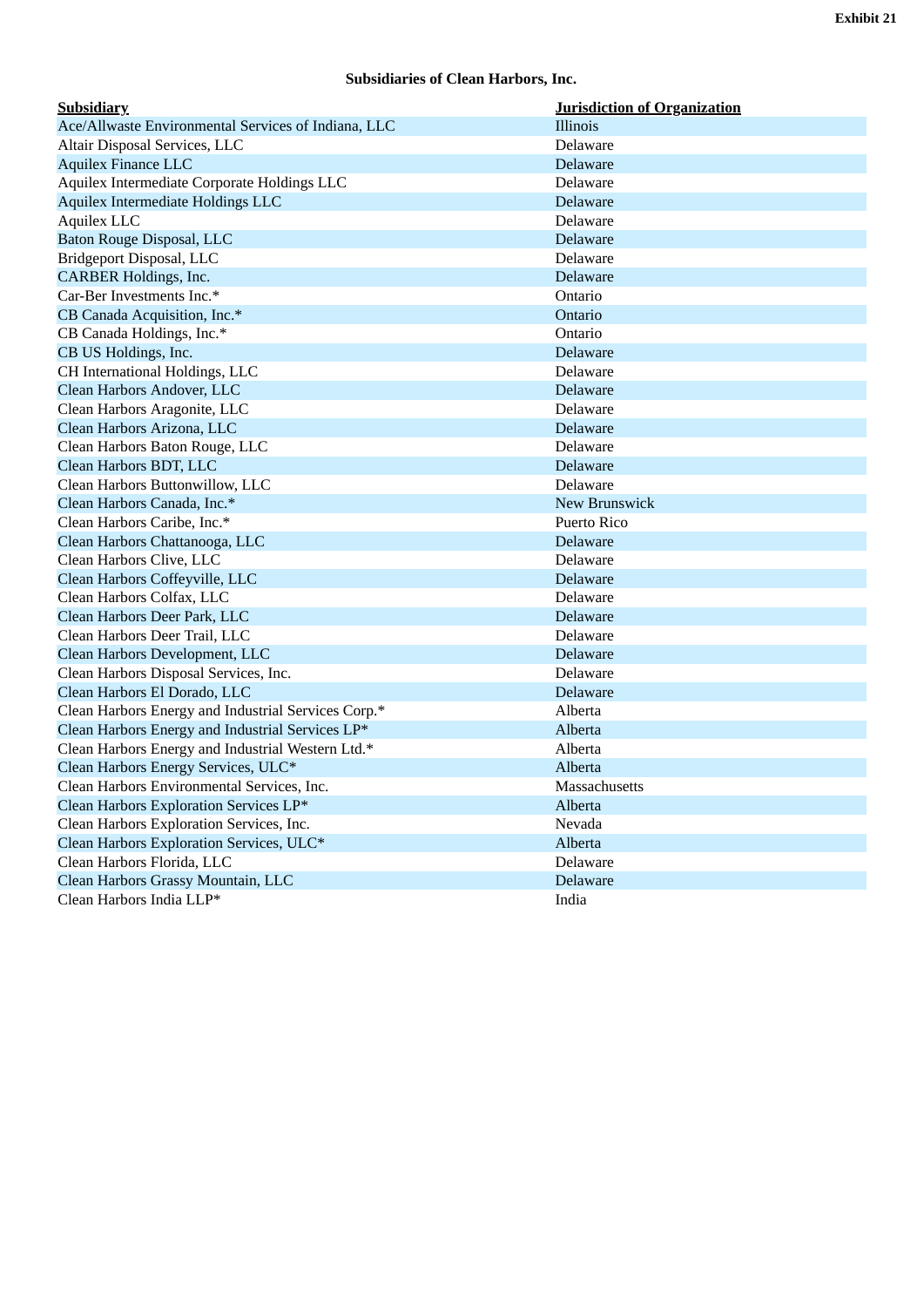| Clean Harbors Industrial Services Canada, Inc.*    | Alberta              |
|----------------------------------------------------|----------------------|
| Clean Harbors Industrial Services, Inc.            | Delaware             |
| Clean Harbors Innu Environmental Services, Inc.*   | Newfoundland         |
| Clean Harbors Kansas, LLC                          | Delaware             |
| <b>Clean Harbors Kingston Facility Corporation</b> | <b>Massachusetts</b> |
| Clean Harbors LaPorte, LLC                         | Delaware             |
| Clean Harbors Laurel, LLC                          | Delaware             |
| Clean Harbors Lodging Services LP*                 | Alberta              |
| Clean Harbors Lodging Services, ULC*               | Alberta              |
| Clean Harbors Lone Mountain, LLC                   | Delaware             |
| Clean Harbors Mercier, Inc.*                       | Quebec               |
| Clean Harbors of Baltimore, Inc. (DE Corp.)        | Delaware             |
| Clean Harbors of Braintree, Inc.                   | Massachusetts        |
| Clean Harbors of Connecticut, Inc. (DE)            | Delaware             |
| Clean Harbors Pecatonica, LLC                      | Delaware             |
| Clean Harbors Production Services, ULC*            | Alberta              |
| Clean Harbors Quebec, Inc.*                        | Quebec               |
| Clean Harbors Recycling Services of Chicago, LLC   | Delaware             |
| Clean Harbors Recycling Services of Ohio, LLC      | Delaware             |
| Clean Harbors Reidsville, LLC                      | Delaware             |
| Clean Harbors San Jose, LLC                        | Delaware             |
| Clean Harbors San Leon, Inc.                       | Delaware             |
| Clean Harbors Services, Inc.                       | Massachusetts        |
| Clean Harbors Surface Rentals Partnership*         | Alberta              |
| Clean Harbors Surface Rentals USA, Inc.            | Delaware             |
| Clean Harbors Surface Rentals, ULC*                | Alberta              |
| Clean Harbors Tennessee, LLC                       | Delaware             |
| Clean Harbors Westmorland, LLC                     | Delaware             |
| Clean Harbors White Castle, LLC                    | Delaware             |
| Clean Harbors Wichita, LLC                         | Delaware             |
| Clean Harbors Wilmington, LLC                      | Delaware             |
| Confined Space Services L.L.C.                     | Michigan             |
| Cousins Waste Control, LLC                         | Ohio                 |
| Crowley Disposal, LLC                              | Delaware             |
| Cyn Oil Corporation                                | Massachusetts        |
| Debusk Industrial Services Company LLC             | <b>Texas</b>         |
| Disposal Properties, LLC                           | Delaware             |
| Emerald Services, Inc.                             | Washington           |
| EnviroSORT Inc.*                                   | Alberta              |
| Global Vapor Control, Inc.                         | <b>Texas</b>         |
| Green View Technologies, Inc.                      | New Hampshire        |
| GSX Disposal, LLC                                  | Delaware             |
| Hilliard Disposal, LLC                             | Delaware             |
| HPC PetroServ, Inc.                                | <b>Texas</b>         |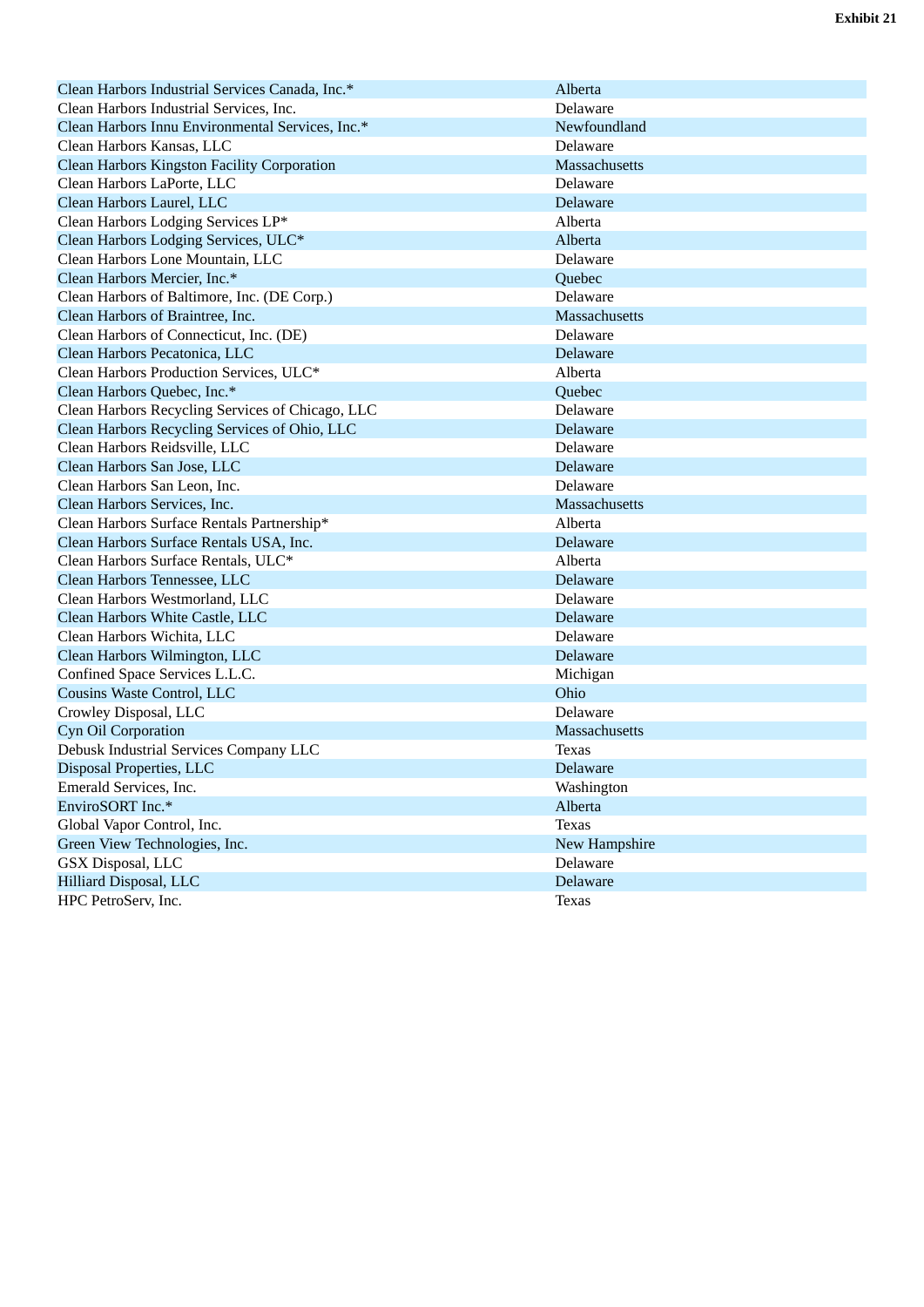| HydroChem Canada ULC*                                   | Alberta                    |
|---------------------------------------------------------|----------------------------|
| HydroChem Industrial Cleaning LLC                       | Delaware                   |
| <b>HydroChem LLC</b>                                    | Delaware                   |
| <b>IISG Central Region LLC</b>                          | Delaware                   |
| <b>IISG Gulf Coast LLC</b>                              | Delaware                   |
| <b>IISG Real Estate LLC</b>                             | Michigan                   |
| Industrial Service Oil Company, Inc.                    | California                 |
| <b>Inland Industrial Services Group LLC</b>             | Michigan                   |
| <b>Inland Waters of Ohio LLC</b>                        | Michigan                   |
| <b>Inland Waters Pollution Control Services LLC</b>     | Michigan                   |
| Jesco Industrial Service, LLC                           | Kentucky                   |
| LJ Energy Services Holdings, LLC                        | Delaware                   |
| LJ Energy Services Intermediate Holding Corp.           | Delaware                   |
| Lonestar Sylvan Inc.*                                   | <b>Federally Chartered</b> |
| Lonestar Vacuum Inc.*                                   | Alberta                    |
| Lonestar West Enterprises LLC                           | Oklahoma                   |
| Lonestar West Inc.*                                     | <b>Federally Chartered</b> |
| <b>Lonestar West Services LLC</b>                       | Nevada                     |
| Murphy's Waste Oil Service, Inc.                        | <b>Massachusetts</b>       |
| Northeast Casualty Insurance Company                    | Vermont                    |
| Omnichem, LLC                                           | Michigan                   |
| Philip Services/North Central, LLC                      | Iowa                       |
| Plaquemine Remediation Services, LLC                    | Delaware                   |
| PMS Industrial Services, LLC                            | Michigan                   |
| Power Vac Construction L.L.C.                           | Michigan                   |
| PSC Industrial Holdings Corp.                           | Delaware                   |
| PSC Industrial Outsourcing of Michigan, LLC             | Ohio                       |
| PSC Industrial Outsourcing, LP                          | Delaware                   |
| PSC Industrial, Inc.                                    | Delaware                   |
| PSC LDAR Services, LLC                                  | Delaware                   |
| RMF Aquilex Corp.                                       | Delaware                   |
| Roebuck Disposal, LLC                                   | Delaware                   |
| Rosemead Oil Products, Inc.                             | California                 |
| Safety-Kleen Canada Inc.*                               | New Brunswick              |
| Safety-Kleen Envirosystems Company                      | California                 |
| Safety-Kleen Envirosystems Company of Puerto Rico, Inc. | Indiana                    |
| Safety-Kleen International, Inc.                        | Delaware                   |
| Safety-Kleen of California, Inc.                        | California                 |
| Safety-Kleen Systems, Inc.                              | Wisconsin                  |
| Safety-Kleen, Inc.                                      | Delaware                   |
| Sawyer Disposal Services, LLC                           | Delaware                   |
| Seaport Environmental, LLC                              | Delaware                   |
| Service Chemical, LLC                                   | Delaware                   |
| SK D'Incineration Inc.*                                 | Quebec                     |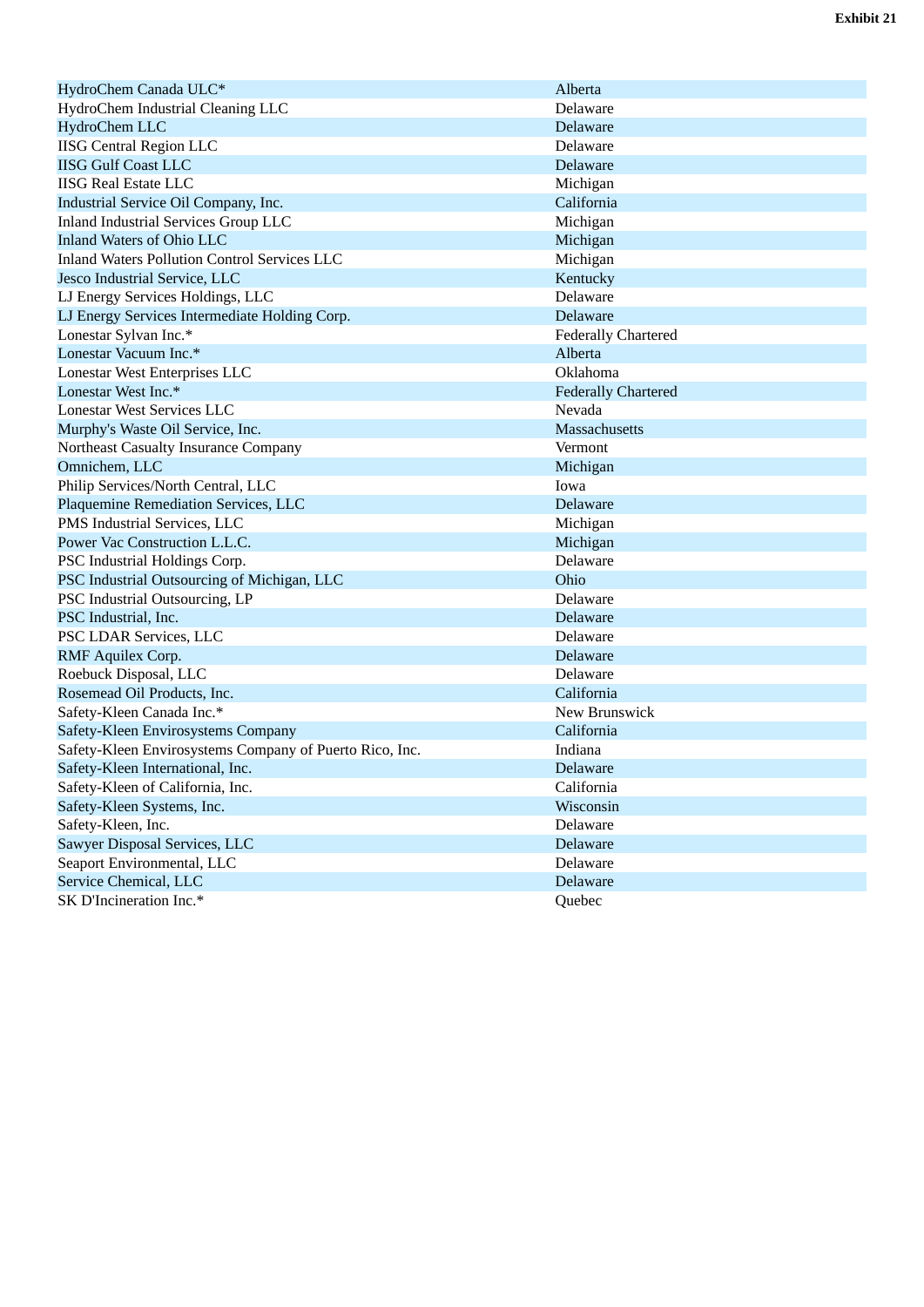| Speed Industrial Corporate, LLC                   | Louisiana  |
|---------------------------------------------------|------------|
| Speed Industrial Service Catalyst LLC             | Delaware   |
|                                                   |            |
| Speed Industrial Service of Beaumont, LLC         | Louisiana  |
| Speed Industrial Service, LLC                     | Louisiana  |
| Speed Industrial Services of Lake Charles LLC     | Louisiana  |
| Speed Industrial Services of Louisiana, LLC       | Louisiana  |
| Speed Industrial Services of Texas, LLC           | Louisiana  |
| Spring Grove Resource Recovery, Inc.              | Delaware   |
| The Solvents Recovery Service of New Jersey, Inc. | New Jersey |
| Thermo Fluids Inc.                                | Delaware   |
| Tri-vax Enterprises Ltd.*                         | Alberta    |
| Tulsa Disposal, LLC                               | Delaware   |
| Versant Energy Services, Inc.                     | Delaware   |
| Versant Energy Services, LP*                      | Alberta    |
| Vulsay Industries Ltd.*                           | Ontario    |

\*Foreign entity or subsidiary of foreign entity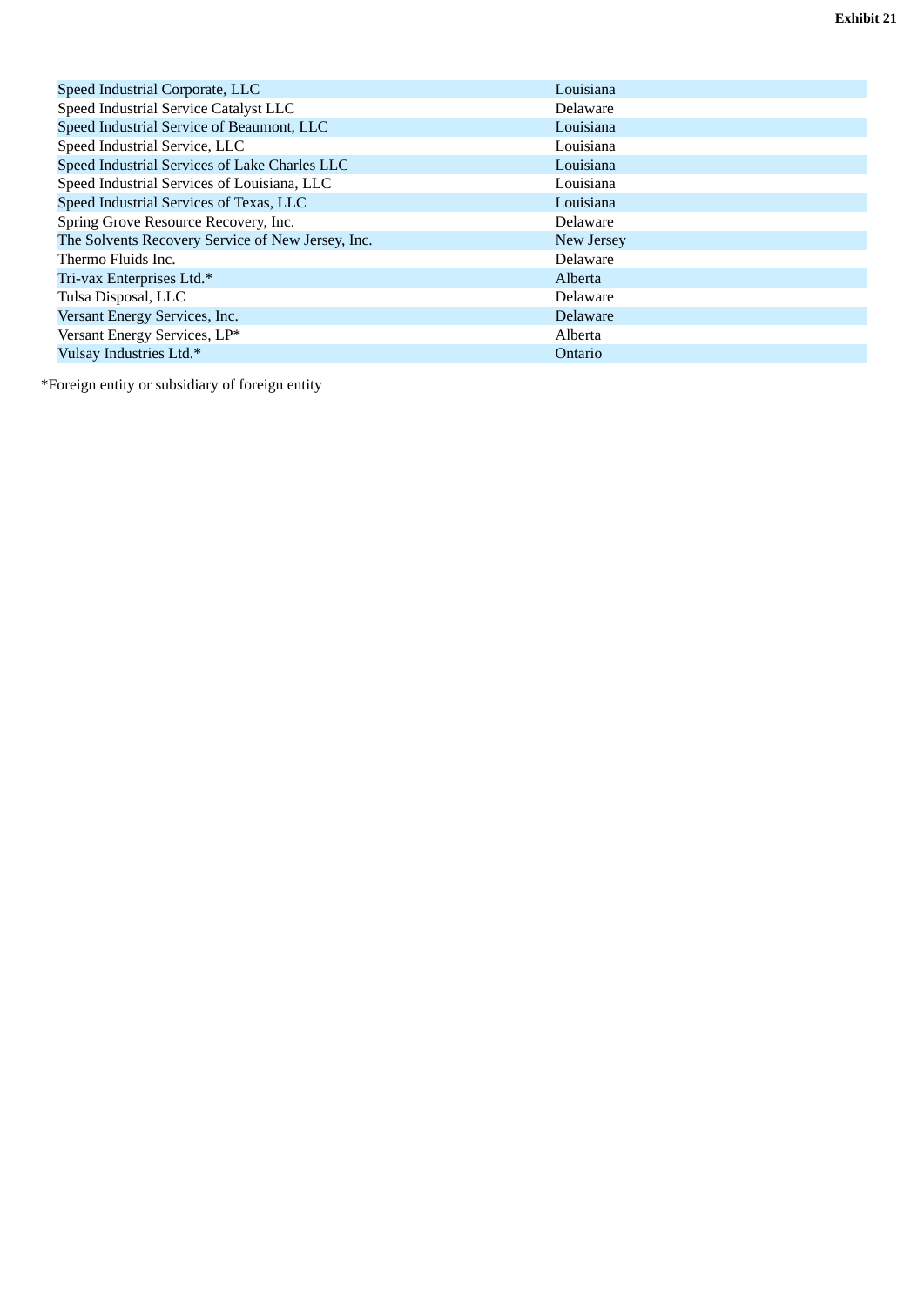# **CONSENT OF INDEPENDENT REGISTERED PUBLIC ACCOUNTING FIRM**

<span id="page-107-0"></span>We consent to the incorporation by reference in Registration Statement No. 333-238902 on Form S-8 of our reports dated February 23, 2022, relating to the financial statements of Clean Harbors, Inc. and the effectiveness of Clean Harbors, Inc.'s internal control over financial reporting appearing in this Annual Report on Form 10-K for the year ended December 31, 2021.

/s/ Deloitte & Touche LLP

Boston, Massachusetts February 23, 2022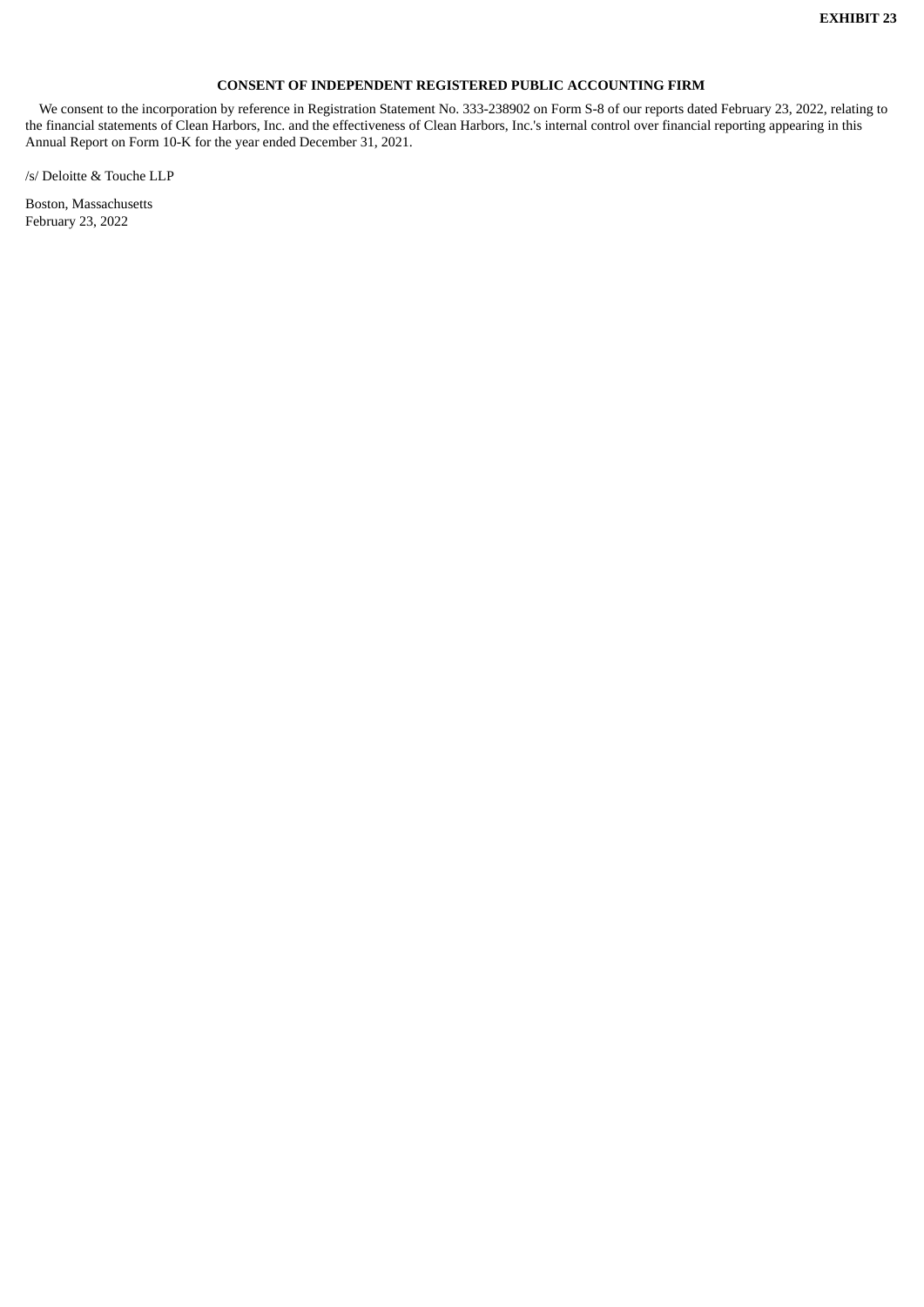#### **POWER OF ATTORNEY**

Know all by these presents, that the undersigned hereby constitutes and appoints each of Alan S. McKim and Michael L. Battles, signing singly, the undersigned's true and lawful attorney-in-fact to:

(1) execute for and on behalf of the undersigned, in the undersigned's capacity as an officer and/or director of Clean Harbors, Inc. (the "Company"), any and all documents required by the Securities and Exchange Commission pursuant to the Securities Exchange Act of 1934 and the rules thereunder, including, without limitation, Form 10-K;

(2) do and perform any and all acts for and on behalf of the undersigned which may be necessary or desirable to complete and execute any such document filing and timely file such form with the United States Securities and Exchange Commission and any stock exchange or similar authority; and

(3) take any other action of any type whatsoever in connection with the foregoing which, in the opinion of such attorney-in-fact, may be of benefit to, and in the best interest of, or legally required by, the undersigned.

The undersigned hereby grants to each such attorney-in-fact full power and authority to do and perform any and every act and thing whatsoever requisite, necessary, or proper to be done in the exercise of any of the rights and powers herein granted, as fully to all intents and purposes as the undersigned might or could do if personally present, with full power of substitution or revocation, hereby ratifying and confirming all that such attorney-infact, or such attorney-in-fact's substitute or substitutes, shall lawfully do or cause to be done by virtue of this power of attorney and the rights and powers herein granted. The undersigned acknowledges that the foregoing attorneys-in-fact, in serving in such capacity at the request of the undersigned, are not assuming, nor is the Company assuming, any of the undersigned's responsibilities to comply with Section 16 of the Securities Exchange Act of 1934.

This Power of Attorney shall remain in full force and effect until the undersigned is no longer required with respect to the undersigned's capacity as an officer and/or director and/or holdings of and transactions in securities issued by the Company, unless earlier revoked by the undersigned in a signed writing delivered to the foregoing attorneys-in-fact.

IN WITNESS WHEREOF, the undersigned has caused this Power of Attorney to be executed as of this 23rd day of February, 2022.

| <b>Signature</b>      |
|-----------------------|
|                       |
| /s/ EUGENE BANUCCI    |
| /s/ EDWARD G. GALANTE |
| /s/ JOHN T. PRESTON   |
| /s/ MARCY L. REED     |
| /s/ ANDREA ROBERTSON  |
| /s/ THOMAS J. SHIELDS |
| /s/ LAUREN C. STATES  |
| /s/ JOHN R. WELCH     |
| /s/ ROBERT WILLETT    |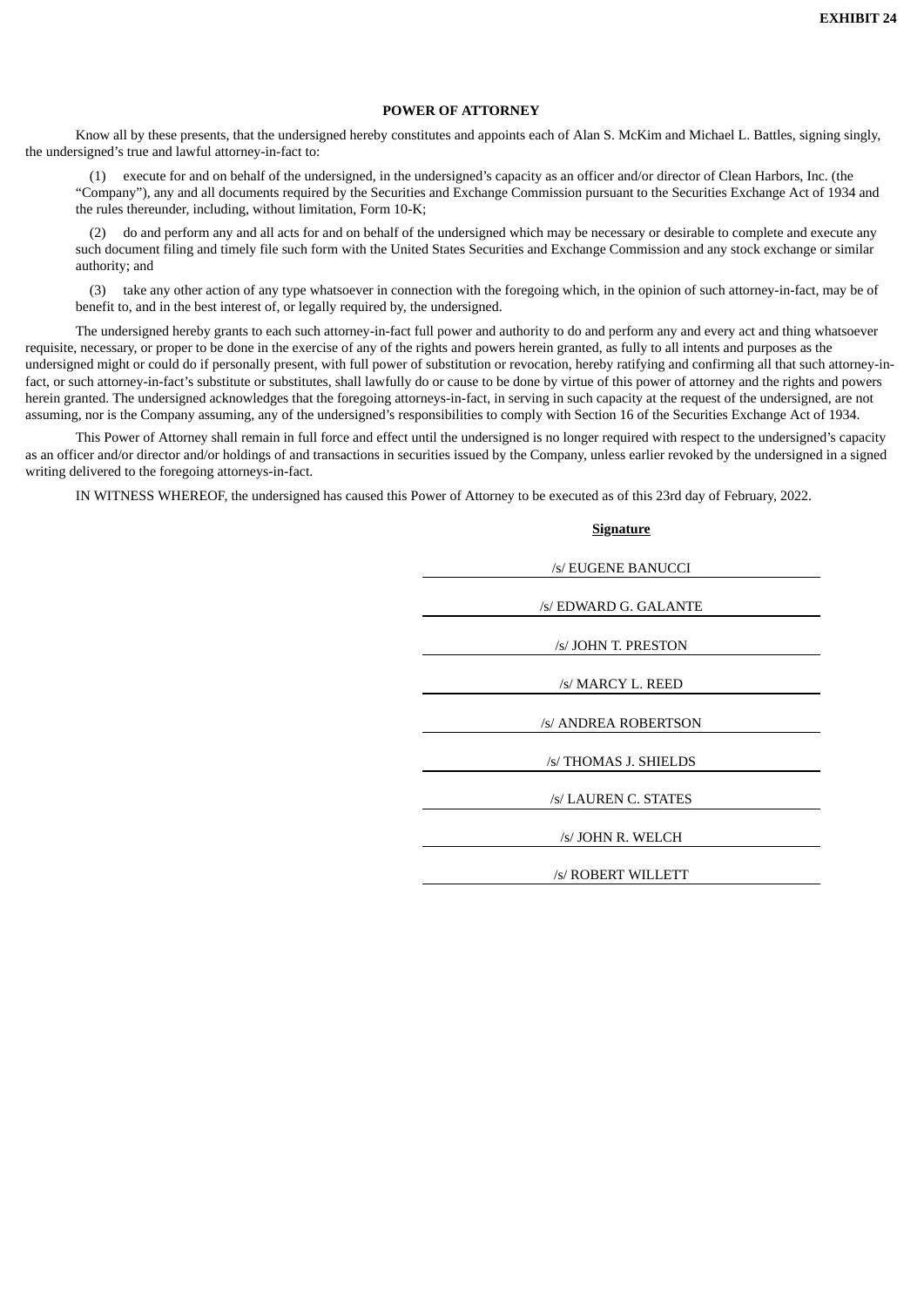## **CERTIFICATION OF CHIEF EXECUTIVE OFFICER**

I, Alan S. McKim, certify that:

1. I have reviewed this annual report on Form 10-K for the period ended December 31, 2021 of Clean Harbors, Inc.;

2. Based on my knowledge, this report does not contain any untrue statement of a material fact or omit to state a material fact necessary to make the statements made, in light of the circumstances under which such statements were made, not misleading with respect to the period covered by this report;

3. Based on my knowledge, the financial statements, and other financial information included in this report, fairly present in all material respects the financial condition, results of operations and cash flows of the registrant as of, and for, the periods presented in this report;

4. The registrant's other certifying officer(s) and I are responsible for establishing and maintaining disclosure controls and procedures (as defined in Exchange Act Rules 13a-15(e) and 15d-15(e)) and internal control over financial reporting (as defined in Exchange Act Rules 13a-15(f) and 15d-15(f)) for the registrant and have:

(a) Designed such disclosure controls and procedures, or caused such disclosure controls and procedures to be designed under our supervision, to ensure that material information relating to the registrant, including its consolidated subsidiaries, is made known to us by others within those entities, particularly during the period in which this report is being prepared;

(b) Designed such internal control over financial reporting, or caused such internal control over financial reporting to be designed under our supervision, to provide reasonable assurance regarding the reliability of financial reporting and the preparation of financial statements for external purposes in accordance with generally accepted accounting principles;

(c) Evaluated the effectiveness of the registrant's disclosure controls and procedures and presented in this report our conclusions about the effectiveness of the disclosure controls and procedures, as of the end of the period covered by this report based on such evaluation; and

(d) Disclosed in this report any change in the registrant's internal control over financial reporting that occurred during the registrant's most recent fiscal quarter (the registrant's fourth fiscal quarter in the case of an annual report) that has materially affected, or is reasonably likely to materially affect, the registrant's internal control over financial reporting; and

5. The registrant's other certifying officer(s) and I have disclosed, based on our most recent evaluation of internal control over financial reporting, to the registrant's auditors and the audit committee of the registrant's board of directors (or persons performing the equivalent functions):

(a) All significant deficiencies and material weaknesses in the design or operation of internal control over financial reporting which are reasonably likely to adversely affect the registrant's ability to record, process, summarize and report financial information; and

(b) Any fraud, whether or not material, that involves management or other employees who have a significant role in the registrant's internal control over financial reporting.

/s/ Alan S. McKim

**Alan S. McKim** *Chairman, President and Chief Executive Officer*

Date: February 23, 2022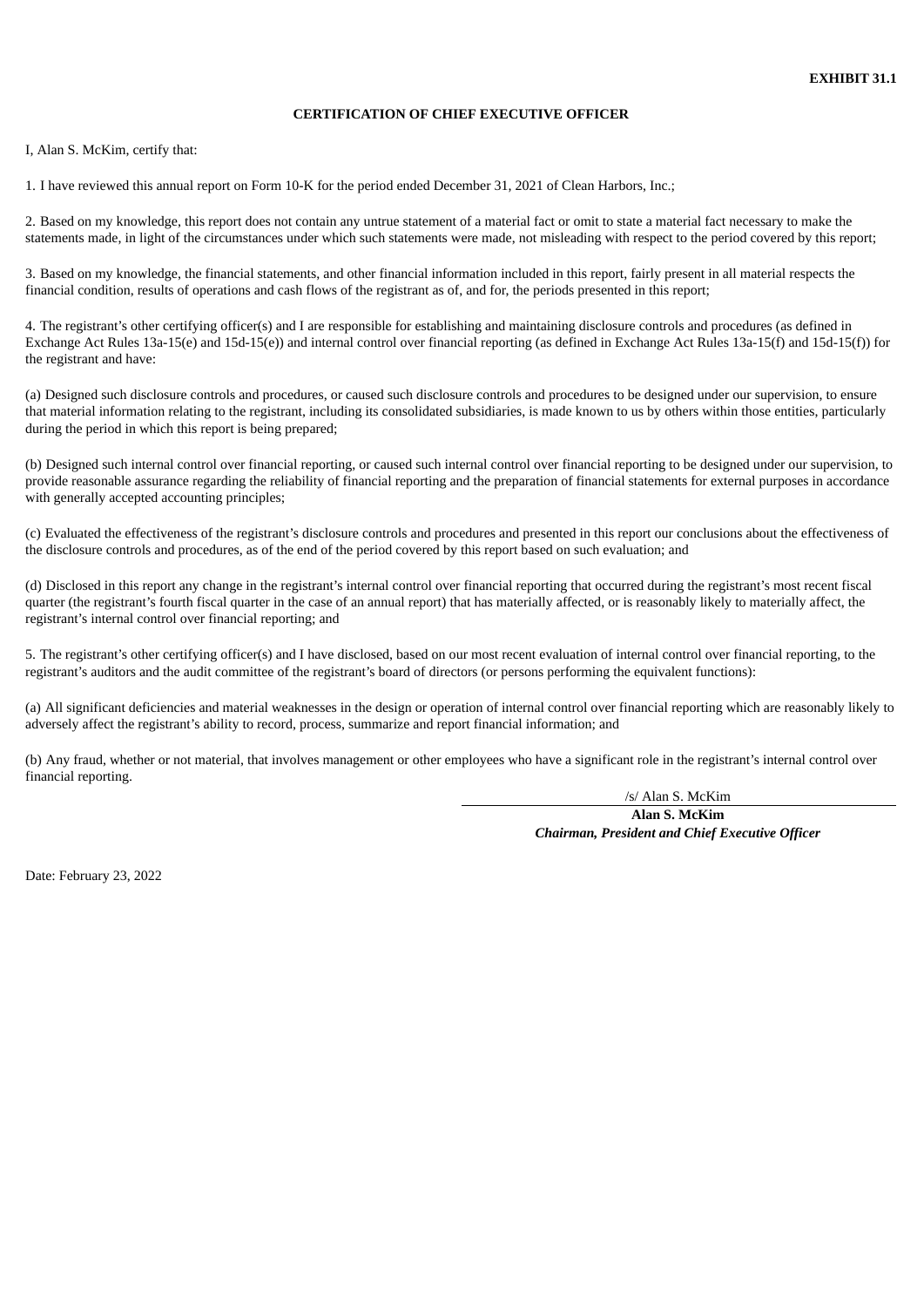## **CERTIFICATION OF CHIEF FINANCIAL OFFICER**

I, Michael L. Battles, certify that:

1. I have reviewed this annual report on Form 10-K for the period ended December 31, 2021 of Clean Harbors, Inc.;

2. Based on my knowledge, this report does not contain any untrue statement of a material fact or omit to state a material fact necessary to make the statements made, in light of the circumstances under which such statements were made, not misleading with respect to the period covered by this report;

3. Based on my knowledge, the financial statements, and other financial information included in this report, fairly present in all material respects the financial condition, results of operations and cash flows of the registrant as of, and for, the periods presented in this report;

4. The registrant's other certifying officer(s) and I are responsible for establishing and maintaining disclosure controls and procedures (as defined in Exchange Act Rules 13a-15(e) and 15d-15(e)) and internal control over financial reporting (as defined in Exchange Act Rules 13a-15(f) and 15d-15(f)) for the registrant and have:

(a) Designed such disclosure controls and procedures, or caused such disclosure controls and procedures to be designed under our supervision, to ensure that material information relating to the registrant, including its consolidated subsidiaries, is made known to us by others within those entities, particularly during the period in which this report is being prepared;

(b) Designed such internal control over financial reporting, or caused such internal control over financial reporting to be designed under our supervision, to provide reasonable assurance regarding the reliability of financial reporting and the preparation of financial statements for external purposes in accordance with generally accepted accounting principles;

(c) Evaluated the effectiveness of the registrant's disclosure controls and procedures and presented in this report our conclusions about the effectiveness of the disclosure controls and procedures, as of the end of the period covered by this report based on such evaluation; and

(d) Disclosed in this report any change in the registrant's internal control over financial reporting that occurred during the registrant's most recent fiscal quarter (the registrant's fourth fiscal quarter in the case of an annual report) that has materially affected, or is reasonably likely to materially affect, the registrant's internal control over financial reporting; and

5. The registrant's other certifying officer(s) and I have disclosed, based on our most recent evaluation of internal control over financial reporting, to the registrant's auditors and the audit committee of the registrant's board of directors (or persons performing the equivalent functions):

(a) All significant deficiencies and material weaknesses in the design or operation of internal control over financial reporting which are reasonably likely to adversely affect the registrant's ability to record, process, summarize and report financial information; and

(b) Any fraud, whether or not material, that involves management or other employees who have a significant role in the registrant's internal control over financial reporting.

/s/ Michael L. Battles

**Michael L. Battles** *Executive Vice President and Chief Financial Officer*

Date: February 23, 2022